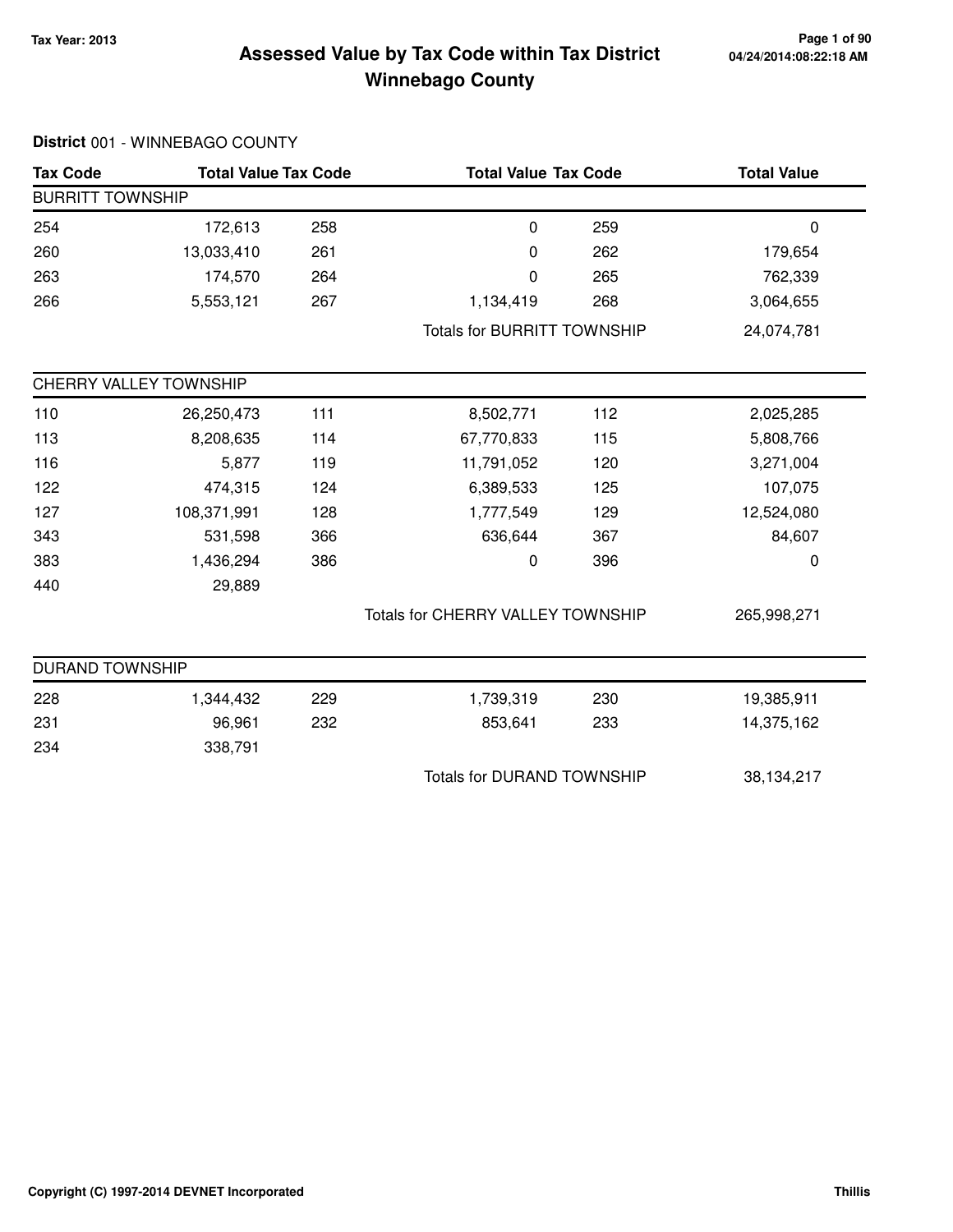## **Tax Year: 2013 Page 2 of 90 Assessed Value by Tax Code within Tax District Winnebago County**

| <b>Tax Code</b>          | <b>Total Value Tax Code</b> |     | <b>Total Value Tax Code</b>         |     | <b>Total Value</b> |
|--------------------------|-----------------------------|-----|-------------------------------------|-----|--------------------|
| <b>HARLEM TOWNSHIP</b>   |                             |     |                                     |     |                    |
| 006                      | 119,762,198                 | 007 | 6,729,268                           | 012 | 134,985            |
| 019                      | 0                           | 020 | 14,287                              | 026 | 24,285,763         |
| 042                      | 3,421,265                   | 045 | 567,631                             | 049 | 16,427,311         |
| 074                      | 0                           | 075 | $\pmb{0}$                           | 078 | 267,081            |
| 100                      | 0                           | 101 | 0                                   | 102 | 0                  |
| 108                      | 10,356                      | 109 | 22,965,492                          | 118 | 366,998            |
| 130                      | 3,394,101                   | 133 | 92,400,334                          | 134 | 478,075            |
| 135                      | 6,299,872                   | 136 | 25,201,229                          | 137 | 47,918,111         |
| 139                      | 10,922,598                  | 140 | 56,028                              | 141 | 215,227            |
| 142                      | 175,009                     | 143 | 1,951,058                           | 144 | 101,241,820        |
| 145                      | 4,343,136                   | 147 | 68,136                              | 149 | 29,384,470         |
| 151                      | 765                         | 152 | 3,781,108                           | 153 | 1,818,868          |
| 158                      | 6,008,259                   | 159 | 221,077                             | 160 | 599,696            |
| 163                      | 1,701,206                   | 164 | 83,634                              | 194 | 2,776,531          |
| 208                      | 47,708                      | 215 | $\pmb{0}$                           | 217 | $\pmb{0}$          |
| 408                      | 0                           | 413 | 479,066                             | 414 | 1,031,228          |
| 416                      | 6,443,715                   | 427 | 10,449                              | 428 | 1,745,756          |
| 429                      | 3,334                       | 430 | 92,785                              | 431 | 2,135              |
| 432                      | 1,279                       | 433 | 1,345,758                           | 434 | 195,169            |
| 435                      | 5,409,386                   | 442 | 879,598                             | 443 | 53,848             |
| 444                      | 13,646                      | 445 | $\pmb{0}$                           | 449 | 0                  |
| 454                      | 30,306                      |     |                                     |     |                    |
|                          |                             |     | <b>Totals for HARLEM TOWNSHIP</b>   |     | 553,778,149        |
| <b>HARRISON TOWNSHIP</b> |                             |     |                                     |     |                    |
| 246                      | 7,405,578                   | 247 | 6,044,286                           | 248 | 34,803             |
|                          |                             |     | <b>Totals for HARRISON TOWNSHIP</b> |     | 13,484,667         |
| <b>LAONA TOWNSHIP</b>    |                             |     |                                     |     |                    |
| 212                      | 0                           | 220 | 34,195,260                          |     |                    |
|                          |                             |     | Totals for LAONA TOWNSHIP           |     | 34,195,260         |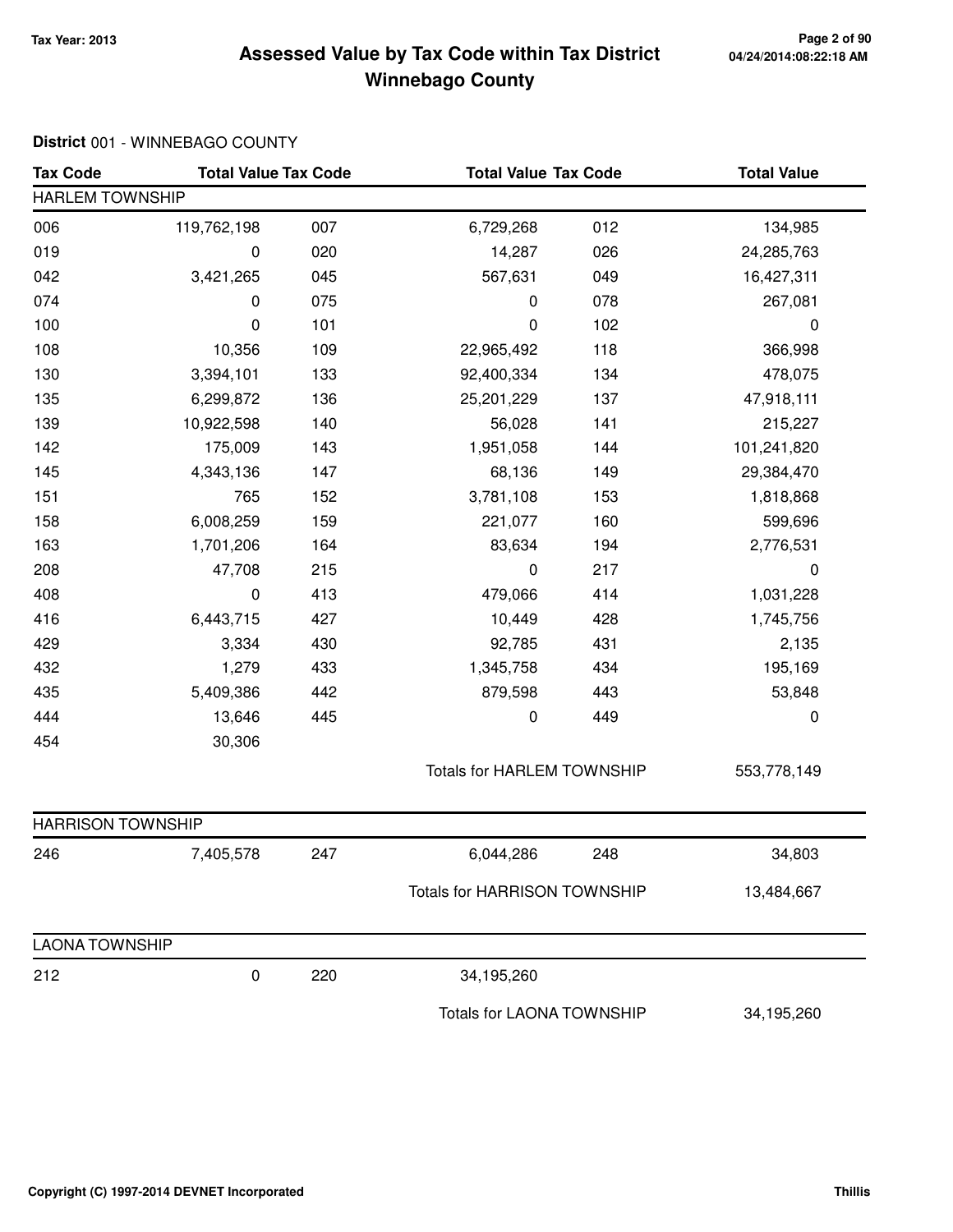## **Tax Year: 2013 Page 3 of 90 Assessed Value by Tax Code within Tax District Winnebago County**

| <b>Tax Code</b>      |            | <b>Total Value Tax Code</b> |                                       | <b>Total Value Tax Code</b> | <b>Total Value</b> |
|----------------------|------------|-----------------------------|---------------------------------------|-----------------------------|--------------------|
| <b>OWEN TOWNSHIP</b> |            |                             |                                       |                             |                    |
| 046                  | 262,084    | 146                         | 17,329,904                            | 150                         | 104,000            |
| 154                  | 96,676     | 155                         | 7,281,858                             | 156                         | 15,980,531         |
| 157                  | 61,576     | 161                         | 87,213                                | 162                         | 448,117            |
| 165                  | 12,359,579 | 167                         | 161,668                               | 168                         | 0                  |
| 169                  | 6,887,547  | 170                         | 85,589                                | 171                         | 117,001            |
| 195                  | 0          | 200                         | 1,597,974                             | 304                         | 0                  |
| 358                  | 4,417      | 360                         | 4,511,746                             | 361                         | 2,566              |
| 362                  | 659,793    | 363                         | 35,531                                | 364                         | 172,558            |
| 365                  | 8,618,204  | 368                         | 415,638                               | 369                         | 142,805            |
|                      |            |                             | Totals for OWEN TOWNSHIP              |                             | 77,424,575         |
| PECATONICA TOWNSHIP  |            |                             |                                       |                             |                    |
| 281                  | 39,194,933 | 282                         | 149,948                               | 283                         | 123,900            |
| 284                  | 29,102     | 286                         | 27,211,702                            | 425                         | 58,949             |
|                      |            |                             | <b>Totals for PECATONICA TOWNSHIP</b> |                             | 66,768,534         |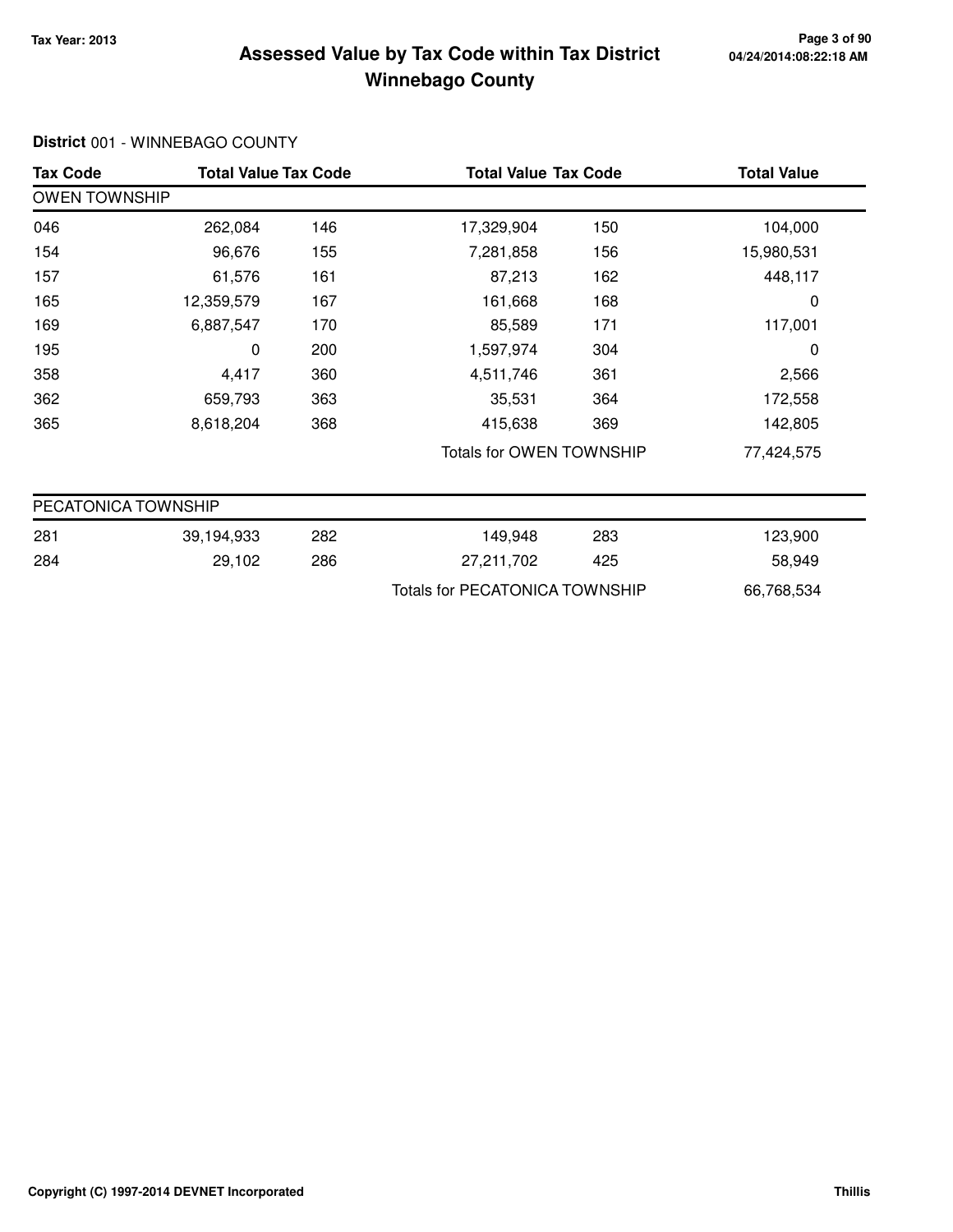## **Tax Year: 2013 Page 4 of 90 Assessed Value by Tax Code within Tax District Winnebago County**

| <b>Tax Code</b>   | <b>Total Value Tax Code</b> |     | <b>Total Value Tax Code</b> |     | <b>Total Value</b> |
|-------------------|-----------------------------|-----|-----------------------------|-----|--------------------|
| ROCKFORD TOWNSHIP |                             |     |                             |     |                    |
| 001               | 1,211,673,638               | 002 | 106,316,661                 | 003 | 26,666,860         |
| 005               | 10,549,191                  | 008 | 45,424,158                  | 010 | 3,865,833          |
| 011               | 0                           | 013 | 22,016,379                  | 014 | 1,779,388          |
| 015               | 0                           | 016 | 5,541                       | 017 | 21,134,627         |
| 018               | 51,269,391                  | 021 | 15,150,750                  | 027 | 1,927,616          |
| 028               | 2,294,566                   | 029 | 0                           | 030 | 345,659            |
| 031               | 4,708,662                   | 033 | 542                         | 034 | 5,202,581          |
| 035               | 762,434                     | 036 | 11,959,107                  | 038 | 1,335,884          |
| 039               | 311,724                     | 040 | 74,910                      | 044 | 16,461             |
| 047               | 3,861                       | 048 | 186,636                     | 050 | 6,852,783          |
| 051               | 10,298,527                  | 052 | 444,434                     | 053 | 1,826,714          |
| 054               | 0                           | 055 | 0                           | 056 | 328,994            |
| 057               | 9,903,402                   | 058 | 1,703,311                   | 059 | 1,640,348          |
| 060               | 1,541,623                   | 061 | 2,770,399                   | 062 | 6,885,787          |
| 063               | 2,035,415                   | 064 | 13,772,460                  | 066 | 12,689,894         |
| 069               | 6,423,483                   | 070 | 1,801,313                   | 071 | 10,414,253         |
| 072               | 47,392                      | 073 | 5,326                       | 076 | 922,565            |
| 077               | 118,773                     | 082 | 425,804                     | 083 | 661,468            |
| 084               | 555,420                     | 085 | 11,334,950                  | 086 | 1,419,602          |
| 089               | 0                           | 090 | 2,266                       | 091 | 9,289,576          |
| 092               | 4,587,456                   | 093 | 1,328,896                   | 095 | 4,541,957          |
| 096               | 7,492,740                   | 099 | 6,221,465                   | 104 | 2,299,212          |
| 117               | 11,491,289                  | 123 | 633,752                     | 126 | 1,637,042          |
| 131               | 3,608                       | 223 | 7,852,975                   | 226 | 894,096            |
| 351               | 847,209                     | 370 | 0                           | 372 | 4,335,934          |
| 373               | 1,766,759                   | 374 | 1,078,877                   | 377 | 0                  |
| 378               | 46,479,601                  | 379 | 725,517                     | 380 | 1,010,395          |
| 381               | 4,621,688                   | 382 | 163,446                     | 385 | 595,278            |
| 391               | 872,367                     | 392 | 22,450,220                  | 393 | 210,723            |
| 394               | 0                           | 395 | 0                           | 397 | 0                  |
| 398               | 0                           | 400 | 43,031                      | 403 | 81,530             |
| 404               | 1,145,427                   | 405 | 1,489,196                   | 406 | 10,548             |
| 407               | 754,341                     | 409 | 10,453,549                  | 410 | 6,992,528          |
| 411               | 331                         | 412 | 70,541                      | 417 | 902,646            |
| 418               | 6,517,099                   | 419 | 409,064                     | 421 | 13,749,766         |
| 422               | 7,399,476                   | 423 | 13,443,163                  | 424 | 9,528,625          |
| 426               | 2,280,909                   | 436 | 0                           | 437 | 0                  |
| 438               | 916,525                     | 439 | 415,067                     | 441 | 75,503             |
| 446               | 0                           | 448 | 9,744                       | 450 | 221,672            |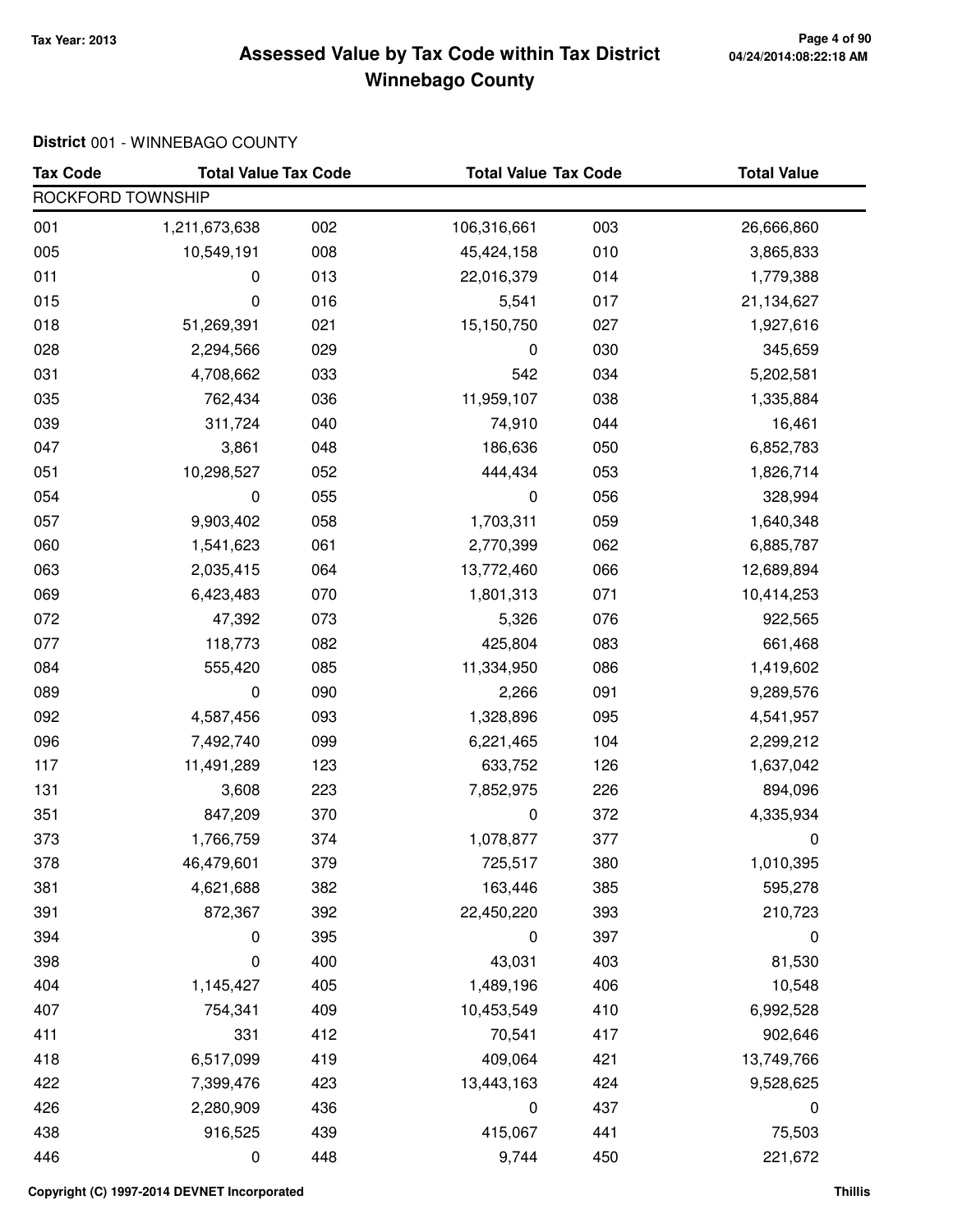## **Tax Year: 2013 Page 5 of 90 Assessed Value by Tax Code within Tax District Winnebago County**

| 451                     | 40,743,087 | 452 | 26,491                       | 453 | 181,395       |
|-------------------------|------------|-----|------------------------------|-----|---------------|
|                         |            |     | Totals for ROCKFORD TOWNSHIP |     | 1,913,103,098 |
| <b>ROCKTON TOWNSHIP</b> |            |     |                              |     |               |
| 190                     | 40,500,359 | 191 | 11,053,475                   | 193 | 7,101,682     |
| 197                     | 96,026,992 | 201 | 16,192,405                   | 202 | 40,273,522    |
| 203                     | 4,522,188  | 205 | 122,228                      | 206 | 18,327,819    |
| 290                     | 11,745     | 402 | 553,767                      | 420 | 1,748,653     |
|                         |            |     | Totals for ROCKTON TOWNSHIP  |     | 236,434,835   |
| ROSCOE TOWNSHIP         |            |     |                              |     |               |
| 068                     | 1,192,087  | 175 | 36,020,301                   | 176 | 301,820       |
| 177                     | 11,993,305 | 178 | 59,521                       | 179 | 8,857,629     |
| 180                     | 61,739,402 | 181 | 126,408,938                  | 182 | 514,519       |
| 183                     | 0          | 184 | 465,098                      | 185 | 9,794,667     |
| 187                     | 2,925,993  | 188 | 330,961                      | 189 | 67,063,246    |
| 192                     | 12,081,466 | 196 | 5,249                        | 198 | 2,828,207     |
| 199                     | 35,688,726 | 207 | 0                            | 209 | 32,874,370    |
| 447                     | 390,181    |     |                              |     |               |
|                         |            |     | Totals for ROSCOE TOWNSHIP   |     | 411,535,686   |
| SEWARD TOWNSHIP         |            |     |                              |     |               |
| 300                     | $\pmb{0}$  | 301 | 0                            | 302 | $\pmb{0}$     |
| 303                     | 0          | 305 | 194,234                      | 306 | 312,676       |
| 307                     | 0          | 308 | 552,725                      | 309 | 4,801,624     |
| 310                     | 6,137,640  | 311 | 3,260,728                    | 312 | 1,289,850     |
| 313                     | 1,277,680  | 314 | 4,290,543                    |     |               |
|                         |            |     | Totals for SEWARD TOWNSHIP   |     | 22,117,700    |
| SHIRLAND TOWNSHIP       |            |     |                              |     |               |
| 210                     | 6,826,923  | 211 | 15,453,260                   |     |               |
|                         |            |     | Totals for SHIRLAND TOWNSHIP |     | 22,280,183    |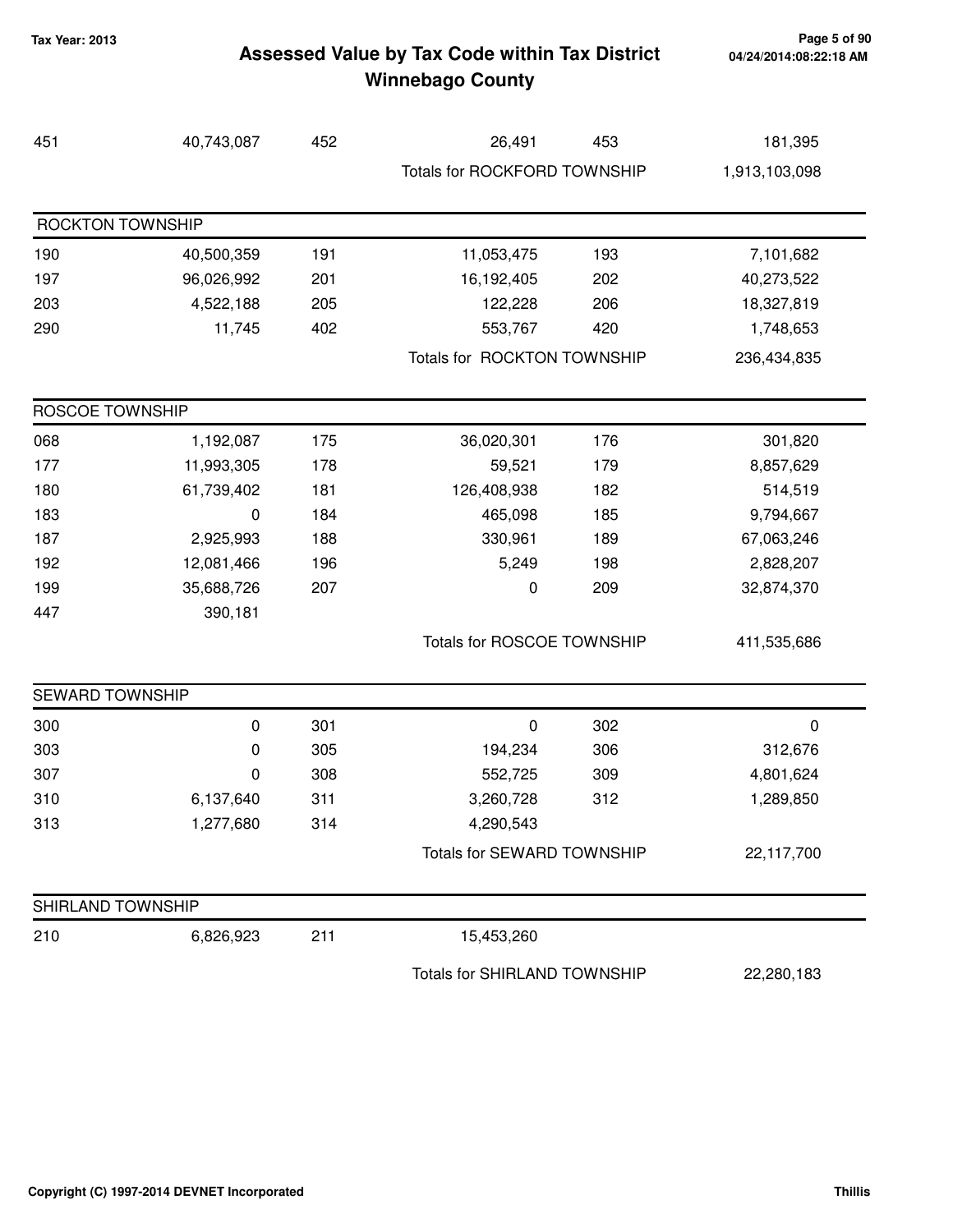## **Tax Year: 2013 Page 6 of 90 Assessed Value by Tax Code within Tax District Winnebago County**

| <b>Tax Code</b>         | <b>Total Value Tax Code</b>    |     |                                                | <b>Total Value Tax Code</b> |                    |
|-------------------------|--------------------------------|-----|------------------------------------------------|-----------------------------|--------------------|
| WINNEBAGO TOWNSHIP      |                                |     |                                                |                             |                    |
| 315                     | $\pmb{0}$                      | 324 | 1,935,132                                      | 325                         | 46,292,556         |
| 326                     | 43,881,880                     |     |                                                |                             |                    |
|                         |                                |     | Totals for WINNEBAGO TOWNSHIP                  |                             | 92,109,568         |
|                         |                                |     |                                                |                             |                    |
|                         |                                |     | <b>Totals for 001 - WINNEBAGO COUNTY</b>       |                             | 3,771,439,524      |
|                         |                                |     |                                                | <b>State Railroad</b>       | 6,724,011          |
|                         |                                |     |                                                | <b>Abatement difference</b> | 154,960            |
|                         |                                |     | <b>Grand Totals for 001 - WINNEBAGO COUNTY</b> |                             | 3,778,318,495      |
|                         | District 002 - FOREST PRESERVE |     |                                                |                             |                    |
| <b>Tax Code</b>         | <b>Total Value Tax Code</b>    |     | <b>Total Value Tax Code</b>                    |                             | <b>Total Value</b> |
| <b>BURRITT TOWNSHIP</b> |                                |     |                                                |                             |                    |
| 254                     | 172,613                        | 258 | $\pmb{0}$                                      | 259                         | $\pmb{0}$          |
| 260                     | 13,033,410                     | 261 | 0                                              | 262                         | 179,654            |
| 263                     | 174,570                        | 264 | 0                                              | 265                         | 762,339            |
| 266                     | 5,553,121                      | 267 | 1,134,419                                      | 268                         | 3,064,655          |
|                         |                                |     | <b>Totals for BURRITT TOWNSHIP</b>             |                             | 24,074,781         |
|                         | CHERRY VALLEY TOWNSHIP         |     |                                                |                             |                    |
| 110                     | 26,250,473                     | 111 | 8,502,771                                      | 112                         | 2,025,285          |
| 113                     | 8,208,635                      | 114 | 67,770,833                                     | 115                         | 5,808,766          |
| 116                     | 5,877                          | 119 | 11,791,052                                     | 120                         | 3,271,004          |
| 122                     | 474,315                        | 124 | 6,389,533                                      | 125                         | 107,075            |
| 127                     | 108,371,991                    | 128 | 1,777,549                                      | 129                         | 12,524,080         |
| 343                     | 531,598                        | 366 | 636,644                                        | 367                         | 84,607             |
| 383                     | 1,436,294                      | 386 | 0                                              | 396                         | 0                  |
| 440                     | 29,889                         |     |                                                |                             |                    |
|                         |                                |     | Totals for CHERRY VALLEY TOWNSHIP              |                             | 265,998,271        |
| <b>DURAND TOWNSHIP</b>  |                                |     |                                                |                             |                    |
| 228                     | 1,344,432                      | 229 | 1,739,319                                      | 230                         | 19,385,911         |
| 231                     | 96,961                         | 232 | 853,641                                        | 233                         | 14,375,162         |
| 234                     | 338,791                        |     |                                                |                             |                    |
|                         |                                |     | Totals for DURAND TOWNSHIP                     |                             | 38,134,217         |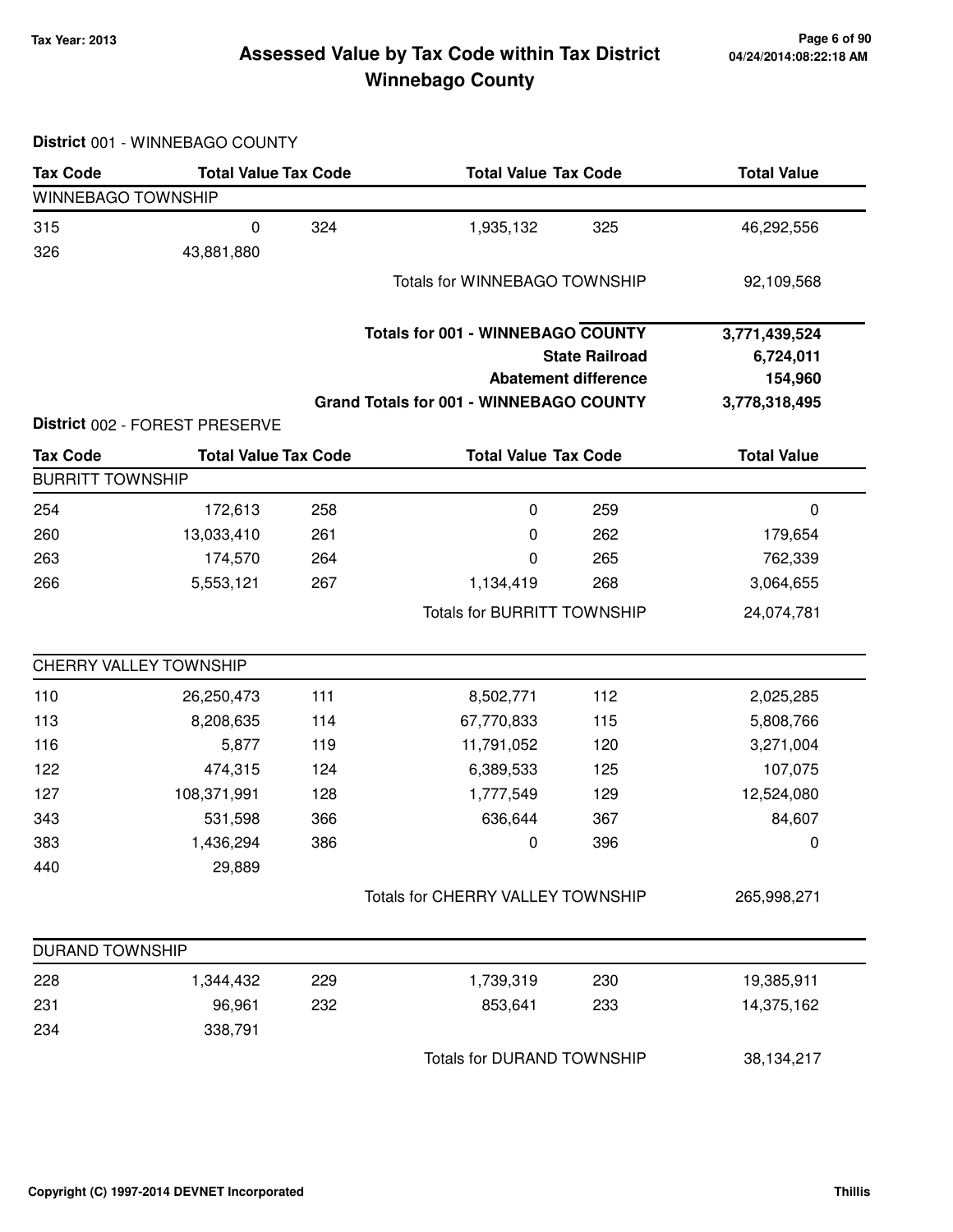## **Tax Year: 2013 Page 7 of 90 Assessed Value by Tax Code within Tax District Winnebago County**

| <b>Tax Code</b>          | <b>Total Value Tax Code</b> |     | <b>Total Value Tax Code</b>         |     | <b>Total Value</b> |  |
|--------------------------|-----------------------------|-----|-------------------------------------|-----|--------------------|--|
| <b>HARLEM TOWNSHIP</b>   |                             |     |                                     |     |                    |  |
| 006                      | 119,762,198                 | 007 | 6,729,268                           | 012 | 134,985            |  |
| 019                      | 0                           | 020 | 14,287                              | 026 | 24,285,763         |  |
| 042                      | 3,421,265                   | 045 | 567,631                             | 049 | 16,427,311         |  |
| 074                      | 0                           | 075 | $\mathbf 0$                         | 078 | 267,081            |  |
| 100                      | 0                           | 101 | $\mathbf 0$                         | 102 | $\boldsymbol{0}$   |  |
| 108                      | 10,356                      | 109 | 22,965,492                          | 118 | 366,998            |  |
| 130                      | 3,394,101                   | 133 | 92,400,334                          | 134 | 478,075            |  |
| 135                      | 6,299,872                   | 136 | 25,201,229                          | 137 | 47,918,111         |  |
| 139                      | 10,922,598                  | 140 | 56,028                              | 141 | 215,227            |  |
| 142                      | 175,009                     | 143 | 1,951,058                           | 144 | 101,241,820        |  |
| 145                      | 4,343,136                   | 147 | 68,136                              | 149 | 29,384,470         |  |
| 151                      | 765                         | 152 | 3,781,108                           | 153 | 1,818,868          |  |
| 158                      | 6,008,259                   | 159 | 221,077                             | 160 | 599,696            |  |
| 163                      | 1,701,206                   | 164 | 83,634                              | 194 | 2,776,531          |  |
| 208                      | 47,708                      | 215 | $\pmb{0}$                           | 217 | $\mathbf 0$        |  |
| 408                      | 0                           | 413 | 479,066                             | 414 | 1,031,228          |  |
| 416                      | 6,443,715                   | 427 | 10,449                              | 428 | 1,745,756          |  |
| 429                      | 3,334                       | 430 | 92,785                              | 431 | 2,135              |  |
| 432                      | 1,279                       | 433 | 1,345,758                           | 434 | 195,169            |  |
| 435                      | 5,409,386                   | 442 | 879,598                             | 443 | 53,848             |  |
| 444                      | 13,646                      | 445 | $\pmb{0}$                           | 449 | $\pmb{0}$          |  |
| 454                      | 30,306                      |     |                                     |     |                    |  |
|                          |                             |     | <b>Totals for HARLEM TOWNSHIP</b>   |     | 553,778,149        |  |
| <b>HARRISON TOWNSHIP</b> |                             |     |                                     |     |                    |  |
| 246                      | 7,405,578                   | 247 | 6,044,286                           | 248 | 34,803             |  |
|                          |                             |     | <b>Totals for HARRISON TOWNSHIP</b> |     | 13,484,667         |  |
| <b>LAONA TOWNSHIP</b>    |                             |     |                                     |     |                    |  |
| 212                      | 0                           | 220 | 34,195,260                          |     |                    |  |
|                          |                             |     | Totals for LAONA TOWNSHIP           |     | 34,195,260         |  |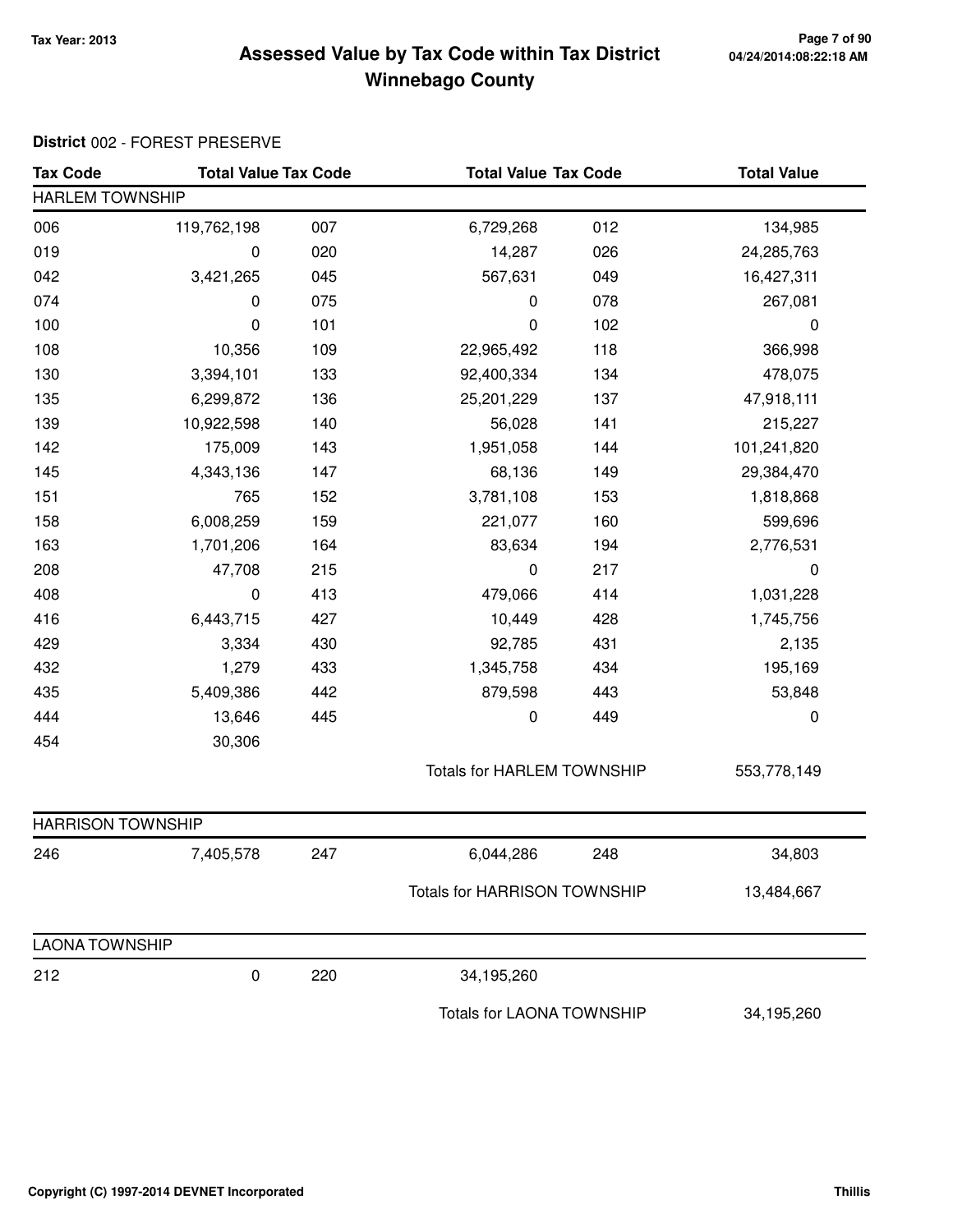### **Tax Year: 2013 Page 8 of 90 Assessed Value by Tax Code within Tax District Winnebago County**

### **Tax Code Total Value Tax Code Total Value Tax Code Total Value** OWEN TOWNSHIP 046 262,084 146 17,329,904 150 104,000 154 96,676 7,281,858 155 156 15,980,531 157 61,576 87,213 161 162 448,117 165 12,359,579 167 161,668 168 0 169 6,887,547 85,589 170 171 117,001 195 0 1,597,974 200 304 0 358 4,417 4,511,746 360 361 2,566

| 362 | 659,793   | 363 | 35.531                   | 364 | 172,558    |
|-----|-----------|-----|--------------------------|-----|------------|
| 365 | 8,618,204 | 368 | 415.638                  | 369 | 142,805    |
|     |           |     | Totals for OWEN TOWNSHIP |     | 77,424,575 |

| PECATONICA TOWNSHIP |            |     |                                |     |            |  |  |
|---------------------|------------|-----|--------------------------------|-----|------------|--|--|
| 281                 | 39,194,933 | 282 | 149.948                        | 283 | 123,900    |  |  |
| 284                 | 29,102     | 286 | 27,211,702                     | 425 | 58,949     |  |  |
|                     |            |     | Totals for PECATONICA TOWNSHIP |     | 66,768,534 |  |  |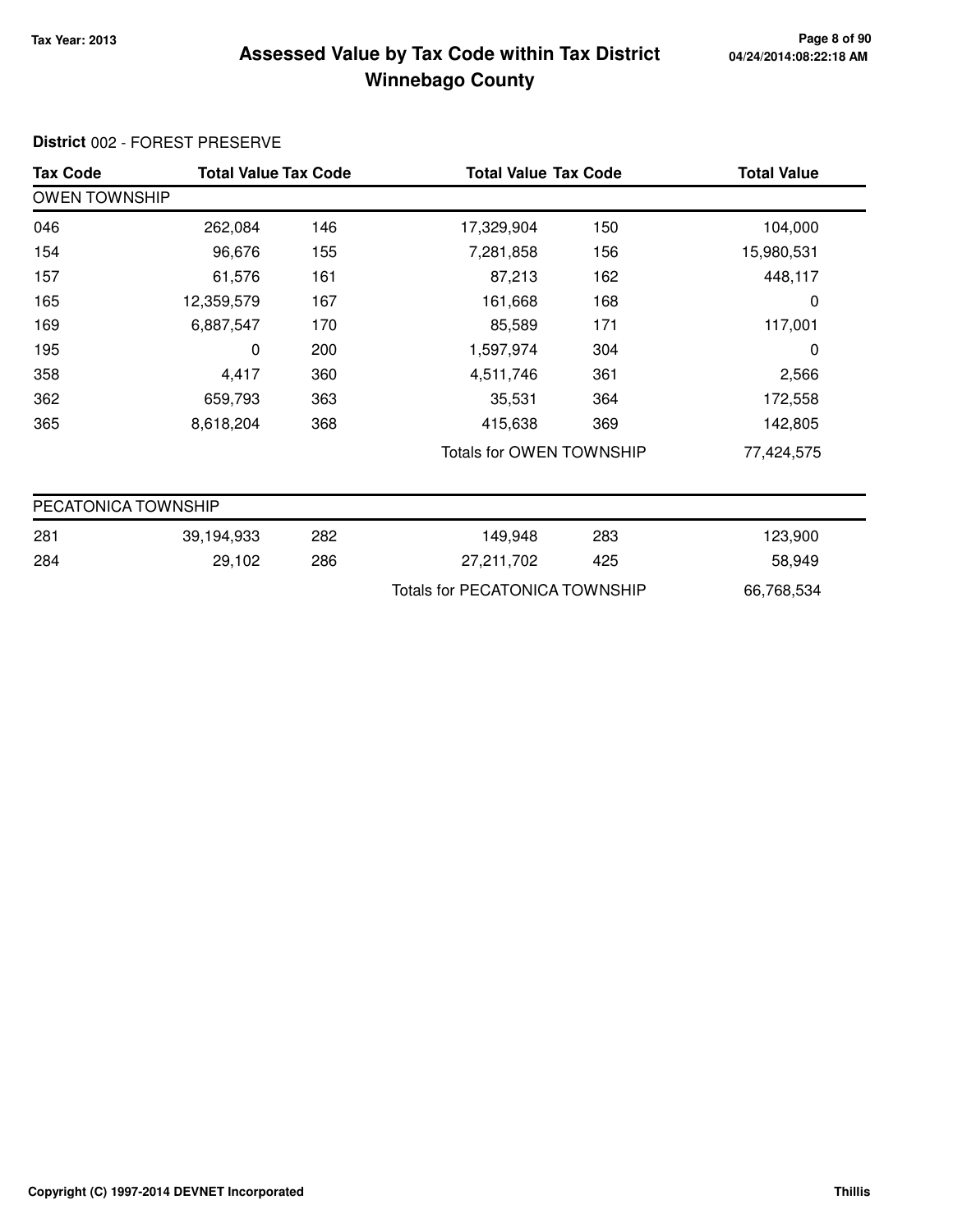## **Tax Year: 2013 Page 9 of 90 Assessed Value by Tax Code within Tax District Winnebago County**

| <b>Tax Code</b>   | <b>Total Value Tax Code</b> |     | <b>Total Value Tax Code</b> |     | <b>Total Value</b> |
|-------------------|-----------------------------|-----|-----------------------------|-----|--------------------|
| ROCKFORD TOWNSHIP |                             |     |                             |     |                    |
| 001               | 1,211,673,638               | 002 | 106,316,661                 | 003 | 26,666,860         |
| 005               | 10,549,191                  | 008 | 45,424,158                  | 010 | 3,865,833          |
| 011               | 0                           | 013 | 22,016,379                  | 014 | 1,779,388          |
| 015               | 0                           | 016 | 5,541                       | 017 | 21,134,627         |
| 018               | 51,269,391                  | 021 | 15,150,750                  | 027 | 1,927,616          |
| 028               | 2,294,566                   | 029 | 0                           | 030 | 345,659            |
| 031               | 4,708,662                   | 033 | 542                         | 034 | 5,202,581          |
| 035               | 762,434                     | 036 | 11,959,107                  | 038 | 1,335,884          |
| 039               | 311,724                     | 040 | 74,910                      | 044 | 16,461             |
| 047               | 3,861                       | 048 | 186,636                     | 050 | 6,852,783          |
| 051               | 10,298,527                  | 052 | 444,434                     | 053 | 1,826,714          |
| 054               | 0                           | 055 | 0                           | 056 | 328,994            |
| 057               | 9,903,402                   | 058 | 1,703,311                   | 059 | 1,640,348          |
| 060               | 1,541,623                   | 061 | 2,770,399                   | 062 | 6,885,787          |
| 063               | 2,035,415                   | 064 | 13,772,460                  | 066 | 12,689,894         |
| 069               | 6,423,483                   | 070 | 1,801,313                   | 071 | 10,414,253         |
| 072               | 47,392                      | 073 | 5,326                       | 076 | 922,565            |
| 077               | 118,773                     | 082 | 425,804                     | 083 | 661,468            |
| 084               | 555,420                     | 085 | 11,334,950                  | 086 | 1,419,602          |
| 089               | 0                           | 090 | 2,266                       | 091 | 9,289,576          |
| 092               | 4,587,456                   | 093 | 1,328,896                   | 095 | 4,541,957          |
| 096               | 7,492,740                   | 099 | 6,221,465                   | 104 | 2,299,212          |
| 117               | 11,491,289                  | 123 | 633,752                     | 126 | 1,637,042          |
| 131               | 3,608                       | 223 | 7,852,975                   | 226 | 894,096            |
| 351               | 847,209                     | 370 | 0                           | 372 | 4,335,934          |
| 373               | 1,766,759                   | 374 | 1,078,877                   | 377 | 0                  |
| 378               | 46,479,601                  | 379 | 725,517                     | 380 | 1,010,395          |
| 381               | 4,621,688                   | 382 | 163,446                     | 385 | 595,278            |
| 391               | 872,367                     | 392 | 22,450,220                  | 393 | 210,723            |
| 394               | 0                           | 395 | 0                           | 397 | 0                  |
| 398               | 0                           | 400 | 43,031                      | 403 | 81,530             |
| 404               | 1,145,427                   | 405 | 1,489,196                   | 406 | 10,548             |
| 407               | 754,341                     | 409 | 10,453,549                  | 410 | 6,992,528          |
| 411               | 331                         | 412 | 70,541                      | 417 | 902,646            |
| 418               | 6,517,099                   | 419 | 409,064                     | 421 | 13,749,766         |
| 422               | 7,399,476                   | 423 | 13,443,163                  | 424 | 9,528,625          |
| 426               | 2,280,909                   | 436 | $\pmb{0}$                   | 437 | $\mathbf 0$        |
| 438               | 916,525                     | 439 | 415,067                     | 441 | 75,503             |
| 446               | 0                           | 448 | 9,744                       | 450 | 221,672            |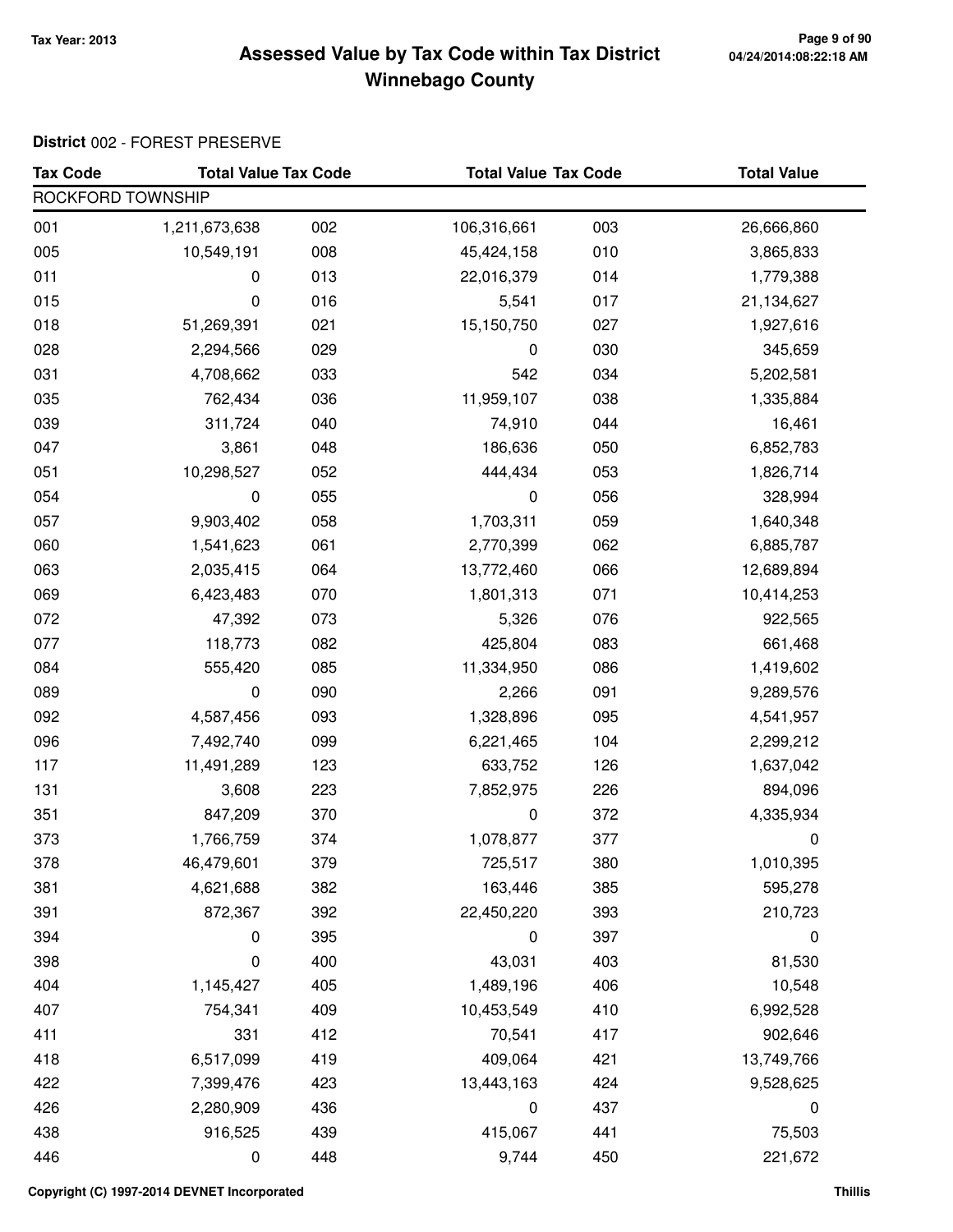## **Tax Year: 2013 Page 10 of 90 Assessed Value by Tax Code within Tax District Winnebago County**

| 451                    | 40,743,087 | 452 | 26,491                       | 453 | 181,395       |
|------------------------|------------|-----|------------------------------|-----|---------------|
|                        |            |     | Totals for ROCKFORD TOWNSHIP |     | 1,913,103,098 |
| ROCKTON TOWNSHIP       |            |     |                              |     |               |
| 190                    | 40,500,359 | 191 | 11,053,475                   | 193 | 7,101,682     |
| 197                    | 96,026,992 | 201 | 16,192,405                   | 202 | 40,273,522    |
| 203                    | 4,522,188  | 205 | 122,228                      | 206 | 18,327,819    |
| 290                    | 11,745     | 402 | 553,767                      | 420 | 1,748,653     |
|                        |            |     | Totals for ROCKTON TOWNSHIP  |     | 236,434,835   |
| <b>ROSCOE TOWNSHIP</b> |            |     |                              |     |               |
| 068                    | 1,192,087  | 175 | 36,020,301                   | 176 | 301,820       |
| 177                    | 11,993,305 | 178 | 59,521                       | 179 | 8,857,629     |
| 180                    | 61,739,402 | 181 | 126,408,938                  | 182 | 514,519       |
| 183                    | 0          | 184 | 465,098                      | 185 | 9,794,667     |
| 187                    | 2,925,993  | 188 | 330,961                      | 189 | 67,063,246    |
| 192                    | 12,081,466 | 196 | 5,249                        | 198 | 2,828,207     |
| 199                    | 35,688,726 | 207 | 0                            | 209 | 32,874,370    |
| 447                    | 390,181    |     |                              |     |               |
|                        |            |     | Totals for ROSCOE TOWNSHIP   |     | 411,535,686   |
| <b>SEWARD TOWNSHIP</b> |            |     |                              |     |               |
| 300                    | 0          | 301 | 0                            | 302 | 0             |
| 303                    | 0          | 305 | 194,234                      | 306 | 312,676       |
| 307                    | 0          | 308 | 552,725                      | 309 | 4,801,624     |
| 310                    | 6,137,640  | 311 | 3,260,728                    | 312 | 1,289,850     |
| 313                    | 1,277,680  | 314 | 4,290,543                    |     |               |
|                        |            |     | Totals for SEWARD TOWNSHIP   |     | 22,117,700    |
| SHIRLAND TOWNSHIP      |            |     |                              |     |               |
| 210                    | 6,826,923  | 211 | 15,453,260                   |     |               |
|                        |            |     | Totals for SHIRLAND TOWNSHIP |     | 22,280,183    |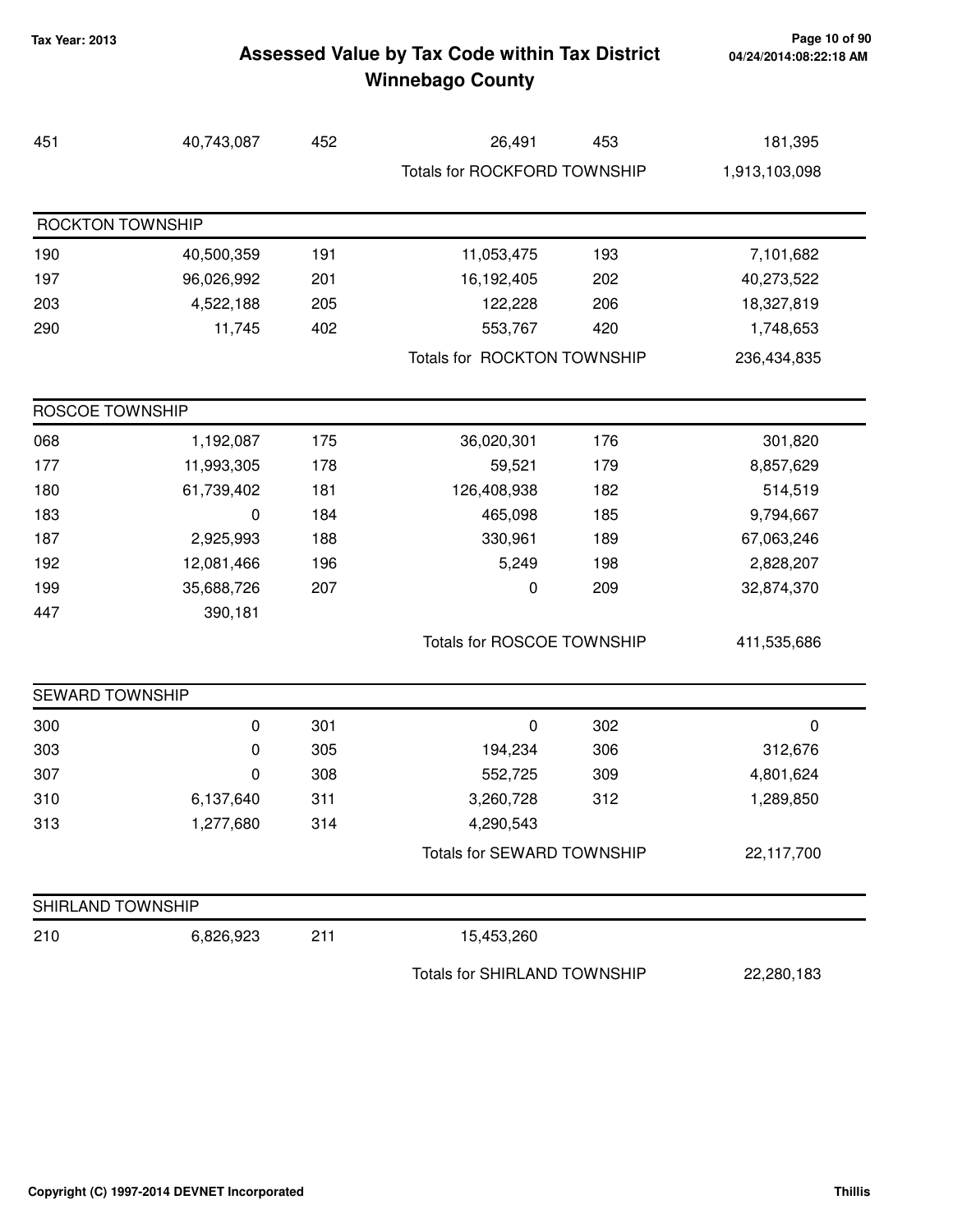## **Tax Year: 2013 Page 11 of 90 Assessed Value by Tax Code within Tax District Winnebago County**

| <b>Tax Code</b>                            | <b>Total Value Tax Code</b>                                          |     | <b>Total Value Tax Code</b>                                                         | <b>Total Value</b> |
|--------------------------------------------|----------------------------------------------------------------------|-----|-------------------------------------------------------------------------------------|--------------------|
| <b>WINNEBAGO TOWNSHIP</b>                  |                                                                      |     |                                                                                     |                    |
| 315                                        | 0                                                                    | 324 | 1,935,132<br>325                                                                    | 46,292,556         |
| 326                                        | 43,881,880                                                           |     |                                                                                     |                    |
|                                            |                                                                      |     | <b>Totals for WINNEBAGO TOWNSHIP</b>                                                | 92,109,568         |
|                                            |                                                                      |     |                                                                                     |                    |
|                                            |                                                                      |     | <b>Totals for 002 - FOREST PRESERVE</b>                                             | 3,771,439,524      |
|                                            |                                                                      |     | <b>State Railroad</b>                                                               | 6,724,011          |
|                                            |                                                                      |     | <b>Abatement difference</b>                                                         | 9,872,984          |
|                                            | District 003 - BURRITT TOWNSHIP                                      |     | <b>Grand Totals for 002 - FOREST PRESERVE</b>                                       | 3,788,036,519      |
|                                            |                                                                      |     |                                                                                     |                    |
| <b>Tax Code</b><br><b>BURRITT TOWNSHIP</b> | <b>Total Value Tax Code</b>                                          |     | <b>Total Value Tax Code</b>                                                         | <b>Total Value</b> |
|                                            |                                                                      |     |                                                                                     |                    |
| 254                                        | 172,613                                                              | 258 | 259<br>0                                                                            | $\mathbf 0$        |
| 260                                        | 13,033,410                                                           | 261 | 0<br>262                                                                            | 179,654            |
| 263                                        | 174,570                                                              | 264 | 265<br>0                                                                            | 762,339            |
| 266                                        | 5,553,121                                                            | 267 | 1,134,419<br>268                                                                    | 3,064,655          |
|                                            |                                                                      |     | <b>Totals for BURRITT TOWNSHIP</b>                                                  | 24,074,781         |
|                                            |                                                                      |     | <b>Totals for 003 - BURRITT TOWNSHIP</b>                                            | 24,074,781         |
|                                            |                                                                      |     | <b>State Railroad</b>                                                               | 0                  |
|                                            |                                                                      |     | <b>Abatement difference</b>                                                         | 0                  |
|                                            |                                                                      |     | <b>Grand Totals for 003 - BURRITT TOWNSHIP</b>                                      | 24,074,781         |
| <b>Tax Code</b>                            | District 004 - CHERRY VALLEY TOWNSHIP<br><b>Total Value Tax Code</b> |     | <b>Total Value Tax Code</b>                                                         | <b>Total Value</b> |
|                                            | <b>CHERRY VALLEY TOWNSHIP</b>                                        |     |                                                                                     |                    |
| 110                                        | 26,250,473                                                           | 111 | 112<br>8,502,771                                                                    | 2,025,285          |
| 113                                        | 8,208,635                                                            | 114 | 67,770,833<br>115                                                                   | 5,808,766          |
| 116                                        | 5,877                                                                | 119 | 11,791,052<br>120                                                                   | 3,271,004          |
| 122                                        | 474,315                                                              | 124 | 6,389,533<br>125                                                                    | 107,075            |
| 127                                        | 108,371,991                                                          | 128 | 1,777,549<br>129                                                                    | 12,524,080         |
| 343                                        | 531,598                                                              | 366 | 636,644<br>367                                                                      | 84,607             |
| 383                                        | 1,436,294                                                            | 386 | 396<br>0                                                                            | 0                  |
| 440                                        | 29,889                                                               |     |                                                                                     |                    |
|                                            |                                                                      |     | Totals for CHERRY VALLEY TOWNSHIP                                                   | 265,998,271        |
|                                            |                                                                      |     |                                                                                     |                    |
|                                            |                                                                      |     | <b>Totals for 004 - CHERRY VALLEY TOWNSHIP</b>                                      | 265,998,271        |
|                                            |                                                                      |     | <b>State Railroad</b>                                                               | 1,101,657          |
|                                            |                                                                      |     | <b>Abatement difference</b><br><b>Grand Totals for 004 - CHERRY VALLEY TOWNSHIP</b> | $\bf{0}$           |
|                                            |                                                                      |     |                                                                                     | 267,099,928        |
|                                            | Copyright (C) 1997-2014 DEVNET Incorporated                          |     |                                                                                     | <b>Thillis</b>     |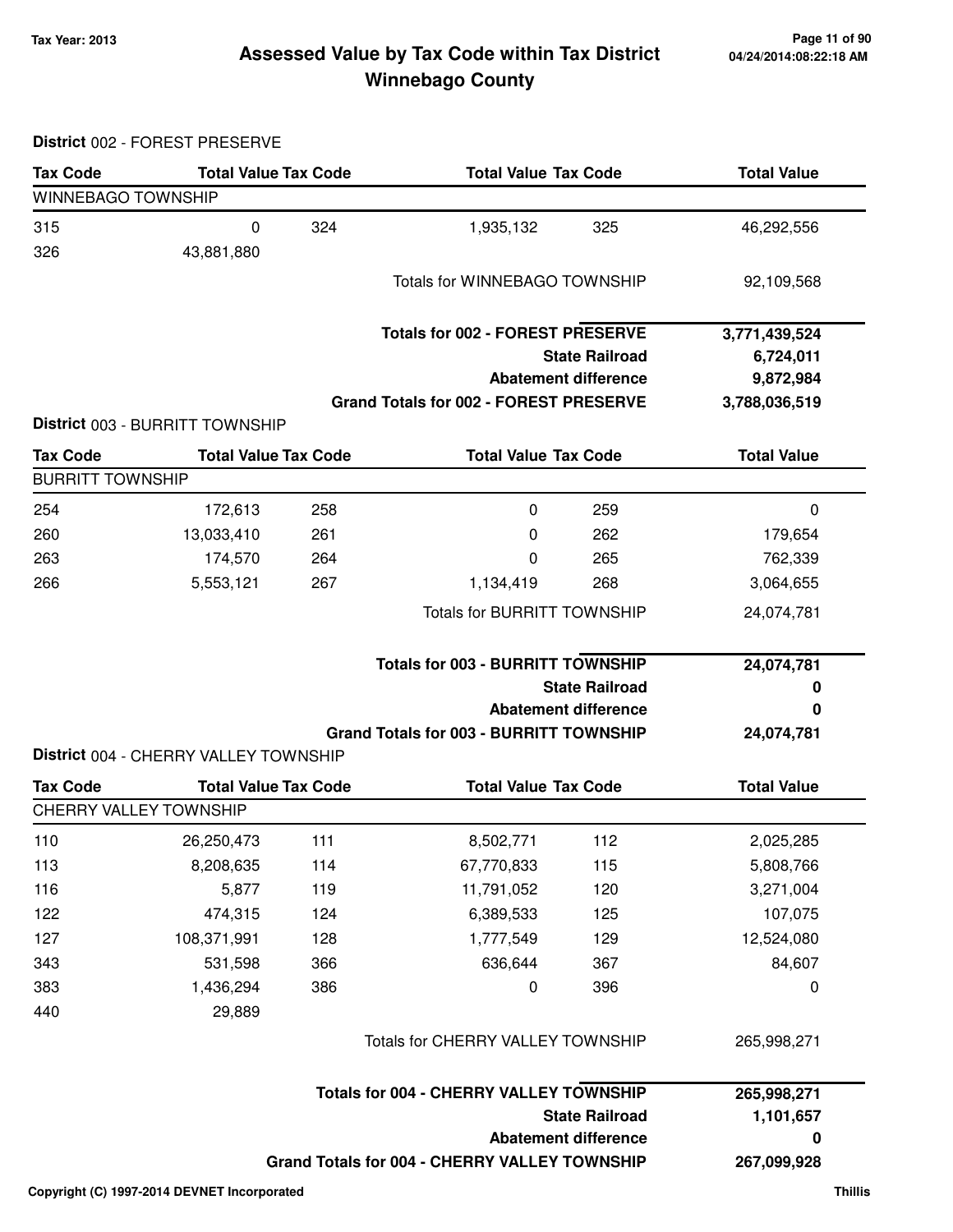## **Tax Year: 2013 Page 12 of 90 Assessed Value by Tax Code within Tax District Winnebago County**

| <b>Tax Code</b>        | <b>Total Value Tax Code</b> |     | <b>Total Value Tax Code</b>                   |                       | <b>Total Value</b> |
|------------------------|-----------------------------|-----|-----------------------------------------------|-----------------------|--------------------|
| <b>DURAND TOWNSHIP</b> |                             |     |                                               |                       |                    |
| 228                    | 1,344,432                   | 229 | 1,739,319                                     | 230                   | 19,385,911         |
| 231                    | 96,961                      | 232 | 853,641                                       | 233                   | 14,375,162         |
| 234                    | 338,791                     |     |                                               |                       |                    |
|                        |                             |     | <b>Totals for DURAND TOWNSHIP</b>             |                       | 38,134,217         |
|                        |                             |     | <b>Totals for 005 - DURAND TOWNSHIP</b>       |                       | 38,134,217         |
|                        |                             |     |                                               | <b>State Railroad</b> | 0                  |
|                        |                             |     | Abatement difference                          |                       |                    |
|                        |                             |     | <b>Grand Totals for 005 - DURAND TOWNSHIP</b> |                       | 38,134,217         |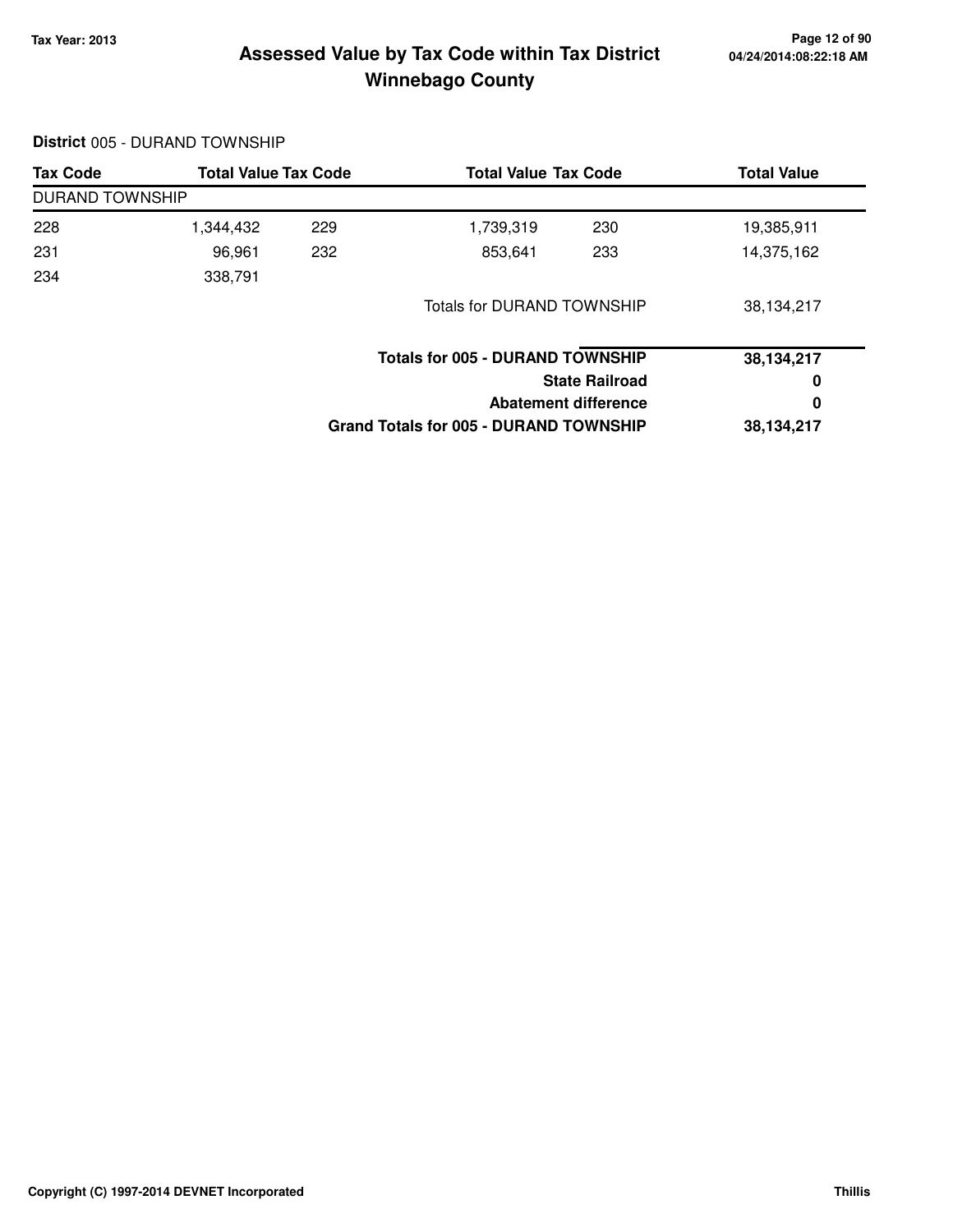## **Tax Year: 2013 Page 13 of 90 Assessed Value by Tax Code within Tax District Winnebago County**

### **District** 006 - HARLEM TOWNSHIP

| <b>Tax Code</b>          | <b>Total Value Tax Code</b>      |     |                                                 | <b>Total Value Tax Code</b>             |                    |
|--------------------------|----------------------------------|-----|-------------------------------------------------|-----------------------------------------|--------------------|
| <b>HARLEM TOWNSHIP</b>   |                                  |     |                                                 |                                         |                    |
| 006                      | 119,762,198                      | 007 | 6,729,268                                       | 012                                     | 134,985            |
| 019                      | 0                                | 020 | 14,287                                          | 026                                     | 24,285,763         |
| 042                      | 3,421,265                        | 045 | 567,631                                         | 049                                     | 16,427,311         |
| 074                      | 0                                | 075 | 0                                               | 078                                     | 267,081            |
| 100                      | 0                                | 101 | 0                                               | 102                                     | 0                  |
| 108                      | 10,356                           | 109 | 22,965,492                                      | 118                                     | 366,998            |
| 130                      | 3,394,101                        | 133 | 92,400,334                                      | 134                                     | 478,075            |
| 135                      | 6,299,872                        | 136 | 25,201,229                                      | 137                                     | 47,918,111         |
| 139                      | 10,922,598                       | 140 | 56,028                                          | 141                                     | 215,227            |
| 142                      | 175,009                          | 143 | 1,951,058                                       | 144                                     | 101,241,820        |
| 145                      | 4,343,136                        | 147 | 68,136                                          | 149                                     | 29,384,470         |
| 151                      | 765                              | 152 | 3,781,108                                       | 153                                     | 1,818,868          |
| 158                      | 6,008,259                        | 159 | 221,077                                         | 160                                     | 599,696            |
| 163                      | 1,701,206                        | 164 | 83,634                                          | 194                                     | 2,776,531          |
| 208                      | 47,708                           | 215 | $\pmb{0}$                                       | 217                                     | $\pmb{0}$          |
| 408                      | 0                                | 413 | 479,066                                         | 414                                     | 1,031,228          |
| 416                      | 6,443,715                        | 427 | 10,449                                          | 428                                     | 1,745,756          |
| 429                      | 3,334                            | 430 | 92,785                                          | 431                                     | 2,135              |
| 432                      | 1,279                            | 433 | 1,345,758                                       | 434                                     | 195,169            |
| 435                      | 5,409,386                        | 442 | 879,598                                         | 443                                     | 53,848             |
| 444                      | 13,646                           | 445 | 0                                               | 449                                     | 0                  |
| 454                      | 30,306                           |     |                                                 |                                         |                    |
|                          |                                  |     | Totals for HARLEM TOWNSHIP                      |                                         | 553,778,149        |
|                          |                                  |     |                                                 | <b>Totals for 006 - HARLEM TOWNSHIP</b> |                    |
|                          |                                  |     |                                                 | <b>State Railroad</b>                   | 553,778,149<br>0   |
|                          |                                  |     |                                                 | <b>Abatement difference</b>             | 0                  |
|                          |                                  |     | <b>Grand Totals for 006 - HARLEM TOWNSHIP</b>   |                                         | 553,778,149        |
|                          | District 007 - HARRISON TOWNSHIP |     |                                                 |                                         |                    |
| <b>Tax Code</b>          | <b>Total Value Tax Code</b>      |     | <b>Total Value Tax Code</b>                     |                                         | <b>Total Value</b> |
| <b>HARRISON TOWNSHIP</b> |                                  |     |                                                 |                                         |                    |
| 246                      | 7,405,578                        | 247 | 6,044,286                                       | 248                                     | 34,803             |
|                          |                                  |     | <b>Totals for HARRISON TOWNSHIP</b>             |                                         | 13,484,667         |
|                          |                                  |     | <b>Totals for 007 - HARRISON TOWNSHIP</b>       |                                         | 13,484,667         |
|                          |                                  |     |                                                 | <b>State Railroad</b>                   | 0                  |
|                          |                                  |     |                                                 | <b>Abatement difference</b>             | 0                  |
|                          |                                  |     | <b>Grand Totals for 007 - HARRISON TOWNSHIP</b> |                                         | 13,484,667         |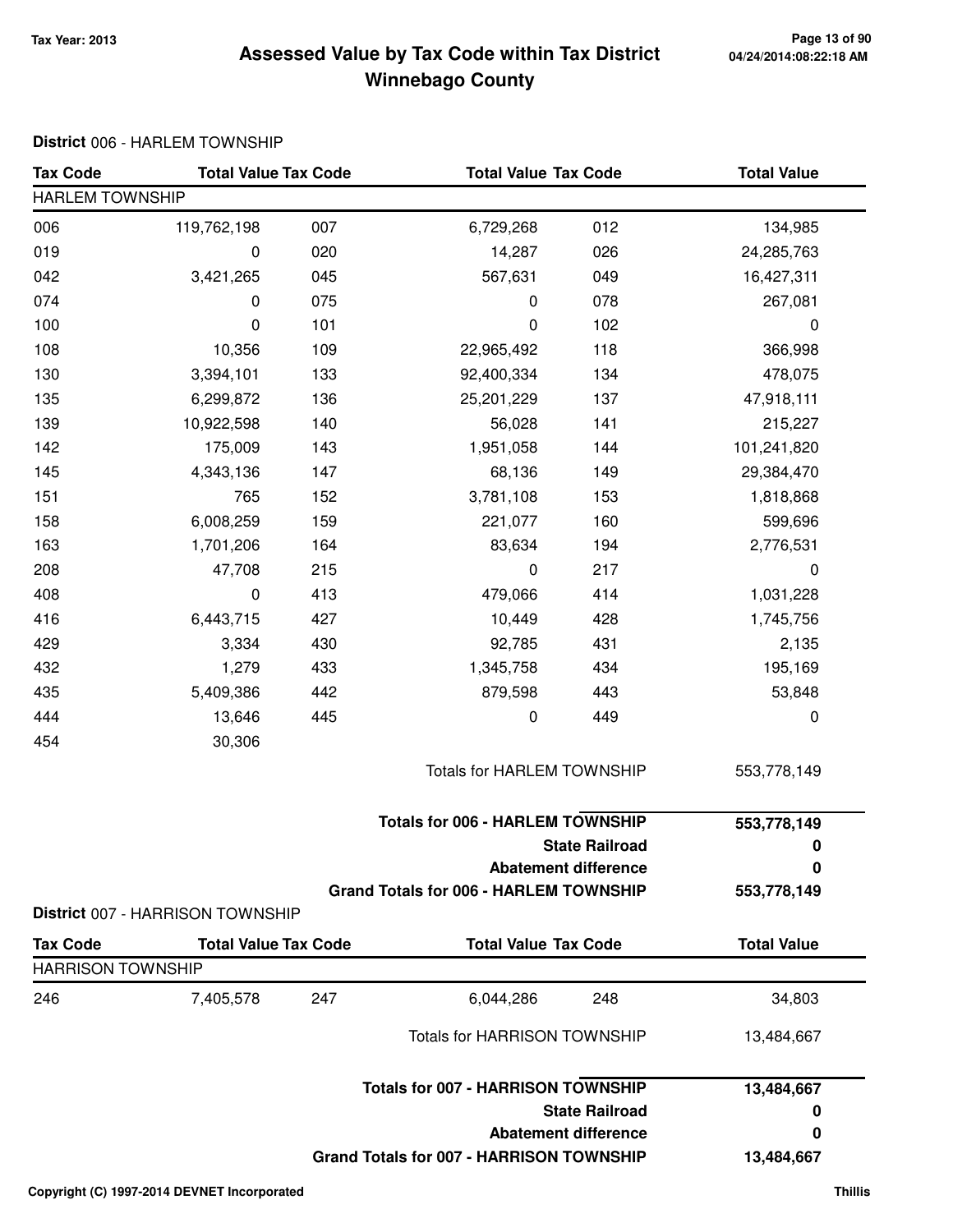## **Tax Year: 2013 Page 14 of 90 Assessed Value by Tax Code within Tax District Winnebago County**

**District** 008 - LAONA TOWNSHIP

| <b>Tax Code</b>       | <b>Total Value Tax Code</b>        |     | <b>Total Value Tax Code</b>                       |                             | <b>Total Value</b> |  |
|-----------------------|------------------------------------|-----|---------------------------------------------------|-----------------------------|--------------------|--|
| <b>LAONA TOWNSHIP</b> |                                    |     |                                                   |                             |                    |  |
| 212                   | $\pmb{0}$                          | 220 | 34,195,260                                        |                             |                    |  |
|                       |                                    |     | Totals for LAONA TOWNSHIP                         |                             | 34,195,260         |  |
|                       |                                    |     | <b>Totals for 008 - LAONA TOWNSHIP</b>            |                             | 34,195,260         |  |
|                       |                                    |     |                                                   | <b>State Railroad</b>       | 0                  |  |
|                       |                                    |     |                                                   | <b>Abatement difference</b> | 0                  |  |
|                       | District 009 - OWEN TOWNSHIP       |     | <b>Grand Totals for 008 - LAONA TOWNSHIP</b>      |                             | 34,195,260         |  |
| <b>Tax Code</b>       | <b>Total Value Tax Code</b>        |     | <b>Total Value Tax Code</b>                       |                             | <b>Total Value</b> |  |
| <b>OWEN TOWNSHIP</b>  |                                    |     |                                                   |                             |                    |  |
| 046                   | 262,084                            | 146 | 17,329,904                                        | 150                         | 104,000            |  |
| 154                   | 96,676                             | 155 | 7,281,858                                         | 156                         | 15,980,531         |  |
| 157                   | 61,576                             | 161 | 87,213                                            | 162                         | 448,117            |  |
| 165                   | 12,359,579                         | 167 | 161,668                                           | 168                         | 0                  |  |
| 169                   | 6,887,547                          | 170 | 85,589                                            | 171                         | 117,001            |  |
| 195                   | 0                                  | 200 | 1,597,974                                         | 304                         | 0                  |  |
| 358                   | 4,417                              | 360 | 4,511,746                                         | 361                         | 2,566              |  |
| 362                   | 659,793                            | 363 | 35,531                                            | 364                         | 172,558            |  |
| 365                   | 8,618,204                          | 368 | 415,638                                           | 369                         | 142,805            |  |
|                       |                                    |     | Totals for OWEN TOWNSHIP                          |                             | 77,424,575         |  |
|                       |                                    |     | <b>Totals for 009 - OWEN TOWNSHIP</b>             |                             | 77,424,575         |  |
|                       |                                    |     |                                                   | <b>State Railroad</b>       | 313,494            |  |
|                       |                                    |     |                                                   | <b>Abatement difference</b> | 0                  |  |
|                       | District 010 - PECATONICA TOWNSHIP |     | <b>Grand Totals for 009 - OWEN TOWNSHIP</b>       |                             | 77,738,069         |  |
| <b>Tax Code</b>       | <b>Total Value Tax Code</b>        |     | <b>Total Value Tax Code</b>                       |                             | <b>Total Value</b> |  |
| PECATONICA TOWNSHIP   |                                    |     |                                                   |                             |                    |  |
| 281                   | 39,194,933                         | 282 | 149,948                                           | 283                         | 123,900            |  |
| 284                   | 29,102                             | 286 | 27,211,702                                        | 425                         | 58,949             |  |
|                       |                                    |     | <b>Totals for PECATONICA TOWNSHIP</b>             |                             | 66,768,534         |  |
|                       |                                    |     | <b>Totals for 010 - PECATONICA TOWNSHIP</b>       |                             | 66,768,534         |  |
|                       |                                    |     |                                                   | <b>State Railroad</b>       | 0                  |  |
|                       |                                    |     |                                                   | <b>Abatement difference</b> | 0                  |  |
|                       |                                    |     | <b>Grand Totals for 010 - PECATONICA TOWNSHIP</b> |                             | 66,768,534         |  |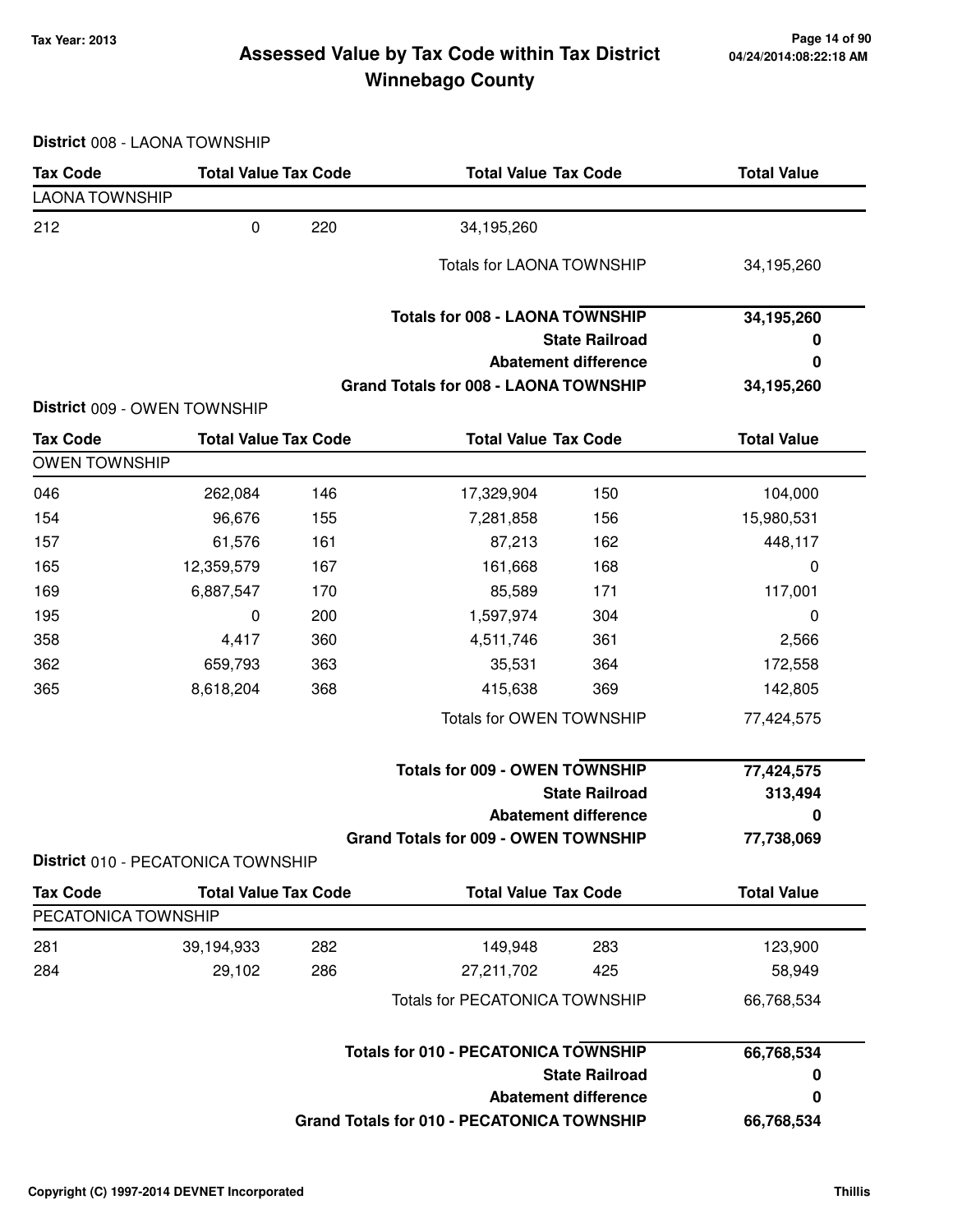## **Tax Year: 2013 Page 15 of 90 Assessed Value by Tax Code within Tax District Winnebago County**

### **District** 011 - ROCKFORD TOWNSHIP

| <b>Tax Code</b>   | <b>Total Value Tax Code</b> |     | <b>Total Value Tax Code</b> |     | <b>Total Value</b> |  |  |  |
|-------------------|-----------------------------|-----|-----------------------------|-----|--------------------|--|--|--|
| ROCKFORD TOWNSHIP |                             |     |                             |     |                    |  |  |  |
| 001               | 1,211,673,638               | 002 | 106,316,661                 | 003 | 26,666,860         |  |  |  |
| 005               | 10,549,191                  | 008 | 45,424,158                  | 010 | 3,865,833          |  |  |  |
| 011               | 0                           | 013 | 22,016,379                  | 014 | 1,779,388          |  |  |  |
| 015               | 0                           | 016 | 5,541                       | 017 | 21,134,627         |  |  |  |
| 018               | 51,269,391                  | 021 | 15,150,750                  | 027 | 1,927,616          |  |  |  |
| 028               | 2,294,566                   | 029 | 0                           | 030 | 345,659            |  |  |  |
| 031               | 4,708,662                   | 033 | 542                         | 034 | 5,202,581          |  |  |  |
| 035               | 762,434                     | 036 | 11,959,107                  | 038 | 1,335,884          |  |  |  |
| 039               | 311,724                     | 040 | 74,910                      | 044 | 16,461             |  |  |  |
| 047               | 3,861                       | 048 | 186,636                     | 050 | 6,852,783          |  |  |  |
| 051               | 10,298,527                  | 052 | 444,434                     | 053 | 1,826,714          |  |  |  |
| 054               | 0                           | 055 | 0                           | 056 | 328,994            |  |  |  |
| 057               | 9,903,402                   | 058 | 1,703,311                   | 059 | 1,640,348          |  |  |  |
| 060               | 1,541,623                   | 061 | 2,770,399                   | 062 | 6,885,787          |  |  |  |
| 063               | 2,035,415                   | 064 | 13,772,460                  | 066 | 12,689,894         |  |  |  |
| 069               | 6,423,483                   | 070 | 1,801,313                   | 071 | 10,414,253         |  |  |  |
| 072               | 47,392                      | 073 | 5,326                       | 076 | 922,565            |  |  |  |
| 077               | 118,773                     | 082 | 425,804                     | 083 | 661,468            |  |  |  |
| 084               | 555,420                     | 085 | 11,334,950                  | 086 | 1,419,602          |  |  |  |
| 089               | 0                           | 090 | 2,266                       | 091 | 9,289,576          |  |  |  |
| 092               | 4,587,456                   | 093 | 1,328,896                   | 095 | 4,541,957          |  |  |  |
| 096               | 7,492,740                   | 099 | 6,221,465                   | 104 | 2,299,212          |  |  |  |
| 117               | 11,491,289                  | 123 | 633,752                     | 126 | 1,637,042          |  |  |  |
| 131               | 3,608                       | 223 | 7,852,975                   | 226 | 894,096            |  |  |  |
| 351               | 847,209                     | 370 | 0                           | 372 | 4,335,934          |  |  |  |
| 373               | 1,766,759                   | 374 | 1,078,877                   | 377 | 0                  |  |  |  |
| 378               | 46,479,601                  | 379 | 725,517                     | 380 | 1,010,395          |  |  |  |
| 381               | 4,621,688                   | 382 | 163,446                     | 385 | 595,278            |  |  |  |
| 391               | 872,367                     | 392 | 22,450,220                  | 393 | 210,723            |  |  |  |
| 394               | 0                           | 395 | 0                           | 397 | 0                  |  |  |  |
| 398               | 0                           | 400 | 43,031                      | 403 | 81,530             |  |  |  |
| 404               | 1,145,427                   | 405 | 1,489,196                   | 406 | 10,548             |  |  |  |
| 407               | 754,341                     | 409 | 10,453,549                  | 410 | 6,992,528          |  |  |  |
| 411               | 331                         | 412 | 70,541                      | 417 | 902,646            |  |  |  |
| 418               | 6,517,099                   | 419 | 409,064                     | 421 | 13,749,766         |  |  |  |
| 422               | 7,399,476                   | 423 | 13,443,163                  | 424 | 9,528,625          |  |  |  |
| 426               | 2,280,909                   | 436 | $\pmb{0}$                   | 437 | $\boldsymbol{0}$   |  |  |  |
| 438               | 916,525                     | 439 | 415,067                     | 441 | 75,503             |  |  |  |
| 446               | 0                           | 448 | 9,744                       | 450 | 221,672            |  |  |  |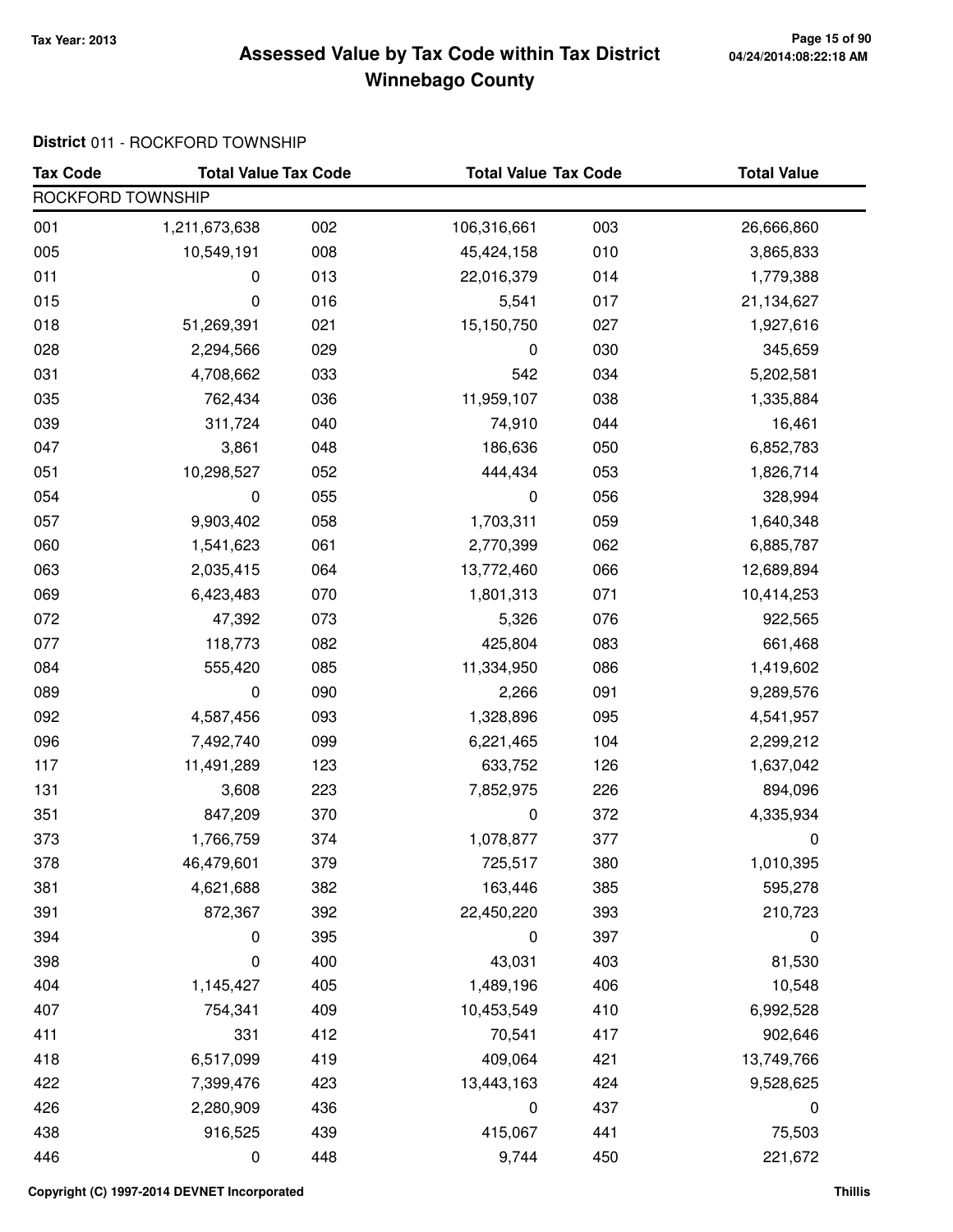## **Tax Year: 2013 Page 16 of 90 Assessed Value by Tax Code within Tax District Winnebago County**

| 451                             | 40,743,087                  | 452        | 26,491                                          | 453                                                  | 181,395                 |  |
|---------------------------------|-----------------------------|------------|-------------------------------------------------|------------------------------------------------------|-------------------------|--|
|                                 |                             |            | Totals for ROCKFORD TOWNSHIP                    |                                                      | 1,913,103,098           |  |
|                                 |                             |            |                                                 |                                                      |                         |  |
|                                 |                             |            | <b>Totals for 011 - ROCKFORD TOWNSHIP</b>       |                                                      | 1,913,103,098           |  |
|                                 |                             |            |                                                 | <b>State Railroad</b>                                | 3,126,351               |  |
|                                 |                             |            |                                                 | <b>Abatement difference</b>                          | 0                       |  |
| District 012 - ROCKTON TOWNSHIP |                             |            | <b>Grand Totals for 011 - ROCKFORD TOWNSHIP</b> |                                                      | 1,916,229,449           |  |
| <b>Tax Code</b>                 | <b>Total Value Tax Code</b> |            | <b>Total Value Tax Code</b>                     |                                                      | <b>Total Value</b>      |  |
| <b>ROCKTON TOWNSHIP</b>         |                             |            |                                                 |                                                      |                         |  |
|                                 |                             |            |                                                 |                                                      |                         |  |
| 190<br>197                      | 40,500,359                  | 191        | 11,053,475                                      | 193                                                  | 7,101,682               |  |
| 203                             | 96,026,992                  | 201        | 16,192,405                                      | 202<br>206                                           | 40,273,522              |  |
| 290                             | 4,522,188<br>11,745         | 205<br>402 | 122,228<br>553,767                              | 420                                                  | 18,327,819<br>1,748,653 |  |
|                                 |                             |            |                                                 |                                                      |                         |  |
|                                 |                             |            | Totals for ROCKTON TOWNSHIP                     |                                                      | 236,434,835             |  |
|                                 |                             |            |                                                 |                                                      |                         |  |
|                                 |                             |            | <b>Totals for 012 - ROCKTON TOWNSHIP</b>        |                                                      | 236,434,835             |  |
|                                 |                             |            |                                                 | <b>State Railroad</b><br><b>Abatement difference</b> | 743,835<br>0            |  |
|                                 |                             |            | <b>Grand Totals for 012 - ROCKTON TOWNSHIP</b>  |                                                      | 237,178,670             |  |
| District 013 - ROSCOE TOWNSHIP  |                             |            |                                                 |                                                      |                         |  |
| <b>Tax Code</b>                 | <b>Total Value Tax Code</b> |            | <b>Total Value Tax Code</b>                     |                                                      | <b>Total Value</b>      |  |
| <b>ROSCOE TOWNSHIP</b>          |                             |            |                                                 |                                                      |                         |  |
|                                 |                             |            |                                                 |                                                      |                         |  |
| 068                             | 1,192,087                   | 175        | 36,020,301                                      | 176                                                  | 301,820                 |  |
| 177                             | 11,993,305                  | 178        | 59,521                                          | 179                                                  | 8,857,629               |  |
| 180                             | 61,739,402                  | 181        | 126,408,938                                     | 182                                                  | 514,519                 |  |
| 183                             | 0                           | 184        | 465,098                                         | 185                                                  | 9,794,667               |  |
| 187                             | 2,925,993                   | 188        | 330,961                                         | 189                                                  | 67,063,246              |  |
| 192                             | 12,081,466                  | 196        | 5,249                                           | 198                                                  | 2,828,207               |  |
| 199                             | 35,688,726                  | 207        | 0                                               | 209                                                  | 32,874,370              |  |
| 447                             | 390,181                     |            |                                                 |                                                      |                         |  |

| 411.535.686 | <b>Totals for 013 - ROSCOE TOWNSHIP</b> |
|-------------|-----------------------------------------|
| 505.730     | <b>State Railroad</b>                   |
| 0           | Abatement difference                    |
| 412,041,416 | Grand Totals for 013 - ROSCOE TOWNSHIP  |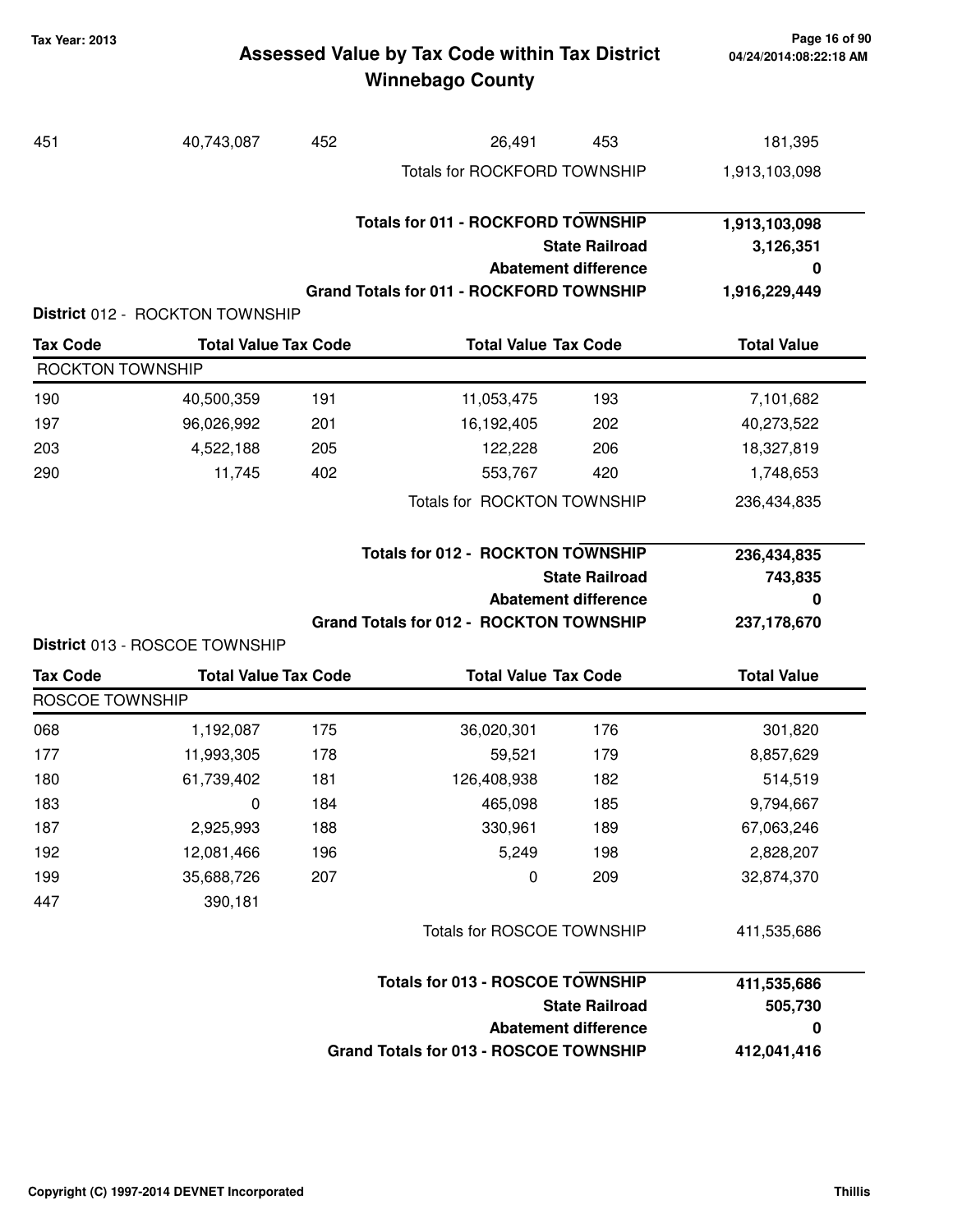**District** 014 - SEWARD TOWNSHIP

## **Tax Year: 2013 Page 17 of 90 Assessed Value by Tax Code within Tax District Winnebago County**

| <b>Tax Code</b>        | <b>Total Value Tax Code</b>       |     | <b>Total Value Tax Code</b>                      |                             | <b>Total Value</b> |  |  |
|------------------------|-----------------------------------|-----|--------------------------------------------------|-----------------------------|--------------------|--|--|
| <b>SEWARD TOWNSHIP</b> |                                   |     |                                                  |                             |                    |  |  |
| 300                    | 0                                 | 301 | 0                                                | 302                         | 0                  |  |  |
| 303                    | 0                                 | 305 | 194,234                                          | 306                         | 312,676            |  |  |
| 307                    | 0                                 | 308 | 552,725                                          | 309                         | 4,801,624          |  |  |
| 310                    | 6,137,640                         | 311 | 3,260,728                                        | 312                         | 1,289,850          |  |  |
| 313                    | 1,277,680                         | 314 | 4,290,543                                        |                             |                    |  |  |
|                        |                                   |     | <b>Totals for SEWARD TOWNSHIP</b>                |                             | 22,117,700         |  |  |
|                        |                                   |     | <b>Totals for 014 - SEWARD TOWNSHIP</b>          |                             | 22,117,700         |  |  |
|                        |                                   |     |                                                  | <b>State Railroad</b>       | 502,013            |  |  |
|                        |                                   |     |                                                  | <b>Abatement difference</b> | 0                  |  |  |
|                        |                                   |     | <b>Grand Totals for 014 - SEWARD TOWNSHIP</b>    |                             | 22,619,713         |  |  |
|                        | District 015 - SHIRLAND TOWNSHIP  |     |                                                  |                             |                    |  |  |
| <b>Tax Code</b>        | <b>Total Value Tax Code</b>       |     | <b>Total Value Tax Code</b>                      |                             | <b>Total Value</b> |  |  |
| SHIRLAND TOWNSHIP      |                                   |     |                                                  |                             |                    |  |  |
| 210                    | 6,826,923                         | 211 | 15,453,260                                       |                             |                    |  |  |
|                        |                                   |     | <b>Totals for SHIRLAND TOWNSHIP</b>              |                             | 22,280,183         |  |  |
|                        |                                   |     | <b>Totals for 015 - SHIRLAND TOWNSHIP</b>        |                             | 22,280,183         |  |  |
|                        |                                   |     |                                                  | <b>State Railroad</b>       | 0                  |  |  |
|                        |                                   |     |                                                  | <b>Abatement difference</b> | 0                  |  |  |
|                        |                                   |     | <b>Grand Totals for 015 - SHIRLAND TOWNSHIP</b>  |                             | 22,280,183         |  |  |
|                        | District 016 - WINNEBAGO TOWNSHIP |     |                                                  |                             |                    |  |  |
| <b>Tax Code</b>        | <b>Total Value Tax Code</b>       |     | <b>Total Value Tax Code</b>                      |                             | <b>Total Value</b> |  |  |
| WINNEBAGO TOWNSHIP     |                                   |     |                                                  |                             |                    |  |  |
| 315                    | 0                                 | 324 | 1,935,132                                        | 325                         | 46,292,556         |  |  |
| 326                    | 43,881,880                        |     |                                                  |                             |                    |  |  |
|                        |                                   |     | Totals for WINNEBAGO TOWNSHIP                    |                             | 92,109,568         |  |  |
|                        |                                   |     | <b>Totals for 016 - WINNEBAGO TOWNSHIP</b>       |                             | 92,109,568         |  |  |
|                        |                                   |     |                                                  | <b>State Railroad</b>       | 430,931            |  |  |
|                        |                                   |     |                                                  | <b>Abatement difference</b> | 0                  |  |  |
|                        |                                   |     | <b>Grand Totals for 016 - WINNEBAGO TOWNSHIP</b> |                             | 92,540,499         |  |  |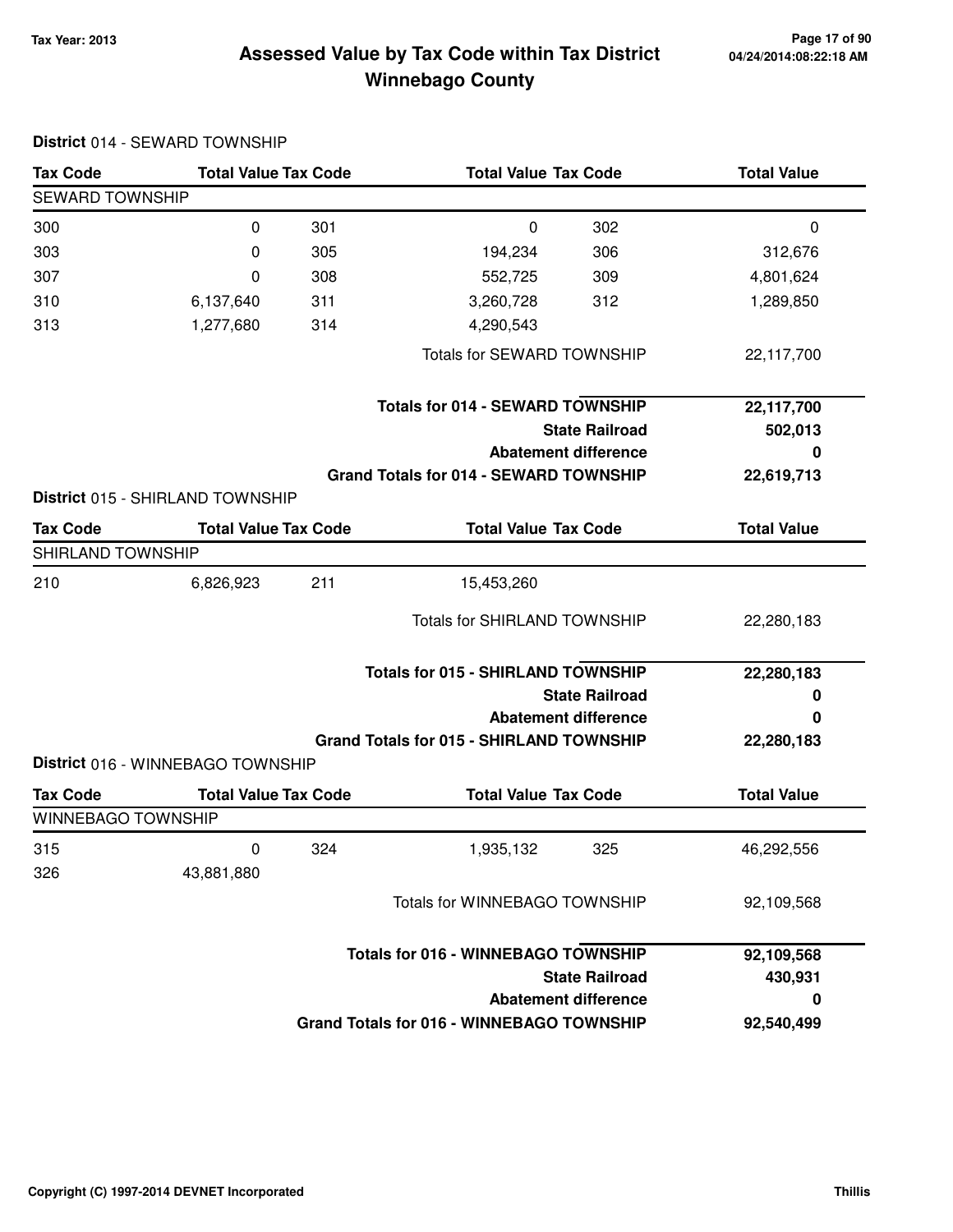## **Tax Year: 2013 Page 18 of 90 Assessed Value by Tax Code within Tax District Winnebago County**

|                               | District 017 - CHERRY VALLEY VILLAGE |     |                                                                 |                                                      |                            |
|-------------------------------|--------------------------------------|-----|-----------------------------------------------------------------|------------------------------------------------------|----------------------------|
| <b>Tax Code</b>               | <b>Total Value Tax Code</b>          |     | <b>Total Value Tax Code</b>                                     |                                                      | <b>Total Value</b>         |
| <b>CHERRY VALLEY TOWNSHIP</b> |                                      |     |                                                                 |                                                      |                            |
| 119                           | 11,791,052                           | 120 | 3,271,004                                                       | 124                                                  | 6,389,533                  |
| 125                           | 107,075                              | 396 | 0                                                               | 440                                                  | 29,889                     |
|                               |                                      |     | <b>Totals for CHERRY VALLEY TOWNSHIP</b>                        |                                                      | 21,588,553                 |
| ROCKFORD TOWNSHIP             |                                      |     |                                                                 |                                                      |                            |
| 072                           | 47,392                               | 374 | 1,078,877                                                       | 378                                                  | 46,479,601                 |
| 394                           | 0                                    | 395 | 0                                                               | 397                                                  | 0                          |
| 439                           | 415,067                              | 452 | 26,491                                                          |                                                      |                            |
|                               |                                      |     | <b>Totals for ROCKFORD TOWNSHIP</b>                             |                                                      | 48,047,428                 |
|                               |                                      |     | <b>Totals for 017 - CHERRY VALLEY VILLAGE</b>                   | <b>State Railroad</b><br><b>Abatement difference</b> | 69,635,981<br>131,310<br>0 |
|                               | District 018 - DURAND VILLAGE        |     | <b>Grand Totals for 017 - CHERRY VALLEY VILLAGE</b>             |                                                      | 69,767,291                 |
| <b>Tax Code</b>               | <b>Total Value Tax Code</b>          |     | <b>Total Value Tax Code</b>                                     |                                                      | <b>Total Value</b>         |
| <b>DURAND TOWNSHIP</b>        |                                      |     |                                                                 |                                                      |                            |
| 228                           | 1,344,432                            | 229 | 1,739,319                                                       | 233                                                  | 14,375,162                 |
|                               |                                      |     | <b>Totals for DURAND TOWNSHIP</b>                               |                                                      | 17,458,913                 |
|                               |                                      |     | <b>Totals for 018 - DURAND VILLAGE</b><br><b>State Railroad</b> |                                                      | 17,458,913<br>0            |
|                               |                                      |     |                                                                 | <b>Abatement difference</b>                          | 0                          |
|                               |                                      |     | <b>Grand Totals for 018 - DURAND VILLAGE</b>                    |                                                      | 17,458,913                 |
|                               | District 019 - LOVES PARK CITY       |     |                                                                 |                                                      |                            |
| <b>Tax Code</b>               | <b>Total Value Tax Code</b>          |     | <b>Total Value Tax Code</b>                                     |                                                      | <b>Total Value</b>         |
| <b>HARLEM TOWNSHIP</b>        |                                      |     |                                                                 |                                                      |                            |
| 006                           | 119,762,198                          | 007 | 6,729,268                                                       | 012                                                  | 134,985                    |
| 019                           | 0                                    | 020 | 14,287                                                          | 026                                                  | 24,285,763                 |
| 045                           | 567,631                              | 074 | $\mathbf 0$                                                     | 075                                                  | $\mathbf 0$                |
| 078                           | 267,081                              | 134 | 478,075                                                         | 143                                                  | 1,951,058                  |
| 215                           | 0                                    | 217 | 0                                                               | 427                                                  | 10,449                     |
| 428                           | 1,745,756                            | 442 | 879,598                                                         | 443                                                  | 53,848                     |

444 13,646 449 0 454 30,306

Totals for HARLEM TOWNSHIP 156,923,949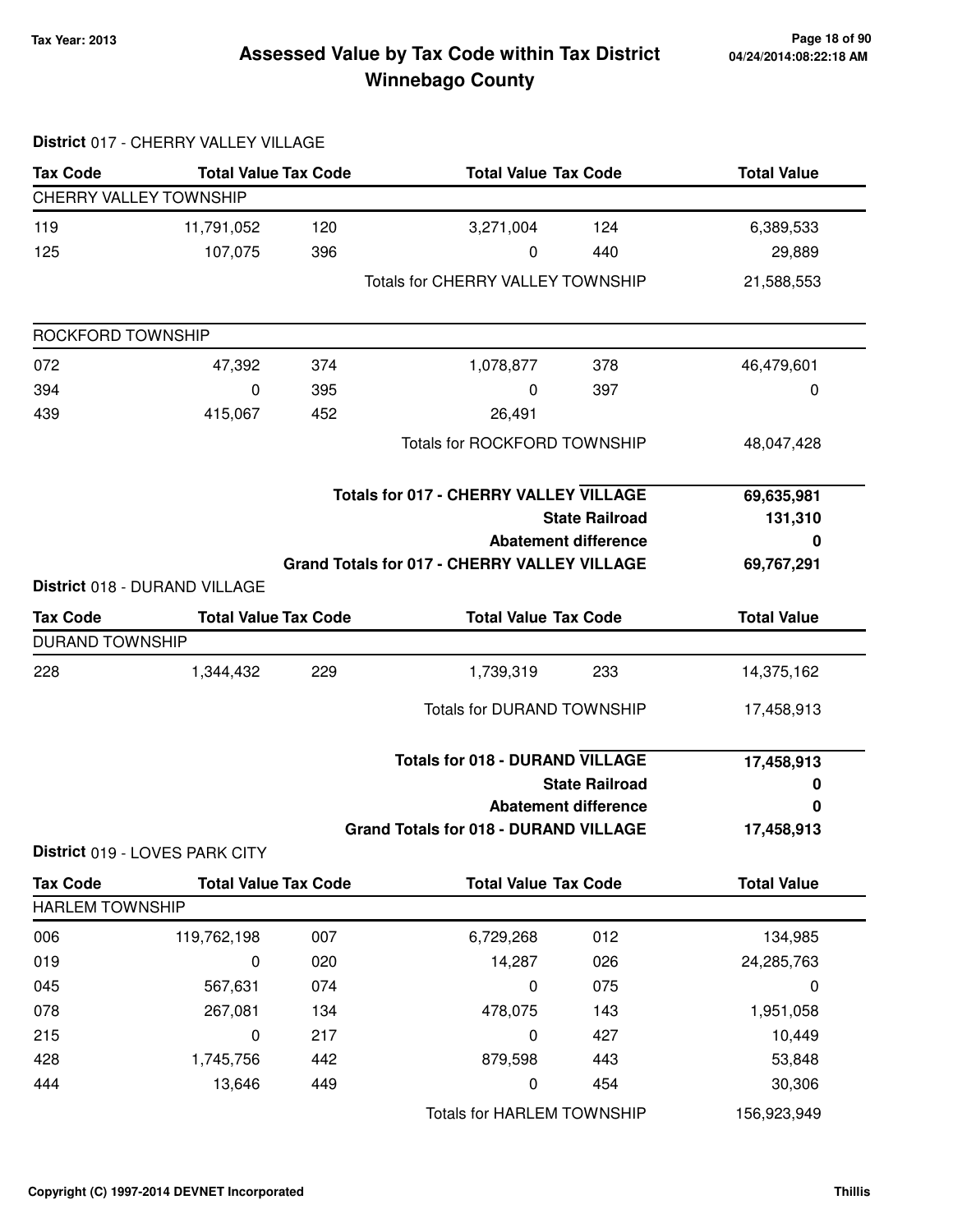## **Tax Year: 2013 Page 19 of 90 Assessed Value by Tax Code within Tax District**

# **Winnebago County**

|                        | District 019 - LOVES PARK CITY        |     |                                                      |                             |                    |
|------------------------|---------------------------------------|-----|------------------------------------------------------|-----------------------------|--------------------|
| <b>Tax Code</b>        | <b>Total Value Tax Code</b>           |     | <b>Total Value Tax Code</b>                          |                             | <b>Total Value</b> |
| ROCKFORD TOWNSHIP      |                                       |     |                                                      |                             |                    |
| 002                    | 106,316,661                           | 008 | 45,424,158                                           | 029                         | $\boldsymbol{0}$   |
| 030                    | 345,659                               | 035 | 762,434                                              | 044                         | 16,461             |
| 070                    | 1,801,313                             | 076 | 922,565                                              | 077                         | 118,773            |
| 377                    | 0                                     | 409 | 10,453,549                                           | 426                         | 2,280,909          |
| 448                    | 9,744                                 |     |                                                      |                             |                    |
|                        |                                       |     | <b>Totals for ROCKFORD TOWNSHIP</b>                  |                             | 168,452,226        |
|                        |                                       |     | <b>Totals for 019 - LOVES PARK CITY</b>              |                             | 325,376,175        |
|                        |                                       |     |                                                      | <b>State Railroad</b>       | 0                  |
|                        |                                       |     |                                                      | <b>Abatement difference</b> | 0                  |
|                        |                                       |     | Grand Totals for 019 - LOVES PARK CITY               |                             | 325,376,175        |
|                        | District 020 - MACHESNEY PARK VILLAGE |     |                                                      |                             |                    |
| <b>Tax Code</b>        | <b>Total Value Tax Code</b>           |     | <b>Total Value Tax Code</b>                          |                             | <b>Total Value</b> |
| <b>HARLEM TOWNSHIP</b> |                                       |     |                                                      |                             |                    |
| 100                    | 0                                     | 108 | 10,356                                               | 109                         | 22,965,492         |
| 118                    | 366,998                               | 133 | 92,400,334                                           | 137                         | 47,918,111         |
| 139                    | 10,922,598                            | 141 | 215,227                                              | 144                         | 101,241,820        |
| 152                    | 3,781,108                             | 158 | 6,008,259                                            | 408                         | $\mathbf 0$        |
| 413                    | 479,066                               | 414 | 1,031,228                                            | 416                         | 6,443,715          |
| 429                    | 3,334                                 | 430 | 92,785                                               | 433                         | 1,345,758          |
| 435                    | 5,409,386                             |     |                                                      |                             |                    |
|                        |                                       |     | <b>Totals for HARLEM TOWNSHIP</b>                    |                             | 300,635,575        |
| <b>OWEN TOWNSHIP</b>   |                                       |     |                                                      |                             |                    |
| 168                    | 0                                     | 358 | 4,417                                                | 365                         | 8,618,204          |
| 368                    | 415,638                               |     |                                                      |                             |                    |
|                        |                                       |     | Totals for OWEN TOWNSHIP                             |                             | 9,038,259          |
| <b>ROSCOE TOWNSHIP</b> |                                       |     |                                                      |                             |                    |
| 183                    | $\pmb{0}$                             |     |                                                      |                             |                    |
|                        |                                       |     | Totals for ROSCOE TOWNSHIP                           |                             | 0                  |
|                        |                                       |     | <b>Totals for 020 - MACHESNEY PARK VILLAGE</b>       |                             | 309,673,834        |
|                        |                                       |     |                                                      | <b>State Railroad</b>       | 0                  |
|                        |                                       |     |                                                      | <b>Abatement difference</b> | 0                  |
|                        |                                       |     | <b>Grand Totals for 020 - MACHESNEY PARK VILLAGE</b> |                             | 309,673,834        |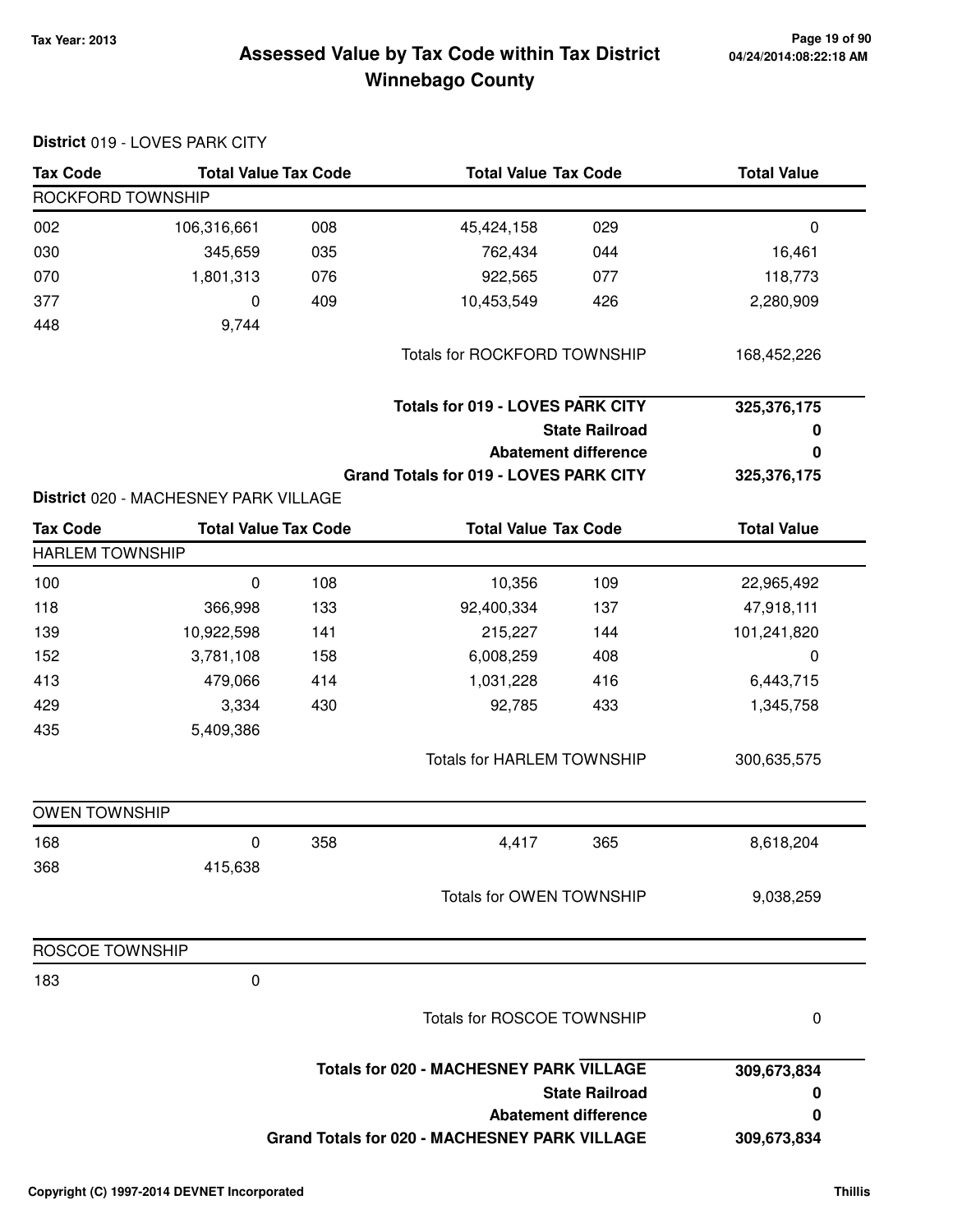## **Tax Year: 2013 Page 20 of 90 Assessed Value by Tax Code within Tax District Winnebago County**

**District** 021 - NEW MILFORD VILLAGE

| <b>Tax Code</b>               | <b>Total Value Tax Code</b>       |     | <b>Total Value Tax Code</b>                       | <b>Total Value</b> |
|-------------------------------|-----------------------------------|-----|---------------------------------------------------|--------------------|
| <b>CHERRY VALLEY TOWNSHIP</b> |                                   |     |                                                   |                    |
| 386                           | $\mathbf 0$                       |     |                                                   |                    |
|                               |                                   |     | <b>Totals for CHERRY VALLEY TOWNSHIP</b>          | 0                  |
|                               |                                   |     |                                                   |                    |
| ROCKFORD TOWNSHIP             |                                   |     |                                                   |                    |
| 370                           | 0                                 | 372 | 4,335,934<br>373                                  | 1,766,759          |
| 379                           | 725,517                           | 380 | 1,010,395<br>385                                  | 595,278            |
| 393                           | 210,723                           | 441 | 75,503                                            |                    |
|                               |                                   |     | <b>Totals for ROCKFORD TOWNSHIP</b>               | 8,720,109          |
|                               |                                   |     | <b>Totals for 021 - NEW MILFORD VILLAGE</b>       | 8,720,109          |
|                               |                                   |     | <b>State Railroad</b>                             | 0                  |
|                               |                                   |     | <b>Abatement difference</b>                       | 0                  |
|                               |                                   |     | <b>Grand Totals for 021 - NEW MILFORD VILLAGE</b> | 8,720,109          |
|                               | District 022 - PECATONICA VILLAGE |     |                                                   |                    |
| <b>Tax Code</b>               | <b>Total Value Tax Code</b>       |     | <b>Total Value Tax Code</b>                       | <b>Total Value</b> |
| PECATONICA TOWNSHIP           |                                   |     |                                                   |                    |
| 286                           | 27,211,702                        | 425 | 58,949                                            |                    |
|                               |                                   |     | <b>Totals for PECATONICA TOWNSHIP</b>             | 27,270,651         |
|                               |                                   |     | <b>Totals for 022 - PECATONICA VILLAGE</b>        | 27,270,651         |
|                               |                                   |     | <b>State Railroad</b>                             | 0                  |
|                               |                                   |     | <b>Abatement difference</b>                       | 0                  |
|                               |                                   |     | <b>Grand Totals for 022 - PECATONICA VILLAGE</b>  | 27,270,651         |
|                               | District 023 - ROCKFORD CITY      |     |                                                   |                    |
| <b>Tax Code</b>               | <b>Total Value Tax Code</b>       |     | <b>Total Value Tax Code</b>                       | <b>Total Value</b> |
| <b>BURRITT TOWNSHIP</b>       |                                   |     |                                                   |                    |
| 258                           | $\pmb{0}$                         | 259 | $\pmb{0}$                                         |                    |
|                               |                                   |     | <b>Totals for BURRITT TOWNSHIP</b>                | 0                  |
| <b>CHERRY VALLEY TOWNSHIP</b> |                                   |     |                                                   |                    |
| 112                           | 2,025,285                         | 116 | 5,877<br>127                                      | 108,371,991        |
| 383                           | 1,436,294                         |     |                                                   |                    |
|                               |                                   |     | Totals for CHERRY VALLEY TOWNSHIP                 | 111,839,447        |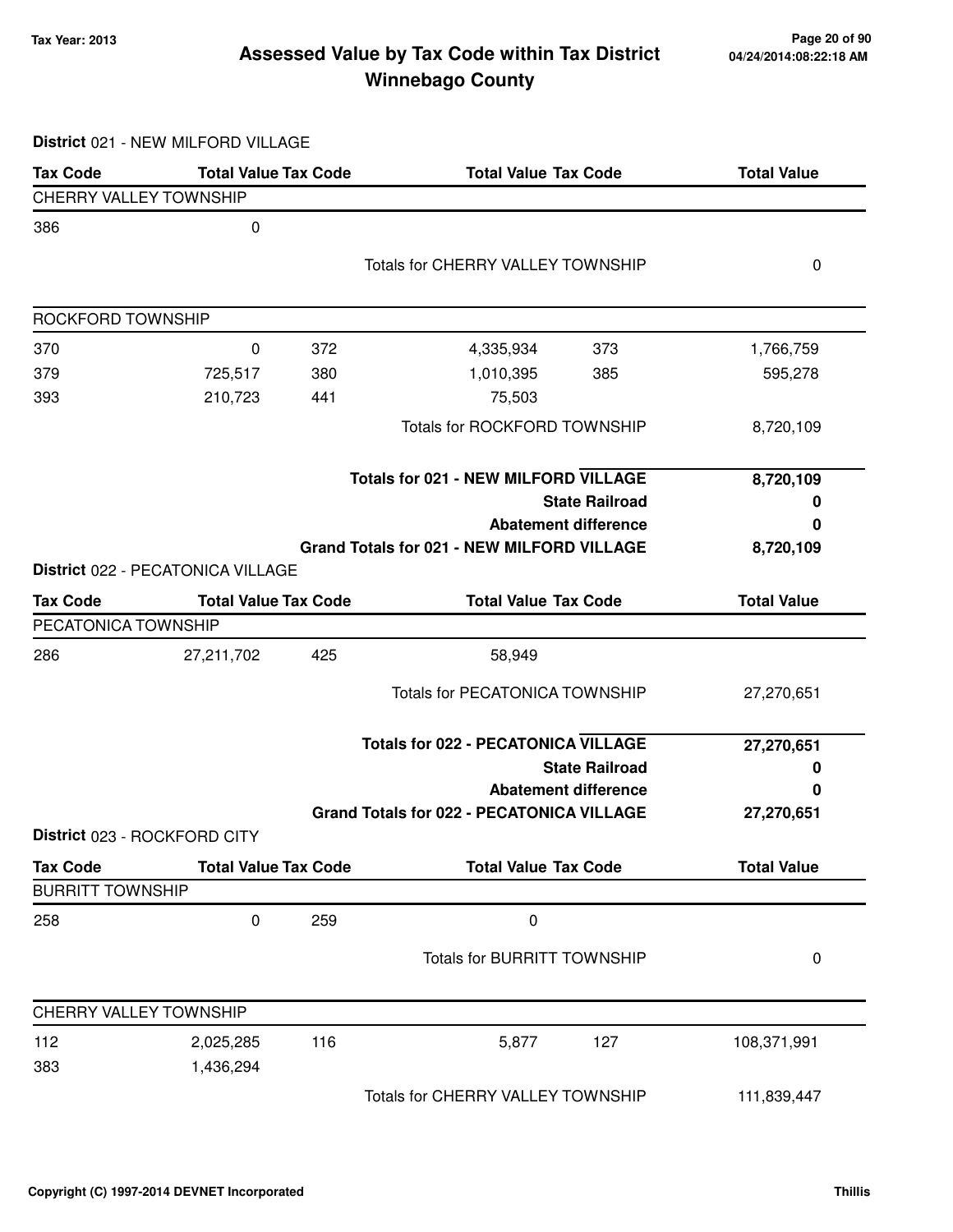## **Tax Year: 2013 Page 21 of 90 Assessed Value by Tax Code within Tax District Winnebago County**

|                      | District 023 - ROCKFORD CITY |     |                                      |                             |                    |
|----------------------|------------------------------|-----|--------------------------------------|-----------------------------|--------------------|
| <b>Tax Code</b>      | <b>Total Value Tax Code</b>  |     | <b>Total Value Tax Code</b>          |                             | <b>Total Value</b> |
| <b>OWEN TOWNSHIP</b> |                              |     |                                      |                             |                    |
| 046                  | 262,084                      | 146 | 17,329,904                           | 154                         | 96,676             |
| 157                  | 61,576                       | 361 | 2,566                                |                             |                    |
|                      |                              |     | Totals for OWEN TOWNSHIP             |                             | 17,752,806         |
| ROCKFORD TOWNSHIP    |                              |     |                                      |                             |                    |
| 001                  | 1,211,673,638                | 014 | 1,779,388                            | 021                         | 15,150,750         |
| 027                  | 1,927,616                    | 028 | 2,294,566                            | 033                         | 542                |
| 034                  | 5,202,581                    | 036 | 11,959,107                           | 038                         | 1,335,884          |
| 039                  | 311,724                      | 047 | 3,861                                | 048                         | 186,636            |
| 056                  | 328,994                      | 082 | 425,804                              | 085                         | 11,334,950         |
| 086                  | 1,419,602                    | 117 | 11,491,289                           | 123                         | 633,752            |
| 126                  | 1,637,042                    | 131 | 3,608                                | 223                         | 7,852,975          |
| 226                  | 894,096                      | 381 | 4,621,688                            | 382                         | 163,446            |
| 391                  | 872,367                      | 392 | 22,450,220                           | 398                         | $\mathbf 0$        |
| 400                  | 43,031                       | 403 | 81,530                               | 404                         | 1,145,427          |
| 405                  | 1,489,196                    | 406 | 10,548                               | 407                         | 754,341            |
| 410                  | 6,992,528                    | 411 | 331                                  | 412                         | 70,541             |
| 417                  | 902,646                      | 418 | 6,517,099                            | 419                         | 409,064            |
| 421                  | 13,749,766                   | 422 | 7,399,476                            | 423                         | 13,443,163         |
| 424                  | 9,528,625                    | 450 | 221,672                              | 451                         | 40,743,087         |
| 453                  | 181,395                      |     |                                      |                             |                    |
|                      |                              |     | Totals for ROCKFORD TOWNSHIP         |                             | 1,419,639,592      |
| WINNEBAGO TOWNSHIP   |                              |     |                                      |                             |                    |
| 315                  | 0                            |     |                                      |                             |                    |
|                      |                              |     | Totals for WINNEBAGO TOWNSHIP        |                             | 0                  |
|                      |                              |     | Totals for 023 - ROCKFORD CITY       |                             | 1,549,231,845      |
|                      |                              |     |                                      | <b>State Railroad</b>       | 2,610,161          |
|                      |                              |     |                                      | <b>Abatement difference</b> | 0                  |
|                      |                              |     | Grand Totals for 023 - ROCKFORD CITY |                             | 1,551,842,006      |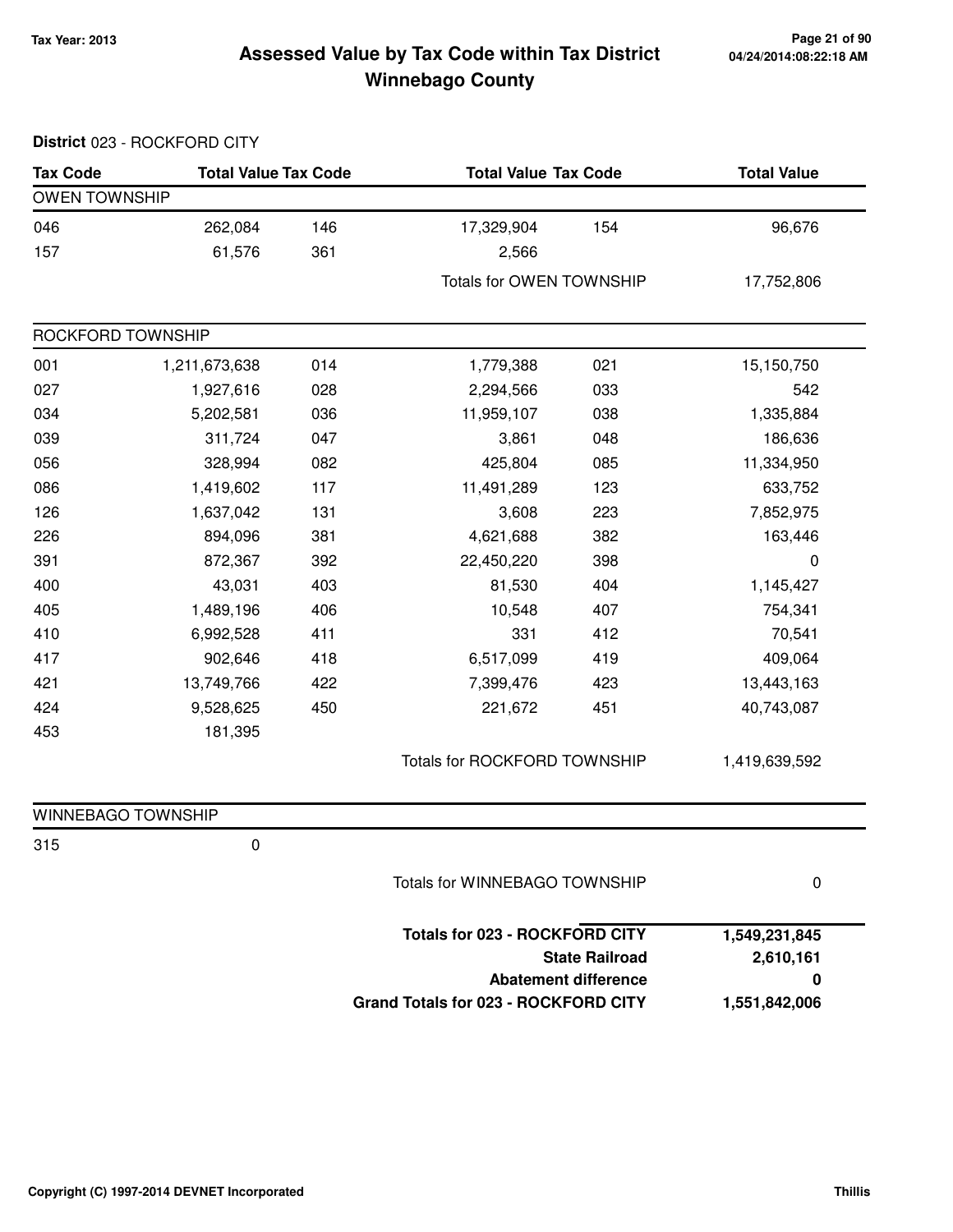## **Tax Year: 2013 Page 22 of 90 Assessed Value by Tax Code within Tax District Winnebago County**

**District** 024 - ROCKTON VILLAGE

| <b>Tax Code</b>        | <b>Total Value Tax Code</b>   |     | <b>Total Value Tax Code</b>                                                              |                                                      | <b>Total Value</b>         |
|------------------------|-------------------------------|-----|------------------------------------------------------------------------------------------|------------------------------------------------------|----------------------------|
| ROCKTON TOWNSHIP       |                               |     |                                                                                          |                                                      |                            |
| 197                    | 96,026,992                    | 402 | 553,767                                                                                  | 420                                                  | 1,748,653                  |
|                        |                               |     | Totals for ROCKTON TOWNSHIP                                                              |                                                      | 98,329,412                 |
| <b>ROSCOE TOWNSHIP</b> |                               |     |                                                                                          |                                                      |                            |
| 198                    | 2,828,207                     | 199 | 35,688,726                                                                               |                                                      |                            |
|                        |                               |     | Totals for ROSCOE TOWNSHIP                                                               |                                                      | 38,516,933                 |
|                        |                               |     | <b>Totals for 024 - ROCKTON VILLAGE</b><br><b>Grand Totals for 024 - ROCKTON VILLAGE</b> | <b>State Railroad</b><br><b>Abatement difference</b> | 136,846,345<br>89,494<br>0 |
|                        | District 025 - ROSCOE VILLAGE |     |                                                                                          |                                                      | 136,935,839                |
| <b>Tax Code</b>        | <b>Total Value Tax Code</b>   |     | <b>Total Value Tax Code</b>                                                              |                                                      | <b>Total Value</b>         |
| <b>HARLEM TOWNSHIP</b> |                               |     |                                                                                          |                                                      |                            |
| 049                    | 16,427,311                    | 130 | 3,394,101                                                                                | 149                                                  | 29,384,470                 |
|                        |                               |     | <b>Totals for HARLEM TOWNSHIP</b>                                                        |                                                      | 49,205,882                 |
| <b>OWEN TOWNSHIP</b>   |                               |     |                                                                                          |                                                      |                            |
| 195                    | $\pmb{0}$                     | 200 | 1,597,974                                                                                |                                                      |                            |
|                        |                               |     | <b>Totals for OWEN TOWNSHIP</b>                                                          |                                                      | 1,597,974                  |
| ROCKTON TOWNSHIP       |                               |     |                                                                                          |                                                      |                            |
| 205                    | 122,228                       | 206 | 18,327,819                                                                               |                                                      |                            |
|                        |                               |     | Totals for ROCKTON TOWNSHIP                                                              |                                                      | 18,450,047                 |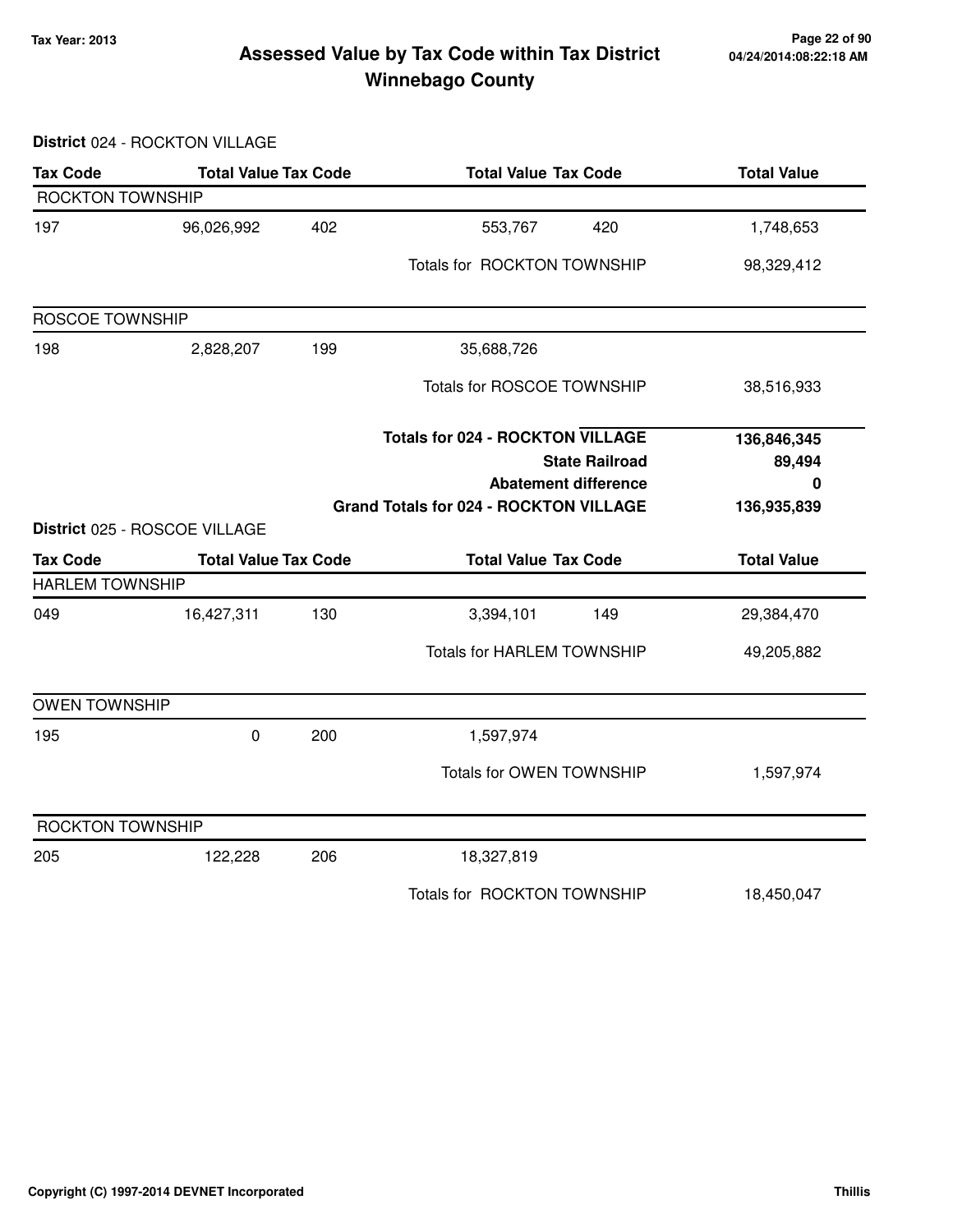## **04/24/2014:08:22:18 AM**

## **Tax Year: 2013 Page 23 of 90 Assessed Value by Tax Code within Tax District Winnebago County**

|                                              | District 025 - ROSCOE VILLAGE                                   |     |                                                 |                    |
|----------------------------------------------|-----------------------------------------------------------------|-----|-------------------------------------------------|--------------------|
| <b>Tax Code</b>                              | <b>Total Value Tax Code</b>                                     |     | <b>Total Value Tax Code</b>                     | <b>Total Value</b> |
| <b>ROSCOE TOWNSHIP</b>                       |                                                                 |     |                                                 |                    |
| 068                                          | 1,192,087                                                       | 185 | 189<br>9,794,667                                | 67,063,246         |
| 192                                          | 12,081,466                                                      | 207 | 0<br>209                                        | 32,874,370         |
| 447                                          | 390,181                                                         |     |                                                 |                    |
|                                              |                                                                 |     | <b>Totals for ROSCOE TOWNSHIP</b>               | 123,396,017        |
|                                              |                                                                 |     | <b>Totals for 025 - ROSCOE VILLAGE</b>          | 192,649,920        |
|                                              |                                                                 |     | <b>State Railroad</b>                           | 0                  |
|                                              |                                                                 |     | <b>Abatement difference</b>                     | 0                  |
|                                              |                                                                 |     | Grand Totals for 025 - ROSCOE VILLAGE           | 192,649,920        |
| <b>Tax Code</b>                              | District 026 - SOUTH BELOIT CITY<br><b>Total Value Tax Code</b> |     | <b>Total Value Tax Code</b>                     | <b>Total Value</b> |
| ROCKTON TOWNSHIP                             |                                                                 |     |                                                 |                    |
| 190                                          | 40,500,359                                                      | 201 | 290<br>16,192,405                               | 11,745             |
|                                              |                                                                 |     | Totals for ROCKTON TOWNSHIP                     | 56,704,509         |
| <b>ROSCOE TOWNSHIP</b>                       |                                                                 |     |                                                 |                    |
| 175                                          | 36,020,301                                                      | 177 | 11,993,305                                      |                    |
|                                              |                                                                 |     | Totals for ROSCOE TOWNSHIP                      | 48,013,606         |
|                                              |                                                                 |     | Totals for 026 - SOUTH BELOIT CITY              | 104,718,115        |
|                                              |                                                                 |     | <b>State Railroad</b>                           | 804,347            |
|                                              |                                                                 |     | <b>Abatement difference</b>                     | 0                  |
|                                              | District 027 - WINNEBAGO VILLAGE                                |     | Grand Totals for 026 - SOUTH BELOIT CITY        | 105,522,462        |
|                                              |                                                                 |     |                                                 |                    |
| <b>Tax Code</b><br><b>WINNEBAGO TOWNSHIP</b> | <b>Total Value Tax Code</b>                                     |     | <b>Total Value Tax Code</b>                     | <b>Total Value</b> |
|                                              |                                                                 |     |                                                 |                    |
| 325                                          | 46,292,556                                                      |     |                                                 |                    |
|                                              |                                                                 |     | Totals for WINNEBAGO TOWNSHIP                   | 46,292,556         |
|                                              |                                                                 |     | <b>Totals for 027 - WINNEBAGO VILLAGE</b>       | 46,292,556         |
|                                              |                                                                 |     | <b>State Railroad</b>                           | 0                  |
|                                              |                                                                 |     | <b>Abatement difference</b>                     | 0                  |
|                                              |                                                                 |     | <b>Grand Totals for 027 - WINNEBAGO VILLAGE</b> | 46,292,556         |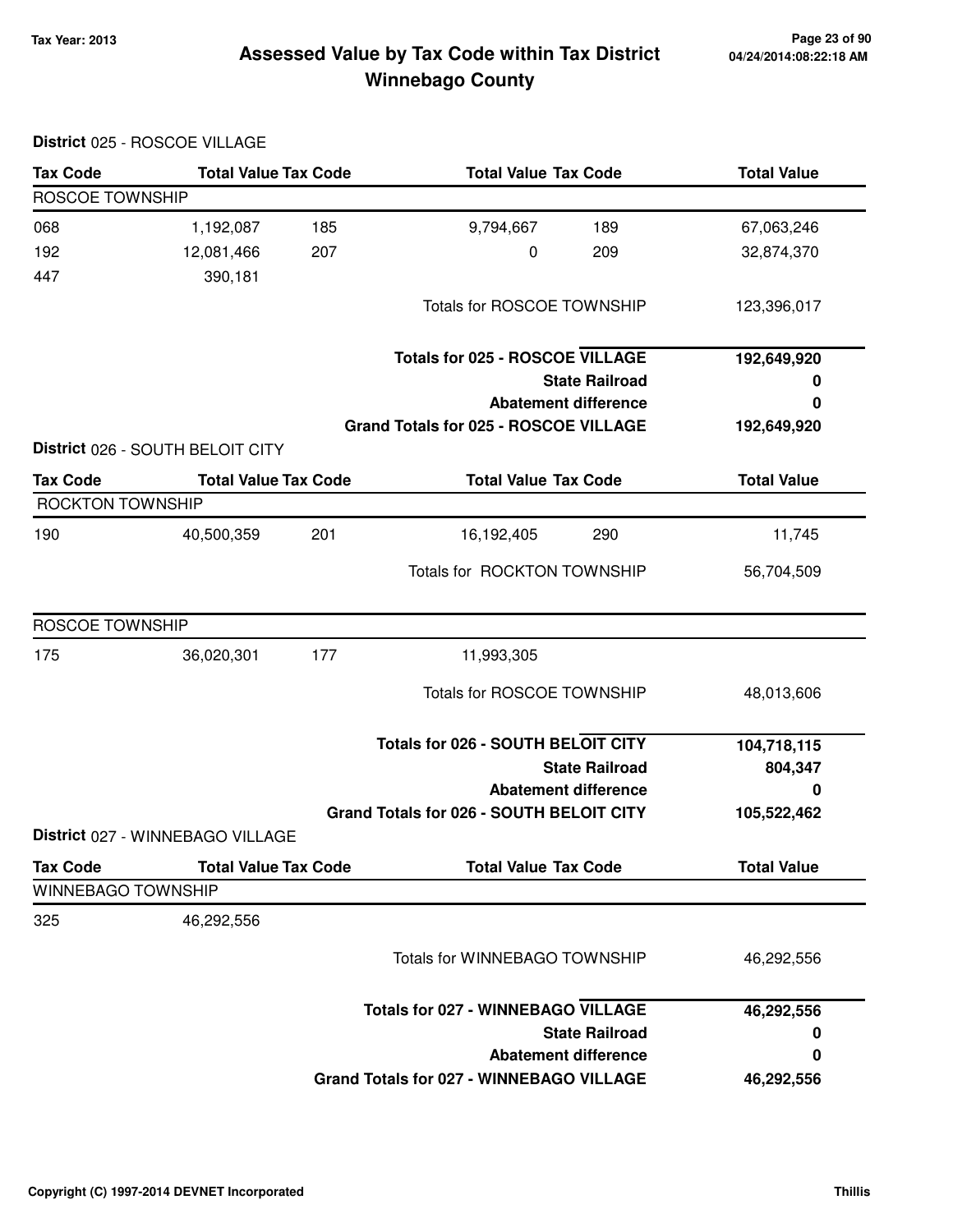## **Tax Year: 2013 Page 24 of 90 Assessed Value by Tax Code within Tax District Winnebago County**

|  | District 030 - BLACKHAWK FIRE |
|--|-------------------------------|
|--|-------------------------------|

| <b>Tax Code</b>        | <b>Total Value Tax Code</b>       |     | <b>Total Value Tax Code</b>                      |                             | <b>Total Value</b> |
|------------------------|-----------------------------------|-----|--------------------------------------------------|-----------------------------|--------------------|
| ROCKFORD TOWNSHIP      |                                   |     |                                                  |                             |                    |
| 064                    | 13,772,460                        | 066 | 12,689,894                                       | 069                         | 6,423,483          |
| 071                    | 10,414,253                        |     |                                                  |                             |                    |
|                        |                                   |     | <b>Totals for ROCKFORD TOWNSHIP</b>              |                             | 43,300,090         |
|                        |                                   |     |                                                  |                             |                    |
|                        |                                   |     | <b>Totals for 030 - BLACKHAWK FIRE</b>           |                             | 43,300,090         |
|                        |                                   |     |                                                  | <b>State Railroad</b>       | 169,535            |
|                        |                                   |     |                                                  | <b>Abatement difference</b> | 0                  |
|                        |                                   |     | <b>Grand Totals for 030 - BLACKHAWK FIRE</b>     |                             | 43,469,625         |
|                        | District 031 - CHERRY VALLEY FIRE |     |                                                  |                             |                    |
| <b>Tax Code</b>        | <b>Total Value Tax Code</b>       |     | <b>Total Value Tax Code</b>                      |                             | <b>Total Value</b> |
|                        | <b>CHERRY VALLEY TOWNSHIP</b>     |     |                                                  |                             |                    |
| 110                    | 26,250,473                        | 111 | 8,502,771                                        | 113                         | 8,208,635          |
| 114                    | 67,770,833                        | 115 | 5,808,766                                        | 119                         | 11,791,052         |
| 120                    | 3,271,004                         | 122 | 474,315                                          | 124                         | 6,389,533          |
| 125                    | 107,075                           | 128 | 1,777,549                                        | 129                         | 12,524,080         |
| 343                    | 531,598                           | 366 | 636,644                                          | 367                         | 84,607             |
| 386                    | 0                                 | 396 | 0                                                | 440                         | 29,889             |
|                        |                                   |     | Totals for CHERRY VALLEY TOWNSHIP                |                             | 154,158,824        |
| ROCKFORD TOWNSHIP      |                                   |     |                                                  |                             |                    |
| 003                    | 26,666,860                        | 005 | 10,549,191                                       | 017                         | 21,134,627         |
| 018                    | 51,269,391                        | 072 | 47,392                                           | 374                         | 1,078,877          |
| 378                    | 46,479,601                        | 397 | 0                                                | 439                         | 415,067            |
|                        |                                   |     | <b>Totals for ROCKFORD TOWNSHIP</b>              |                             | 157,641,006        |
|                        |                                   |     | <b>Totals for 031 - CHERRY VALLEY FIRE</b>       |                             | 311,799,830        |
|                        |                                   |     |                                                  | <b>State Railroad</b>       | 579,802            |
|                        |                                   |     |                                                  | <b>Abatement difference</b> | 0                  |
|                        |                                   |     | <b>Grand Totals for 031 - CHERRY VALLEY FIRE</b> |                             | 312,379,632        |
| District 033 - FIRE 1  |                                   |     |                                                  |                             |                    |
| <b>Tax Code</b>        | <b>Total Value Tax Code</b>       |     | <b>Total Value Tax Code</b>                      |                             | <b>Total Value</b> |
| <b>DURAND TOWNSHIP</b> |                                   |     |                                                  |                             |                    |
| 228                    | 1,344,432                         | 229 | 1,739,319                                        | 230                         | 19,385,911         |
| 231                    | 96,961                            | 232 | 853,641                                          | 233                         | 14,375,162         |
| 234                    | 338,791                           |     |                                                  |                             |                    |
|                        |                                   |     | Totals for DURAND TOWNSHIP                       |                             | 38,134,217         |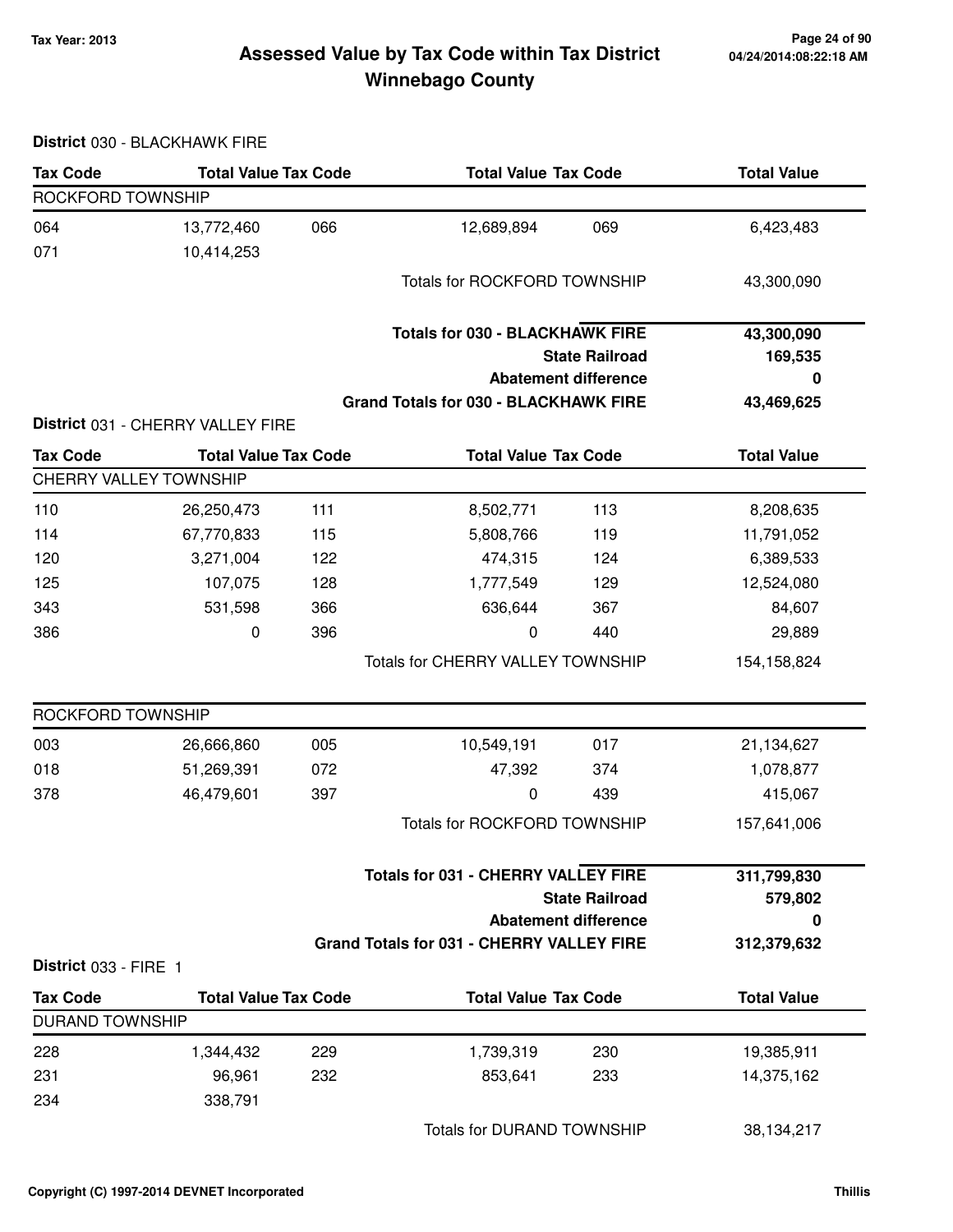## **Tax Year: 2013 Page 25 of 90 Assessed Value by Tax Code within Tax District Winnebago County**

| District 033 - FIRE 1    |                                   |                                                  |                    |
|--------------------------|-----------------------------------|--------------------------------------------------|--------------------|
| <b>Tax Code</b>          | <b>Total Value Tax Code</b>       | <b>Total Value Tax Code</b>                      | <b>Total Value</b> |
| <b>HARRISON TOWNSHIP</b> |                                   |                                                  |                    |
| 246                      | 7,405,578<br>247                  | 6,044,286<br>248                                 | 34,803             |
|                          |                                   | <b>Totals for HARRISON TOWNSHIP</b>              | 13,484,667         |
| <b>LAONA TOWNSHIP</b>    |                                   |                                                  |                    |
| 212                      | $\pmb{0}$<br>220                  | 34,195,260                                       |                    |
|                          |                                   | <b>Totals for LAONA TOWNSHIP</b>                 | 34,195,260         |
| SHIRLAND TOWNSHIP        |                                   |                                                  |                    |
| 211                      | 15,453,260                        |                                                  |                    |
|                          |                                   | <b>Totals for SHIRLAND TOWNSHIP</b>              | 15,453,260         |
|                          |                                   | Totals for 033 - FIRE 1                          | 101,267,404        |
|                          |                                   | <b>State Railroad</b>                            | 0                  |
|                          |                                   | <b>Abatement difference</b>                      | 0                  |
|                          | District 034 - GERMAN VALLEY FIRE | Grand Totals for 033 - FIRE 1                    | 101,267,404        |
| <b>Tax Code</b>          | <b>Total Value Tax Code</b>       | <b>Total Value Tax Code</b>                      | <b>Total Value</b> |
| <b>SEWARD TOWNSHIP</b>   |                                   |                                                  |                    |
| 313                      | 1,277,680                         |                                                  |                    |
|                          |                                   | Totals for SEWARD TOWNSHIP                       | 1,277,680          |
|                          |                                   | <b>Totals for 034 - GERMAN VALLEY FIRE</b>       | 1,277,680          |
|                          |                                   | <b>State Railroad</b>                            | 0                  |
|                          |                                   | <b>Abatement difference</b>                      | 0                  |
|                          |                                   | <b>Grand Totals for 034 - GERMAN VALLEY FIRE</b> | 1,277,680          |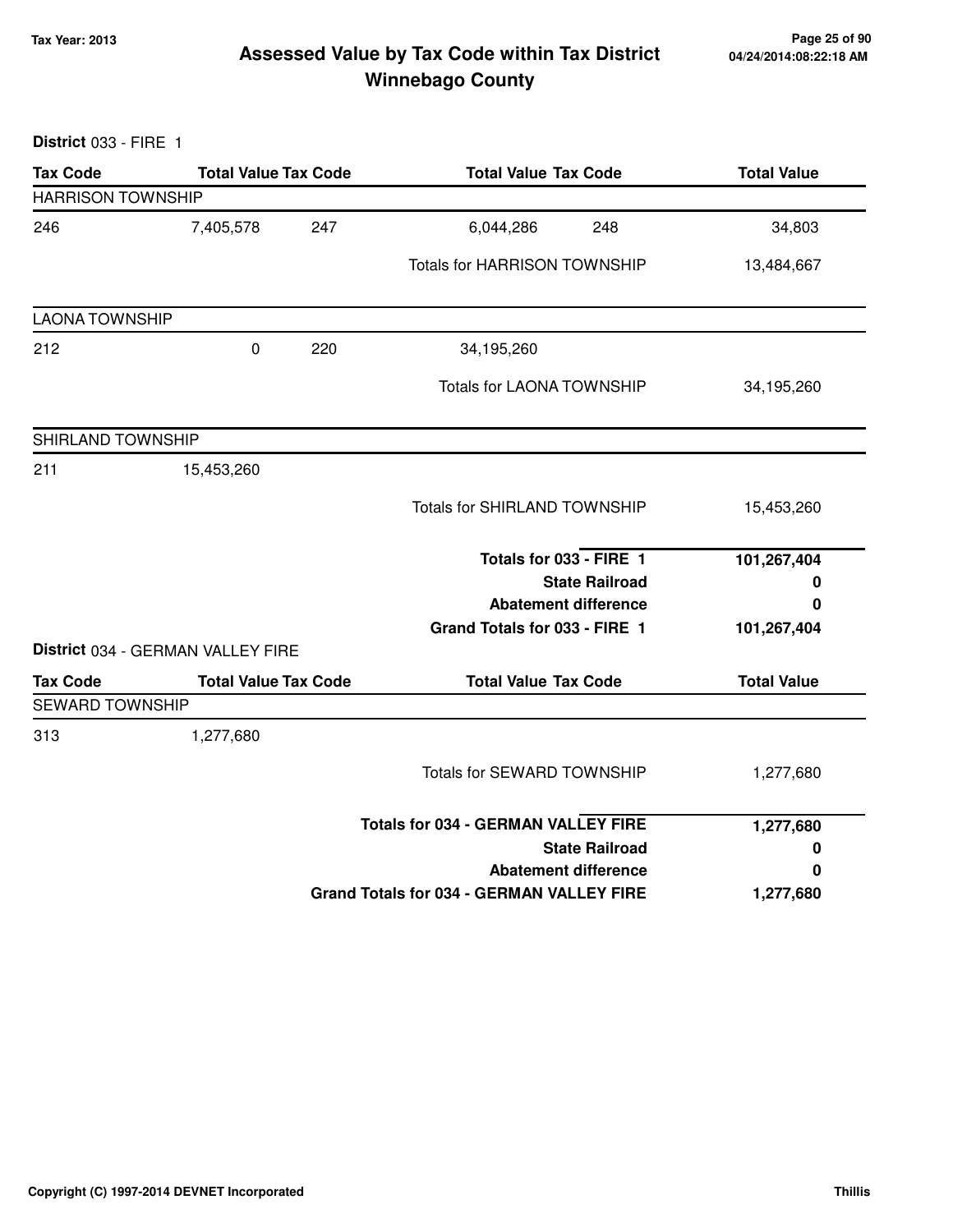**District** 035 - HARLEM-ROSCOE FIRE

## **Tax Year: 2013 Page 26 of 90 Assessed Value by Tax Code within Tax District Winnebago County**

| <b>Tax Code</b>             | <b>Total Value Tax Code</b> |     | <b>Total Value Tax Code</b>                |                                   | <b>Total Value</b> |  |
|-----------------------------|-----------------------------|-----|--------------------------------------------|-----------------------------------|--------------------|--|
| <b>HARLEM TOWNSHIP</b>      |                             |     |                                            |                                   |                    |  |
| 049                         | 16,427,311                  | 108 | 10,356                                     | 109                               | 22,965,492         |  |
| 118                         | 366,998                     | 130 | 3,394,101                                  | 133                               | 92,400,334         |  |
| 135                         | 6,299,872                   | 136 | 25,201,229                                 | 137                               | 47,918,111         |  |
| 141                         | 215,227                     | 149 | 29,384,470                                 | 151                               | 765                |  |
| 152                         | 3,781,108                   | 153 | 1,818,868                                  | 163                               | 1,701,206          |  |
| 208                         | 47,708                      | 408 | 0                                          | 413                               | 479,066            |  |
| 414                         | 1,031,228                   | 429 | 3,334                                      | 430                               | 92,785             |  |
| 431                         | 2,135                       | 432 | 1,279                                      | 433                               | 1,345,758          |  |
| 434                         | 195,169                     | 435 | 5,409,386                                  |                                   |                    |  |
|                             |                             |     |                                            | <b>Totals for HARLEM TOWNSHIP</b> |                    |  |
|                             |                             |     |                                            |                                   |                    |  |
| <b>ROSCOE TOWNSHIP</b>      |                             |     |                                            |                                   |                    |  |
| 068                         | 1,192,087                   | 179 | 8,857,629                                  | 180                               | 61,739,402         |  |
| 181                         | 126,408,938                 | 182 | 514,519                                    | 183                               | $\boldsymbol{0}$   |  |
| 184                         | 465,098                     | 185 | 9,794,667                                  | 187                               | 2,925,993          |  |
| 188                         | 330,961                     | 189 | 67,063,246                                 | 192                               | 12,081,466         |  |
| 196                         | 5,249                       | 198 | 2,828,207                                  | 199                               | 35,688,726         |  |
| 207                         | 0                           | 209 | 32,874,370                                 | 447                               | 390,181            |  |
|                             |                             |     | <b>Totals for ROSCOE TOWNSHIP</b>          |                                   | 363,160,739        |  |
|                             |                             |     | <b>Totals for 035 - HARLEM-ROSCOE FIRE</b> |                                   | 623,654,035        |  |
|                             |                             |     | <b>State Railroad</b>                      |                                   | 278,584            |  |
| <b>Abatement difference</b> |                             |     |                                            | 0                                 |                    |  |
|                             |                             |     | Grand Totals for 035 - HARLEM-ROSCOE FIRE  |                                   | 623,932,619        |  |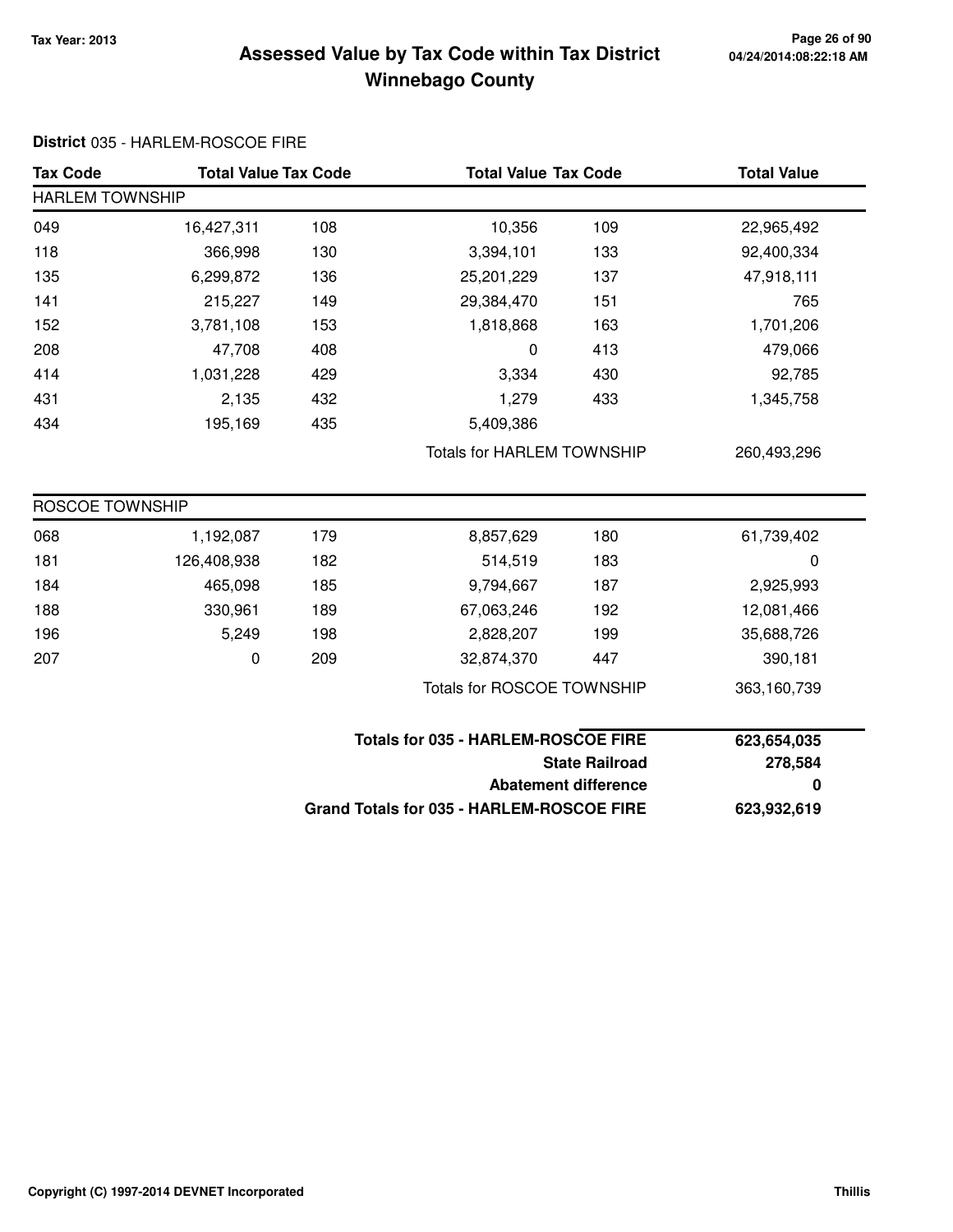## **Tax Year: 2013 Page 27 of 90 Assessed Value by Tax Code within Tax District Winnebago County**

|                        | District 036 - NEW MILFORD FIRE |     |                                                                   |                             |                    |
|------------------------|---------------------------------|-----|-------------------------------------------------------------------|-----------------------------|--------------------|
| <b>Tax Code</b>        | <b>Total Value Tax Code</b>     |     | <b>Total Value Tax Code</b>                                       |                             | <b>Total Value</b> |
| ROCKFORD TOWNSHIP      |                                 |     |                                                                   |                             |                    |
| 053                    | 1,826,714                       | 054 | $\mathbf 0$                                                       | 092                         | 4,587,456          |
| 093                    | 1,328,896                       | 095 | 4,541,957                                                         | 096                         | 7,492,740          |
| 099                    | 6,221,465                       | 351 | 847,209                                                           | 370                         | $\mathbf 0$        |
| 372                    | 4,335,934                       | 373 | 1,766,759                                                         | 379                         | 725,517            |
| 380                    | 1,010,395                       | 385 | 595,278                                                           | 393                         | 210,723            |
| 394                    | 0                               | 395 | 0                                                                 | 437                         | $\mathbf 0$        |
| 438                    | 916,525                         | 441 | 75,503                                                            | 452                         | 26,491             |
|                        |                                 |     | <b>Totals for ROCKFORD TOWNSHIP</b>                               |                             | 36,509,562         |
|                        |                                 |     | <b>Totals for 036 - NEW MILFORD FIRE</b><br><b>State Railroad</b> |                             | 36,509,562         |
|                        |                                 |     |                                                                   |                             | 43,474             |
|                        |                                 |     |                                                                   | <b>Abatement difference</b> | 0                  |
|                        | District 037 - NORTH PARK FIRE  |     | Grand Totals for 036 - NEW MILFORD FIRE                           |                             | 36,553,036         |
| <b>Tax Code</b>        | <b>Total Value Tax Code</b>     |     | <b>Total Value Tax Code</b>                                       |                             | <b>Total Value</b> |
| <b>HARLEM TOWNSHIP</b> |                                 |     |                                                                   |                             |                    |
| 042                    | 3,421,265                       | 100 | $\mathbf 0$                                                       | 101                         | 0                  |
| 102                    | 0                               | 139 | 10,922,598                                                        | 140                         | 56,028             |
| 142                    | 175,009                         | 144 | 101,241,820                                                       | 145                         | 4,343,136          |
| 147                    | 68,136                          | 158 | 6,008,259                                                         | 159                         | 221,077            |
| 160                    | 599,696                         | 164 | 83,634                                                            | 194                         | 2,776,531          |
| 416                    | 6,443,715                       | 445 | 0                                                                 |                             |                    |
|                        |                                 |     | <b>Totals for HARLEM TOWNSHIP</b>                                 |                             | 136,360,904        |
| ROCKFORD TOWNSHIP      |                                 |     |                                                                   |                             |                    |
| 010                    | 3,865,833                       | 013 | 22,016,379                                                        | 031                         | 4,708,662          |
| 040                    | 74,910                          | 061 | 2,770,399                                                         | 446                         | 0                  |
|                        |                                 |     | <b>Totals for ROCKFORD TOWNSHIP</b>                               |                             | 33,436,183         |
|                        |                                 |     | <b>Totals for 037 - NORTH PARK FIRE</b>                           |                             | 169,797,087        |
|                        |                                 |     |                                                                   | <b>State Railroad</b>       | 338,673            |
|                        |                                 |     |                                                                   | <b>Abatement difference</b> | 0                  |
|                        |                                 |     | Grand Totals for 037 - NORTH PARK FIRE                            |                             | 170,135,760        |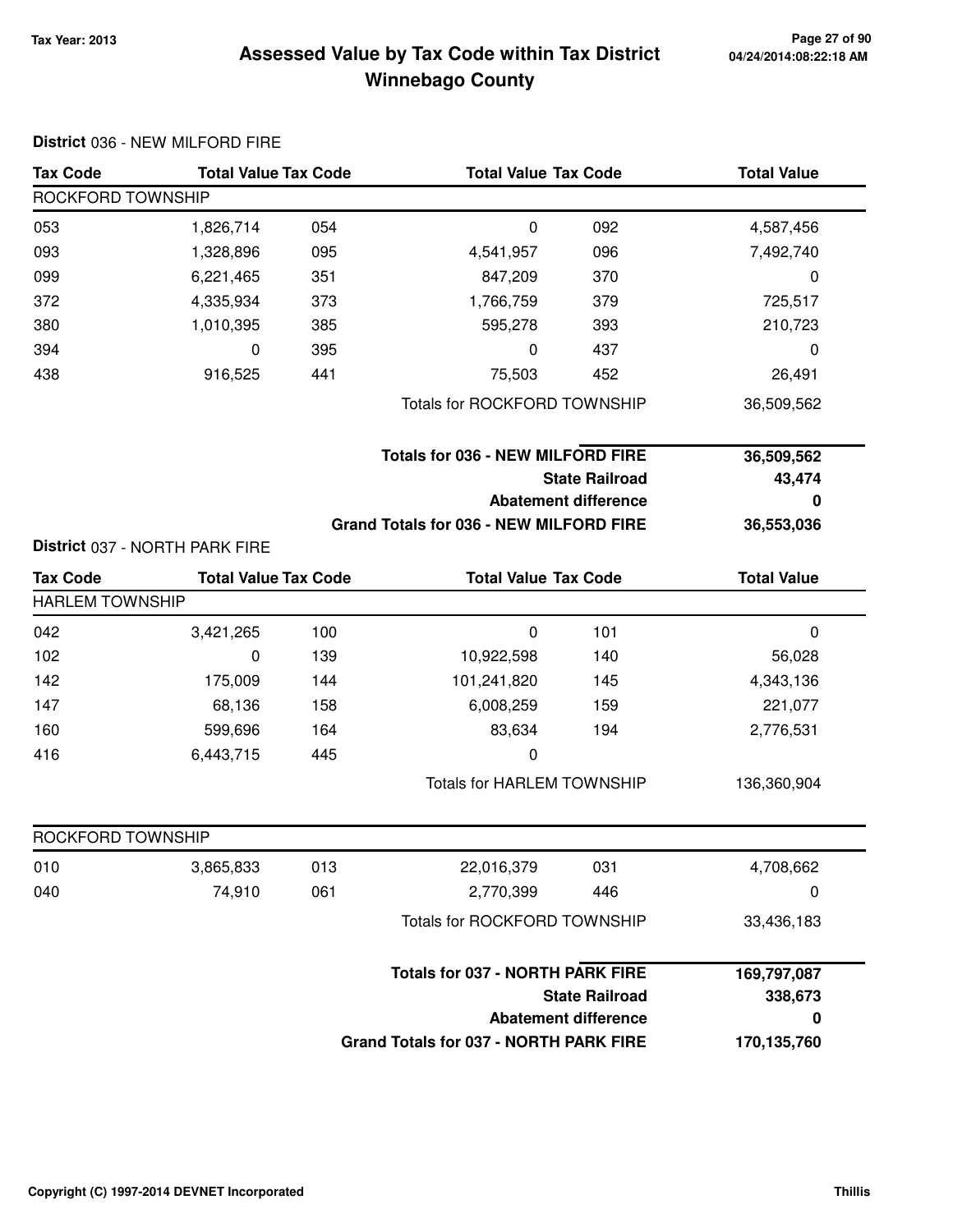## **Tax Year: 2013 Page 28 of 90 Assessed Value by Tax Code within Tax District Winnebago County**

| <b>Tax Code</b>         | <b>Total Value Tax Code</b>    |     | <b>Total Value Tax Code</b>                  |                             | <b>Total Value</b> |  |
|-------------------------|--------------------------------|-----|----------------------------------------------|-----------------------------|--------------------|--|
| <b>OWEN TOWNSHIP</b>    |                                |     |                                              |                             |                    |  |
| 150                     | 104,000                        | 156 | 15,980,531                                   | 161                         | 87,213             |  |
| 162                     | 448,117                        | 167 | 161,668                                      | 169                         | 6,887,547          |  |
| 170                     | 85,589                         | 171 | 117,001                                      | 304                         | 0                  |  |
| 358                     | 4,417                          | 360 | 4,511,746                                    | 362                         | 659,793            |  |
| 363                     | 35,531                         | 365 | 8,618,204                                    | 368                         | 415,638            |  |
| 369                     | 142,805                        |     |                                              |                             |                    |  |
|                         |                                |     | Totals for OWEN TOWNSHIP                     |                             | 38,259,800         |  |
| ROCKFORD TOWNSHIP       |                                |     |                                              |                             |                    |  |
| 050                     | 6,852,783                      | 051 | 10,298,527                                   | 052                         | 444,434            |  |
|                         |                                |     | <b>Totals for ROCKFORD TOWNSHIP</b>          |                             | 17,595,744         |  |
|                         |                                |     | <b>Totals for 038 - NORTHWEST FIRE</b>       |                             | 55,855,544         |  |
|                         |                                |     |                                              | <b>State Railroad</b>       | 243,593            |  |
|                         |                                |     |                                              | <b>Abatement difference</b> | 0                  |  |
|                         | District 039 - PECATONICA FIRE |     | <b>Grand Totals for 038 - NORTHWEST FIRE</b> |                             | 56,099,137         |  |
| <b>Tax Code</b>         | <b>Total Value Tax Code</b>    |     | <b>Total Value Tax Code</b>                  |                             | <b>Total Value</b> |  |
| <b>BURRITT TOWNSHIP</b> |                                |     |                                              |                             |                    |  |
| 263                     | 174,570                        | 264 | $\pmb{0}$                                    | 267                         | 1,134,419          |  |
| 268                     | 3,064,655                      |     |                                              |                             |                    |  |
|                         |                                |     | <b>Totals for BURRITT TOWNSHIP</b>           |                             | 4,373,644          |  |
| PECATONICA TOWNSHIP     |                                |     |                                              |                             |                    |  |
| 281                     | 39,194,933                     | 282 | 149,948                                      | 286                         | 27,211,702         |  |
| 425                     | 58,949                         |     |                                              |                             |                    |  |
|                         |                                |     | <b>Totals for PECATONICA TOWNSHIP</b>        |                             | 66,615,532         |  |

### **District** 038 - NORTHWEST FIRE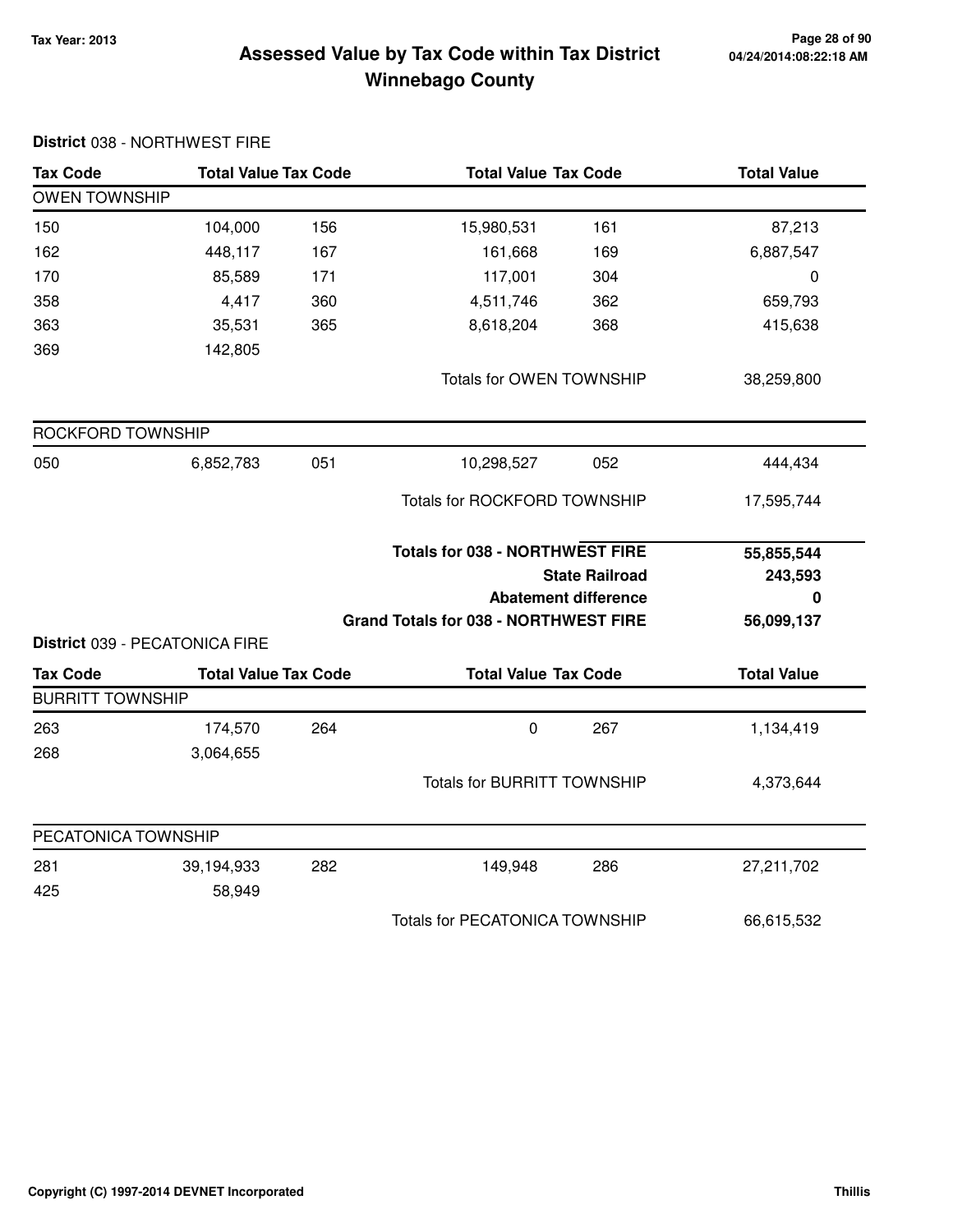**District** 039 - PECATONICA FIRE

## **Tax Year: 2013 Page 29 of 90 Assessed Value by Tax Code within Tax District Winnebago County**

| <b>Tax Code</b>             | <b>Total Value Tax Code</b>    |     | <b>Total Value Tax Code</b>                   |                             | <b>Total Value</b> |  |
|-----------------------------|--------------------------------|-----|-----------------------------------------------|-----------------------------|--------------------|--|
| <b>SEWARD TOWNSHIP</b>      |                                |     |                                               |                             |                    |  |
| 301                         | 0                              | 302 | 0                                             | 303                         | 0                  |  |
| 305                         | 194,234                        | 307 | 0                                             | 308                         | 552,725            |  |
| 309                         | 4,801,624                      | 310 | 6,137,640                                     | 312                         | 1,289,850          |  |
| 314                         | 4,290,543                      |     |                                               |                             |                    |  |
|                             |                                |     | Totals for SEWARD TOWNSHIP                    |                             | 17,266,616         |  |
|                             |                                |     | <b>Totals for 039 - PECATONICA FIRE</b>       |                             | 88,255,792         |  |
|                             |                                |     |                                               | <b>State Railroad</b>       | 432,282            |  |
|                             |                                |     |                                               | <b>Abatement difference</b> | 0                  |  |
|                             |                                |     | <b>Grand Totals for 039 - PECATONICA FIRE</b> |                             | 88,688,074         |  |
|                             | District 040 - ROCK RIVER FIRE |     |                                               |                             |                    |  |
| <b>Tax Code</b>             | <b>Total Value Tax Code</b>    |     | <b>Total Value Tax Code</b>                   |                             | <b>Total Value</b> |  |
| ROCKFORD TOWNSHIP           |                                |     |                                               |                             |                    |  |
| 084                         | 555,420                        | 104 | 2,299,212                                     |                             |                    |  |
|                             |                                |     | <b>Totals for ROCKFORD TOWNSHIP</b>           |                             | 2,854,632          |  |
|                             |                                |     | <b>Totals for 040 - ROCK RIVER FIRE</b>       |                             | 2,854,632          |  |
|                             |                                |     | <b>State Railroad</b>                         |                             | 0                  |  |
|                             |                                |     |                                               | <b>Abatement difference</b> | 0                  |  |
|                             |                                |     | Grand Totals for 040 - ROCK RIVER FIRE        |                             | 2,854,632          |  |
| District 041 - ROCKTON FIRE |                                |     |                                               |                             |                    |  |
| <b>Tax Code</b>             | <b>Total Value Tax Code</b>    |     | <b>Total Value Tax Code</b>                   |                             | <b>Total Value</b> |  |
| <b>OWEN TOWNSHIP</b>        |                                |     |                                               |                             |                    |  |
| 155                         | 7,281,858                      | 165 | 12,359,579                                    | 168                         | 0                  |  |
| 195                         | 0                              | 200 | 1,597,974                                     | 364                         | 172,558            |  |
|                             |                                |     | Totals for OWEN TOWNSHIP                      |                             | 21,411,969         |  |
| ROCKTON TOWNSHIP            |                                |     |                                               |                             |                    |  |
| 191                         | 11,053,475                     | 193 | 7,101,682                                     | 197                         | 96,026,992         |  |
| 202                         | 40,273,522                     | 203 | 4,522,188                                     | 205                         | 122,228            |  |
| 206                         | 18,327,819                     | 402 | 553,767                                       | 420                         | 1,748,653          |  |
|                             |                                |     | Totals for ROCKTON TOWNSHIP                   |                             | 179,730,326        |  |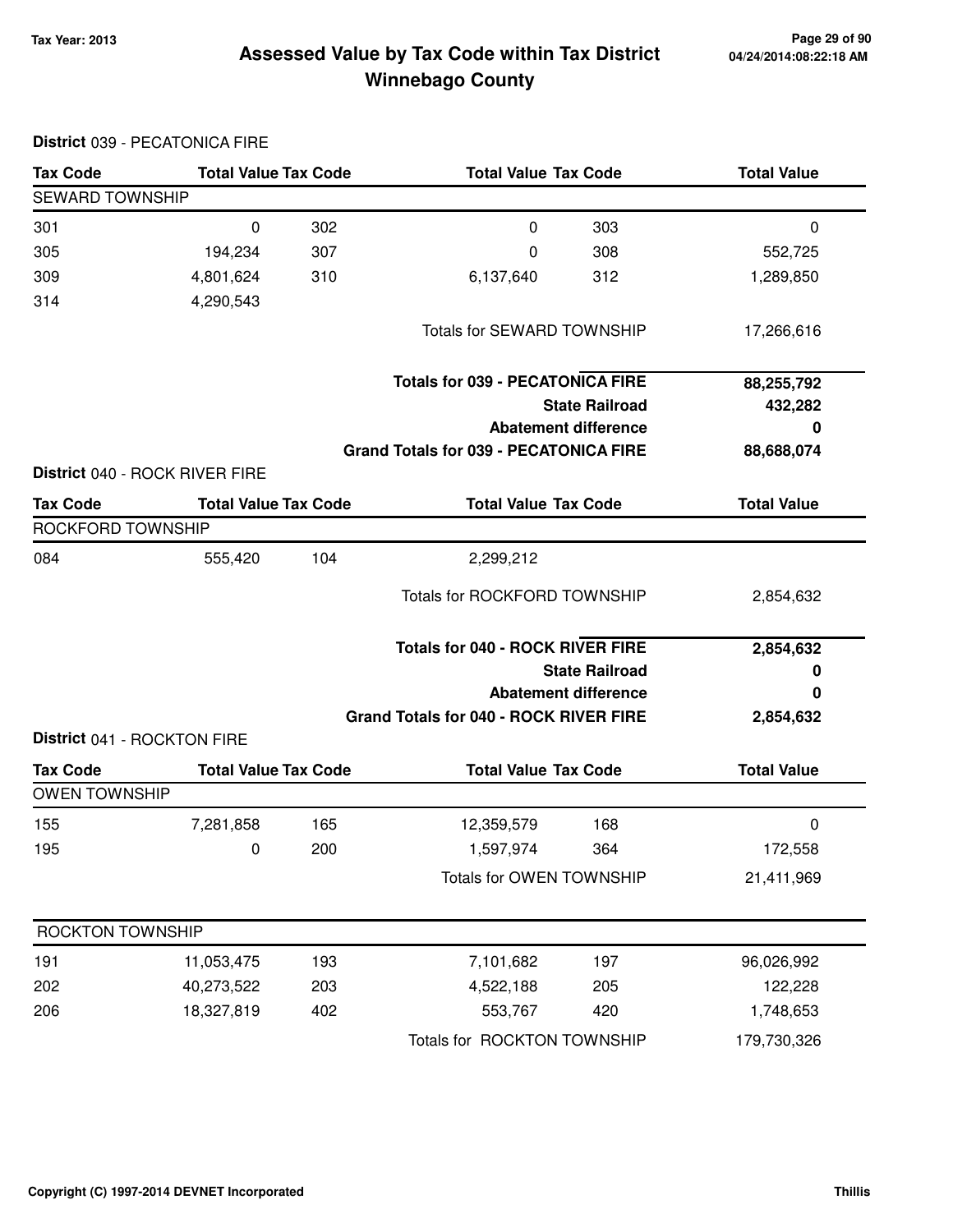## **Tax Year: 2013 Page 30 of 90 Assessed Value by Tax Code within Tax District Winnebago County**

**District** 041 - ROCKTON FIRE

| <b>Tax Code</b>                      | <b>Total Value Tax Code</b>       |     | <b>Total Value Tax Code</b>                      |                             | <b>Total Value</b> |  |
|--------------------------------------|-----------------------------------|-----|--------------------------------------------------|-----------------------------|--------------------|--|
| SHIRLAND TOWNSHIP                    |                                   |     |                                                  |                             |                    |  |
| 210                                  | 6,826,923                         |     |                                                  |                             |                    |  |
|                                      |                                   |     | <b>Totals for SHIRLAND TOWNSHIP</b>              |                             | 6,826,923          |  |
|                                      |                                   |     | <b>Totals for 041 - ROCKTON FIRE</b>             |                             | 207,969,218        |  |
|                                      |                                   |     |                                                  | <b>State Railroad</b>       | 363,272            |  |
|                                      |                                   |     |                                                  | <b>Abatement difference</b> | 0                  |  |
| District 042 - STILLMAN FIRE         |                                   |     | <b>Grand Totals for 041 - ROCKTON FIRE</b>       |                             | 208,332,490        |  |
| <b>Tax Code</b>                      | <b>Total Value Tax Code</b>       |     | <b>Total Value Tax Code</b>                      |                             | <b>Total Value</b> |  |
| ROCKFORD TOWNSHIP                    |                                   |     |                                                  |                             |                    |  |
| 090                                  | 2,266                             | 091 | 9,289,576                                        | 436                         | $\pmb{0}$          |  |
|                                      |                                   |     | Totals for ROCKFORD TOWNSHIP                     |                             | 9,291,842          |  |
|                                      |                                   |     | <b>Totals for 042 - STILLMAN FIRE</b>            |                             | 9,291,842          |  |
|                                      |                                   |     |                                                  | <b>State Railroad</b>       | 0                  |  |
|                                      |                                   |     |                                                  | <b>Abatement difference</b> | 0                  |  |
|                                      |                                   |     | <b>Grand Totals for 042 - STILLMAN FIRE</b>      |                             | 9,291,842          |  |
|                                      | District 043 - WEST SUBURBAN FIRE |     |                                                  |                             | <b>Total Value</b> |  |
| <b>Tax Code</b><br>ROCKFORD TOWNSHIP | <b>Total Value Tax Code</b>       |     |                                                  | <b>Total Value Tax Code</b> |                    |  |
| 055                                  | 0                                 | 057 | 9,903,402                                        | 058                         | 1,703,311          |  |
| 059                                  | 1,640,348                         | 060 | 1,541,623                                        | 062                         | 6,885,787          |  |
| 063                                  | 2,035,415                         | 073 | 5,326                                            | 083                         | 661,468            |  |
|                                      |                                   |     | <b>Totals for ROCKFORD TOWNSHIP</b>              |                             | 24,376,680         |  |
|                                      |                                   |     | <b>Totals for 043 - WEST SUBURBAN FIRE</b>       |                             |                    |  |
|                                      |                                   |     |                                                  | <b>State Railroad</b>       | 24,376,680         |  |
|                                      |                                   |     |                                                  | <b>Abatement difference</b> | 21,614<br>0        |  |
|                                      |                                   |     | <b>Grand Totals for 043 - WEST SUBURBAN FIRE</b> |                             | 24,398,294         |  |
| District 044 - W B S FIRE            |                                   |     |                                                  |                             |                    |  |
| <b>Tax Code</b>                      | <b>Total Value Tax Code</b>       |     | <b>Total Value Tax Code</b>                      |                             | <b>Total Value</b> |  |
| <b>BURRITT TOWNSHIP</b>              |                                   |     |                                                  |                             |                    |  |
| 254                                  | 172,613                           | 260 | 13,033,410                                       | 261                         | 0                  |  |
| 262                                  | 179,654                           | 265 | 762,339                                          | 266                         | 5,553,121          |  |
|                                      |                                   |     | <b>Totals for BURRITT TOWNSHIP</b>               |                             | 19,701,137         |  |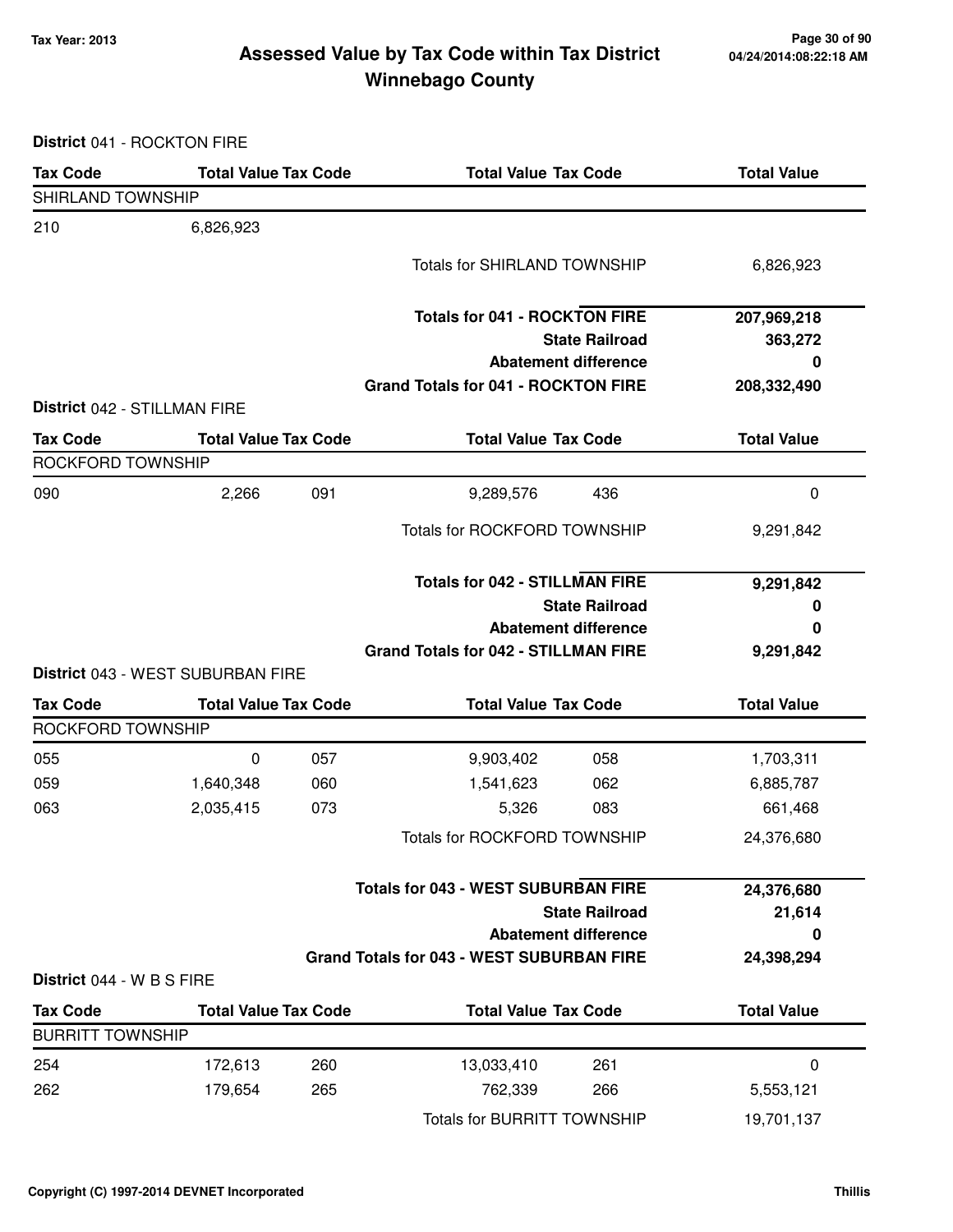### **Tax Year: 2013 Page 31 of 90 Assessed Value by Tax Code within Tax District Winnebago County**

**District** 044 - W B S FIRE **Tax Code Total Value Tax Code Total Value Tax Code Total Value** PECATONICA TOWNSHIP 283 123,900 29,102 284 Totals for PECATONICA TOWNSHIP 153,002 SEWARD TOWNSHIP 300 0 312,676 306 311 3,260,728 Totals for SEWARD TOWNSHIP 3,573,404 WINNEBAGO TOWNSHIP 324 1,935,132 46,292,556 325 326 43,881,880 Totals for WINNEBAGO TOWNSHIP 92,109,568 **State Railroad Totals for 044 - W B S FIRE Abatement difference Grand Totals for 044 - W B S FIRE 115,537,111 500,662 0 116,037,773 District** 046 - ROCKFORD PARK DISTRICT **Tax Code Total Value Tax Code Total Value Tax Code Total Value** CHERRY VALLEY TOWNSHIP 113 8,208,635 6,389,533 124 125 107,075 127 108,371,991 1,777,549 128 129 12,524,080 343 531,598 1,436,294 383 386 0 Totals for CHERRY VALLEY TOWNSHIP 139,346,755 HARLEM TOWNSHIP 006 119,762,198 007 6,729,268 019 0 020 14,287 24,285,763 026 042 3,421,265 074 0 075 0 078 267,081 142 175,009 68,136 147 151 765 152 3,781,108 6,008,259 158 159 221,077 408 0 10,449 427 428 1,745,756 442 879,598 13,646 444 454 30,306 Totals for HARLEM TOWNSHIP 167,413,971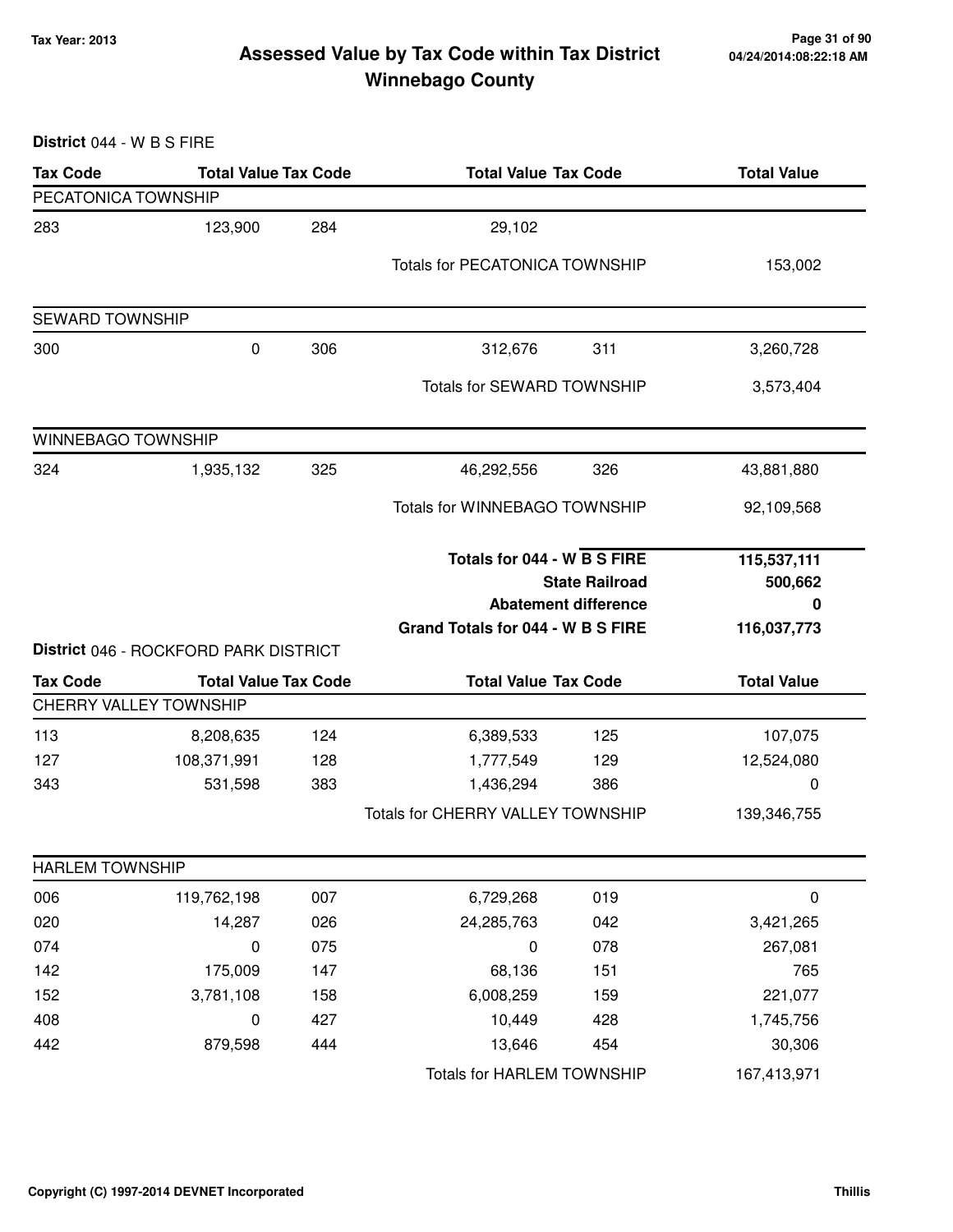## **Tax Year: 2013 Page 32 of 90 Assessed Value by Tax Code within Tax District Winnebago County**

### **District** 046 - ROCKFORD PARK DISTRICT

| <b>Tax Code</b>      | <b>Total Value Tax Code</b> |     |                          | <b>Total Value Tax Code</b> |            |
|----------------------|-----------------------------|-----|--------------------------|-----------------------------|------------|
| <b>OWEN TOWNSHIP</b> |                             |     |                          |                             |            |
| 046                  | 262.084                     | 146 | 17,329,904               | 150                         | 104,000    |
| 154                  | 96.676                      | 171 | 117.001                  | 304                         | 0          |
|                      |                             |     | Totals for OWEN TOWNSHIP |                             | 17,909,665 |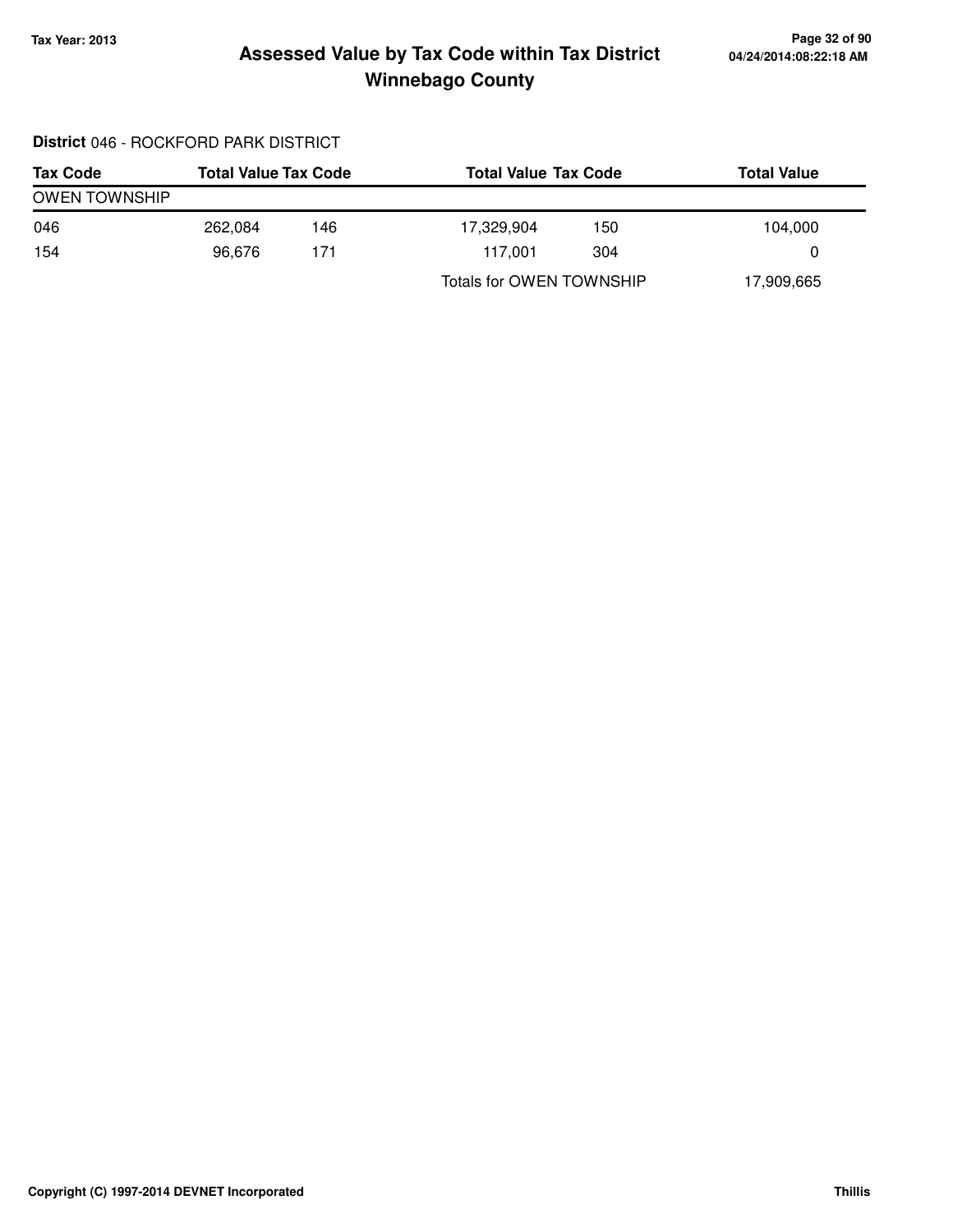## **Tax Year: 2013 Page 33 of 90 Assessed Value by Tax Code within Tax District Winnebago County**

### **District** 046 - ROCKFORD PARK DISTRICT

| <b>Tax Code</b>       | <b>Total Value Tax Code</b> |                              | <b>Total Value Tax Code</b>                    |                             | <b>Total Value</b> |
|-----------------------|-----------------------------|------------------------------|------------------------------------------------|-----------------------------|--------------------|
| ROCKFORD TOWNSHIP     |                             |                              |                                                |                             |                    |
| 001                   | 1,211,673,638               | 002                          | 106,316,661                                    | 003                         | 26,666,860         |
| 005                   | 10,549,191                  | 008                          | 45,424,158                                     | 010                         | 3,865,833          |
| 011                   | 0                           | 013                          | 22,016,379                                     | 014                         | 1,779,388          |
| 015                   | 0                           | 016                          | 5,541                                          | 017                         | 21,134,627         |
| 018                   | 51,269,391                  | 021                          | 15,150,750                                     | 027                         | 1,927,616          |
| 028                   | 2,294,566                   | 029                          | 0                                              | 030                         | 345,659            |
| 031                   | 4,708,662                   | 033                          | 542                                            | 034                         | 5,202,581          |
| 035                   | 762,434                     | 036                          | 11,959,107                                     | 038                         | 1,335,884          |
| 039                   | 311,724                     | 040                          | 74,910                                         | 044                         | 16,461             |
| 047                   | 3,861                       | 048                          | 186,636                                        | 050                         | 6,852,783          |
| 051                   | 10,298,527                  | 052                          | 444,434                                        | 053                         | 1,826,714          |
| 054                   | $\pmb{0}$                   | 055                          | 0                                              | 056                         | 328,994            |
| 057                   | 9,903,402                   | 058                          | 1,703,311                                      | 059                         | 1,640,348          |
| 060                   | 1,541,623                   | 061                          | 2,770,399                                      | 062                         | 6,885,787          |
| 063                   | 2,035,415                   | 064                          | 13,772,460                                     | 066                         | 12,689,894         |
| 069                   | 6,423,483                   | 070                          | 1,801,313                                      | 071                         | 10,414,253         |
| 073                   | 5,326                       | 076                          | 922,565                                        | 077                         | 118,773            |
| 082                   | 425,804                     | 083                          | 661,468                                        | 084                         | 555,420            |
| 085                   | 11,334,950                  | 086                          | 1,419,602                                      | 096                         | 7,492,740          |
| 099                   | 6,221,465                   | 104                          | 2,299,212                                      | 117                         | 11,491,289         |
| 126                   | 1,637,042                   | 223                          | 7,852,975                                      | 226                         | 894,096            |
| 370                   | 0                           | 372                          | 4,335,934                                      | 374                         | 1,078,877          |
| 377                   | 0                           | 378                          | 46,479,601                                     | 380                         | 1,010,395          |
| 381                   | 4,621,688                   | 382                          | 163,446                                        | 385                         | 595,278            |
| 391                   | 872,367                     | 392                          | 22,450,220                                     | 400                         | 43,031             |
| 403                   | 81,530                      | 404                          | 1,145,427                                      | 405                         | 1,489,196          |
| 406                   | 10,548                      | 407                          | 754,341                                        | 409                         | 10,453,549         |
| 410                   | 6,992,528                   | 411                          | 331                                            | 412                         | 70,541             |
| 417                   | 902,646                     | 418                          | 6,517,099                                      | 419                         | 409,064            |
| 421                   | 13,749,766                  | 422                          | 7,399,476                                      | 423                         | 13,443,163         |
| 424                   | 9,528,625                   | 426                          | 2,280,909                                      | 446                         | $\mathbf 0$        |
| 448                   | 9,744                       | 450                          | 221,672                                        | 451                         | 40,743,087         |
| 453                   | 181,395                     |                              |                                                |                             |                    |
|                       |                             | Totals for ROCKFORD TOWNSHIP |                                                |                             | 1,887,684,401      |
|                       |                             |                              | <b>Totals for 046 - ROCKFORD PARK DISTRICT</b> |                             | 2,212,354,792      |
| <b>State Railroad</b> |                             |                              |                                                | 3,294,952                   |                    |
|                       |                             |                              |                                                | <b>Abatement difference</b> | 0                  |
|                       |                             |                              | Grand Totals for 046 - ROCKFORD PARK DISTRICT  |                             | 2,215,649,744      |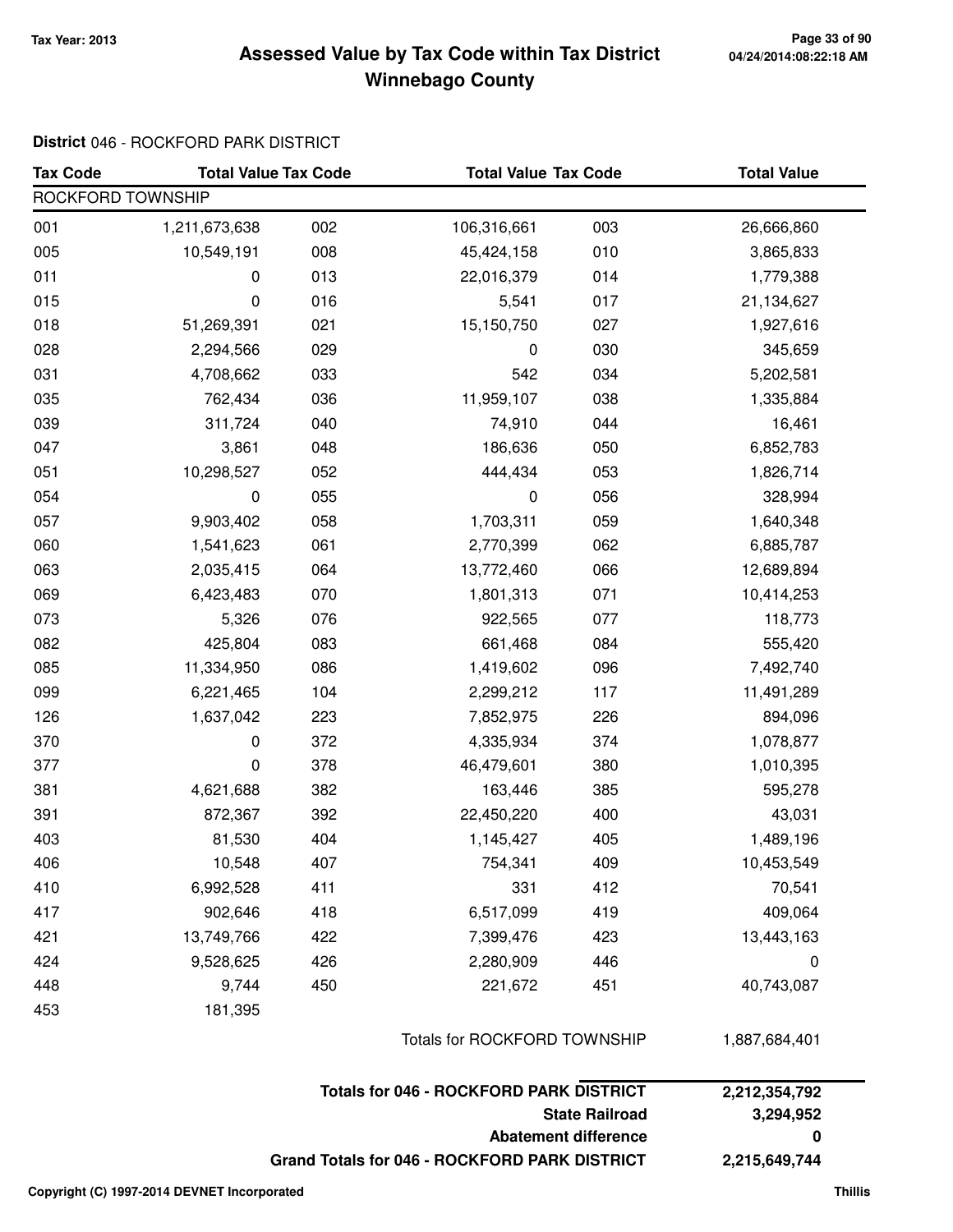## **Tax Year: 2013 Page 34 of 90 Assessed Value by Tax Code within Tax District Winnebago County**

| District 047 - SUMNER PARK                   |                                        |     |                                                       |                             |                    |
|----------------------------------------------|----------------------------------------|-----|-------------------------------------------------------|-----------------------------|--------------------|
| <b>Tax Code</b>                              | <b>Total Value Tax Code</b>            |     | <b>Total Value Tax Code</b>                           |                             | <b>Total Value</b> |
| PECATONICA TOWNSHIP                          |                                        |     |                                                       |                             |                    |
| 281                                          | 39,194,933                             | 282 | 149,948                                               | 283                         | 123,900            |
| 284                                          | 29,102                                 | 286 | 27,211,702                                            | 425                         | 58,949             |
|                                              |                                        |     | <b>Totals for PECATONICA TOWNSHIP</b>                 |                             | 66,768,534         |
| <b>SEWARD TOWNSHIP</b>                       |                                        |     |                                                       |                             |                    |
| 306                                          | 312,676                                | 308 | 552,725                                               | 309                         | 4,801,624          |
| 312                                          | 1,289,850                              |     |                                                       |                             |                    |
|                                              |                                        |     | Totals for SEWARD TOWNSHIP                            |                             | 6,956,875          |
|                                              |                                        |     | <b>Totals for 047 - SUMNER PARK</b>                   |                             | 73,725,409         |
|                                              |                                        |     |                                                       | <b>State Railroad</b>       | 0                  |
|                                              |                                        |     | <b>Abatement difference</b>                           |                             | 0                  |
|                                              | District 048 - WINNEBAGO PARK DISTRICT |     | <b>Grand Totals for 047 - SUMNER PARK</b>             |                             | 73,725,409         |
|                                              |                                        |     |                                                       |                             |                    |
| <b>Tax Code</b><br><b>WINNEBAGO TOWNSHIP</b> | <b>Total Value Tax Code</b>            |     | <b>Total Value Tax Code</b>                           |                             | <b>Total Value</b> |
| 315                                          | 0                                      | 324 | 1,935,132                                             | 325                         | 46,292,556         |
| 326                                          | 43,881,880                             |     |                                                       |                             |                    |
|                                              |                                        |     | <b>Totals for WINNEBAGO TOWNSHIP</b>                  |                             | 92,109,568         |
|                                              |                                        |     | <b>Totals for 048 - WINNEBAGO PARK DISTRICT</b>       |                             | 92,109,568         |
|                                              |                                        |     |                                                       | <b>State Railroad</b>       | 430,931            |
|                                              |                                        |     |                                                       | <b>Abatement difference</b> | 0                  |
|                                              | District 049 - SEWARD PARK DISTRICT    |     | <b>Grand Totals for 048 - WINNEBAGO PARK DISTRICT</b> |                             | 92,540,499         |
| <b>Tax Code</b>                              | <b>Total Value Tax Code</b>            |     | <b>Total Value Tax Code</b>                           |                             | <b>Total Value</b> |
| <b>SEWARD TOWNSHIP</b>                       |                                        |     |                                                       |                             |                    |
| 300                                          | 0                                      | 301 | $\mathbf 0$                                           | 302                         | $\mathbf 0$        |
| 303                                          | 0                                      | 305 | 194,234                                               | 307                         | 0                  |
| 310                                          | 6,137,640                              | 311 | 3,260,728                                             | 313                         | 1,277,680          |
| 314                                          | 4,290,543                              |     |                                                       |                             |                    |
|                                              |                                        |     | Totals for SEWARD TOWNSHIP                            |                             | 15,160,825         |
|                                              |                                        |     | <b>Totals for 049 - SEWARD PARK DISTRICT</b>          |                             | 15,160,825         |
|                                              |                                        |     |                                                       | <b>State Railroad</b>       | 502,013            |
|                                              |                                        |     |                                                       | <b>Abatement difference</b> | 0                  |
|                                              |                                        |     | <b>Grand Totals for 049 - SEWARD PARK DISTRICT</b>    |                             | 15,662,838         |
|                                              |                                        |     |                                                       |                             |                    |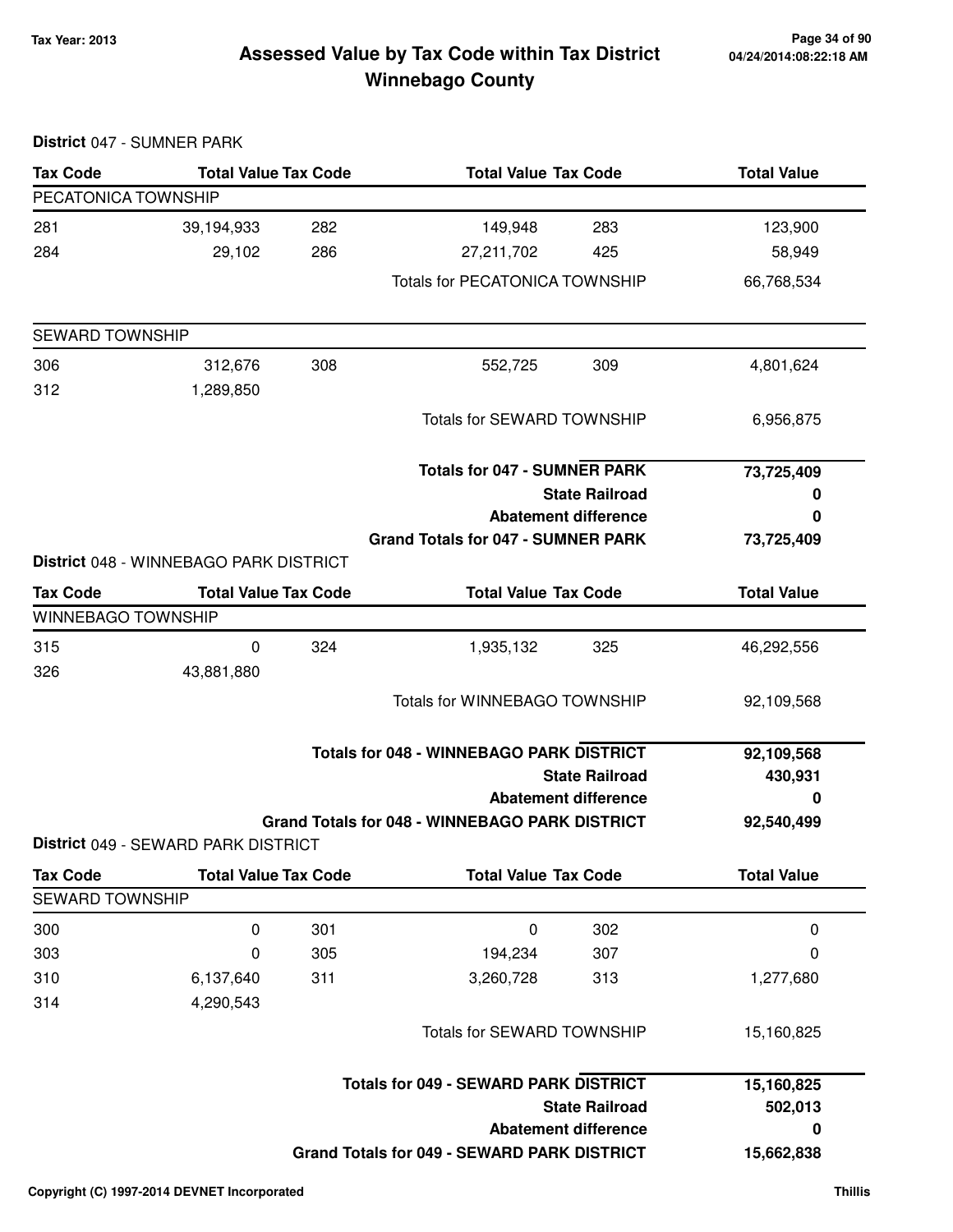## **Tax Year: 2013 Page 35 of 90 Assessed Value by Tax Code within Tax District Winnebago County**

**District** 050 - DURAND SANITARY

| <b>Tax Code</b>        | <b>Total Value Tax Code</b>         |     | <b>Total Value Tax Code</b>                                                                           |     | <b>Total Value</b>   |  |  |  |  |
|------------------------|-------------------------------------|-----|-------------------------------------------------------------------------------------------------------|-----|----------------------|--|--|--|--|
| <b>DURAND TOWNSHIP</b> |                                     |     |                                                                                                       |     |                      |  |  |  |  |
| 228                    | 1,344,432                           | 233 | 14,375,162                                                                                            | 234 | 338,791              |  |  |  |  |
|                        |                                     |     | <b>Totals for DURAND TOWNSHIP</b>                                                                     |     | 16,058,385           |  |  |  |  |
|                        |                                     |     | <b>Totals for 050 - DURAND SANITARY</b>                                                               |     | 16,058,385           |  |  |  |  |
|                        |                                     |     | <b>State Railroad</b><br><b>Abatement difference</b><br><b>Grand Totals for 050 - DURAND SANITARY</b> |     | 0<br>0<br>16,058,385 |  |  |  |  |
|                        |                                     |     |                                                                                                       |     |                      |  |  |  |  |
|                        | District 051 - ROCK RIVER WATER REC |     |                                                                                                       |     |                      |  |  |  |  |
| <b>Tax Code</b>        | <b>Total Value Tax Code</b>         |     | <b>Total Value Tax Code</b>                                                                           |     | <b>Total Value</b>   |  |  |  |  |
|                        | CHERRY VALLEY TOWNSHIP              |     |                                                                                                       |     |                      |  |  |  |  |
| 110                    | 26,250,473                          | 111 | 8,502,771                                                                                             | 112 | 2,025,285            |  |  |  |  |
| 113                    | 8,208,635                           | 119 | 11,791,052                                                                                            | 124 | 6,389,533            |  |  |  |  |
| 127                    | 108,371,991                         | 343 | 531,598                                                                                               |     |                      |  |  |  |  |
|                        |                                     |     | Totals for CHERRY VALLEY TOWNSHIP                                                                     |     | 172,071,338          |  |  |  |  |
| <b>HARLEM TOWNSHIP</b> |                                     |     |                                                                                                       |     |                      |  |  |  |  |
| 006                    | 119,762,198                         | 026 | 24,285,763                                                                                            | 042 | 3,421,265            |  |  |  |  |
| 045                    | 567,631                             | 049 | 16,427,311                                                                                            | 074 | 0                    |  |  |  |  |
| 075                    | 0                                   | 078 | 267,081                                                                                               | 100 | 0                    |  |  |  |  |
| 101                    | 0                                   | 102 | 0                                                                                                     | 109 | 22,965,492           |  |  |  |  |
| 118                    | 366,998                             | 133 | 92,400,334                                                                                            | 143 | 1,951,058            |  |  |  |  |
| 144                    | 101,241,820                         | 147 | 68,136                                                                                                | 151 | 765                  |  |  |  |  |
| 152                    | 3,781,108                           | 153 | 1,818,868                                                                                             | 158 | 6,008,259            |  |  |  |  |
| 160                    | 599,696                             | 194 | 2,776,531                                                                                             | 208 | 47,708               |  |  |  |  |
| 215                    | 0                                   | 217 | 0                                                                                                     | 408 | 0                    |  |  |  |  |
| 414                    | 1,031,228                           | 416 | 6,443,715                                                                                             | 428 | 1,745,756            |  |  |  |  |
| 430                    | 92,785                              | 431 | 2,135                                                                                                 | 433 | 1,345,758            |  |  |  |  |
| 434                    | 195,169                             | 435 | 5,409,386                                                                                             | 442 | 879,598              |  |  |  |  |
| 444                    | 13,646                              | 445 | 0                                                                                                     | 449 | 0                    |  |  |  |  |
|                        |                                     |     | <b>Totals for HARLEM TOWNSHIP</b>                                                                     |     | 415,917,198          |  |  |  |  |
| <b>OWEN TOWNSHIP</b>   |                                     |     |                                                                                                       |     |                      |  |  |  |  |
| 146                    | 17,329,904                          | 170 | 85,589                                                                                                | 171 | 117,001              |  |  |  |  |
| 195                    | 0                                   | 200 | 1,597,974                                                                                             | 361 | 2,566                |  |  |  |  |
| 365                    | 8,618,204                           | 369 | 142,805                                                                                               |     |                      |  |  |  |  |
|                        |                                     |     | Totals for OWEN TOWNSHIP                                                                              |     | 27,894,043           |  |  |  |  |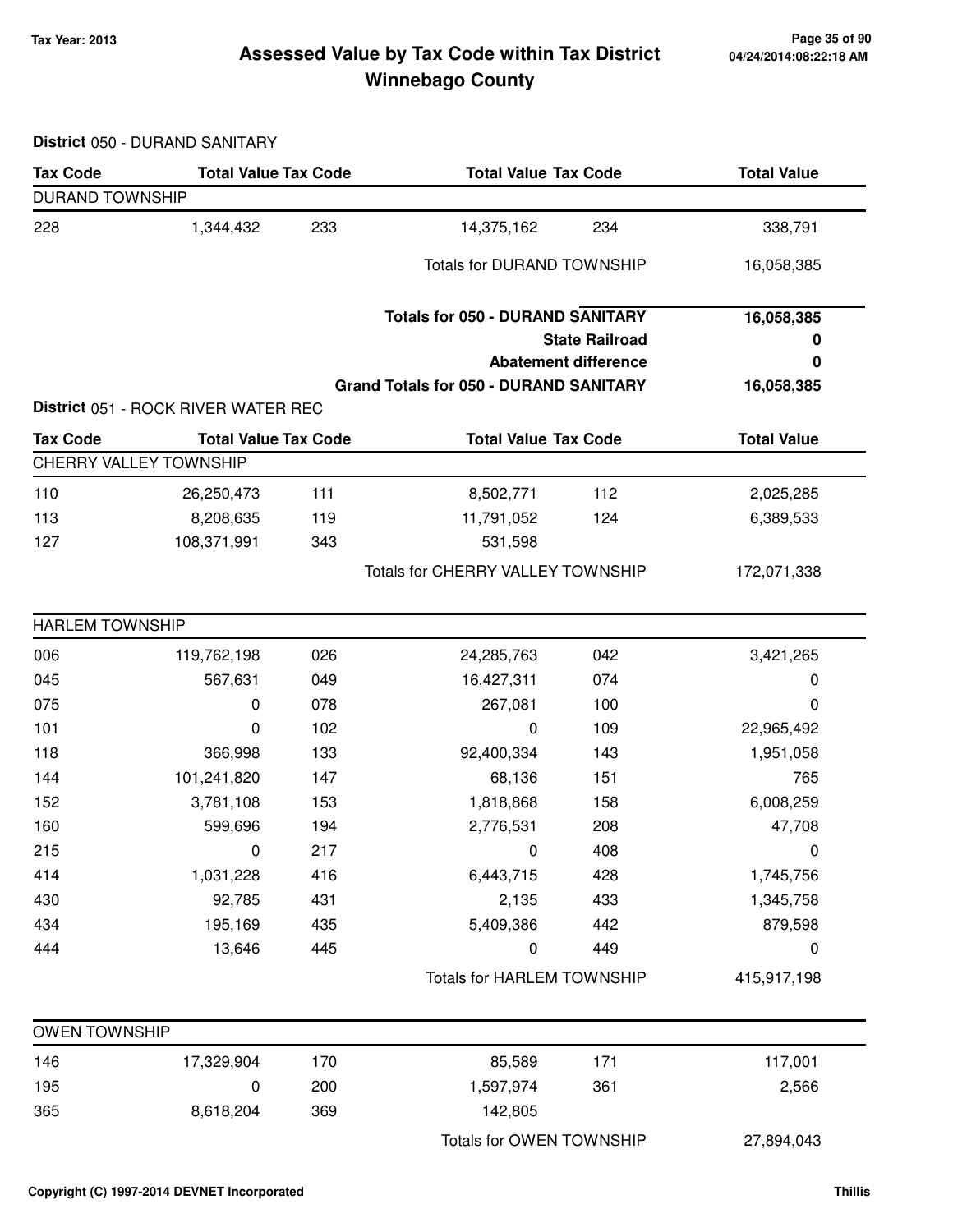## **Tax Year: 2013 Page 36 of 90 Assessed Value by Tax Code within Tax District Winnebago County**

### **District** 051 - ROCK RIVER WATER REC

| <b>Tax Code</b>   | <b>Total Value Tax Code</b> |     | <b>Total Value Tax Code</b> |                                     | <b>Total Value</b> |  |  |  |  |
|-------------------|-----------------------------|-----|-----------------------------|-------------------------------------|--------------------|--|--|--|--|
| ROCKFORD TOWNSHIP |                             |     |                             |                                     |                    |  |  |  |  |
| 001               | 1,211,673,638               | 002 | 106,316,661                 | 008                                 | 45,424,158         |  |  |  |  |
| 010               | 3,865,833                   | 011 | 0                           | 013                                 | 22,016,379         |  |  |  |  |
| 014               | 1,779,388                   | 015 | $\pmb{0}$                   | 016                                 | 5,541              |  |  |  |  |
| 017               | 21,134,627                  | 018 | 51,269,391                  | 021                                 | 15,150,750         |  |  |  |  |
| 027               | 1,927,616                   | 028 | 2,294,566                   | 030                                 | 345,659            |  |  |  |  |
| 033               | 542                         | 034 | 5,202,581                   | 038                                 | 1,335,884          |  |  |  |  |
| 039               | 311,724                     | 047 | 3,861                       | 048                                 | 186,636            |  |  |  |  |
| 050               | 6,852,783                   | 053 | 1,826,714                   | 054                                 | $\boldsymbol{0}$   |  |  |  |  |
| 055               | 0                           | 056 | 328,994                     | 057                                 | 9,903,402          |  |  |  |  |
| 059               | 1,640,348                   | 061 | 2,770,399                   | 062                                 | 6,885,787          |  |  |  |  |
| 066               | 12,689,894                  | 069 | 6,423,483                   | 070                                 | 1,801,313          |  |  |  |  |
| 077               | 118,773                     | 082 | 425,804                     | 083                                 | 661,468            |  |  |  |  |
| 085               | 11,334,950                  | 086 | 1,419,602                   | 104                                 | 2,299,212          |  |  |  |  |
| 117               | 11,491,289                  | 123 | 633,752                     | 126                                 | 1,637,042          |  |  |  |  |
| 223               | 7,852,975                   | 226 | 894,096                     | 372                                 | 4,335,934          |  |  |  |  |
| 373               | 1,766,759                   | 377 | $\pmb{0}$                   | 378                                 | 46,479,601         |  |  |  |  |
| 381               | 4,621,688                   | 385 | 595,278                     | 391                                 | 872,367            |  |  |  |  |
| 392               | 22,450,220                  | 400 | 43,031                      | 403                                 | 81,530             |  |  |  |  |
| 404               | 1,145,427                   | 405 | 1,489,196                   | 406                                 | 10,548             |  |  |  |  |
| 407               | 754,341                     | 409 | 10,453,549                  | 410                                 | 6,992,528          |  |  |  |  |
| 412               | 70,541                      | 417 | 902,646                     | 418                                 | 6,517,099          |  |  |  |  |
| 419               | 409,064                     | 421 | 13,749,766                  | 422                                 | 7,399,476          |  |  |  |  |
| 423               | 13,443,163                  | 424 | 9,528,625                   | 426                                 | 2,280,909          |  |  |  |  |
| 446               | $\mathbf 0$                 | 448 | 9,744                       | 450                                 | 221,672            |  |  |  |  |
| 451               | 40,743,087                  |     |                             |                                     |                    |  |  |  |  |
|                   |                             |     |                             | <b>Totals for ROCKFORD TOWNSHIP</b> |                    |  |  |  |  |
|                   |                             |     |                             |                                     | 1,777,505,304      |  |  |  |  |
| ROCKTON TOWNSHIP  |                             |     |                             |                                     |                    |  |  |  |  |
| 206               | 18,327,819                  |     |                             |                                     |                    |  |  |  |  |

Totals for ROCKTON TOWNSHIP 18,327,819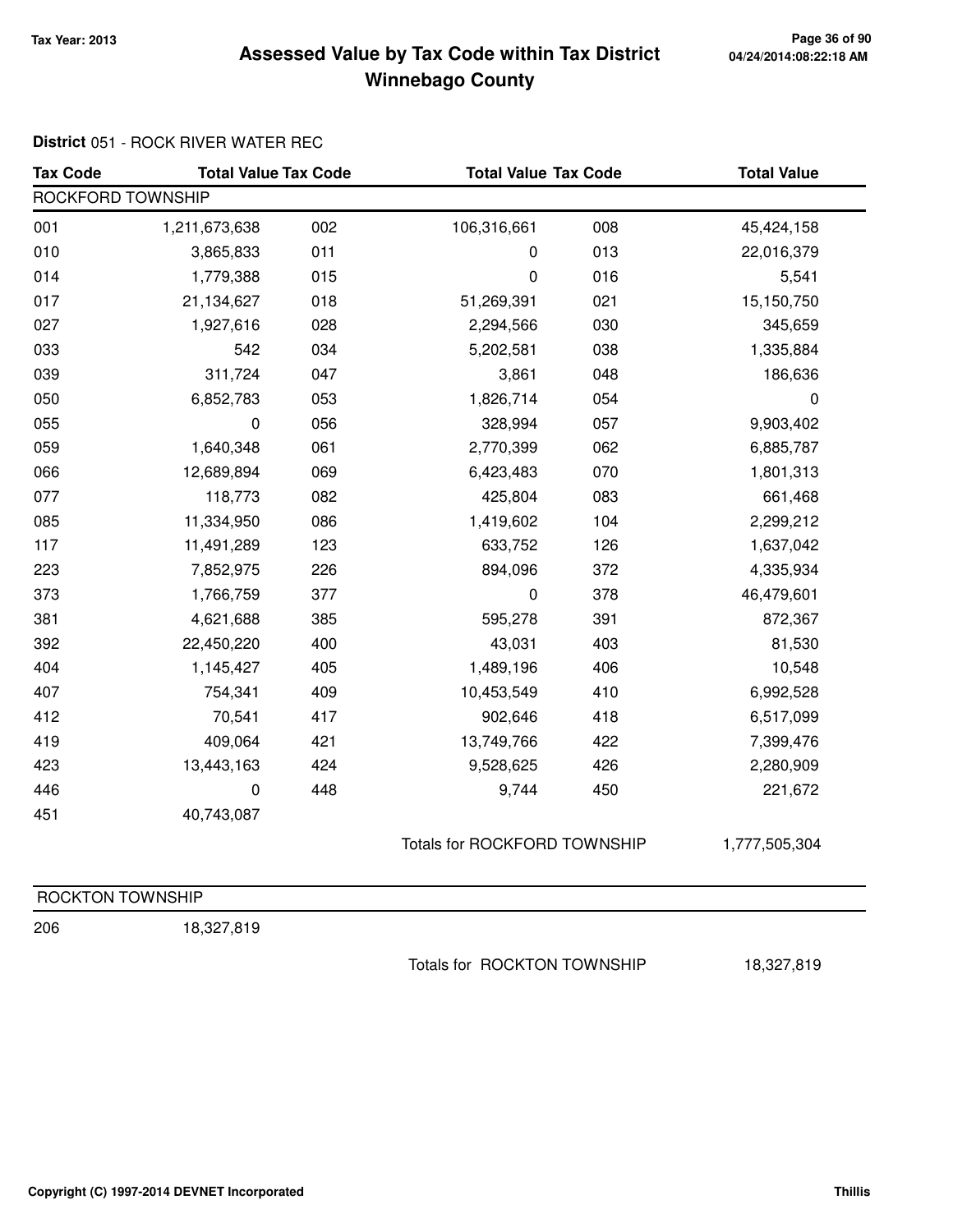### **Tax Year: 2013 Page 37 of 90 Assessed Value by Tax Code within Tax District Winnebago County**

| <b>Tax Code</b>        | <b>Total Value Tax Code</b>          |     | <b>Total Value Tax Code</b>                        |                             | <b>Total Value</b> |
|------------------------|--------------------------------------|-----|----------------------------------------------------|-----------------------------|--------------------|
| <b>ROSCOE TOWNSHIP</b> |                                      |     |                                                    |                             |                    |
| 068                    | 1,192,087                            | 187 | 2,925,993                                          | 188                         | 330,961            |
| 189                    | 67,063,246                           | 196 | 5,249                                              | 199                         | 35,688,726         |
| 207                    | 0                                    | 209 | 32,874,370                                         |                             |                    |
|                        |                                      |     | Totals for ROSCOE TOWNSHIP                         |                             | 140,080,632        |
|                        |                                      |     | <b>Totals for 051 - ROCK RIVER WATER REC</b>       |                             | 2,551,796,334      |
|                        |                                      |     |                                                    | <b>State Railroad</b>       | 3,529,524          |
|                        |                                      |     | <b>Abatement difference</b>                        |                             | O                  |
|                        |                                      |     | <b>Grand Totals for 051 - ROCK RIVER WATER REC</b> |                             | 2,555,325,858      |
|                        | District 052 - PRESTON & CENTRAL TIF |     |                                                    |                             |                    |
| <b>Tax Code</b>        | <b>Total Value Tax Code</b>          |     |                                                    | <b>Total Value Tax Code</b> |                    |
| ROCKFORD TOWNSHIP      |                                      |     |                                                    |                             |                    |
| 126                    | 1,637,042                            |     |                                                    |                             |                    |
|                        |                                      |     | <b>Totals for ROCKFORD TOWNSHIP</b>                |                             | 1,637,042          |
|                        |                                      |     | <b>Totals for 052 - PRESTON &amp; CENTRAL TIF</b>  |                             | 1,637,042          |
|                        |                                      |     |                                                    | <b>State Railroad</b>       | 0                  |
|                        |                                      |     | <b>Abatement difference</b>                        |                             | 0                  |
|                        |                                      |     | Grand Totals for 052 - PRESTON & CENTRAL TIF       |                             | 1,637,042          |
|                        | District 053 - SEWARD SANITARY       |     |                                                    |                             |                    |
| <b>Tax Code</b>        | <b>Total Value Tax Code</b>          |     | <b>Total Value Tax Code</b>                        |                             | <b>Total Value</b> |
| <b>SEWARD TOWNSHIP</b> |                                      |     |                                                    |                             |                    |
| 314                    | 4,290,543                            |     |                                                    |                             |                    |
|                        |                                      |     | Totals for SEWARD TOWNSHIP                         |                             | 4,290,543          |
|                        |                                      |     | <b>Totals for 053 - SEWARD SANITARY</b>            |                             | 4,290,543          |
|                        |                                      |     |                                                    | <b>State Railroad</b>       | 44,579             |
|                        |                                      |     | <b>Abatement difference</b>                        |                             | 0                  |
|                        |                                      |     | <b>Grand Totals for 053 - SEWARD SANITARY</b>      |                             | 4,335,122          |

#### **District** 051 - ROCK RIVER WATER REC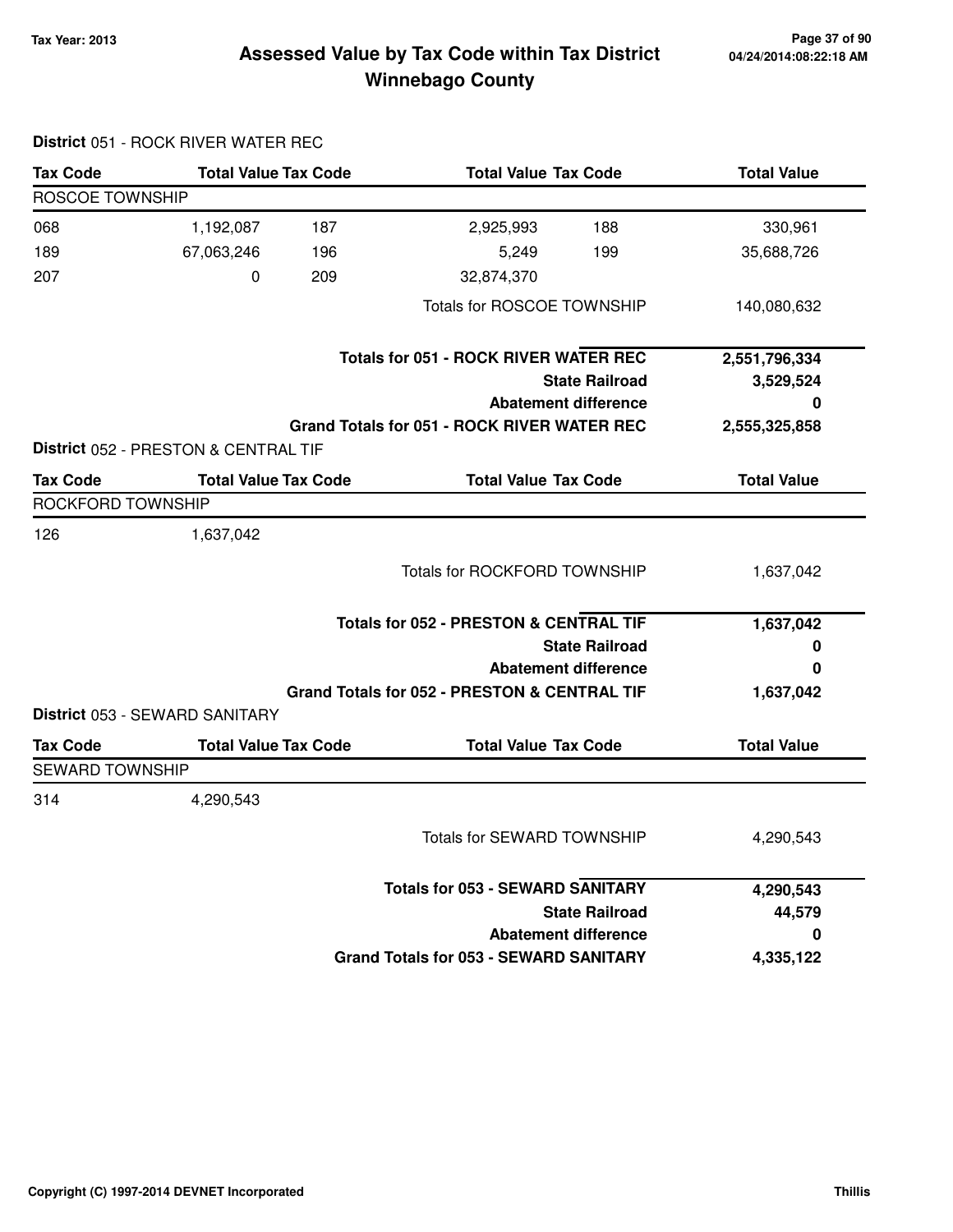### **Tax Year: 2013 Page 38 of 90 Assessed Value by Tax Code within Tax District Winnebago County**

| <b>Tax Code</b>   | <b>Total Value Tax Code</b> |     |                                                     | <b>Total Value Tax Code</b> |             |
|-------------------|-----------------------------|-----|-----------------------------------------------------|-----------------------------|-------------|
|                   | CHERRY VALLEY TOWNSHIP      |     |                                                     |                             |             |
| 110               | 26,250,473                  | 113 | 8,208,635                                           | 114                         | 67,770,833  |
| 119               | 11,791,052                  | 120 | 3,271,004                                           | 122                         | 474,315     |
| 124               | 6,389,533                   | 125 | 107,075                                             | 129                         | 12,524,080  |
| 366               | 636,644                     | 367 | 84,607                                              | 386                         | 0           |
| 396               | 0                           | 440 | 29,889                                              |                             |             |
|                   |                             |     | <b>Totals for CHERRY VALLEY TOWNSHIP</b>            |                             | 137,538,140 |
| ROCKFORD TOWNSHIP |                             |     |                                                     |                             |             |
| 003               | 26,666,860                  | 017 | 21,134,627                                          | 072                         | 47,392      |
| 095               | 4,541,957                   | 096 | 7,492,740                                           | 370                         | 0           |
| 372               | 4,335,934                   | 374 | 1,078,877                                           | 378                         | 46,479,601  |
| 393               | 210,723                     | 394 | 0                                                   | 438                         | 916,525     |
| 439               | 415,067                     | 441 | 75,503                                              | 452                         | 26,491      |
|                   |                             |     | <b>Totals for ROCKFORD TOWNSHIP</b>                 |                             | 113,422,297 |
|                   |                             |     | <b>Totals for 054 - CHERRY VALLEY LIBRARY</b>       |                             | 250,960,437 |
|                   |                             |     | <b>State Railroad</b>                               | 696,730                     |             |
|                   |                             |     |                                                     | <b>Abatement difference</b> | 0           |
|                   |                             |     | <b>Grand Totals for 054 - CHERRY VALLEY LIBRARY</b> |                             | 251,657,167 |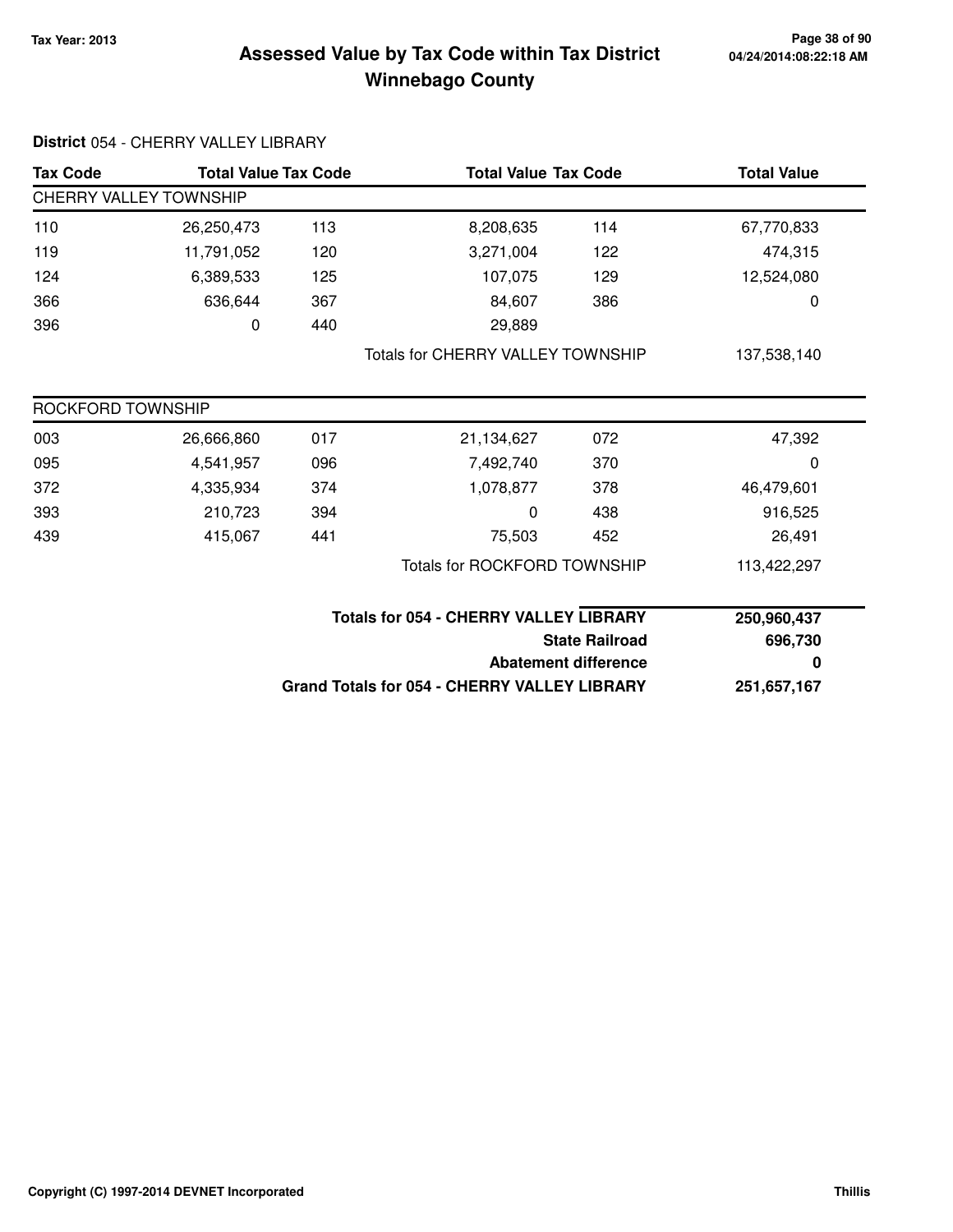### **Tax Year: 2013 Page 39 of 90 Assessed Value by Tax Code within Tax District Winnebago County**

#### **District** 055 - NORTH SUBURBAN LIBRARY

| <b>Tax Code</b>        | <b>Total Value Tax Code</b> |     | <b>Total Value Tax Code</b>       |     | <b>Total Value</b> |
|------------------------|-----------------------------|-----|-----------------------------------|-----|--------------------|
| <b>HARLEM TOWNSHIP</b> |                             |     |                                   |     |                    |
| 006                    | 119,762,198                 | 007 | 6,729,268                         | 012 | 134,985            |
| 020                    | 14,287                      | 026 | 24,285,763                        | 042 | 3,421,265          |
| 045                    | 567,631                     | 049 | 16,427,311                        | 074 | $\pmb{0}$          |
| 100                    | 0                           | 101 | $\mathbf 0$                       | 102 | 0                  |
| 108                    | 10,356                      | 109 | 22,965,492                        | 118 | 366,998            |
| 130                    | 3,394,101                   | 133 | 92,400,334                        | 134 | 478,075            |
| 135                    | 6,299,872                   | 136 | 25,201,229                        | 137 | 47,918,111         |
| 139                    | 10,922,598                  | 141 | 215,227                           | 142 | 175,009            |
| 143                    | 1,951,058                   | 144 | 101,241,820                       | 145 | 4,343,136          |
| 147                    | 68,136                      | 149 | 29,384,470                        | 151 | 765                |
| 152                    | 3,781,108                   | 153 | 1,818,868                         | 158 | 6,008,259          |
| 159                    | 221,077                     | 160 | 599,696                           | 163 | 1,701,206          |
| 164                    | 83,634                      | 194 | 2,776,531                         | 208 | 47,708             |
| 215                    | 0                           | 217 | 0                                 | 408 | 0                  |
| 413                    | 479,066                     | 414 | 1,031,228                         | 416 | 6,443,715          |
| 427                    | 10,449                      | 428 | 1,745,756                         | 429 | 3,334              |
| 430                    | 92,785                      | 431 | 2,135                             | 432 | 1,279              |
| 433                    | 1,345,758                   | 434 | 195,169                           | 435 | 5,409,386          |
| 442                    | 879,598                     | 443 | 53,848                            | 444 | 13,646             |
| 445                    | 0                           | 449 | $\pmb{0}$                         | 454 | 30,306             |
|                        |                             |     | <b>Totals for HARLEM TOWNSHIP</b> |     | 553,455,040        |
| <b>OWEN TOWNSHIP</b>   |                             |     |                                   |     |                    |
| 169                    | 6,887,547                   | 200 | 1,597,974                         | 358 | 4,417              |
| 365                    | 8,618,204                   | 368 | 415,638                           | 369 | 142,805            |
|                        |                             |     | Totals for OWEN TOWNSHIP          |     | 17,666,585         |
| ROCKFORD TOWNSHIP      |                             |     |                                   |     |                    |
| 002                    | 106,316,661                 | 008 | 45,424,158                        | 010 | 3,865,833          |
| 011                    | 0                           | 035 | 762,434                           | 040 | 74,910             |
| 044                    | 16,461                      | 061 | 2,770,399                         | 070 | 1,801,313          |
| 076                    | 922,565                     | 409 | 10,453,549                        | 426 | 2,280,909          |
| 446                    | 0                           | 448 | 9,744                             |     |                    |
|                        |                             |     | Totals for ROCKFORD TOWNSHIP      |     | 174,698,936        |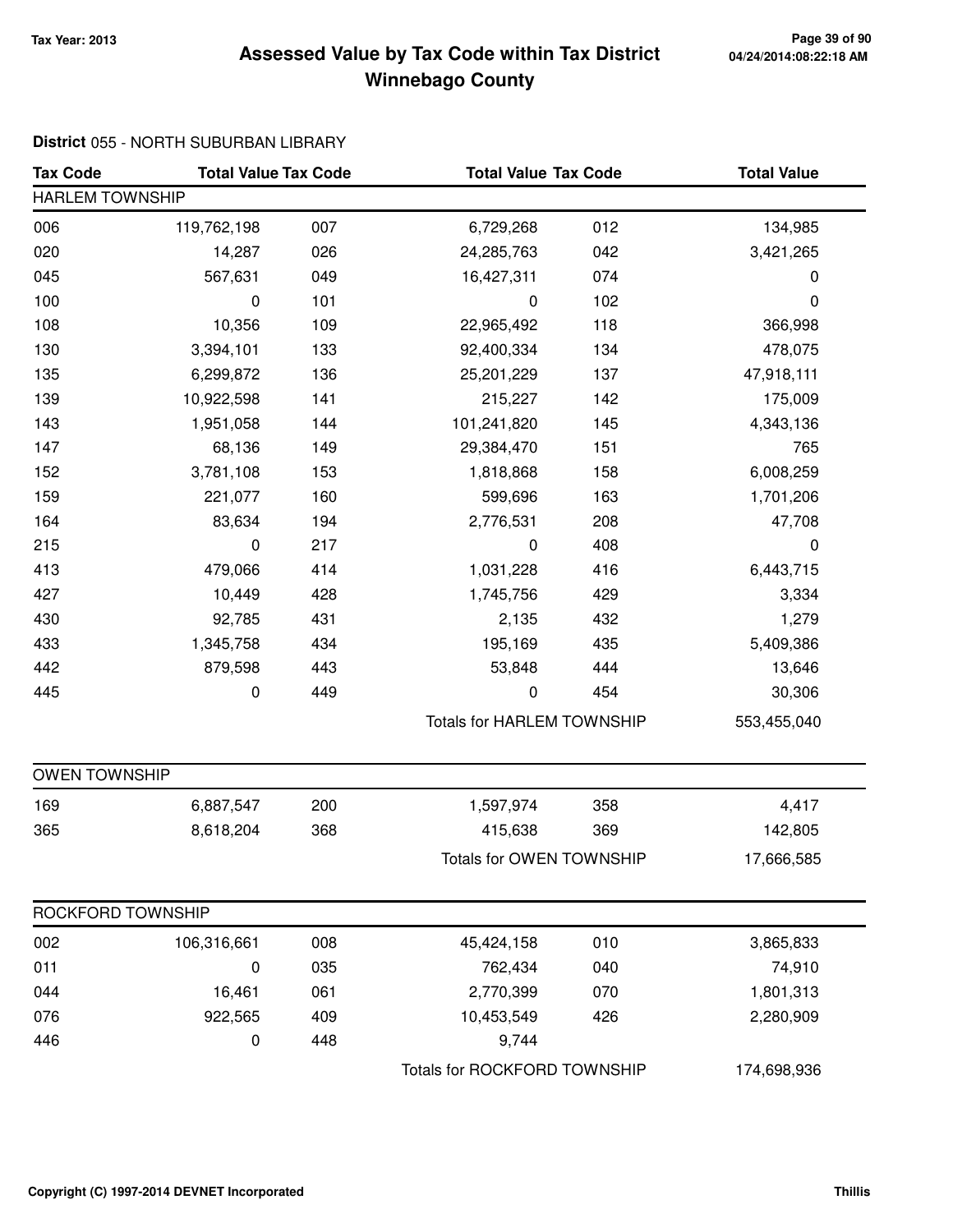### **Tax Year: 2013 Page 40 of 90 Assessed Value by Tax Code within Tax District Winnebago County**

| <b>Tax Code</b>         |                                   | <b>Total Value Tax Code</b> |                                                      | <b>Total Value Tax Code</b> |                    |
|-------------------------|-----------------------------------|-----------------------------|------------------------------------------------------|-----------------------------|--------------------|
| <b>ROSCOE TOWNSHIP</b>  |                                   |                             |                                                      |                             |                    |
| 068                     | 1,192,087                         | 176                         | 301,820                                              | 178                         | 59,521             |
| 179                     | 8,857,629                         | 180                         | 61,739,402                                           | 181                         | 126,408,938        |
| 184                     | 465,098                           | 185                         | 9,794,667                                            | 187                         | 2,925,993          |
| 188                     | 330,961                           | 189                         | 67,063,246                                           | 192                         | 12,081,466         |
| 198                     | 2,828,207                         | 199                         | 35,688,726                                           | 209                         | 32,874,370         |
| 447                     | 390,181                           |                             |                                                      |                             |                    |
|                         |                                   |                             | Totals for ROSCOE TOWNSHIP                           |                             | 363,002,312        |
|                         |                                   |                             | <b>Totals for 055 - NORTH SUBURBAN LIBRARY</b>       |                             | 1,108,822,873      |
|                         |                                   |                             |                                                      | <b>State Railroad</b>       | 674,786            |
|                         |                                   |                             |                                                      | <b>Abatement difference</b> | 0                  |
|                         |                                   |                             | <b>Grand Totals for 055 - NORTH SUBURBAN LIBRARY</b> |                             | 1,109,497,659      |
|                         | District 056 - PECATONICA LIBRARY |                             |                                                      |                             |                    |
| <b>Tax Code</b>         | <b>Total Value Tax Code</b>       |                             | <b>Total Value Tax Code</b>                          |                             | <b>Total Value</b> |
| <b>BURRITT TOWNSHIP</b> |                                   |                             |                                                      |                             |                    |
| 265                     | 762,339                           | 266                         | 5,553,121                                            | 267                         | 1,134,419          |
| 268                     | 3,064,655                         |                             |                                                      |                             |                    |
|                         |                                   |                             | <b>Totals for BURRITT TOWNSHIP</b>                   |                             | 10,514,534         |
| <b>DURAND TOWNSHIP</b>  |                                   |                             |                                                      |                             |                    |
| 231                     | 96,961                            | 232                         | 853,641                                              |                             |                    |
|                         |                                   |                             | <b>Totals for DURAND TOWNSHIP</b>                    |                             | 950,602            |
| PECATONICA TOWNSHIP     |                                   |                             |                                                      |                             |                    |
| 281                     | 39,194,933                        | 282                         | 149,948                                              | 283                         | 123,900            |
| 284                     | 29,102                            | 286                         | 27,211,702                                           | 425                         | 58,949             |
|                         |                                   |                             | <b>Totals for PECATONICA TOWNSHIP</b>                |                             | 66,768,534         |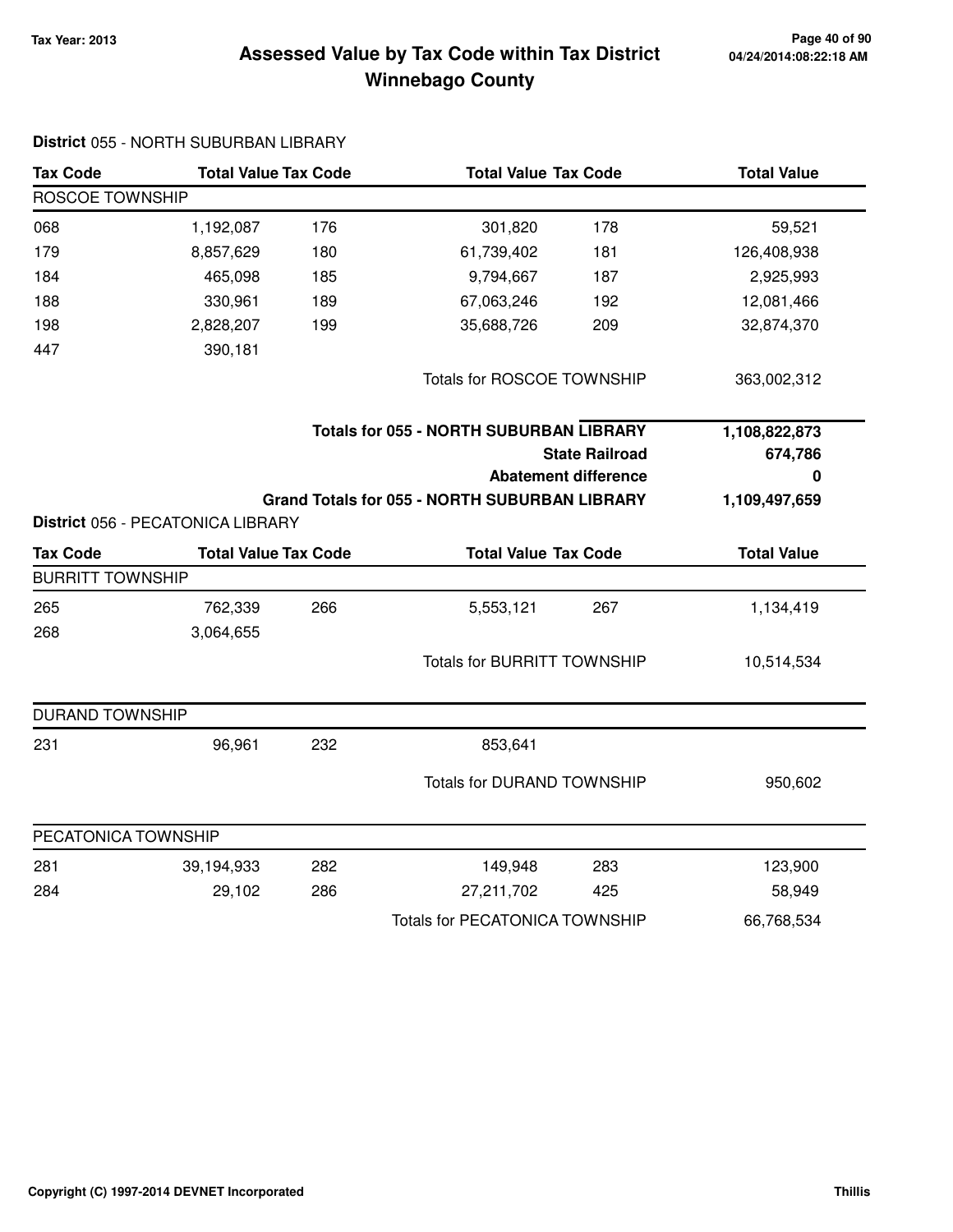### **Tax Year: 2013 Page 41 of 90 Assessed Value by Tax Code within Tax District Winnebago County**

|                          | District 056 - PECATONICA LIBRARY   |     |                                                                                                                                                            |     |                                            |
|--------------------------|-------------------------------------|-----|------------------------------------------------------------------------------------------------------------------------------------------------------------|-----|--------------------------------------------|
| <b>Tax Code</b>          | <b>Total Value Tax Code</b>         |     | <b>Total Value Tax Code</b>                                                                                                                                |     | <b>Total Value</b>                         |
| <b>SEWARD TOWNSHIP</b>   |                                     |     |                                                                                                                                                            |     |                                            |
| 302                      | 0                                   | 303 | 0                                                                                                                                                          | 305 | 194,234                                    |
| 309                      | 4,801,624                           | 312 | 1,289,850                                                                                                                                                  |     |                                            |
|                          |                                     |     | <b>Totals for SEWARD TOWNSHIP</b>                                                                                                                          |     | 6,285,708                                  |
|                          |                                     |     | <b>Totals for 056 - PECATONICA LIBRARY</b>                                                                                                                 |     | 84,519,378                                 |
|                          |                                     |     | <b>State Railroad</b>                                                                                                                                      |     | 0                                          |
|                          |                                     |     | <b>Abatement difference</b>                                                                                                                                |     | 0                                          |
|                          | District 057 - TALCOTT FREE LIBRARY |     | <b>Grand Totals for 056 - PECATONICA LIBRARY</b>                                                                                                           |     | 84,519,378                                 |
| <b>Tax Code</b>          | <b>Total Value Tax Code</b>         |     | <b>Total Value Tax Code</b>                                                                                                                                |     | <b>Total Value</b>                         |
| <b>ROCKTON TOWNSHIP</b>  |                                     |     |                                                                                                                                                            |     |                                            |
| 191                      | 11,053,475                          | 193 | 7,101,682                                                                                                                                                  | 197 | 96,026,992                                 |
| 202                      | 40,273,522                          | 203 | 4,522,188                                                                                                                                                  | 205 | 122,228                                    |
| 206                      | 18,327,819                          | 402 | 553,767                                                                                                                                                    | 420 | 1,748,653                                  |
|                          |                                     |     | Totals for ROCKTON TOWNSHIP                                                                                                                                |     | 179,730,326                                |
|                          | District 058 - WINNEBAGO LIBRARY    |     | <b>Totals for 057 - TALCOTT FREE LIBRARY</b><br><b>State Railroad</b><br><b>Abatement difference</b><br><b>Grand Totals for 057 - TALCOTT FREE LIBRARY</b> |     | 179,730,326<br>255,243<br>0<br>179,985,569 |
| <b>Tax Code</b>          | <b>Total Value Tax Code</b>         |     | <b>Total Value Tax Code</b>                                                                                                                                |     | <b>Total Value</b>                         |
| <b>BURRITT TOWNSHIP</b>  |                                     |     |                                                                                                                                                            |     |                                            |
| 254                      | 172,613                             | 260 | 13,033,410                                                                                                                                                 | 263 | 174,570                                    |
|                          |                                     |     | <b>Totals for BURRITT TOWNSHIP</b>                                                                                                                         |     | 13,380,593                                 |
| <b>HARRISON TOWNSHIP</b> |                                     |     |                                                                                                                                                            |     |                                            |
| 248                      | 34,803                              |     |                                                                                                                                                            |     |                                            |
|                          |                                     |     | Totals for HARRISON TOWNSHIP                                                                                                                               |     | 34,803                                     |
| <b>OWEN TOWNSHIP</b>     |                                     |     |                                                                                                                                                            |     |                                            |
| 162                      | 448,117                             | 363 | 35,531                                                                                                                                                     |     |                                            |
|                          |                                     |     | Totals for OWEN TOWNSHIP                                                                                                                                   |     | 483,648                                    |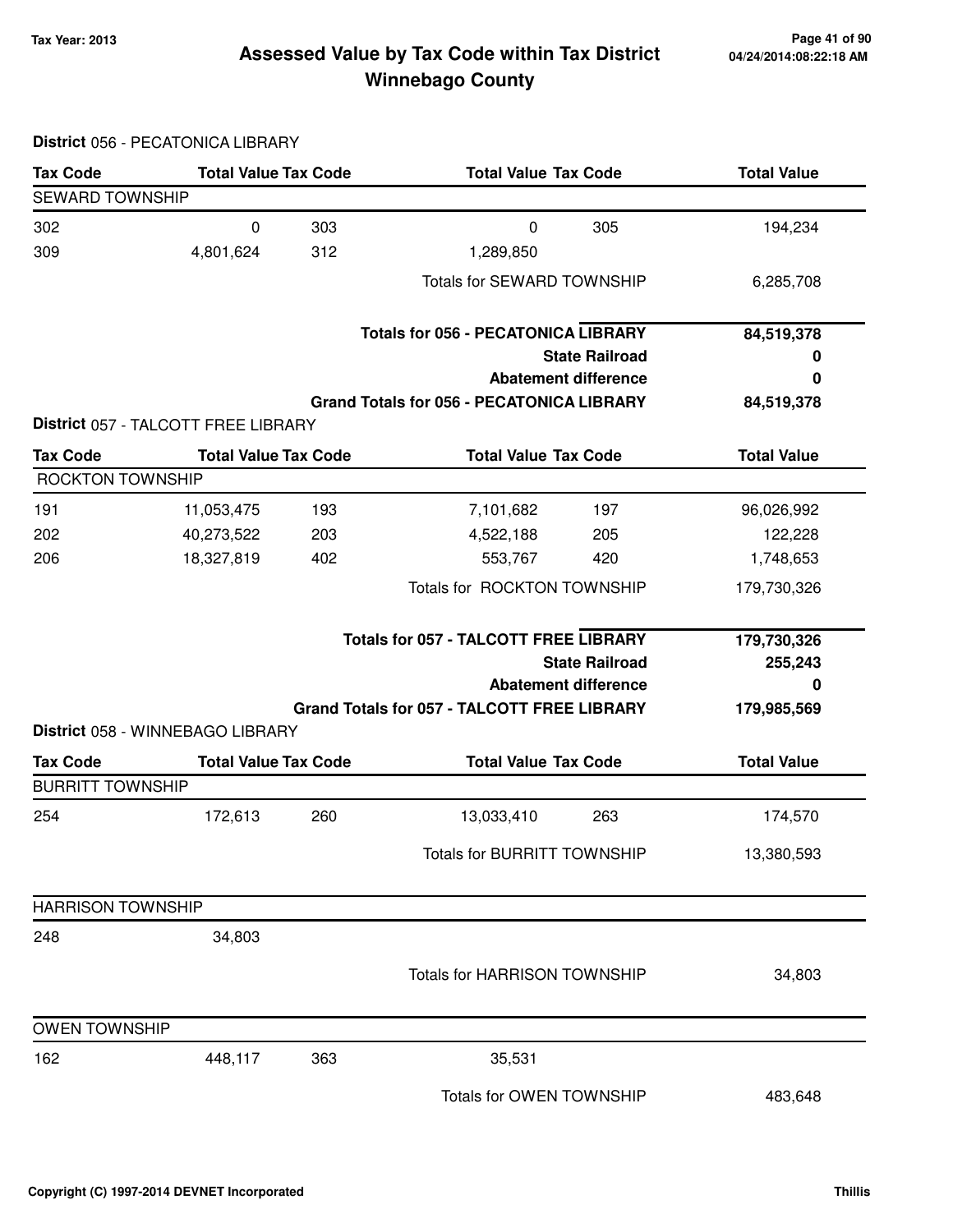### **Tax Year: 2013 Page 42 of 90 Assessed Value by Tax Code within Tax District Winnebago County**

| <b>Tax Code</b>         | <b>Total Value Tax Code</b>          |     | <b>Total Value Tax Code</b>                     |                             | <b>Total Value</b> |  |
|-------------------------|--------------------------------------|-----|-------------------------------------------------|-----------------------------|--------------------|--|
| ROCKFORD TOWNSHIP       |                                      |     |                                                 |                             |                    |  |
| 052                     | 444,434                              | 063 | 2,035,415                                       | 069                         | 6,423,483          |  |
| 071                     | 10,414,253                           | 073 | 5,326                                           |                             |                    |  |
|                         |                                      |     | <b>Totals for ROCKFORD TOWNSHIP</b>             |                             | 19,322,911         |  |
| SEWARD TOWNSHIP         |                                      |     |                                                 |                             |                    |  |
| 300                     | 0                                    | 301 | 0                                               | 306                         | 312,676            |  |
| 308                     | 552,725                              | 310 | 6,137,640                                       | 311                         | 3,260,728          |  |
| 313                     | 1,277,680                            | 314 | 4,290,543                                       |                             |                    |  |
|                         |                                      |     | Totals for SEWARD TOWNSHIP                      |                             | 15,831,992         |  |
| WINNEBAGO TOWNSHIP      |                                      |     |                                                 |                             |                    |  |
| 324                     | 1,935,132                            | 325 | 46,292,556                                      | 326                         | 43,881,880         |  |
|                         |                                      |     | Totals for WINNEBAGO TOWNSHIP                   |                             | 92,109,568         |  |
|                         |                                      |     | <b>Totals for 058 - WINNEBAGO LIBRARY</b>       |                             | 141, 163, 515      |  |
|                         |                                      |     |                                                 | <b>State Railroad</b>       | 0                  |  |
|                         |                                      |     |                                                 | <b>Abatement difference</b> | 0                  |  |
|                         | District 059 - ROCKFORD CITY LIBRARY |     | <b>Grand Totals for 058 - WINNEBAGO LIBRARY</b> |                             | 141, 163, 515      |  |
| <b>Tax Code</b>         | <b>Total Value Tax Code</b>          |     | <b>Total Value Tax Code</b>                     |                             | <b>Total Value</b> |  |
| <b>BURRITT TOWNSHIP</b> |                                      |     |                                                 |                             |                    |  |
| 258                     | 0                                    | 259 | 0                                               |                             |                    |  |
|                         |                                      |     | <b>Totals for BURRITT TOWNSHIP</b>              |                             | 0                  |  |
| CHERRY VALLEY TOWNSHIP  |                                      |     |                                                 |                             |                    |  |
| 112                     | 2,025,285                            | 116 | 5,877                                           | 127                         | 108,371,991        |  |
| 383                     | 1,436,294                            |     |                                                 |                             |                    |  |
|                         |                                      |     | Totals for CHERRY VALLEY TOWNSHIP               |                             | 111,839,447        |  |
| <b>OWEN TOWNSHIP</b>    |                                      |     |                                                 |                             |                    |  |
| 046                     | 262,084                              | 146 | 17,329,904                                      | 154                         | 96,676             |  |
| 157                     | 61,576                               | 361 | 2,566                                           |                             |                    |  |
|                         |                                      |     | Totals for OWEN TOWNSHIP                        |                             | 17,752,806         |  |

#### **District** 058 - WINNEBAGO LIBRARY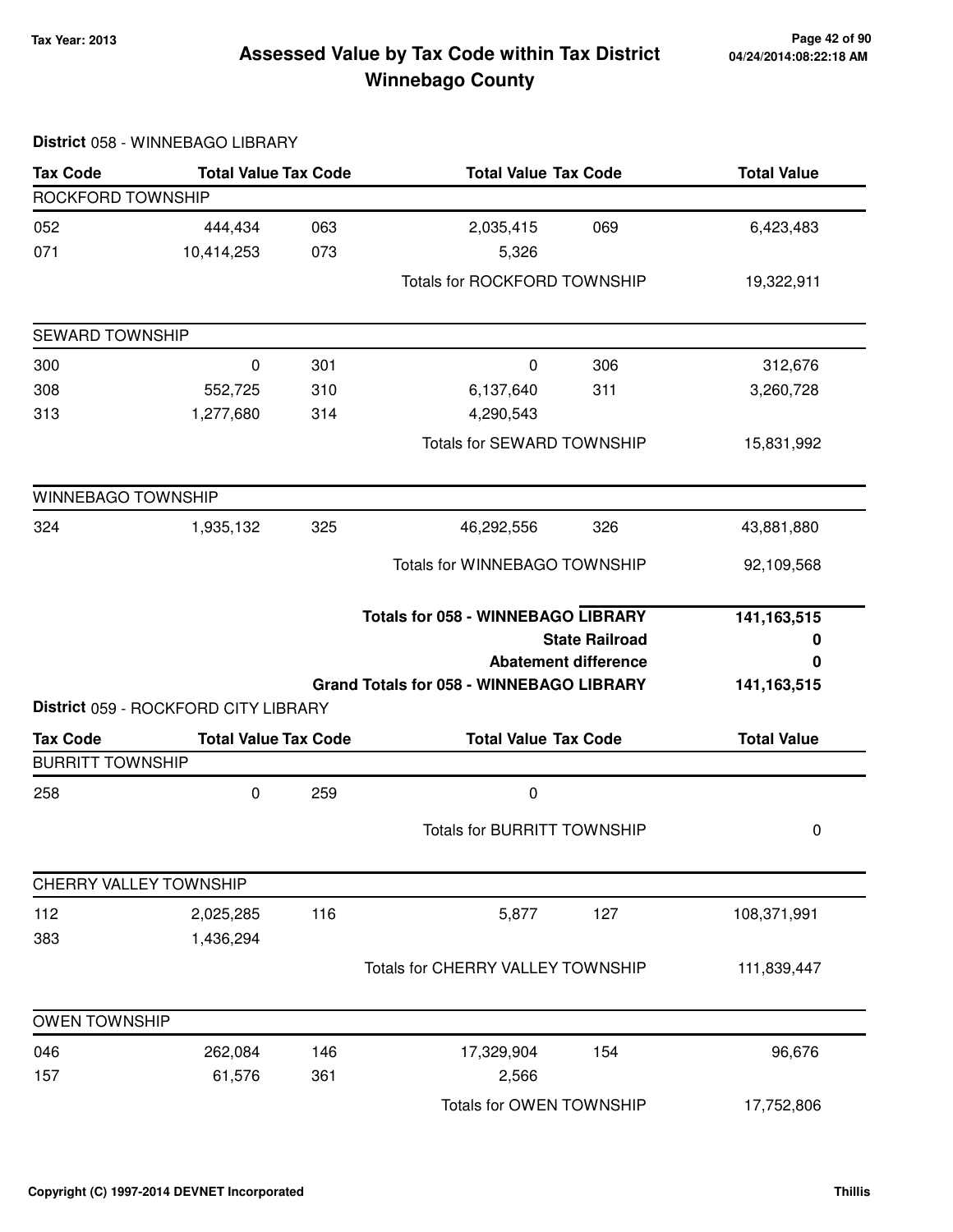### **Tax Year: 2013 Page 43 of 90 Assessed Value by Tax Code within Tax District Winnebago County**

| <b>Tax Code</b>    | <b>Total Value Tax Code</b> |     |                                                     | <b>Total Value Tax Code</b> |               |
|--------------------|-----------------------------|-----|-----------------------------------------------------|-----------------------------|---------------|
| ROCKFORD TOWNSHIP  |                             |     |                                                     |                             |               |
| 001                | 1,211,673,638               | 014 | 1,779,388                                           | 021                         | 15,150,750    |
| 027                | 1,927,616                   | 028 | 2,294,566                                           | 033                         | 542           |
| 034                | 5,202,581                   | 036 | 11,959,107                                          | 038                         | 1,335,884     |
| 039                | 311,724                     | 047 | 3,861                                               | 048                         | 186,636       |
| 056                | 328,994                     | 082 | 425,804                                             | 085                         | 11,334,950    |
| 086                | 1,419,602                   | 117 | 11,491,289                                          | 123                         | 633,752       |
| 126                | 1,637,042                   | 131 | 3,608                                               | 223                         | 7,852,975     |
| 226                | 894,096                     | 381 | 4,621,688                                           | 382                         | 163,446       |
| 391                | 872,367                     | 392 | 22,450,220                                          | 398                         | 0             |
| 400                | 43,031                      | 403 | 81,530                                              | 404                         | 1,145,427     |
| 405                | 1,489,196                   | 406 | 10,548                                              | 407                         | 754,341       |
| 410                | 6,992,528                   | 411 | 331                                                 | 412                         | 70,541        |
| 417                | 902,646                     | 418 | 6,517,099                                           | 419                         | 409,064       |
| 421                | 13,749,766                  | 422 | 7,399,476                                           | 423                         | 13,443,163    |
| 424                | 9,528,625                   | 450 | 221,672                                             | 451                         | 40,743,087    |
| 453                | 181,395                     |     |                                                     |                             |               |
|                    |                             |     | <b>Totals for ROCKFORD TOWNSHIP</b>                 |                             | 1,419,639,592 |
| WINNEBAGO TOWNSHIP |                             |     |                                                     |                             |               |
| 315                | $\pmb{0}$                   |     |                                                     |                             |               |
|                    |                             |     | Totals for WINNEBAGO TOWNSHIP                       |                             | 0             |
|                    |                             |     | <b>Totals for 059 - ROCKFORD CITY LIBRARY</b>       |                             | 1,549,231,845 |
|                    |                             |     |                                                     | <b>State Railroad</b>       | 2,610,161     |
|                    |                             |     |                                                     | <b>Abatement difference</b> | 0             |
|                    |                             |     | <b>Grand Totals for 059 - ROCKFORD CITY LIBRARY</b> |                             | 1,551,842,006 |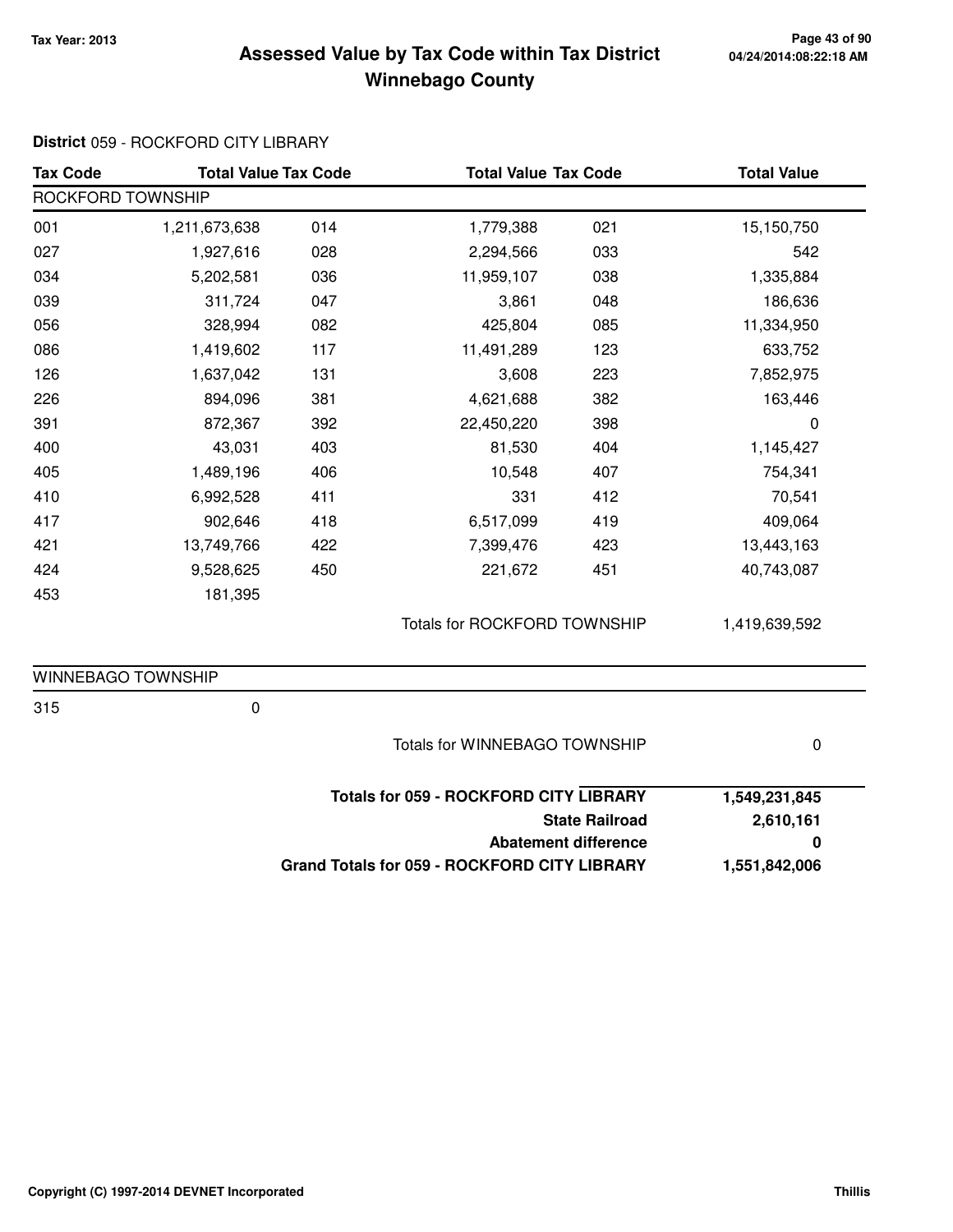### **Tax Year: 2013 Page 44 of 90 Assessed Value by Tax Code within Tax District Winnebago County**

#### **District** 060 - GREATER RKFD AIRPORT

| <b>Tax Code</b> | <b>Total Value Tax Code</b> |     | <b>Total Value Tax Code</b> |     | <b>Total Value</b> |  |  |  |
|-----------------|-----------------------------|-----|-----------------------------|-----|--------------------|--|--|--|
|                 | CHERRY VALLEY TOWNSHIP      |     |                             |     |                    |  |  |  |
| 110             | 26,250,473                  | 111 | 8,502,771                   | 112 | 2,025,285          |  |  |  |
| 113             | 8,208,635                   | 114 | 67,770,833                  | 115 | 5,808,766          |  |  |  |
| 116             | 5,877                       | 119 | 11,791,052                  | 120 | 3,271,004          |  |  |  |
| 122             | 474,315                     | 124 | 6,389,533                   | 125 | 107,075            |  |  |  |
| 127             | 108,371,991                 | 128 | 1,777,549                   | 129 | 12,524,080         |  |  |  |
| 343             | 531,598                     | 383 | 1,436,294                   | 386 | 0                  |  |  |  |
| 440             | 29,889                      |     |                             |     |                    |  |  |  |

Totals for CHERRY VALLEY TOWNSHIP 265,277,020

| <b>HARLEM TOWNSHIP</b> |                  |     |            |     |             |
|------------------------|------------------|-----|------------|-----|-------------|
| 006                    | 119,762,198      | 007 | 6,729,268  | 012 | 134,985     |
| 019                    | 0                | 020 | 14,287     | 026 | 24,285,763  |
| 042                    | 3,421,265        | 045 | 567,631    | 049 | 16,427,311  |
| 074                    | $\mathbf 0$      | 075 | 0          | 078 | 267,081     |
| 100                    | $\boldsymbol{0}$ | 101 | 0          | 102 | 0           |
| 108                    | 10,356           | 109 | 22,965,492 | 118 | 366,998     |
| 130                    | 3,394,101        | 133 | 92,400,334 | 134 | 478,075     |
| 135                    | 6,299,872        | 136 | 25,201,229 | 137 | 47,918,111  |
| 139                    | 10,922,598       | 140 | 56,028     | 141 | 215,227     |
| 142                    | 175,009          | 143 | 1,951,058  | 144 | 101,241,820 |
| 145                    | 4,343,136        | 147 | 68,136     | 149 | 29,384,470  |
| 151                    | 765              | 152 | 3,781,108  | 153 | 1,818,868   |
| 158                    | 6,008,259        | 159 | 221,077    | 160 | 599,696     |
| 163                    | 1,701,206        | 164 | 83,634     | 194 | 2,776,531   |
| 208                    | 47,708           | 215 | 0          | 217 | 0           |
| 408                    | $\pmb{0}$        | 413 | 479,066    | 414 | 1,031,228   |
| 416                    | 6,443,715        | 427 | 10,449     | 428 | 1,745,756   |
| 429                    | 3,334            | 430 | 92,785     | 431 | 2,135       |
| 432                    | 1,279            | 433 | 1,345,758  | 434 | 195,169     |
| 435                    | 5,409,386        | 442 | 879,598    | 443 | 53,848      |
| 444                    | 13,646           | 445 | 0          | 449 | 0           |
| 454                    | 30,306           |     |            |     |             |

Totals for HARLEM TOWNSHIP 553,778,149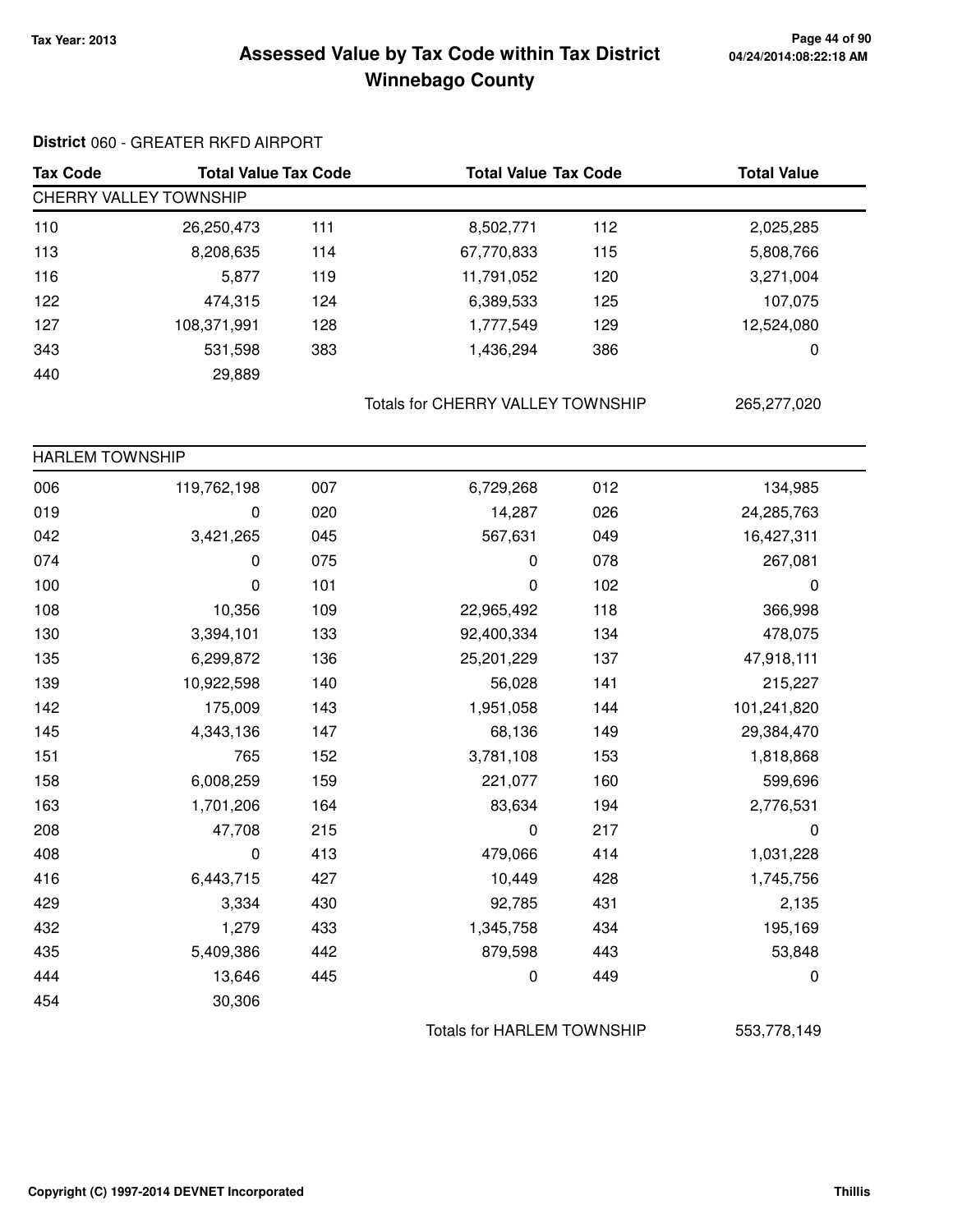#### **Tax Year: 2013 Page 45 of 90 Assessed Value by Tax Code within Tax District Winnebago County**

#### Tax Code Total Value Tax Code Total Value Tax Code Total Value OWEN TOWNSHIP 146 17,329,904 150 104,000 154 96,676 155 7,281,858 156 15,980,531 157 61,576 161 87,213 162 448,117 165 12,359,579 168 0 6,887,547 169 170 85,589 171 117,001 195 0 200 1,597,974 358 4,417 2,566 361 365 8,618,204 368 415,638 142,805 369 Totals for OWEN TOWNSHIP 71,621,195

**District** 060 - GREATER RKFD AIRPORT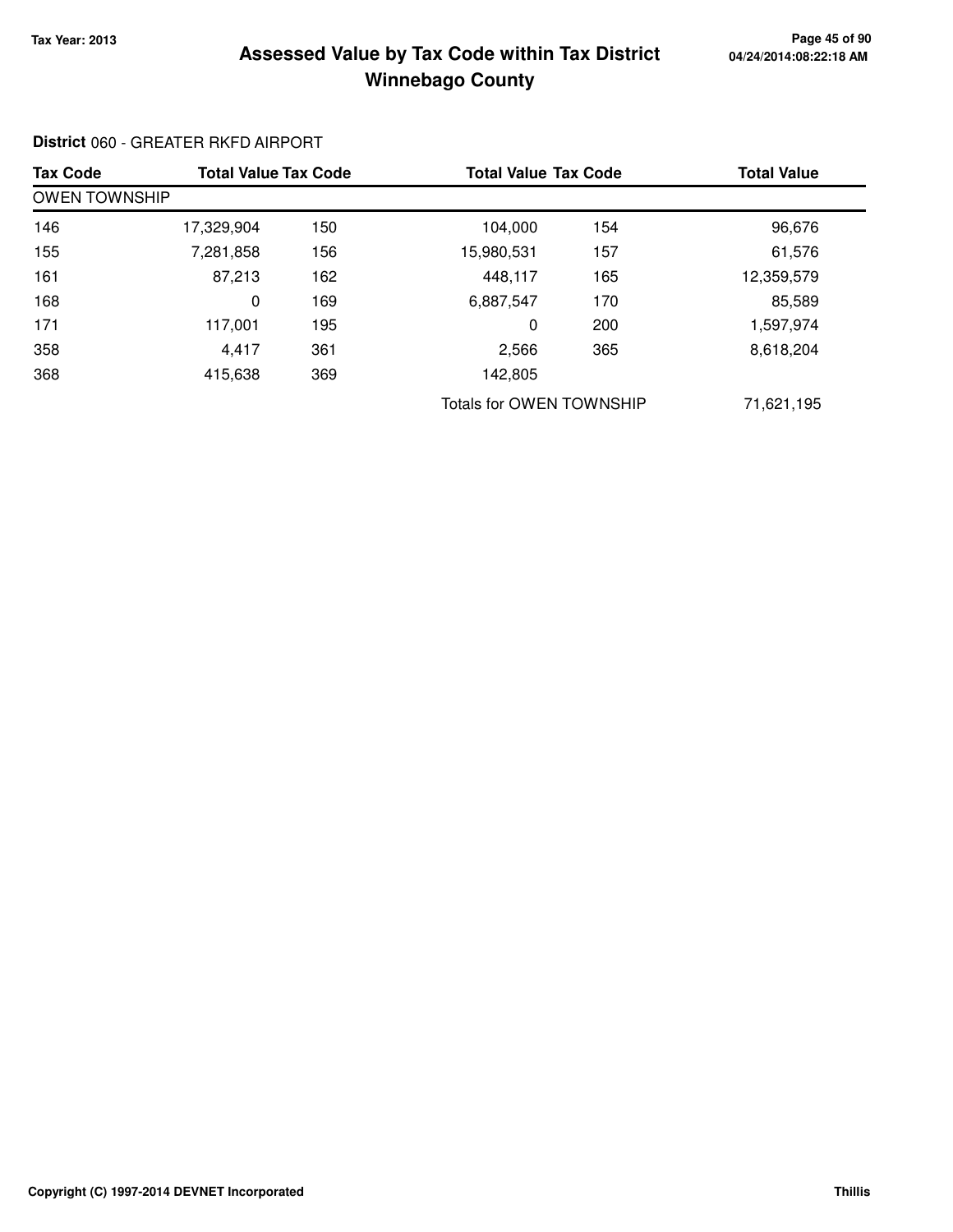### **Tax Year: 2013 Page 46 of 90 Assessed Value by Tax Code within Tax District Winnebago County**

#### **District** 060 - GREATER RKFD AIRPORT

| <b>Tax Code</b>   | <b>Total Value Tax Code</b> |     | <b>Total Value Tax Code</b> |     | <b>Total Value</b> |  |  |  |
|-------------------|-----------------------------|-----|-----------------------------|-----|--------------------|--|--|--|
| ROCKFORD TOWNSHIP |                             |     |                             |     |                    |  |  |  |
| 001               | 1,211,673,638               | 002 | 106,316,661                 | 003 | 26,666,860         |  |  |  |
| 005               | 10,549,191                  | 008 | 45,424,158                  | 010 | 3,865,833          |  |  |  |
| 011               | 0                           | 013 | 22,016,379                  | 014 | 1,779,388          |  |  |  |
| 015               | 0                           | 016 | 5,541                       | 017 | 21,134,627         |  |  |  |
| 018               | 51,269,391                  | 021 | 15,150,750                  | 027 | 1,927,616          |  |  |  |
| 028               | 2,294,566                   | 029 | 0                           | 030 | 345,659            |  |  |  |
| 031               | 4,708,662                   | 033 | 542                         | 034 | 5,202,581          |  |  |  |
| 035               | 762,434                     | 036 | 11,959,107                  | 038 | 1,335,884          |  |  |  |
| 039               | 311,724                     | 040 | 74,910                      | 044 | 16,461             |  |  |  |
| 047               | 3,861                       | 048 | 186,636                     | 050 | 6,852,783          |  |  |  |
| 051               | 10,298,527                  | 052 | 444,434                     | 053 | 1,826,714          |  |  |  |
| 054               | 0                           | 055 | 0                           | 056 | 328,994            |  |  |  |
| 057               | 9,903,402                   | 058 | 1,703,311                   | 059 | 1,640,348          |  |  |  |
| 060               | 1,541,623                   | 061 | 2,770,399                   | 062 | 6,885,787          |  |  |  |
| 063               | 2,035,415                   | 064 | 13,772,460                  | 066 | 12,689,894         |  |  |  |
| 069               | 6,423,483                   | 070 | 1,801,313                   | 071 | 10,414,253         |  |  |  |
| 072               | 47,392                      | 073 | 5,326                       | 076 | 922,565            |  |  |  |
| 077               | 118,773                     | 082 | 425,804                     | 083 | 661,468            |  |  |  |
| 084               | 555,420                     | 085 | 11,334,950                  | 089 | $\pmb{0}$          |  |  |  |
| 090               | 2,266                       | 091 | 9,289,576                   | 092 | 4,587,456          |  |  |  |
| 093               | 1,328,896                   | 095 | 4,541,957                   | 096 | 7,492,740          |  |  |  |
| 099               | 6,221,465                   | 104 | 2,299,212                   | 117 | 11,491,289         |  |  |  |
| 123               | 633,752                     | 126 | 1,637,042                   | 131 | 3,608              |  |  |  |
| 223               | 7,852,975                   | 226 | 894,096                     | 351 | 847,209            |  |  |  |
| 370               | 0                           | 372 | 4,335,934                   | 373 | 1,766,759          |  |  |  |
| 374               | 1,078,877                   | 377 | 0                           | 378 | 46,479,601         |  |  |  |
| 379               | 725,517                     | 380 | 1,010,395                   | 381 | 4,621,688          |  |  |  |
| 382               | 163,446                     | 385 | 595,278                     | 391 | 872,367            |  |  |  |
| 392               | 22,450,220                  | 393 | 210,723                     | 394 | 0                  |  |  |  |
| 395               | 0                           | 397 | 0                           | 398 | 0                  |  |  |  |
| 400               | 43,031                      | 403 | 81,530                      | 404 | 1,145,427          |  |  |  |
| 405               | 1,489,196                   | 406 | 10,548                      | 407 | 754,341            |  |  |  |
| 409               | 10,453,549                  | 410 | 6,992,528                   | 411 | 331                |  |  |  |
| 412               | 70,541                      | 417 | 902,646                     | 418 | 6,517,099          |  |  |  |
| 419               | 409,064                     | 421 | 13,749,766                  | 422 | 7,399,476          |  |  |  |
| 423               | 13,443,163                  | 424 | 9,528,625                   | 426 | 2,280,909          |  |  |  |
| 436               | 0                           | 437 | 0                           | 438 | 916,525            |  |  |  |
| 439               | 415,067                     | 441 | 75,503                      | 446 | 0                  |  |  |  |
| 448               | 9,744                       | 450 | 221,672                     | 451 | 40,743,087         |  |  |  |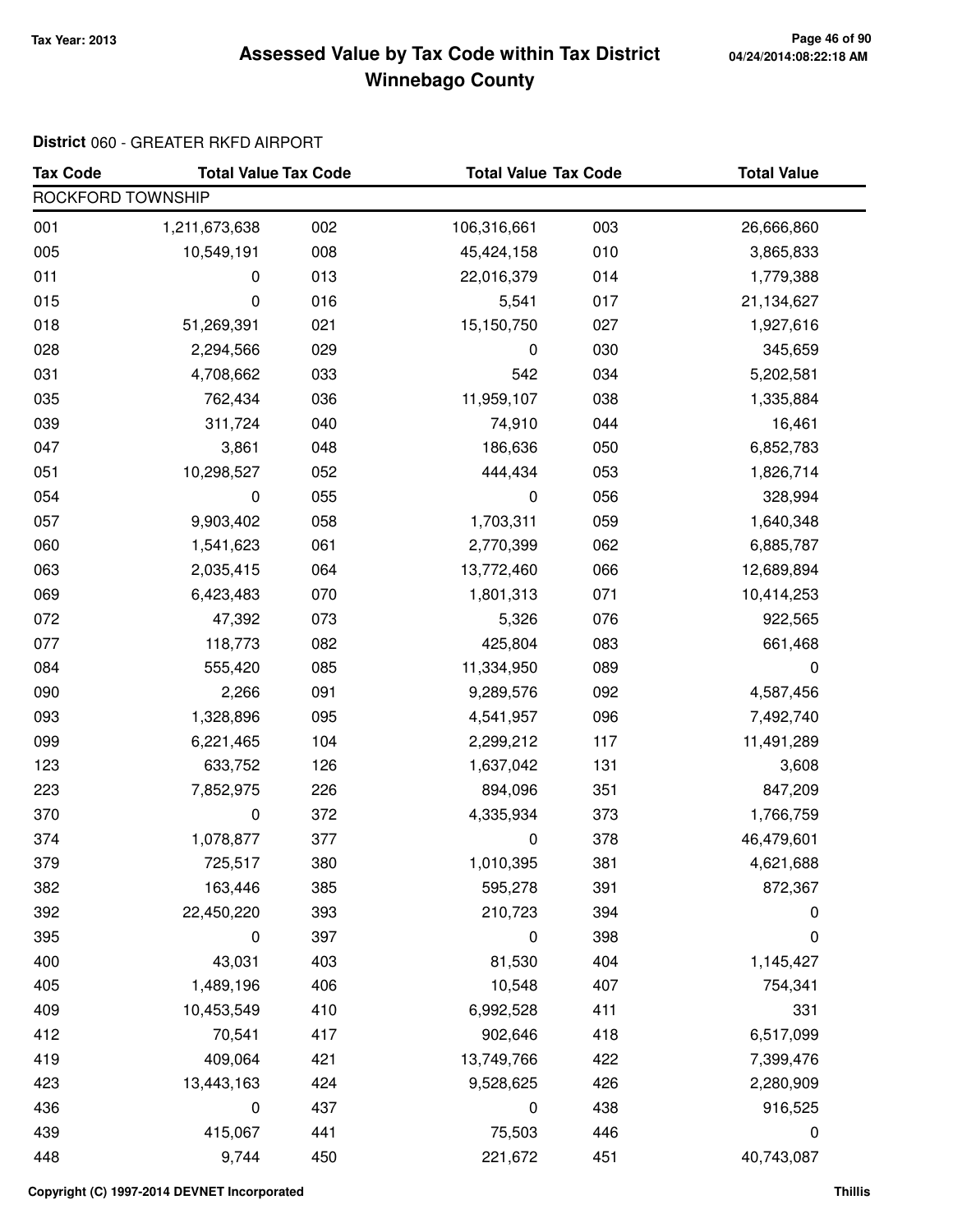### **Tax Year: 2013 Page 47 of 90 Assessed Value by Tax Code within Tax District Winnebago County**

| 452                                        | 26,491                                   | 453 | 181,395                                                 |                             |                            |
|--------------------------------------------|------------------------------------------|-----|---------------------------------------------------------|-----------------------------|----------------------------|
|                                            |                                          |     | <b>Totals for ROCKFORD TOWNSHIP</b>                     |                             | 1,911,683,496              |
|                                            |                                          |     | <b>Totals for 060 - GREATER RKFD AIRPORT</b>            | <b>State Railroad</b>       | 2,802,359,860<br>4,541,502 |
|                                            |                                          |     |                                                         | <b>Abatement difference</b> | 0                          |
|                                            | District 061 - SOUTH BELOIT CITY LIBRARY |     | <b>Grand Totals for 060 - GREATER RKFD AIRPORT</b>      |                             | 2,806,901,362              |
| <b>Tax Code</b>                            | <b>Total Value Tax Code</b>              |     | <b>Total Value Tax Code</b>                             |                             | <b>Total Value</b>         |
| <b>ROCKTON TOWNSHIP</b>                    |                                          |     |                                                         |                             |                            |
| 190                                        | 40,500,359                               | 201 | 16,192,405                                              | 290                         | 11,745                     |
|                                            |                                          |     | Totals for ROCKTON TOWNSHIP                             |                             | 56,704,509                 |
| <b>ROSCOE TOWNSHIP</b>                     |                                          |     |                                                         |                             |                            |
| 175                                        | 36,020,301                               | 177 | 11,993,305                                              |                             |                            |
|                                            |                                          |     | <b>Totals for ROSCOE TOWNSHIP</b>                       |                             | 48,013,606                 |
|                                            |                                          |     | <b>Totals for 061 - SOUTH BELOIT CITY LIBRARY</b>       | <b>State Railroad</b>       | 104,718,115<br>804,347     |
|                                            |                                          |     |                                                         | <b>Abatement difference</b> | 0                          |
|                                            | District 062 - RKFD - WINN DRAINAGE      |     | <b>Grand Totals for 061 - SOUTH BELOIT CITY LIBRARY</b> |                             | 105,522,462                |
|                                            |                                          |     |                                                         |                             |                            |
| <b>Tax Code</b><br><b>BURRITT TOWNSHIP</b> | <b>Total Value Tax Code</b>              |     | <b>Total Value Tax Code</b>                             |                             | <b>Total Value</b>         |
| 254                                        | 172,613                                  |     |                                                         |                             |                            |
|                                            |                                          |     | <b>Totals for BURRITT TOWNSHIP</b>                      |                             | 172,613                    |
| ROCKFORD TOWNSHIP                          |                                          |     |                                                         |                             |                            |
| 060                                        | 1,541,623                                | 062 | 6,885,787                                               | 073                         | 5,326                      |
|                                            |                                          |     | Totals for ROCKFORD TOWNSHIP                            |                             | 8,432,736                  |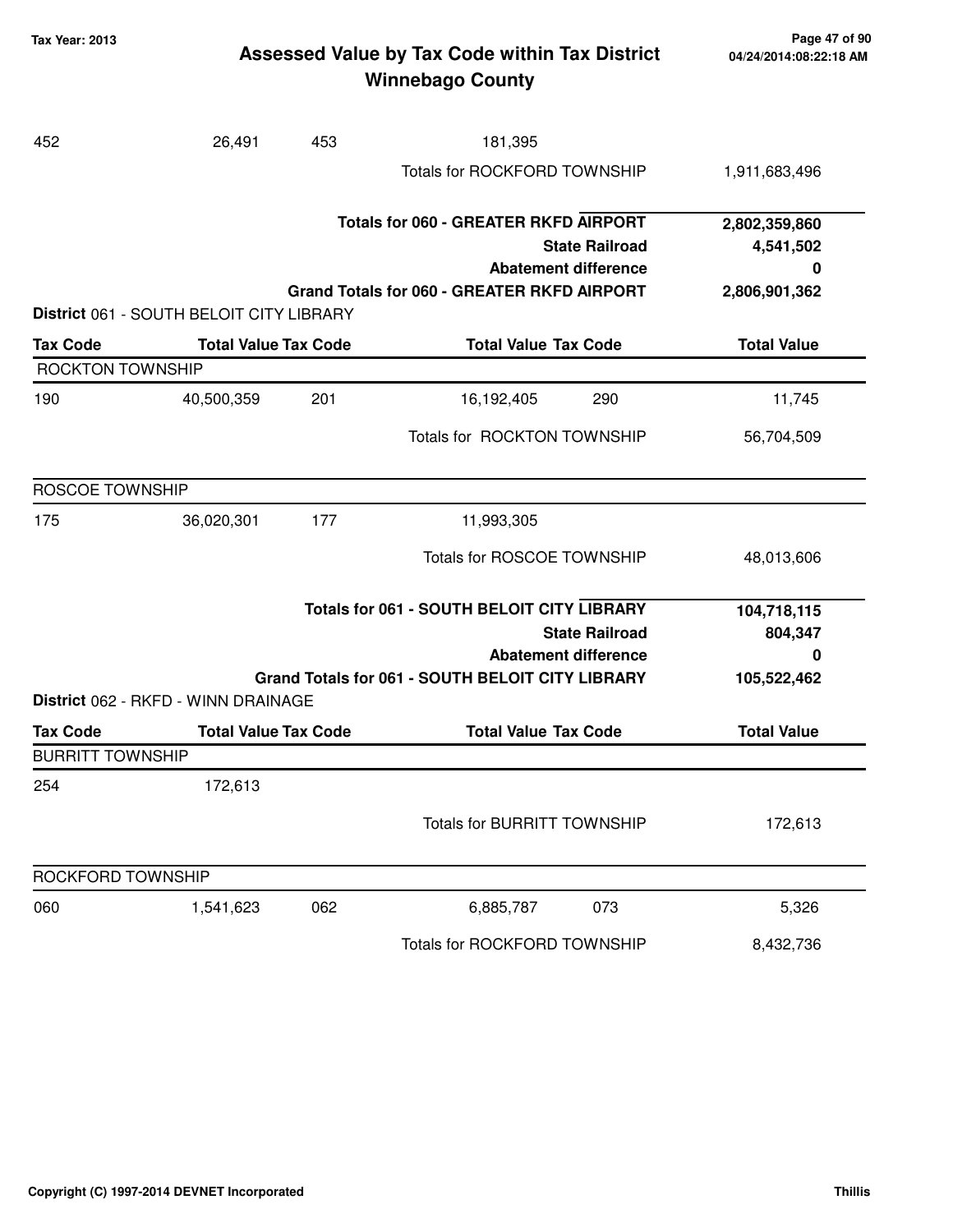### **Tax Year: 2013 Page 48 of 90 Assessed Value by Tax Code within Tax District Winnebago County**

**District** 062 - RKFD - WINN DRAINAGE

| <b>Tax Code</b>                | <b>Total Value Tax Code</b>               | <b>Total Value Tax Code</b>                        | <b>Total Value</b> |
|--------------------------------|-------------------------------------------|----------------------------------------------------|--------------------|
| <b>WINNEBAGO TOWNSHIP</b>      |                                           |                                                    |                    |
| 315                            | $\mathbf 0$<br>324                        | 1,935,132                                          |                    |
|                                |                                           | Totals for WINNEBAGO TOWNSHIP                      | 1,935,132          |
|                                |                                           | <b>Totals for 062 - RKFD - WINN DRAINAGE</b>       | 10,540,481         |
|                                |                                           | <b>State Railroad</b>                              | 0                  |
|                                |                                           | <b>Abatement difference</b>                        | 0                  |
|                                |                                           | Grand Totals for 062 - RKFD - WINN DRAINAGE        | 10,540,481         |
| District 063 - WESTSIDE TIF #2 |                                           |                                                    |                    |
| <b>Tax Code</b>                | <b>Total Value Tax Code</b>               | <b>Total Value Tax Code</b>                        | <b>Total Value</b> |
| ROCKFORD TOWNSHIP              |                                           |                                                    |                    |
| 082                            | 425,804                                   |                                                    |                    |
|                                |                                           | <b>Totals for ROCKFORD TOWNSHIP</b>                | 425,804            |
|                                |                                           | Totals for 063 - WESTSIDE TIF #2                   | 425,804            |
|                                |                                           | <b>State Railroad</b>                              | 0                  |
|                                |                                           | <b>Abatement difference</b>                        | 0                  |
|                                |                                           | Grand Totals for 063 - WESTSIDE TIF #2             | 425,804            |
|                                | District 064 - LINCOLN-ACRES STREET LIGHT |                                                    |                    |
| <b>Tax Code</b>                | <b>Total Value Tax Code</b>               | <b>Total Value Tax Code</b>                        | <b>Total Value</b> |
| ROCKFORD TOWNSHIP              |                                           |                                                    |                    |
| 083                            | 661,468                                   |                                                    |                    |
|                                |                                           | <b>Totals for ROCKFORD TOWNSHIP</b>                | 661,468            |
|                                |                                           | <b>Totals for 064 - LINCOLN-ACRES STREET LIGHT</b> | 661,468            |
|                                |                                           | <b>State Railroad</b>                              | 0                  |
|                                |                                           | <b>Abatement difference</b>                        | 0                  |
|                                |                                           | Grand Totals for 064 - LINCOLN-ACRES STREET LIGHT  | 661,468            |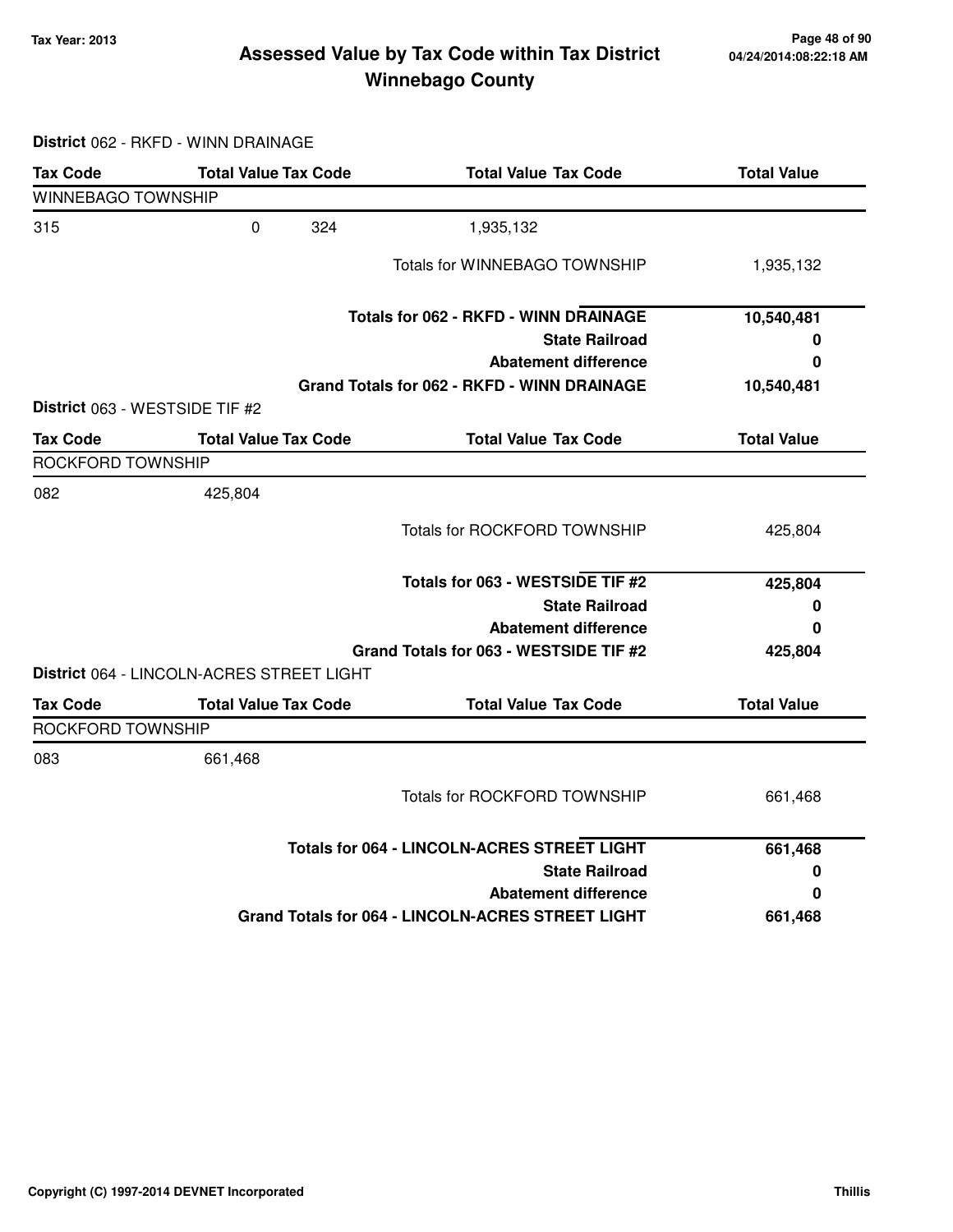**District** 065 - WASHINGTON PARK STREET LIGHT

# **Tax Year: 2013 Page 49 of 90 Assessed Value by Tax Code within Tax District**

# **Winnebago County**

| <b>Tax Code</b>          | <b>Total Value Tax Code</b>             | <b>Total Value Tax Code</b>                                | <b>Total Value</b> |
|--------------------------|-----------------------------------------|------------------------------------------------------------|--------------------|
| ROCKFORD TOWNSHIP        |                                         |                                                            |                    |
| 059                      | 1,640,348                               |                                                            |                    |
|                          |                                         | <b>Totals for ROCKFORD TOWNSHIP</b>                        | 1,640,348          |
|                          |                                         | <b>Totals for 065 - WASHINGTON PARK STREET LIGHT</b>       | 1,640,348          |
|                          |                                         | <b>State Railroad</b>                                      | 0                  |
|                          |                                         | <b>Abatement difference</b>                                | $\bf{0}$           |
|                          | District 066 - EAST STATE & ALPINE TIF  | <b>Grand Totals for 065 - WASHINGTON PARK STREET LIGHT</b> | 1,640,348          |
| <b>Tax Code</b>          | <b>Total Value Tax Code</b>             | <b>Total Value Tax Code</b>                                | <b>Total Value</b> |
| <b>ROCKFORD TOWNSHIP</b> |                                         |                                                            |                    |
| 117                      | 11,491,289                              |                                                            |                    |
|                          |                                         | <b>Totals for ROCKFORD TOWNSHIP</b>                        | 11,491,289         |
|                          |                                         | Totals for 066 - EAST STATE & ALPINE TIF                   | 11,491,289         |
|                          |                                         | <b>State Railroad</b>                                      | 0                  |
|                          |                                         | <b>Abatement difference</b>                                | 0                  |
|                          | District 067 - WEST STATE & CENTRAL TIF | Grand Totals for 066 - EAST STATE & ALPINE TIF             | 11,491,289         |
| <b>Tax Code</b>          | <b>Total Value Tax Code</b>             | <b>Total Value Tax Code</b>                                | <b>Total Value</b> |
| ROCKFORD TOWNSHIP        |                                         |                                                            |                    |
| 085                      | 11,334,950                              |                                                            |                    |
|                          |                                         | Totals for ROCKFORD TOWNSHIP                               | 11,334,950         |
|                          |                                         | <b>Totals for 067 - WEST STATE &amp; CENTRAL TIF</b>       | 11,334,950         |
|                          |                                         | <b>State Railroad</b>                                      | 0                  |
|                          |                                         | <b>Abatement difference</b>                                | $\bf{0}$           |
|                          |                                         | Grand Totals for 067 - WEST STATE & CENTRAL TIF            | 11,334,950         |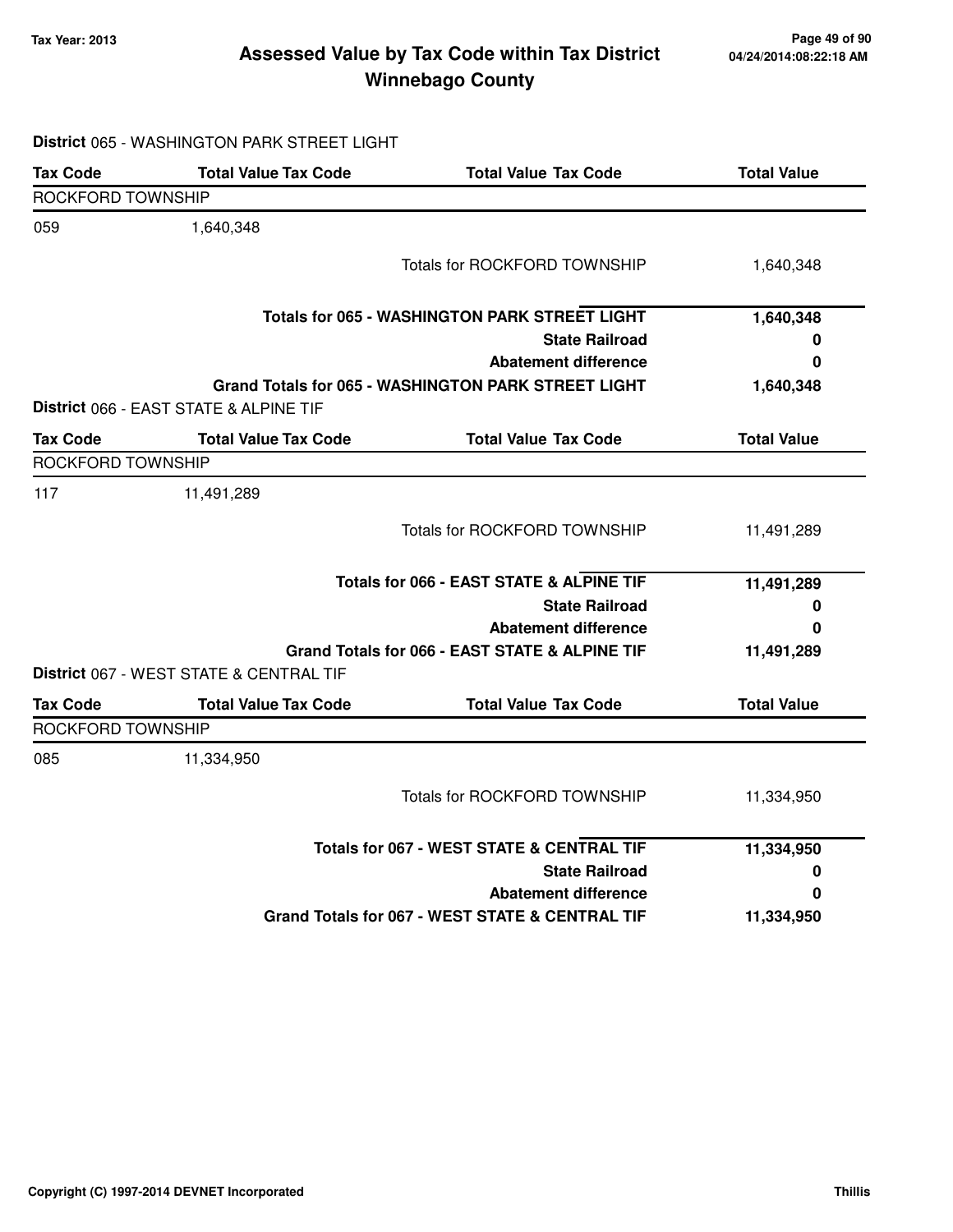### **Tax Year: 2013 Page 50 of 90 Assessed Value by Tax Code within Tax District Winnebago County**

| District 068 - WEST STATE & KILBURN TIF |  |  |  |  |  |  |
|-----------------------------------------|--|--|--|--|--|--|
|-----------------------------------------|--|--|--|--|--|--|

| <b>Tax Code</b>                           | <b>Total Value Tax Code</b>           |     |                                                      | <b>Total Value Tax Code</b> |                    |
|-------------------------------------------|---------------------------------------|-----|------------------------------------------------------|-----------------------------|--------------------|
| ROCKFORD TOWNSHIP                         |                                       |     |                                                      |                             |                    |
| 226                                       | 894,096                               |     |                                                      |                             |                    |
|                                           |                                       |     | Totals for ROCKFORD TOWNSHIP                         |                             | 894,096            |
|                                           |                                       |     |                                                      |                             |                    |
|                                           |                                       |     | <b>Totals for 068 - WEST STATE &amp; KILBURN TIF</b> |                             | 894,096            |
|                                           |                                       |     |                                                      | <b>State Railroad</b>       | 0                  |
|                                           |                                       |     |                                                      | <b>Abatement difference</b> | 0                  |
|                                           |                                       |     | Grand Totals for 068 - WEST STATE & KILBURN TIF      |                             | 894,096            |
|                                           | District 070 - HARLEM SCHOOL DIST 122 |     |                                                      |                             |                    |
| <b>Tax Code</b><br><b>HARLEM TOWNSHIP</b> | <b>Total Value Tax Code</b>           |     | <b>Total Value Tax Code</b>                          |                             | <b>Total Value</b> |
| 006                                       | 119,762,198                           | 007 | 6,729,268                                            | 019                         | $\pmb{0}$          |
| 049                                       | 16,427,311                            | 074 | $\mathbf 0$                                          | 100                         | 0                  |
| 101                                       | 0                                     | 118 | 366,998                                              | 133                         | 92,400,334         |
| 134                                       | 478,075                               | 137 | 47,918,111                                           | 139                         | 10,922,598         |
| 141                                       | 215,227                               | 142 | 175,009                                              | 143                         | 1,951,058          |
| 144                                       | 101,241,820                           | 147 | 68,136                                               | 149                         | 29,384,470         |
| 151                                       | 765                                   | 152 | 3,781,108                                            | 153                         | 1,818,868          |
| 158                                       | 6,008,259                             | 160 | 599,696                                              | 163                         | 1,701,206          |
| 164                                       | 83,634                                | 215 | 0                                                    | 408                         | 0                  |
| 413                                       | 479,066                               | 414 | 1,031,228                                            | 416                         | 6,443,715          |
| 433                                       | 1,345,758                             | 434 | 195,169                                              | 435                         | 5,409,386          |
| 442                                       | 879,598                               |     |                                                      |                             |                    |
|                                           |                                       |     | <b>Totals for HARLEM TOWNSHIP</b>                    |                             | 457,818,069        |
| ROCKFORD TOWNSHIP                         |                                       |     |                                                      |                             |                    |
| 002                                       | 106,316,661                           | 010 | 3,865,833                                            | 021                         | 15,150,750         |
| 035                                       | 762,434                               | 377 | $\pmb{0}$                                            | 409                         | 10,453,549         |
|                                           |                                       |     |                                                      |                             |                    |
|                                           |                                       |     | Totals for ROCKFORD TOWNSHIP                         |                             | 136,549,227        |
|                                           |                                       |     | Totals for 070 - HARLEM SCHOOL DIST 122              |                             | 594,367,296        |
|                                           |                                       |     |                                                      | <b>State Railroad</b>       | 396,184            |
|                                           |                                       |     |                                                      | <b>Abatement difference</b> | 0                  |
|                                           |                                       |     | Grand Totals for 070 - HARLEM SCHOOL DIST 122        |                             | 594,763,480        |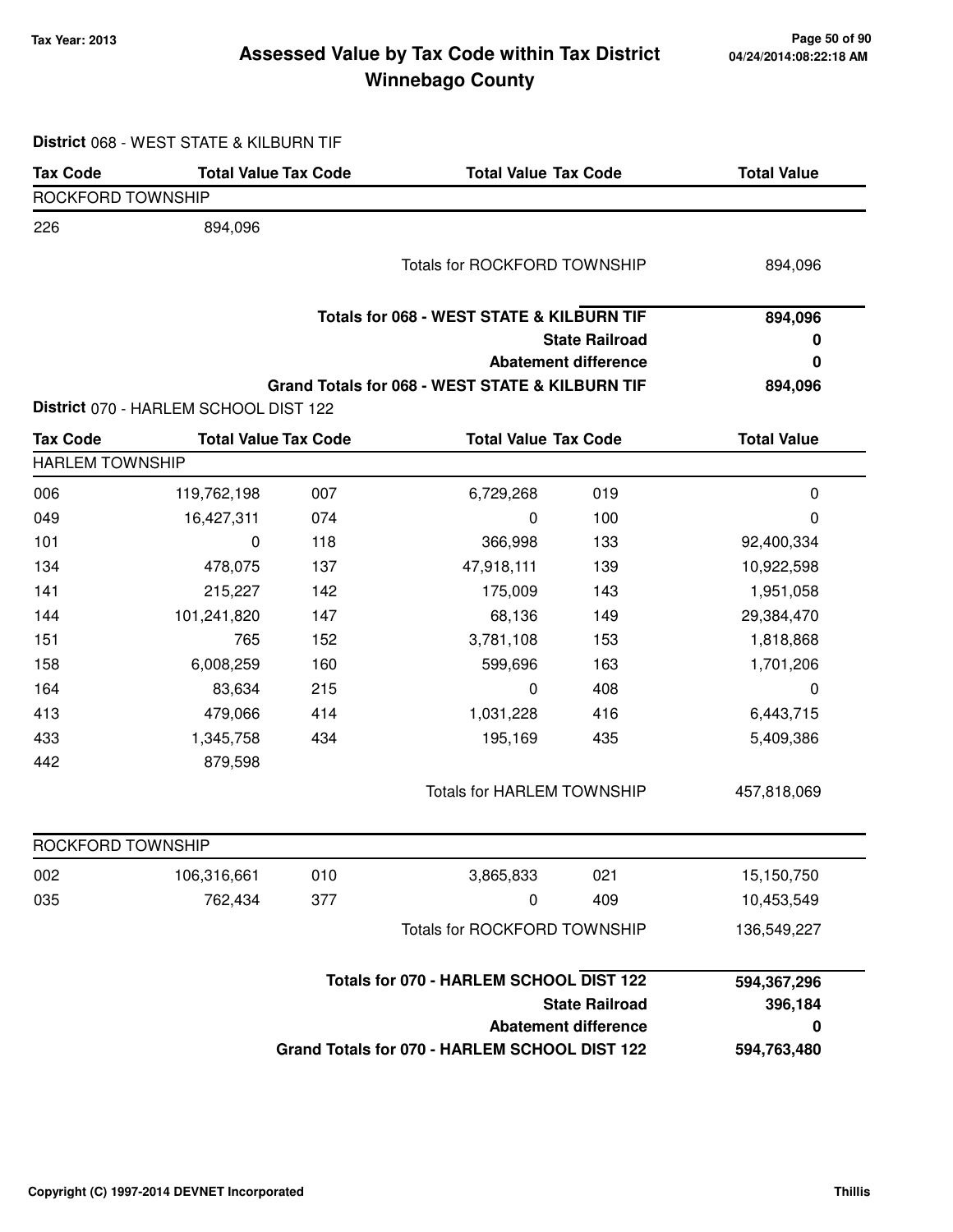### **Tax Year: 2013 Page 51 of 90 Assessed Value by Tax Code within Tax District Winnebago County**

**District** 071 - KINNIKINNICK SD #131

| <b>Tax Code</b>        | <b>Total Value Tax Code</b>              |     | <b>Total Value Tax Code</b>                      |                                                      | <b>Total Value</b> |  |
|------------------------|------------------------------------------|-----|--------------------------------------------------|------------------------------------------------------|--------------------|--|
| <b>HARLEM TOWNSHIP</b> |                                          |     |                                                  |                                                      |                    |  |
| 136                    | 25, 201, 229                             |     |                                                  |                                                      |                    |  |
|                        |                                          |     | <b>Totals for HARLEM TOWNSHIP</b>                |                                                      | 25,201,229         |  |
|                        |                                          |     |                                                  |                                                      |                    |  |
| ROCKTON TOWNSHIP       |                                          |     |                                                  |                                                      |                    |  |
| 203                    | 4,522,188                                | 205 | 122,228                                          | 206                                                  | 18,327,819         |  |
|                        |                                          |     | Totals for ROCKTON TOWNSHIP                      |                                                      | 22,972,235         |  |
|                        |                                          |     |                                                  |                                                      |                    |  |
| ROSCOE TOWNSHIP        |                                          |     |                                                  |                                                      |                    |  |
| 181                    | 126,408,938                              | 185 | 9,794,667                                        | 187                                                  | 2,925,993          |  |
| 189                    | 67,063,246                               | 198 | 2,828,207                                        | 199                                                  | 35,688,726         |  |
| 447                    | 390,181                                  |     |                                                  |                                                      |                    |  |
|                        |                                          |     | <b>Totals for ROSCOE TOWNSHIP</b>                |                                                      | 245,099,958        |  |
|                        |                                          |     |                                                  |                                                      |                    |  |
|                        |                                          |     | Totals for 071 - KINNIKINNICK SD #131            |                                                      | 293,273,422        |  |
|                        |                                          |     |                                                  | <b>State Railroad</b><br><b>Abatement difference</b> | 70,113<br>0        |  |
|                        |                                          |     | Grand Totals for 071 - KINNIKINNICK SD #131      |                                                      | 293,343,535        |  |
|                        | District 072 - PRAIRIE HILL SCH DIST 133 |     |                                                  |                                                      |                    |  |
| <b>Tax Code</b>        | <b>Total Value Tax Code</b>              |     | <b>Total Value Tax Code</b>                      |                                                      | <b>Total Value</b> |  |
| ROSCOE TOWNSHIP        |                                          |     |                                                  |                                                      |                    |  |
| 068                    | 1,192,087                                | 175 | 36,020,301                                       | 176                                                  | 301,820            |  |
| 180                    | 61,739,402                               | 188 | 330,961                                          | 192                                                  | 12,081,466         |  |
|                        |                                          |     | <b>Totals for ROSCOE TOWNSHIP</b>                |                                                      | 111,666,037        |  |
|                        |                                          |     | Totals for 072 - PRAIRIE HILL SCH DIST 133       |                                                      | 111,666,037        |  |
|                        |                                          |     |                                                  | <b>State Railroad</b>                                | 0                  |  |
|                        |                                          |     |                                                  | <b>Abatement difference</b>                          | 0                  |  |
|                        |                                          |     | Grand Totals for 072 - PRAIRIE HILL SCH DIST 133 |                                                      | 111,666,037        |  |
|                        | District 073 - SHIRLAND SCHOOL DIST 134  |     |                                                  |                                                      |                    |  |
| <b>Tax Code</b>        | <b>Total Value Tax Code</b>              |     | <b>Total Value Tax Code</b>                      |                                                      | <b>Total Value</b> |  |
| <b>LAONA TOWNSHIP</b>  |                                          |     |                                                  |                                                      |                    |  |
| 212                    | 0                                        |     |                                                  |                                                      |                    |  |
|                        |                                          |     |                                                  |                                                      |                    |  |

Totals for LAONA TOWNSHIP 0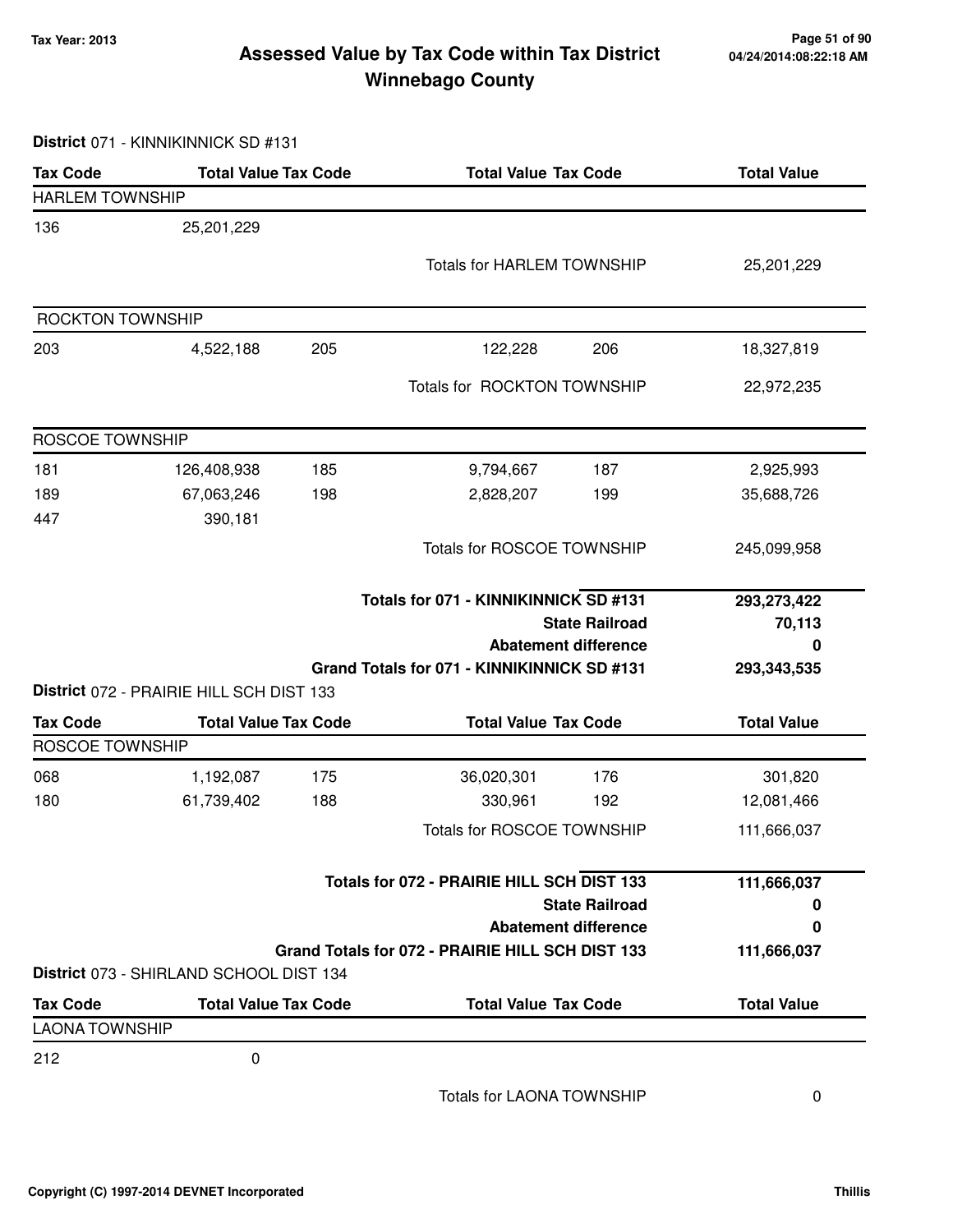### **Tax Year: 2013 Page 52 of 90 Assessed Value by Tax Code within Tax District Winnebago County**

#### **District** 073 - SHIRLAND SCHOOL DIST 134

| <b>Tax Code</b>                | <b>Total Value Tax Code</b>            |     | <b>Total Value Tax Code</b>                     |                             | <b>Total Value</b> |
|--------------------------------|----------------------------------------|-----|-------------------------------------------------|-----------------------------|--------------------|
| ROCKTON TOWNSHIP               |                                        |     |                                                 |                             |                    |
| 193                            | 7,101,682                              |     |                                                 |                             |                    |
|                                |                                        |     | Totals for ROCKTON TOWNSHIP                     |                             | 7,101,682          |
|                                |                                        |     |                                                 |                             |                    |
| SHIRLAND TOWNSHIP              |                                        |     |                                                 |                             |                    |
| 210                            | 6,826,923                              | 211 | 15,453,260                                      |                             |                    |
|                                |                                        |     | Totals for SHIRLAND TOWNSHIP                    |                             | 22,280,183         |
|                                |                                        |     | Totals for 073 - SHIRLAND SCHOOL DIST 134       |                             | 29,381,865         |
|                                |                                        |     |                                                 | <b>State Railroad</b>       | 0                  |
|                                |                                        |     |                                                 | <b>Abatement difference</b> | 0                  |
|                                | District 074 - ROCKTON SCHOOL DIST 140 |     | Grand Totals for 073 - SHIRLAND SCHOOL DIST 134 |                             | 29,381,865         |
| <b>Tax Code</b>                | <b>Total Value Tax Code</b>            |     | <b>Total Value Tax Code</b>                     |                             | <b>Total Value</b> |
| <b>HARRISON TOWNSHIP</b>       |                                        |     |                                                 |                             |                    |
| 247                            | 6,044,286                              |     |                                                 |                             |                    |
|                                |                                        |     | <b>Totals for HARRISON TOWNSHIP</b>             |                             | 6,044,286          |
|                                |                                        |     |                                                 |                             |                    |
| <b>OWEN TOWNSHIP</b>           |                                        |     |                                                 |                             |                    |
| 161                            | 87,213                                 | 165 | 12,359,579                                      | 168                         | $\mathbf 0$        |
| 195                            | 0                                      | 200 | 1,597,974                                       | 362                         | 659,793            |
| 364                            | 172,558                                |     |                                                 |                             |                    |
|                                |                                        |     | Totals for OWEN TOWNSHIP                        |                             | 14,877,117         |
|                                |                                        |     |                                                 |                             |                    |
|                                |                                        |     |                                                 |                             |                    |
|                                | 96,026,992                             | 201 | 16,192,405                                      | 202                         | 40,273,522         |
| ROCKTON TOWNSHIP<br>197<br>402 | 553,767                                | 420 | 1,748,653                                       |                             |                    |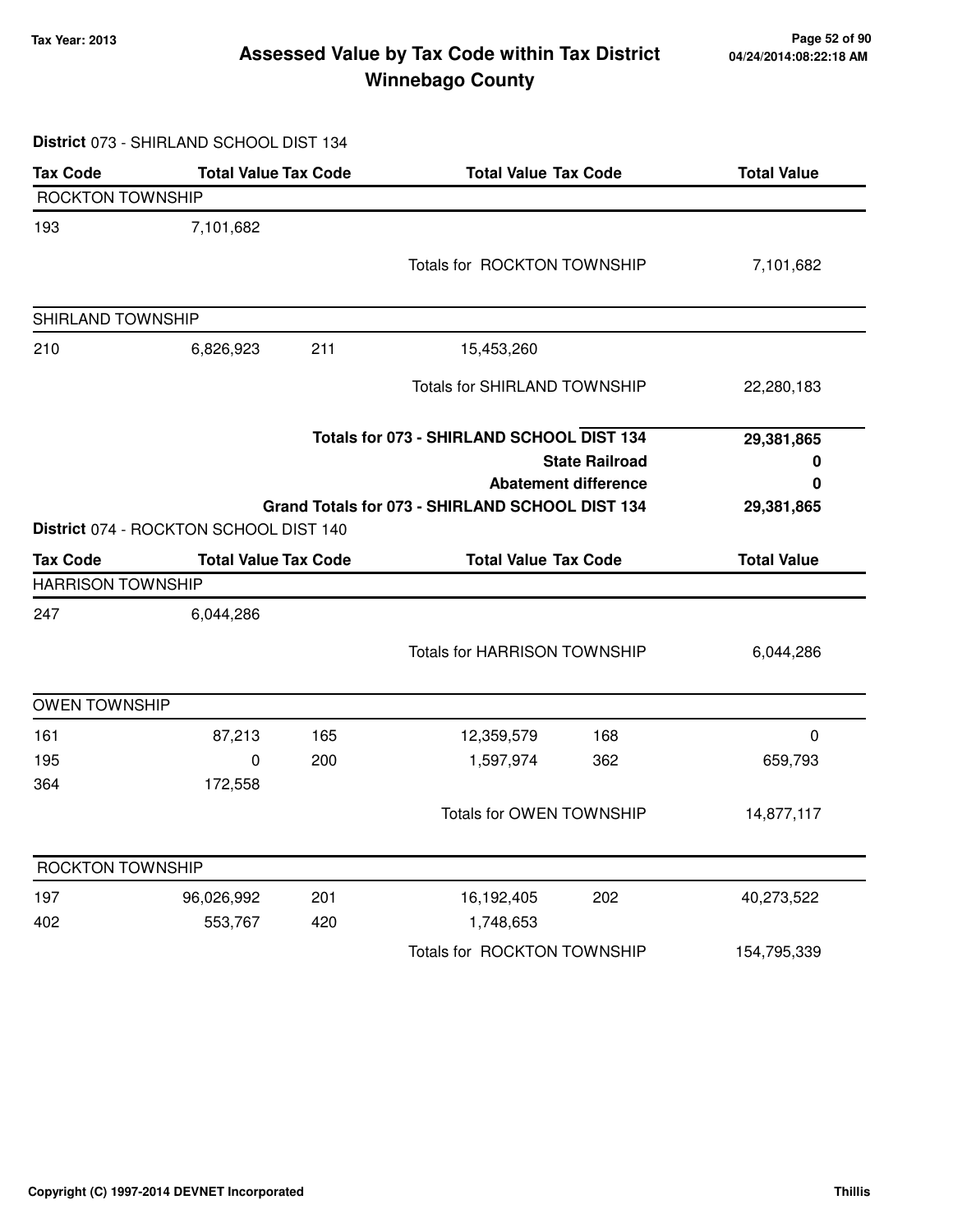### **Tax Year: 2013 Page 53 of 90 Assessed Value by Tax Code within Tax District Winnebago County**

## **District** 074 - ROCKTON SCHOOL DIST 140

| <b>Tax Code</b>               | <b>Total Value Tax Code</b>             |     | <b>Total Value Tax Code</b>                    |                             | <b>Total Value</b> |
|-------------------------------|-----------------------------------------|-----|------------------------------------------------|-----------------------------|--------------------|
| <b>ROSCOE TOWNSHIP</b>        |                                         |     |                                                |                             |                    |
| 182                           | 514,519                                 | 183 | $\mathbf 0$                                    | 196                         | 5,249              |
| 207                           | 0                                       | 209 | 32,874,370                                     |                             |                    |
|                               |                                         |     | <b>Totals for ROSCOE TOWNSHIP</b>              |                             | 33,394,138         |
|                               |                                         |     | Totals for 074 - ROCKTON SCHOOL DIST 140       |                             | 209,110,880        |
|                               |                                         |     |                                                | <b>State Railroad</b>       | 337,853            |
|                               |                                         |     |                                                | <b>Abatement difference</b> | 0                  |
|                               |                                         |     | Grand Totals for 074 - ROCKTON SCHOOL DIST 140 |                             | 209,448,733        |
|                               | District 075 - NORTH BOONE SD #200      |     |                                                |                             |                    |
| <b>Tax Code</b>               | <b>Total Value Tax Code</b>             |     | <b>Total Value Tax Code</b>                    |                             | <b>Total Value</b> |
| <b>ROSCOE TOWNSHIP</b>        |                                         |     |                                                |                             |                    |
| 184                           | 465,098                                 |     |                                                |                             |                    |
|                               |                                         |     | Totals for ROSCOE TOWNSHIP                     |                             | 465,098            |
|                               |                                         |     | Totals for 075 - NORTH BOONE SD #200           |                             | 465,098            |
|                               |                                         |     |                                                | <b>State Railroad</b>       | 0                  |
|                               |                                         |     |                                                | <b>Abatement difference</b> | 0                  |
|                               |                                         |     | Grand Totals for 075 - NORTH BOONE SD #200     |                             | 465,098            |
|                               | District 076 - ROCKFORD SCHOOL DIST 205 |     |                                                |                             |                    |
| <b>Tax Code</b>               | <b>Total Value Tax Code</b>             |     | <b>Total Value Tax Code</b>                    |                             | <b>Total Value</b> |
| <b>CHERRY VALLEY TOWNSHIP</b> |                                         |     |                                                |                             |                    |
| 110                           | 26,250,473                              | 111 | 8,502,771                                      | 112                         | 2,025,285          |
| 113                           | 8,208,635                               | 114 | 67,770,833                                     | 115                         | 5,808,766          |
| 116                           | 5,877                                   | 119 | 11,791,052                                     | 120                         | 3,271,004          |
| 124                           | 6,389,533                               | 125 | 107,075                                        | 127                         | 108,371,991        |
| 128                           | 1,777,549                               | 129 | 12,524,080                                     | 343                         | 531,598            |
| 366                           | 636,644                                 | 383 | 1,436,294                                      | 386                         | $\boldsymbol{0}$   |
| 396                           | 0                                       | 440 | 29,889                                         |                             |                    |
|                               |                                         |     | Totals for CHERRY VALLEY TOWNSHIP              |                             | 265,439,349        |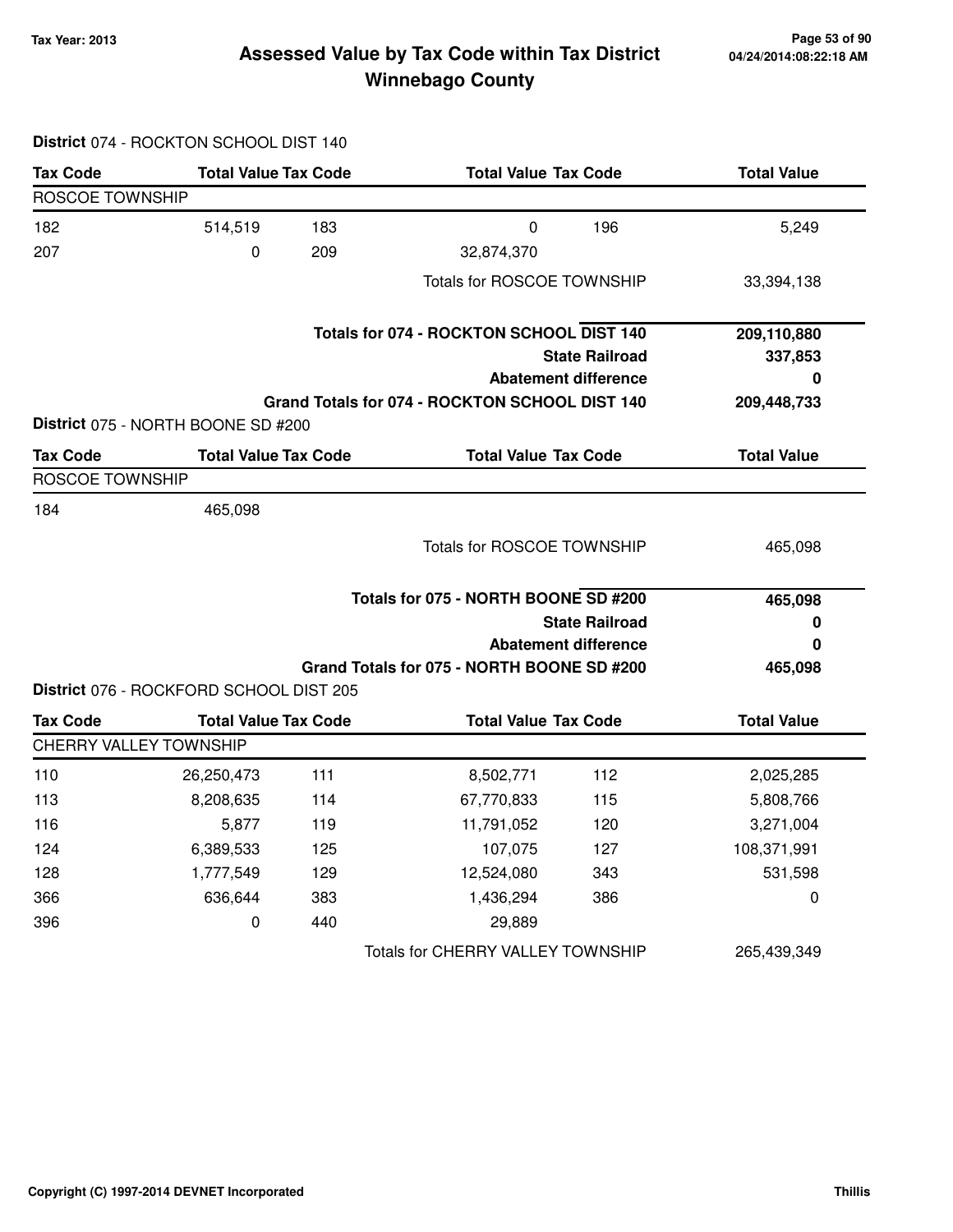### **Tax Year: 2013 Page 54 of 90 Assessed Value by Tax Code within Tax District Winnebago County**

#### **District** 076 - ROCKFORD SCHOOL DIST 205

| <b>Tax Code</b>        | <b>Total Value Tax Code</b> |     | <b>Total Value Tax Code</b>       |     | <b>Total Value</b> |  |  |
|------------------------|-----------------------------|-----|-----------------------------------|-----|--------------------|--|--|
| <b>HARLEM TOWNSHIP</b> |                             |     |                                   |     |                    |  |  |
| 012                    | 134,985                     | 020 | 14,287                            | 026 | 24,285,763         |  |  |
| 042                    | 3,421,265                   | 045 | 567,631                           | 075 | 0                  |  |  |
| 078                    | 267,081                     | 102 | 0                                 | 108 | 10,356             |  |  |
| 109                    | 22,965,492                  | 130 | 3,394,101                         | 135 | 6,299,872          |  |  |
| 140                    | 56,028                      | 145 | 4,343,136                         | 159 | 221,077            |  |  |
| 194                    | 2,776,531                   | 208 | 47,708                            | 217 | 0                  |  |  |
| 427                    | 10,449                      | 428 | 1,745,756                         | 429 | 3,334              |  |  |
| 430                    | 92,785                      | 431 | 2,135                             | 432 | 1,279              |  |  |
| 443                    | 53,848                      | 444 | 13,646                            | 445 | 0                  |  |  |
| 449                    | 0                           | 454 | 30,306                            |     |                    |  |  |
|                        |                             |     | <b>Totals for HARLEM TOWNSHIP</b> |     | 70,758,851         |  |  |
| <b>OWEN TOWNSHIP</b>   |                             |     |                                   |     |                    |  |  |
| 046                    | 262,084                     | 146 | 17,329,904                        | 150 | 104,000            |  |  |
| 154                    | 96,676                      | 155 | 7,281,858                         | 156 | 15,980,531         |  |  |
| 157                    | 61,576                      | 167 | 161,668                           | 169 | 6,887,547          |  |  |
| 170                    | 85,589                      | 171 | 117,001                           | 304 | 0                  |  |  |
| 358                    | 4,417                       | 360 | 4,511,746                         | 361 | 2,566              |  |  |
| 365                    | 8,618,204                   | 368 | 415,638                           | 369 | 142,805            |  |  |
|                        |                             |     | <b>Totals for OWEN TOWNSHIP</b>   |     | 62,063,810         |  |  |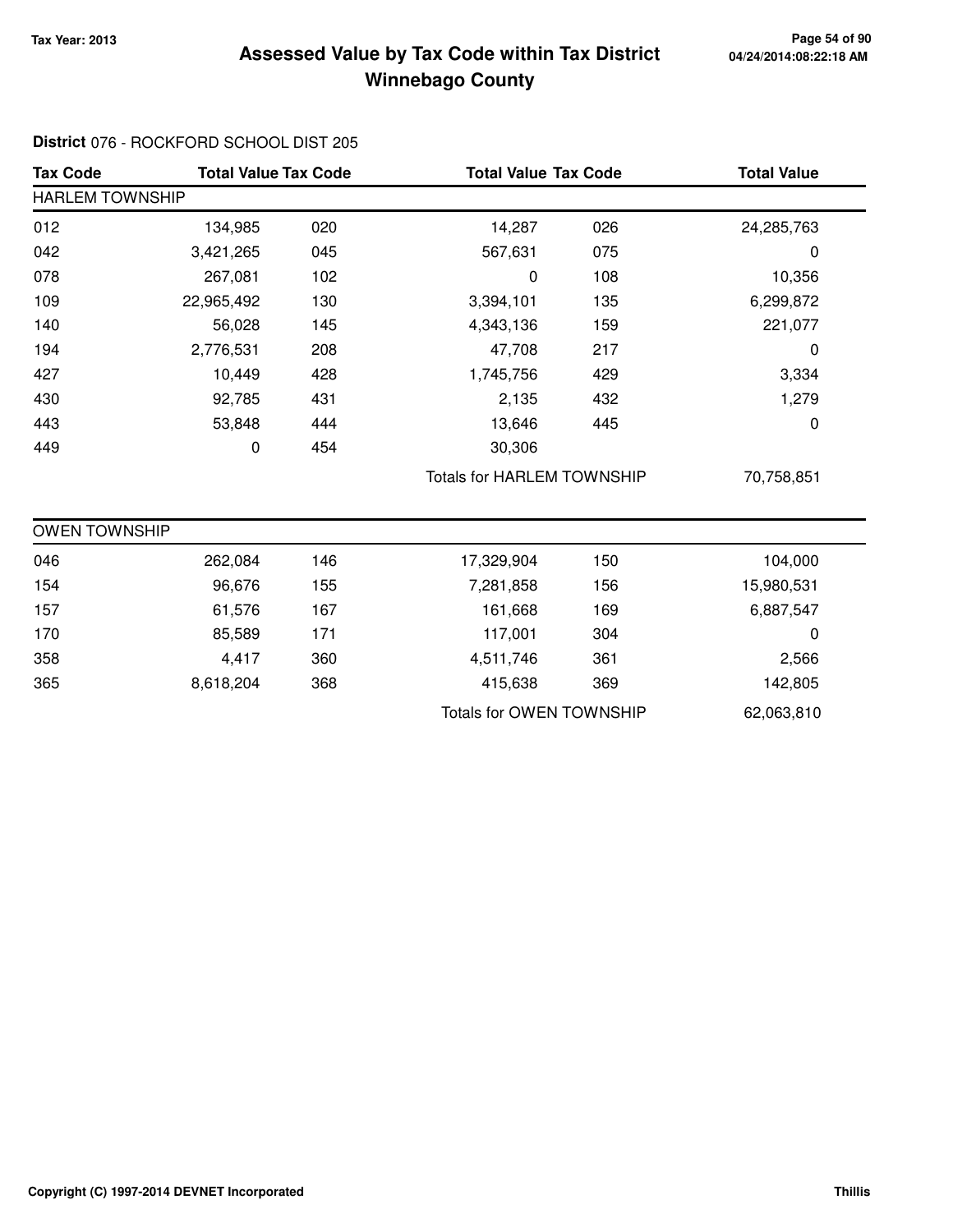### **Tax Year: 2013 Page 55 of 90 Assessed Value by Tax Code within Tax District Winnebago County**

#### **District** 076 - ROCKFORD SCHOOL DIST 205

| <b>Tax Code</b>   | <b>Total Value Tax Code</b> |     | <b>Total Value Tax Code</b>  |     | <b>Total Value</b> |  |  |
|-------------------|-----------------------------|-----|------------------------------|-----|--------------------|--|--|
| ROCKFORD TOWNSHIP |                             |     |                              |     |                    |  |  |
| 001               | 1,211,673,638               | 003 | 26,666,860                   | 005 | 10,549,191         |  |  |
| 008               | 45,424,158                  | 011 | 0                            | 013 | 22,016,379         |  |  |
| 014               | 1,779,388                   | 015 | 0                            | 016 | 5,541              |  |  |
| 017               | 21,134,627                  | 018 | 51,269,391                   | 027 | 1,927,616          |  |  |
| 028               | 2,294,566                   | 029 | 0                            | 030 | 345,659            |  |  |
| 031               | 4,708,662                   | 033 | 542                          | 034 | 5,202,581          |  |  |
| 036               | 11,959,107                  | 038 | 1,335,884                    | 039 | 311,724            |  |  |
| 040               | 74,910                      | 044 | 16,461                       | 047 | 3,861              |  |  |
| 048               | 186,636                     | 050 | 6,852,783                    | 051 | 10,298,527         |  |  |
| 053               | 1,826,714                   | 054 | 0                            | 055 | $\pmb{0}$          |  |  |
| 056               | 328,994                     | 057 | 9,903,402                    | 058 | 1,703,311          |  |  |
| 059               | 1,640,348                   | 060 | 1,541,623                    | 061 | 2,770,399          |  |  |
| 062               | 6,885,787                   | 064 | 13,772,460                   | 066 | 12,689,894         |  |  |
| 070               | 1,801,313                   | 072 | 47,392                       | 076 | 922,565            |  |  |
| 077               | 118,773                     | 082 | 425,804                      | 083 | 661,468            |  |  |
| 084               | 555,420                     | 085 | 11,334,950                   | 086 | 1,419,602          |  |  |
| 089               | 0                           | 090 | 2,266                        | 092 | 4,587,456          |  |  |
| 095               | 4,541,957                   | 096 | 7,492,740                    | 099 | 6,221,465          |  |  |
| 104               | 2,299,212                   | 117 | 11,491,289                   | 123 | 633,752            |  |  |
| 126               | 1,637,042                   | 131 | 3,608                        | 223 | 7,852,975          |  |  |
| 226               | 894,096                     | 370 | 0                            | 372 | 4,335,934          |  |  |
| 373               | 1,766,759                   | 374 | 1,078,877                    | 378 | 46,479,601         |  |  |
| 379               | 725,517                     | 380 | 1,010,395                    | 385 | 595,278            |  |  |
| 391               | 872,367                     | 392 | 22,450,220                   | 393 | 210,723            |  |  |
| 394               | 0                           | 395 | 0                            | 397 | 0                  |  |  |
| 400               | 43,031                      | 403 | 81,530                       | 404 | 1,145,427          |  |  |
| 405               | 1,489,196                   | 406 | 10,548                       | 407 | 754,341            |  |  |
| 410               | 6,992,528                   | 411 | 331                          | 412 | 70,541             |  |  |
| 417               | 902,646                     | 418 | 6,517,099                    | 419 | 409,064            |  |  |
| 421               | 13,749,766                  | 422 | 7,399,476                    | 423 | 13,443,163         |  |  |
| 424               | 9,528,625                   | 426 | 2,280,909                    | 438 | 916,525            |  |  |
| 439               | 415,067                     | 441 | 75,503                       | 446 | $\mathbf 0$        |  |  |
| 448               | 9,744                       | 450 | 221,672                      | 451 | 40,743,087         |  |  |
| 452               | 26,491                      |     |                              |     |                    |  |  |
|                   |                             |     | Totals for ROCKFORD TOWNSHIP |     | 1,740,798,750      |  |  |

| Totals for 076 - ROCKFORD SCHOOL DIST 205                                                      | 2,139,060,760         |
|------------------------------------------------------------------------------------------------|-----------------------|
| <b>State Railroad</b>                                                                          | 3.986.195             |
| Abatement difference                                                                           |                       |
| Overal Tatals for 070. ROOKEARD COUQOU BIOT 005<br>Copyright (C) 1997-2014 DEVNET Incorporated | 0.44000000<br>Thillis |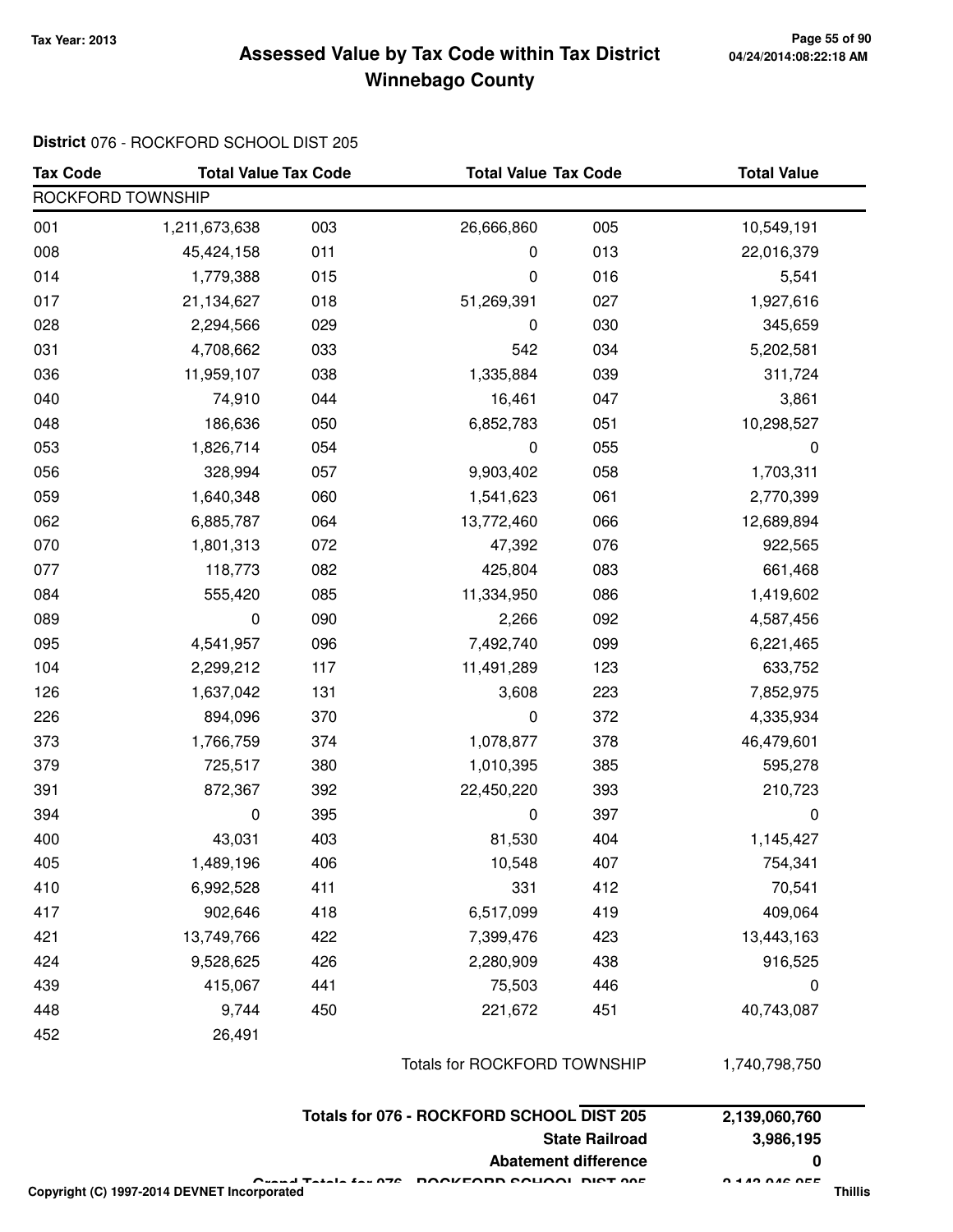### **Tax Year: 2013 Page 56 of 90 Assessed Value by Tax Code within Tax District Winnebago County**

#### **District** 077 - HONONEGAH HIGH SD #207

| <b>Tax Code</b>          | <b>Total Value Tax Code</b> |     | <b>Total Value Tax Code</b>         |     | <b>Total Value</b> |  |
|--------------------------|-----------------------------|-----|-------------------------------------|-----|--------------------|--|
| <b>HARLEM TOWNSHIP</b>   |                             |     |                                     |     |                    |  |
| 136                      | 25,201,229                  |     |                                     |     |                    |  |
|                          |                             |     | <b>Totals for HARLEM TOWNSHIP</b>   |     | 25,201,229         |  |
|                          |                             |     |                                     |     |                    |  |
| <b>HARRISON TOWNSHIP</b> |                             |     |                                     |     |                    |  |
| 247                      | 6,044,286                   |     |                                     |     |                    |  |
|                          |                             |     | <b>Totals for HARRISON TOWNSHIP</b> |     | 6,044,286          |  |
|                          |                             |     |                                     |     |                    |  |
| <b>LAONA TOWNSHIP</b>    |                             |     |                                     |     |                    |  |
| 212                      | 0                           |     |                                     |     |                    |  |
|                          |                             |     | <b>Totals for LAONA TOWNSHIP</b>    |     | 0                  |  |
|                          |                             |     |                                     |     |                    |  |
| <b>OWEN TOWNSHIP</b>     |                             |     |                                     |     |                    |  |
| 161                      | 87,213                      | 165 | 12,359,579                          | 168 | 0                  |  |
| 195                      | 0                           | 200 | 1,597,974                           | 362 | 659,793            |  |
| 364                      | 172,558                     |     |                                     |     |                    |  |
|                          |                             |     | Totals for OWEN TOWNSHIP            |     | 14,877,117         |  |
| ROCKTON TOWNSHIP         |                             |     |                                     |     |                    |  |
| 193                      | 7,101,682                   | 197 | 96,026,992                          | 201 | 16,192,405         |  |
| 202                      | 40,273,522                  | 203 | 4,522,188                           | 205 | 122,228            |  |
| 206                      | 18,327,819                  | 402 | 553,767                             | 420 | 1,748,653          |  |
|                          |                             |     | Totals for ROCKTON TOWNSHIP         |     | 184,869,256        |  |
| ROSCOE TOWNSHIP          |                             |     |                                     |     |                    |  |
| 068                      | 1,192,087                   | 175 | 36,020,301                          | 176 | 301,820            |  |
| 180                      | 61,739,402                  | 181 | 126,408,938                         | 182 | 514,519            |  |
| 183                      | 0                           | 185 | 9,794,667                           | 187 | 2,925,993          |  |
| 188                      | 330,961                     | 189 | 67,063,246                          | 192 | 12,081,466         |  |
| 196                      | 5,249                       | 198 | 2,828,207                           | 199 | 35,688,726         |  |
| 207                      | 0                           | 209 | 32,874,370                          | 447 | 390,181            |  |
|                          |                             |     | Totals for ROSCOE TOWNSHIP          |     | 390,160,133        |  |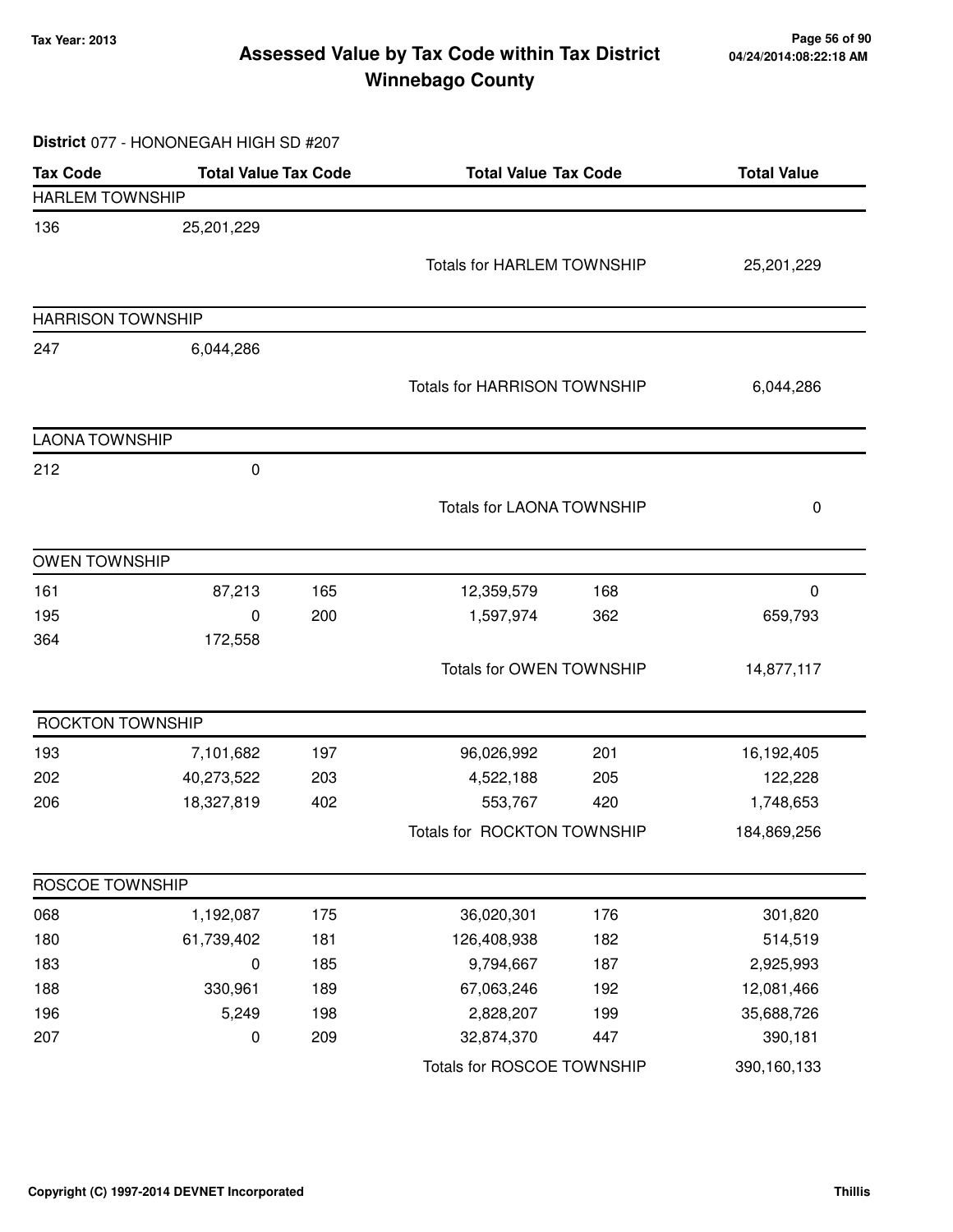### **Tax Year: 2013 Page 57 of 90 Assessed Value by Tax Code within Tax District Winnebago County**

#### **District** 077 - HONONEGAH HIGH SD #207

| <b>Tax Code</b>         | <b>Total Value Tax Code</b>             |     | <b>Total Value Tax Code</b>                      | <b>Total Value</b> |
|-------------------------|-----------------------------------------|-----|--------------------------------------------------|--------------------|
| SHIRLAND TOWNSHIP       |                                         |     |                                                  |                    |
| 210                     | 6,826,923                               | 211 | 15,453,260                                       |                    |
|                         |                                         |     | <b>Totals for SHIRLAND TOWNSHIP</b>              | 22,280,183         |
|                         |                                         |     | Totals for 077 - HONONEGAH HIGH SD #207          | 643,432,204        |
|                         |                                         |     | <b>State Railroad</b>                            | 407,966            |
|                         |                                         |     | <b>Abatement difference</b>                      | 0                  |
|                         |                                         |     | Grand Totals for 077 - HONONEGAH HIGH SD #207    | 643,840,170        |
|                         | District 078 - MERIDIAN SCHOOL DIST 223 |     |                                                  |                    |
| <b>Tax Code</b>         | <b>Total Value Tax Code</b>             |     | <b>Total Value Tax Code</b>                      | <b>Total Value</b> |
| ROCKFORD TOWNSHIP       |                                         |     |                                                  |                    |
| 091                     | 9,289,576                               | 093 | 1,328,896<br>351                                 | 847,209            |
| 398                     | 0                                       | 436 | 437<br>0                                         | 0                  |
| 453                     | 181,395                                 |     |                                                  |                    |
|                         |                                         |     | <b>Totals for ROCKFORD TOWNSHIP</b>              | 11,647,076         |
|                         |                                         |     | <b>Totals for 078 - MERIDIAN SCHOOL DIST 223</b> | 11,647,076         |
|                         |                                         |     | <b>State Railroad</b>                            | 11,758             |
|                         |                                         |     | <b>Abatement difference</b>                      | 0                  |
|                         |                                         |     | Grand Totals for 078 - MERIDIAN SCHOOL DIST 223  | 11,658,834         |
|                         | District 079 - SOUTH BELOIT SD #320     |     |                                                  |                    |
| <b>Tax Code</b>         | <b>Total Value Tax Code</b>             |     | <b>Total Value Tax Code</b>                      | <b>Total Value</b> |
| <b>ROCKTON TOWNSHIP</b> |                                         |     |                                                  |                    |
| 190                     | 40,500,359                              | 191 | 11,053,475<br>290                                | 11,745             |
|                         |                                         |     | Totals for ROCKTON TOWNSHIP                      | 51,565,579         |
| ROSCOE TOWNSHIP         |                                         |     |                                                  |                    |
| 177                     | 11,993,305                              | 178 | 59,521<br>179                                    | 8,857,629          |
|                         |                                         |     | Totals for ROSCOE TOWNSHIP                       | 20,910,455         |
|                         |                                         |     | Totals for 079 - SOUTH BELOIT SD #320            | 72,476,034         |
|                         |                                         |     | <b>State Railroad</b>                            | 875,490            |
|                         |                                         |     | <b>Abatement difference</b>                      | 0                  |
|                         |                                         |     | Grand Totals for 079 - SOUTH BELOIT SD #320      | 73,351,524         |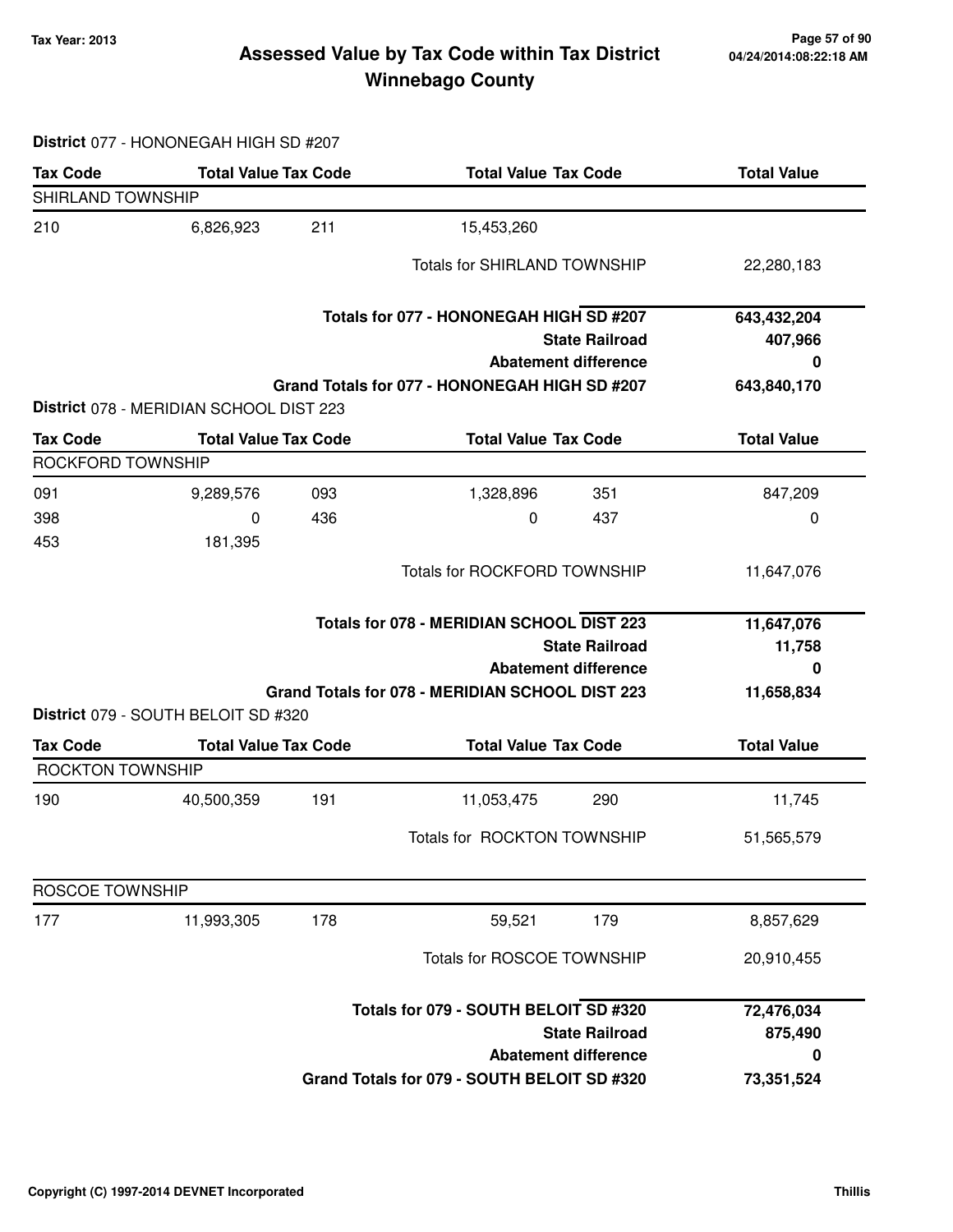**District** 080 - PECATONICA UNIT SD #321

#### **Tax Year: 2013 Page 58 of 90 Assessed Value by Tax Code within Tax District Winnebago County**

**Tax Code Total Value Tax Code Total Value Tax Code Total Value** BURRITT TOWNSHIP 259 0 261 0 264 0 266 5,553,121 3,064,655 268 Totals for BURRITT TOWNSHIP 8,617,776 DURAND TOWNSHIP 232 853,641 Totals for DURAND TOWNSHIP 853,641 PECATONICA TOWNSHIP 281 39,194,933 29,102 284 286 27,211,702 425 58,949 Totals for PECATONICA TOWNSHIP 66,494,686 SEWARD TOWNSHIP 302 0 194,234 305 307 0 309 4,801,624 Totals for SEWARD TOWNSHIP 4,995,858 **State Railroad Totals for 080 - PECATONICA UNIT SD #321 Abatement difference Grand Totals for 080 - PECATONICA UNIT SD #321 80,961,961 0 0 80,961,961 District** 081 - DURAND UNIT SD #322 Tax Code **Total Value Tax Code** Total Value Tax Code Total Value DURAND TOWNSHIP 228 1,344,432 1,739,319 229 230 19,385,911 231 96,961 14,375,162 233 234 338,791 Totals for DURAND TOWNSHIP 37,280,576 HARRISON TOWNSHIP 246 7,405,578 Totals for HARRISON TOWNSHIP 7,405,578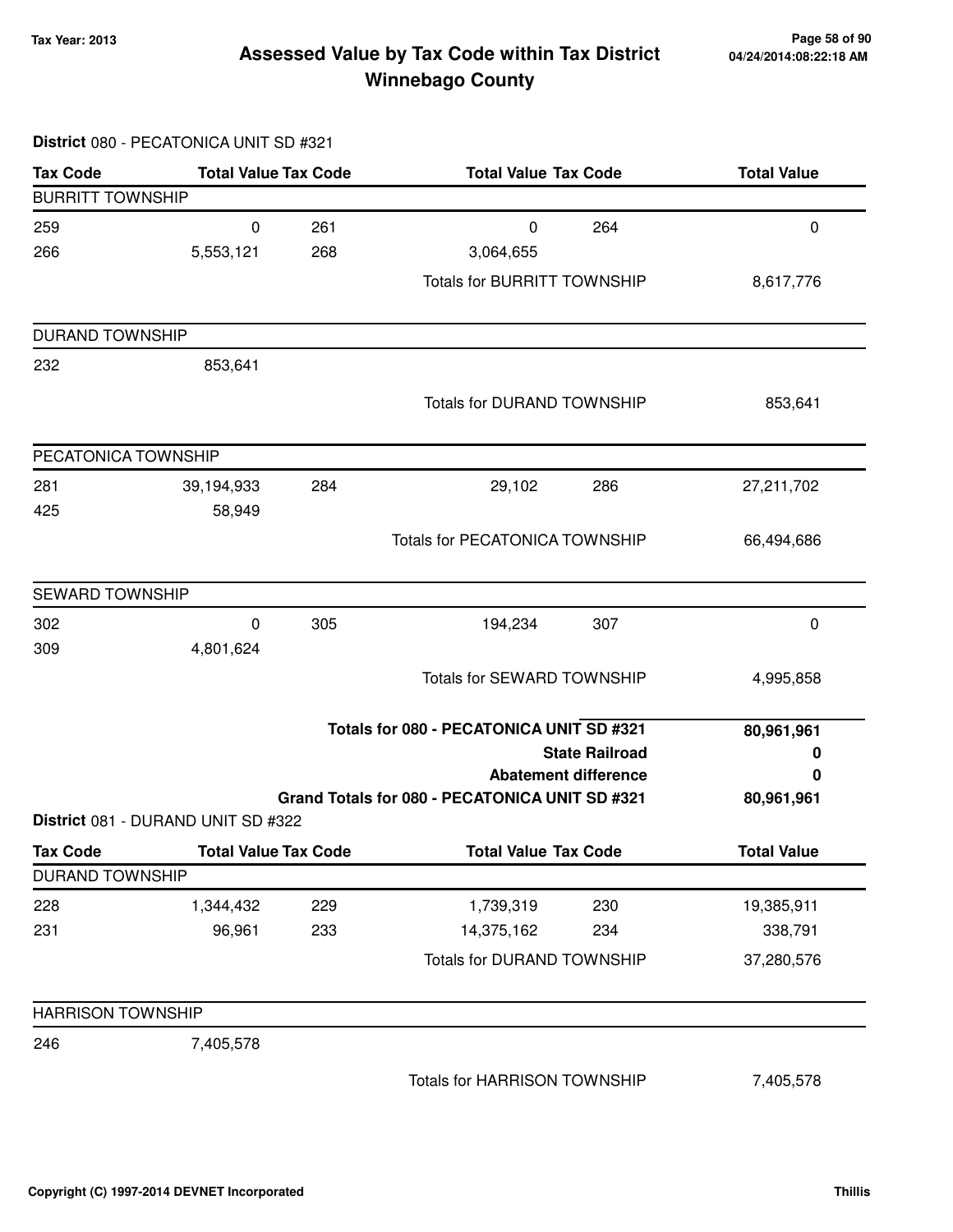### **Tax Year: 2013 Page 59 of 90 Assessed Value by Tax Code within Tax District Winnebago County**

**District** 081 - DURAND UNIT SD #322

| <b>Tax Code</b>          | <b>Total Value Tax Code</b>           |     |                                            | <b>Total Value Tax Code</b>                          |                    |
|--------------------------|---------------------------------------|-----|--------------------------------------------|------------------------------------------------------|--------------------|
| <b>LAONA TOWNSHIP</b>    |                                       |     |                                            |                                                      |                    |
| 220                      | 34,195,260                            |     |                                            |                                                      |                    |
|                          |                                       |     | <b>Totals for LAONA TOWNSHIP</b>           |                                                      | 34,195,260         |
|                          |                                       |     |                                            |                                                      |                    |
|                          |                                       |     | Totals for 081 - DURAND UNIT SD #322       |                                                      | 78,881,414         |
|                          |                                       |     |                                            | <b>State Railroad</b><br><b>Abatement difference</b> | 0<br>0             |
|                          |                                       |     | Grand Totals for 081 - DURAND UNIT SD #322 |                                                      | 78,881,414         |
|                          | District 082 - WINNEBAGO UNIT SD #323 |     |                                            |                                                      |                    |
| <b>Tax Code</b>          | <b>Total Value Tax Code</b>           |     | <b>Total Value Tax Code</b>                |                                                      | <b>Total Value</b> |
| <b>BURRITT TOWNSHIP</b>  |                                       |     |                                            |                                                      |                    |
| 254                      | 172,613                               | 258 | $\mathbf 0$                                | 260                                                  | 13,033,410         |
| 262                      | 179,654                               | 263 | 174,570                                    | 265                                                  | 762,339            |
| 267                      | 1,134,419                             |     |                                            |                                                      |                    |
|                          |                                       |     | <b>Totals for BURRITT TOWNSHIP</b>         |                                                      | 15,457,005         |
| <b>HARRISON TOWNSHIP</b> |                                       |     |                                            |                                                      |                    |
| 248                      | 34,803                                |     |                                            |                                                      |                    |
|                          |                                       |     | <b>Totals for HARRISON TOWNSHIP</b>        |                                                      | 34,803             |
| <b>OWEN TOWNSHIP</b>     |                                       |     |                                            |                                                      |                    |
| 162                      | 448,117                               | 363 | 35,531                                     |                                                      |                    |
|                          |                                       |     | Totals for OWEN TOWNSHIP                   |                                                      | 483,648            |
| PECATONICA TOWNSHIP      |                                       |     |                                            |                                                      |                    |
| 282                      | 149,948                               | 283 | 123,900                                    |                                                      |                    |
|                          |                                       |     | Totals for PECATONICA TOWNSHIP             |                                                      | 273,848            |
| ROCKFORD TOWNSHIP        |                                       |     |                                            |                                                      |                    |
| 052                      | 444,434                               | 063 | 2,035,415                                  | 069                                                  | 6,423,483          |
| 071                      | 10,414,253                            | 073 | 5,326                                      | 381                                                  | 4,621,688          |
| 382                      | 163,446                               |     |                                            |                                                      |                    |
|                          |                                       |     | Totals for ROCKFORD TOWNSHIP               |                                                      | 24,108,045         |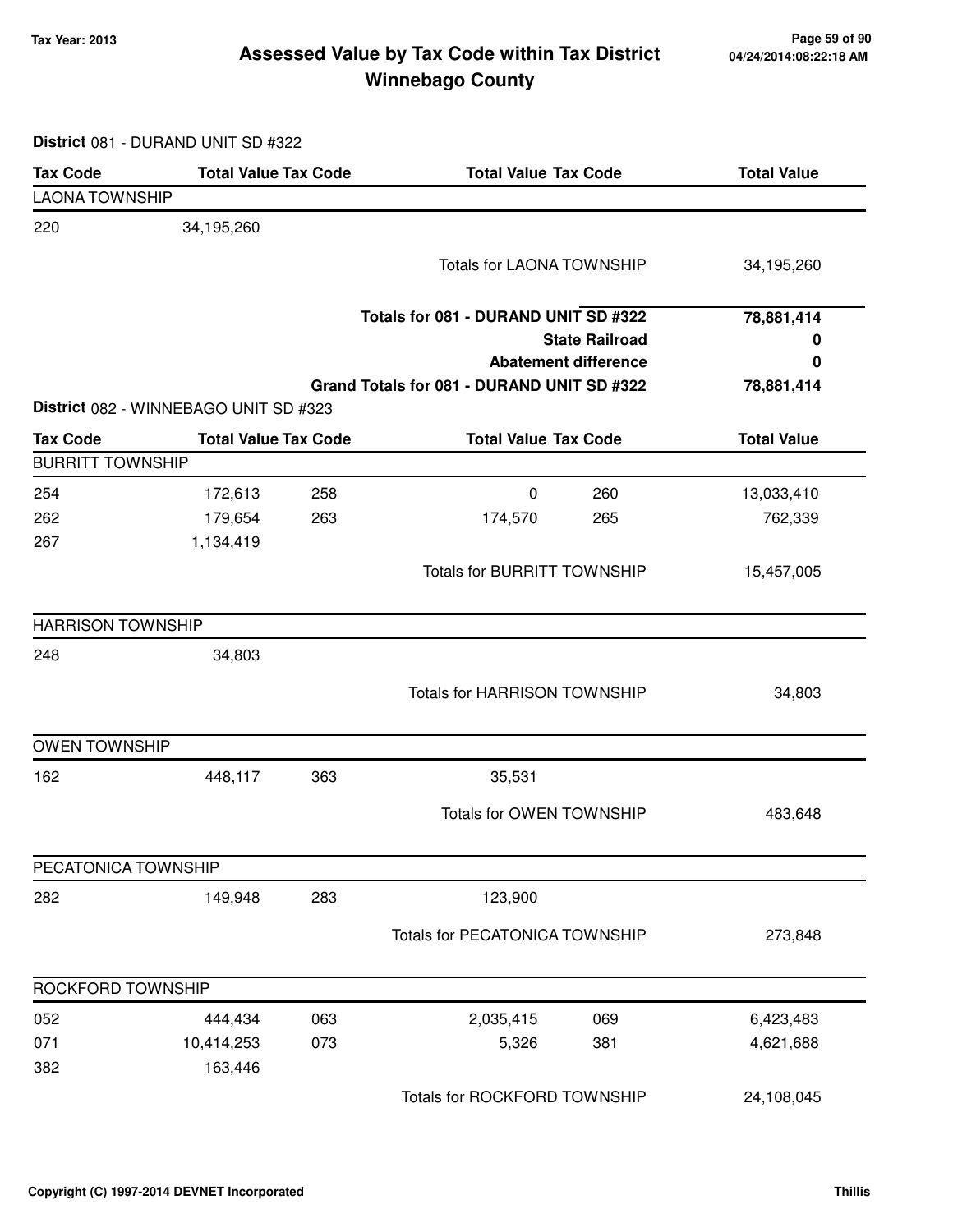### **Tax Year: 2013 Page 60 of 90 Assessed Value by Tax Code within Tax District Winnebago County**

|                               | District 082 - WINNEBAGO UNIT SD #323   |     |                                                 |                             |                    |
|-------------------------------|-----------------------------------------|-----|-------------------------------------------------|-----------------------------|--------------------|
| <b>Tax Code</b>               | <b>Total Value Tax Code</b>             |     | <b>Total Value Tax Code</b>                     |                             | <b>Total Value</b> |
| SEWARD TOWNSHIP               |                                         |     |                                                 |                             |                    |
| 300                           | 0                                       | 301 | $\mathbf 0$                                     | 303                         | 0                  |
| 306                           | 312,676                                 | 308 | 552,725                                         | 310                         | 6,137,640          |
| 311                           | 3,260,728                               | 312 | 1,289,850                                       | 313                         | 1,277,680          |
| 314                           | 4,290,543                               |     |                                                 |                             |                    |
|                               |                                         |     | <b>Totals for SEWARD TOWNSHIP</b>               |                             | 17,121,842         |
| WINNEBAGO TOWNSHIP            |                                         |     |                                                 |                             |                    |
| 315                           | 0                                       | 324 | 1,935,132                                       | 325                         | 46,292,556         |
| 326                           | 43,881,880                              |     |                                                 |                             |                    |
|                               |                                         |     | <b>Totals for WINNEBAGO TOWNSHIP</b>            |                             | 92,109,568         |
|                               |                                         |     | Totals for 082 - WINNEBAGO UNIT SD #323         |                             | 149,588,759        |
|                               |                                         |     |                                                 | <b>State Railroad</b>       | 1,046,418          |
|                               |                                         |     |                                                 | <b>Abatement difference</b> | 0                  |
|                               |                                         |     | Grand Totals for 082 - WINNEBAGO UNIT SD #323   |                             | 150,635,177        |
|                               | District 083 - HIAWATHA SCHOOL DIST 426 |     |                                                 |                             |                    |
| <b>Tax Code</b>               | <b>Total Value Tax Code</b>             |     | <b>Total Value Tax Code</b>                     |                             | <b>Total Value</b> |
| <b>CHERRY VALLEY TOWNSHIP</b> |                                         |     |                                                 |                             |                    |
| 122                           | 474,315                                 | 367 | 84,607                                          |                             |                    |
|                               |                                         |     | Totals for CHERRY VALLEY TOWNSHIP               |                             | 558,922            |
|                               |                                         |     | Totals for 083 - HIAWATHA SCHOOL DIST 426       |                             | 558,922            |
|                               |                                         |     |                                                 | <b>State Railroad</b>       | 0                  |
|                               |                                         |     |                                                 | <b>Abatement difference</b> | $\bf{0}$           |
|                               | District 084 - COMMUNITY COLLEGE 511    |     | Grand Totals for 083 - HIAWATHA SCHOOL DIST 426 |                             | 558,922            |
| <b>Tax Code</b>               | <b>Total Value Tax Code</b>             |     | <b>Total Value Tax Code</b>                     |                             | <b>Total Value</b> |
| <b>BURRITT TOWNSHIP</b>       |                                         |     |                                                 |                             |                    |
| 254                           | 172,613                                 | 258 | 0                                               | 259                         | $\mathbf 0$        |
| 260                           | 13,033,410                              | 261 | 0                                               | 262                         | 179,654            |
| 263                           | 174,570                                 | 264 | 0                                               | 265                         | 762,339            |
| 266                           | 5,553,121                               | 267 | 1,134,419                                       | 268                         | 3,064,655          |
|                               |                                         |     | <b>Totals for BURRITT TOWNSHIP</b>              |                             | 24,074,781         |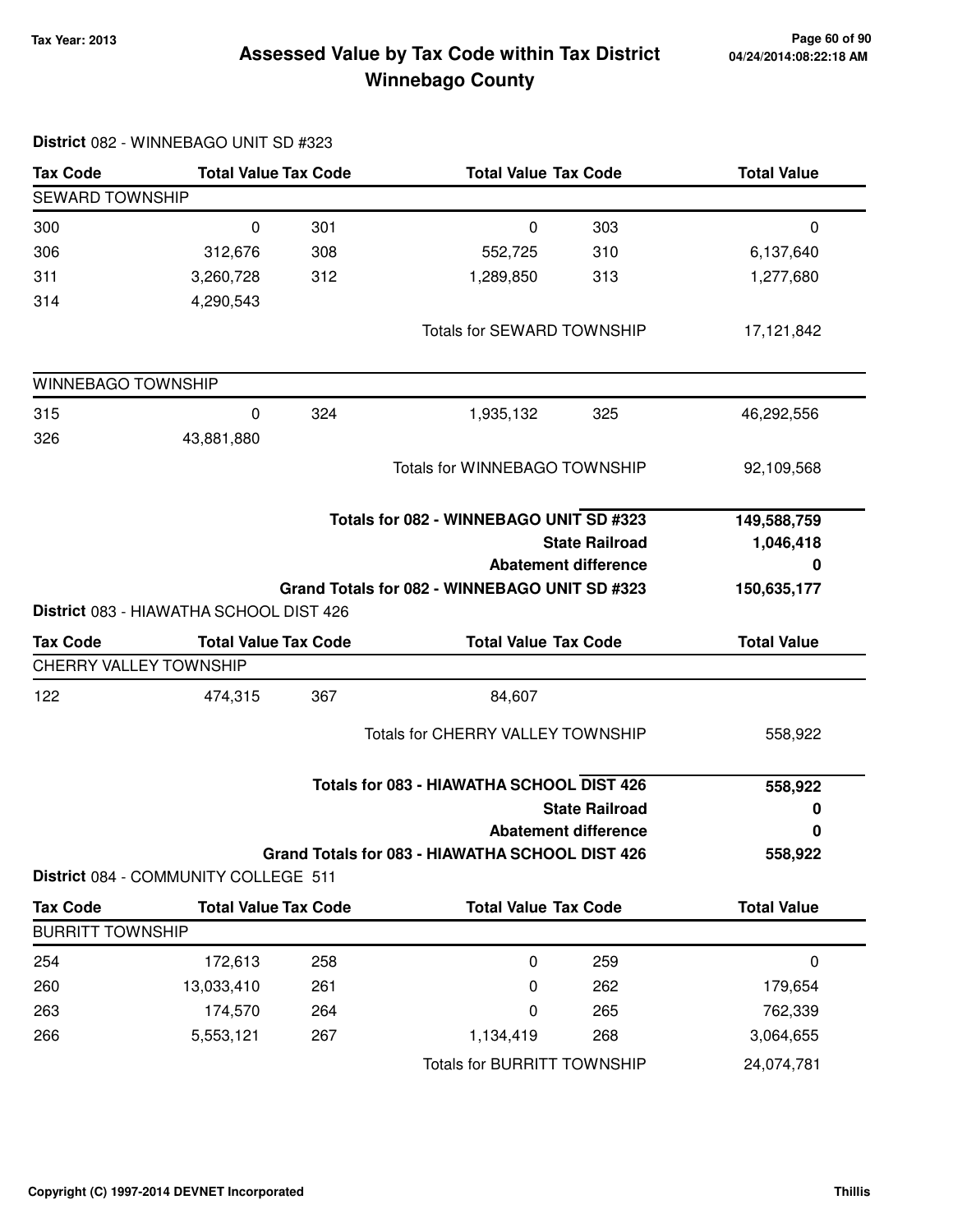### **Tax Year: 2013 Page 61 of 90 Assessed Value by Tax Code within Tax District Winnebago County**

#### **Tax Code Total Value Tax Code Total Value Tax Code Total Value** CHERRY VALLEY TOWNSHIP 110 26,250,473 111 8,502,771 112 2,025,285 113 8,208,635 114 67,770,833 115 5,808,766 116 5,877 119 11,791,052 120 3,271,004 124 6,389,533 107,075 125 127 108,371,991 128 1,777,549 129 12,524,080 343 531,598 366 636,644 1,436,294 383 386 0 396 0 29,889 440 Totals for CHERRY VALLEY TOWNSHIP 265,439,349 DURAND TOWNSHIP 228 1,344,432 1,739,319 229 230 19,385,911 231 96,961 853,641 232 233 14,375,162 234 338,791 Totals for DURAND TOWNSHIP 38,134,217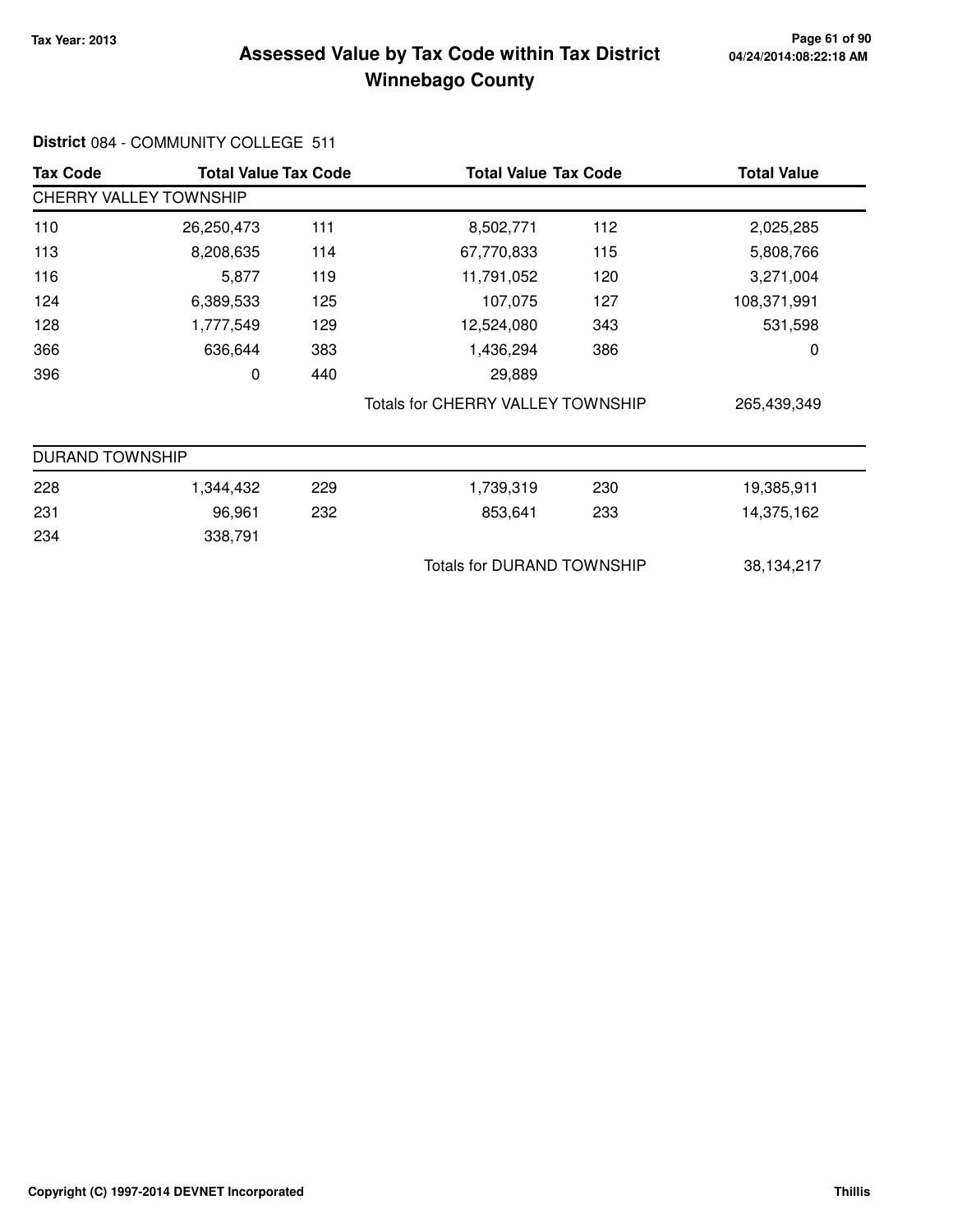### **Tax Year: 2013 Page 62 of 90 Assessed Value by Tax Code within Tax District Winnebago County**

| <b>Tax Code</b>          | <b>Total Value Tax Code</b> |     | <b>Total Value Tax Code</b>       |     | <b>Total Value</b> |  |
|--------------------------|-----------------------------|-----|-----------------------------------|-----|--------------------|--|
| <b>HARLEM TOWNSHIP</b>   |                             |     |                                   |     |                    |  |
| 006                      | 119,762,198                 | 007 | 6,729,268                         | 012 | 134,985            |  |
| 019                      | 0                           | 020 | 14,287                            | 026 | 24,285,763         |  |
| 042                      | 3,421,265                   | 045 | 567,631                           | 049 | 16,427,311         |  |
| 074                      | 0                           | 075 | 0                                 | 078 | 267,081            |  |
| 100                      | 0                           | 101 | 0                                 | 102 | $\pmb{0}$          |  |
| 108                      | 10,356                      | 109 | 22,965,492                        | 118 | 366,998            |  |
| 130                      | 3,394,101                   | 133 | 92,400,334                        | 134 | 478,075            |  |
| 135                      | 6,299,872                   | 136 | 25, 201, 229                      | 137 | 47,918,111         |  |
| 139                      | 10,922,598                  | 140 | 56,028                            | 141 | 215,227            |  |
| 142                      | 175,009                     | 143 | 1,951,058                         | 144 | 101,241,820        |  |
| 145                      | 4,343,136                   | 147 | 68,136                            | 149 | 29,384,470         |  |
| 151                      | 765                         | 152 | 3,781,108                         | 153 | 1,818,868          |  |
| 158                      | 6,008,259                   | 159 | 221,077                           | 160 | 599,696            |  |
| 163                      | 1,701,206                   | 164 | 83,634                            | 194 | 2,776,531          |  |
| 208                      | 47,708                      | 215 | $\pmb{0}$                         | 217 | $\pmb{0}$          |  |
| 408                      | 0                           | 413 | 479,066                           | 414 | 1,031,228          |  |
| 416                      | 6,443,715                   | 427 | 10,449                            | 428 | 1,745,756          |  |
| 429                      | 3,334                       | 430 | 92,785                            | 431 | 2,135              |  |
| 432                      | 1,279                       | 433 | 1,345,758                         | 434 | 195,169            |  |
| 435                      | 5,409,386                   | 442 | 879,598                           | 443 | 53,848             |  |
| 444                      | 13,646                      | 445 | 0                                 | 449 | 0                  |  |
| 454                      | 30,306                      |     |                                   |     |                    |  |
|                          |                             |     | <b>Totals for HARLEM TOWNSHIP</b> |     | 553,778,149        |  |
| <b>HARRISON TOWNSHIP</b> |                             |     |                                   |     |                    |  |
| 246                      | 7,405,578                   | 247 | 6,044,286                         | 248 | 34,803             |  |
|                          |                             |     | Totals for HARRISON TOWNSHIP      |     | 13,484,667         |  |
| <b>LAONA TOWNSHIP</b>    |                             |     |                                   |     |                    |  |
| 212                      | 0                           | 220 | 34,195,260                        |     |                    |  |
|                          |                             |     | Totals for LAONA TOWNSHIP         |     | 34,195,260         |  |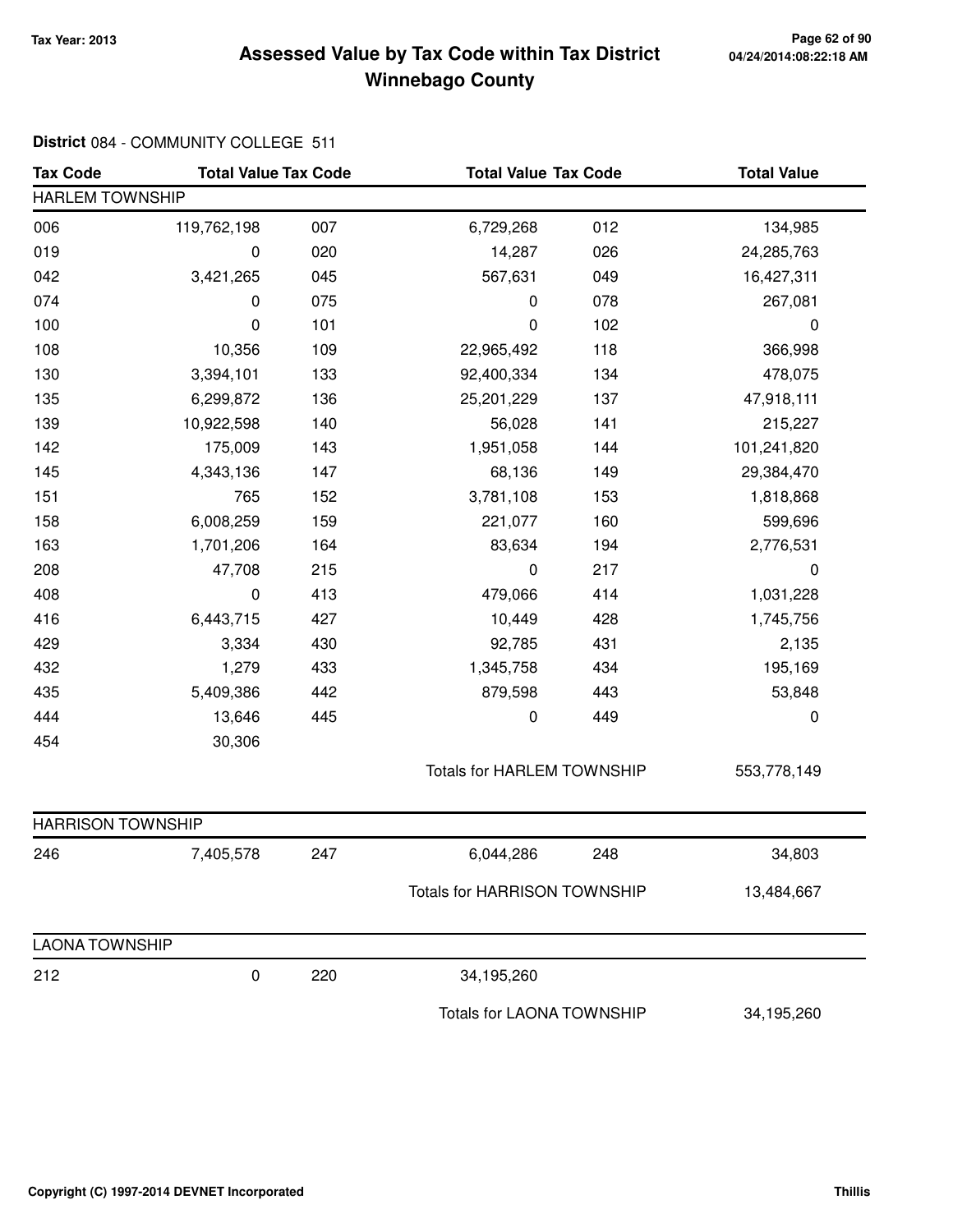### **Tax Year: 2013 Page 63 of 90 Assessed Value by Tax Code within Tax District Winnebago County**

| <b>Tax Code</b>      | <b>Total Value Tax Code</b> |     |                                       | <b>Total Value Tax Code</b>     |            |  |
|----------------------|-----------------------------|-----|---------------------------------------|---------------------------------|------------|--|
| <b>OWEN TOWNSHIP</b> |                             |     |                                       |                                 |            |  |
| 046                  | 262,084                     | 146 | 17,329,904                            | 150                             | 104,000    |  |
| 154                  | 96,676                      | 155 | 7,281,858                             | 156                             | 15,980,531 |  |
| 157                  | 61,576                      | 161 | 87,213                                | 162                             | 448,117    |  |
| 165                  | 12,359,579                  | 167 | 161,668                               | 168                             | 0          |  |
| 169                  | 6,887,547                   | 170 | 85,589                                | 171                             | 117,001    |  |
| 195                  | 0                           | 200 | 1,597,974                             | 304                             | 0          |  |
| 358                  | 4,417                       | 360 | 4,511,746                             | 361                             | 2,566      |  |
| 362                  | 659,793                     | 363 | 35,531                                | 364                             | 172,558    |  |
| 365                  | 8,618,204                   | 368 | 415,638                               | 369                             | 142,805    |  |
|                      |                             |     |                                       | <b>Totals for OWEN TOWNSHIP</b> |            |  |
| PECATONICA TOWNSHIP  |                             |     |                                       |                                 |            |  |
| 281                  | 39,194,933                  | 282 | 149,948                               | 283                             | 123,900    |  |
| 284                  | 29,102                      | 286 | 27,211,702                            | 425                             | 58,949     |  |
|                      |                             |     | <b>Totals for PECATONICA TOWNSHIP</b> |                                 | 66,768,534 |  |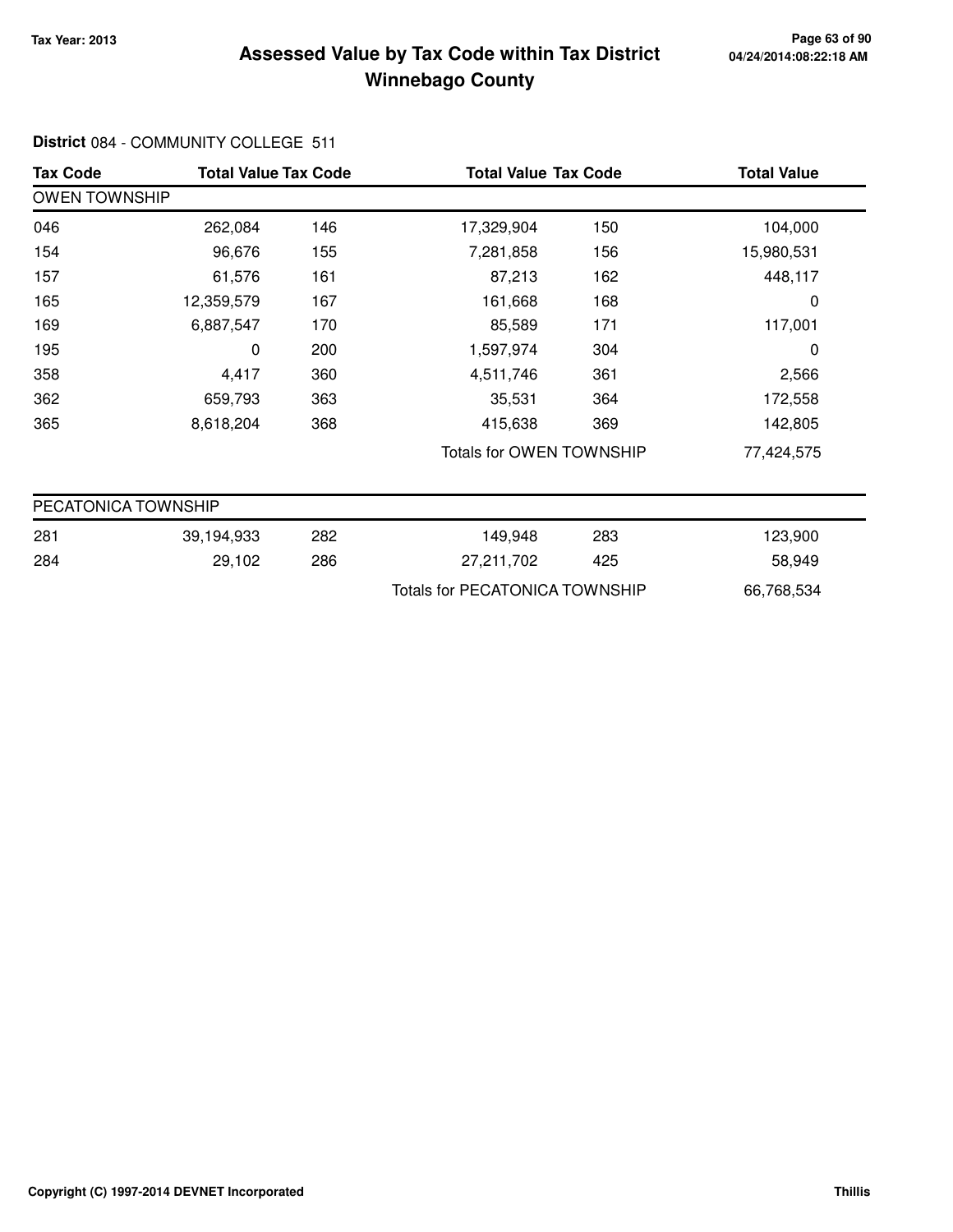### **Tax Year: 2013 Page 64 of 90 Assessed Value by Tax Code within Tax District Winnebago County**

#### **District** 084 - COMMUNITY COLLEGE 511

| <b>Tax Code</b>   | <b>Total Value Tax Code</b> |     | <b>Total Value Tax Code</b> |     | <b>Total Value</b> |
|-------------------|-----------------------------|-----|-----------------------------|-----|--------------------|
| ROCKFORD TOWNSHIP |                             |     |                             |     |                    |
| 001               | 1,211,673,638               | 002 | 106,316,661                 | 003 | 26,666,860         |
| 005               | 10,549,191                  | 008 | 45,424,158                  | 010 | 3,865,833          |
| 011               | 0                           | 013 | 22,016,379                  | 014 | 1,779,388          |
| 015               | 0                           | 016 | 5,541                       | 017 | 21,134,627         |
| 018               | 51,269,391                  | 021 | 15,150,750                  | 027 | 1,927,616          |
| 028               | 2,294,566                   | 029 | 0                           | 030 | 345,659            |
| 031               | 4,708,662                   | 033 | 542                         | 034 | 5,202,581          |
| 035               | 762,434                     | 036 | 11,959,107                  | 038 | 1,335,884          |
| 039               | 311,724                     | 040 | 74,910                      | 044 | 16,461             |
| 047               | 3,861                       | 048 | 186,636                     | 050 | 6,852,783          |
| 051               | 10,298,527                  | 052 | 444,434                     | 053 | 1,826,714          |
| 054               | 0                           | 055 | 0                           | 056 | 328,994            |
| 057               | 9,903,402                   | 058 | 1,703,311                   | 059 | 1,640,348          |
| 060               | 1,541,623                   | 061 | 2,770,399                   | 062 | 6,885,787          |
| 063               | 2,035,415                   | 064 | 13,772,460                  | 066 | 12,689,894         |
| 069               | 6,423,483                   | 070 | 1,801,313                   | 071 | 10,414,253         |
| 072               | 47,392                      | 073 | 5,326                       | 076 | 922,565            |
| 077               | 118,773                     | 082 | 425,804                     | 083 | 661,468            |
| 084               | 555,420                     | 085 | 11,334,950                  | 086 | 1,419,602          |
| 089               | 0                           | 090 | 2,266                       | 091 | 9,289,576          |
| 092               | 4,587,456                   | 093 | 1,328,896                   | 095 | 4,541,957          |
| 096               | 7,492,740                   | 099 | 6,221,465                   | 104 | 2,299,212          |
| 117               | 11,491,289                  | 123 | 633,752                     | 126 | 1,637,042          |
| 131               | 3,608                       | 223 | 7,852,975                   | 226 | 894,096            |
| 351               | 847,209                     | 370 | 0                           | 372 | 4,335,934          |
| 373               | 1,766,759                   | 374 | 1,078,877                   | 377 | 0                  |
| 378               | 46,479,601                  | 379 | 725,517                     | 380 | 1,010,395          |
| 381               | 4,621,688                   | 382 | 163,446                     | 385 | 595,278            |
| 391               | 872,367                     | 392 | 22,450,220                  | 393 | 210,723            |
| 394               | 0                           | 395 | 0                           | 397 | 0                  |
| 398               | 0                           | 400 | 43,031                      | 403 | 81,530             |
| 404               | 1,145,427                   | 405 | 1,489,196                   | 406 | 10,548             |
| 407               | 754,341                     | 409 | 10,453,549                  | 410 | 6,992,528          |
| 411               | 331                         | 412 | 70,541                      | 417 | 902,646            |
| 418               | 6,517,099                   | 419 | 409,064                     | 421 | 13,749,766         |
| 422               | 7,399,476                   | 423 | 13,443,163                  | 424 | 9,528,625          |
| 426               | 2,280,909                   | 436 | $\pmb{0}$                   | 437 | $\pmb{0}$          |
| 438               | 916,525                     | 439 | 415,067                     | 441 | 75,503             |
| 446               | 0                           | 448 | 9,744                       | 450 | 221,672            |

**Copyright (C) 1997-2014 DEVNET Incorporated Thillis**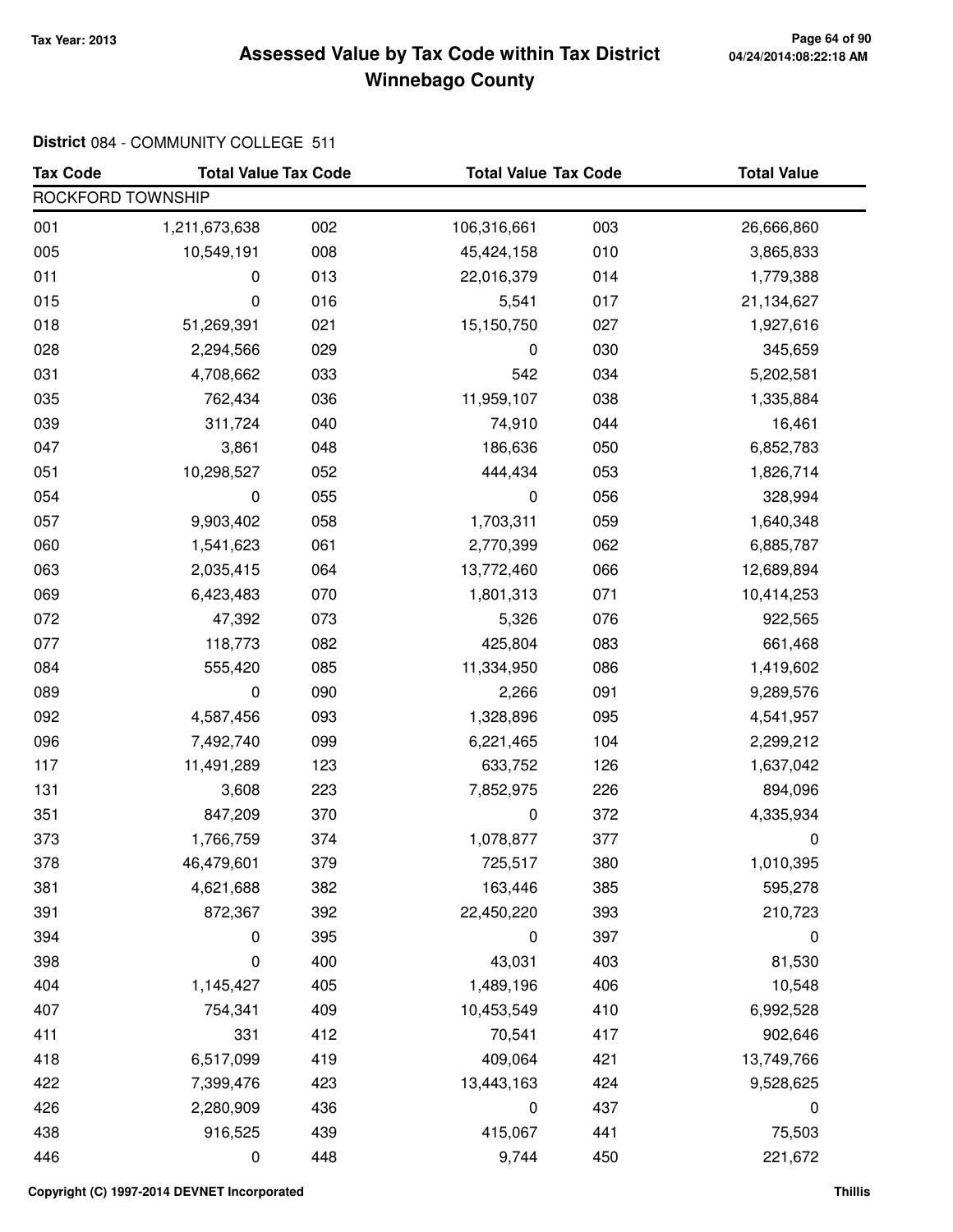### **Tax Year: 2013 Page 65 of 90 Assessed Value by Tax Code within Tax District Winnebago County**

| 451                    | 40,743,087 | 452 | 26,491                       | 453 | 181,395       |
|------------------------|------------|-----|------------------------------|-----|---------------|
|                        |            |     | Totals for ROCKFORD TOWNSHIP |     | 1,913,103,098 |
| ROCKTON TOWNSHIP       |            |     |                              |     |               |
| 190                    | 40,500,359 | 191 | 11,053,475                   | 193 | 7,101,682     |
| 197                    | 96,026,992 | 201 | 16,192,405                   | 202 | 40,273,522    |
| 203                    | 4,522,188  | 205 | 122,228                      | 206 | 18,327,819    |
| 290                    | 11,745     | 402 | 553,767                      | 420 | 1,748,653     |
|                        |            |     | Totals for ROCKTON TOWNSHIP  |     | 236,434,835   |
| ROSCOE TOWNSHIP        |            |     |                              |     |               |
| 068                    | 1,192,087  | 175 | 36,020,301                   | 176 | 301,820       |
| 177                    | 11,993,305 | 178 | 59,521                       | 179 | 8,857,629     |
| 180                    | 61,739,402 | 181 | 126,408,938                  | 182 | 514,519       |
| 183                    | 0          | 184 | 465,098                      | 185 | 9,794,667     |
| 187                    | 2,925,993  | 188 | 330,961                      | 189 | 67,063,246    |
| 192                    | 12,081,466 | 196 | 5,249                        | 198 | 2,828,207     |
| 199                    | 35,688,726 | 207 | 0                            | 209 | 32,874,370    |
| 447                    | 390,181    |     |                              |     |               |
|                        |            |     | Totals for ROSCOE TOWNSHIP   |     | 411,535,686   |
| <b>SEWARD TOWNSHIP</b> |            |     |                              |     |               |
| 300                    | 0          | 301 | 0                            | 302 | $\pmb{0}$     |
| 303                    | 0          | 305 | 194,234                      | 306 | 312,676       |
| 307                    | 0          | 308 | 552,725                      | 309 | 4,801,624     |
| 310                    | 6,137,640  | 311 | 3,260,728                    | 312 | 1,289,850     |
| 313                    | 1,277,680  | 314 | 4,290,543                    |     |               |
|                        |            |     | Totals for SEWARD TOWNSHIP   |     | 22,117,700    |
| SHIRLAND TOWNSHIP      |            |     |                              |     |               |
| 210                    | 6,826,923  | 211 | 15,453,260                   |     |               |
|                        |            |     | Totals for SHIRLAND TOWNSHIP |     | 22,280,183    |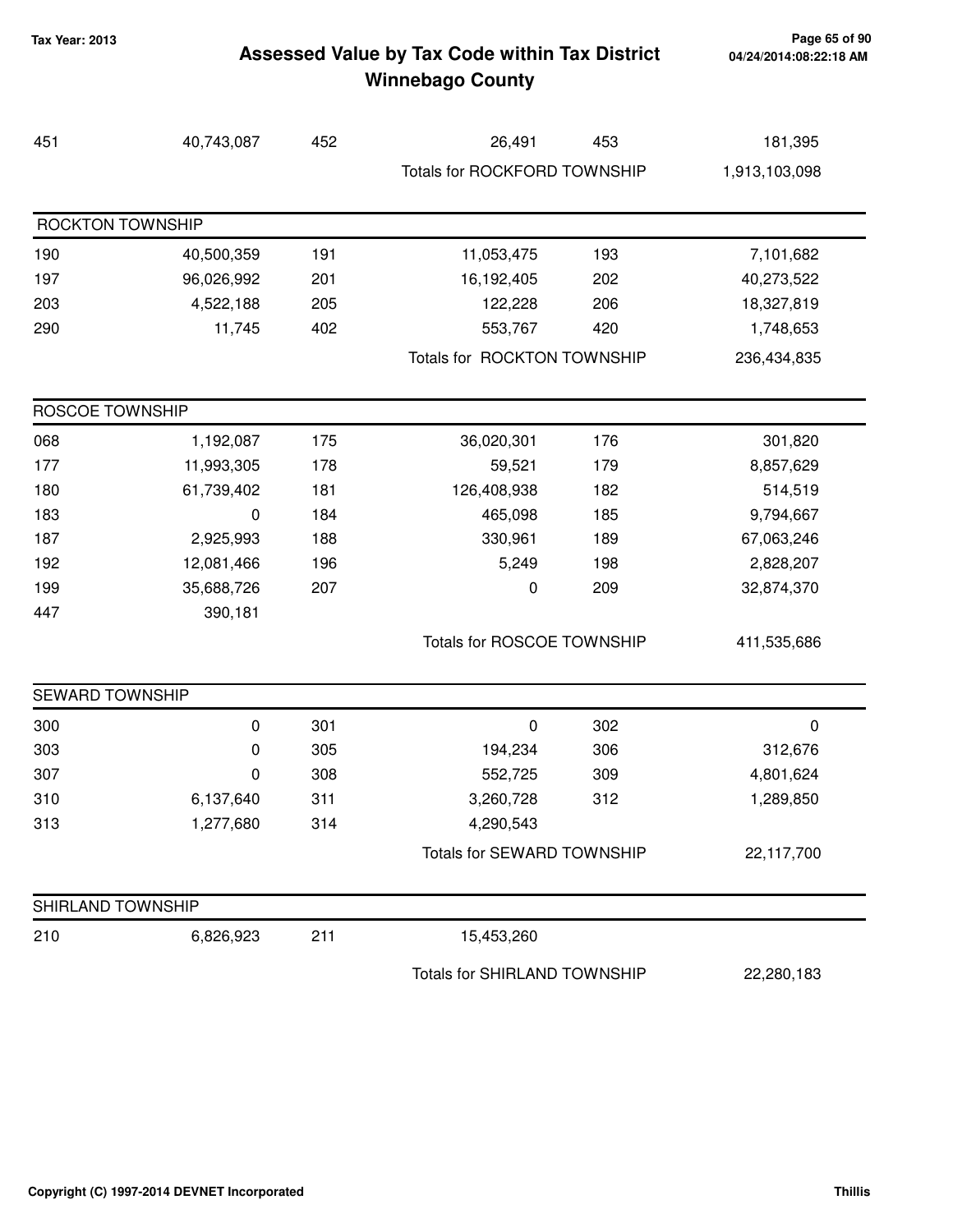### **Tax Year: 2013 Page 66 of 90 Assessed Value by Tax Code within Tax District Winnebago County**

| <b>Tax Code</b>        | <b>Total Value Tax Code</b>          |     | <b>Total Value Tax Code</b>                         | <b>Total Value</b> |  |
|------------------------|--------------------------------------|-----|-----------------------------------------------------|--------------------|--|
| WINNEBAGO TOWNSHIP     |                                      |     |                                                     |                    |  |
| 315<br>326             | 0<br>43,881,880                      | 324 | 1,935,132<br>325                                    | 46,292,556         |  |
|                        |                                      |     | <b>Totals for WINNEBAGO TOWNSHIP</b>                | 92,109,568         |  |
|                        |                                      |     | Totals for 084 - COMMUNITY COLLEGE 511              | 3,770,880,602      |  |
|                        |                                      |     | <b>State Railroad</b>                               | 6,724,011          |  |
|                        |                                      |     | <b>Abatement difference</b>                         | 0                  |  |
|                        | District 085 - COMMUNITY COLLEGE 523 |     | Grand Totals for 084 - COMMUNITY COLLEGE 511        | 3,777,604,613      |  |
| <b>Tax Code</b>        | <b>Total Value Tax Code</b>          |     | <b>Total Value Tax Code</b>                         | <b>Total Value</b> |  |
| CHERRY VALLEY TOWNSHIP |                                      |     |                                                     |                    |  |
| 122                    | 474,315                              | 367 | 84,607                                              |                    |  |
|                        |                                      |     | Totals for CHERRY VALLEY TOWNSHIP                   | 558,922            |  |
|                        |                                      |     | <b>Totals for 085 - COMMUNITY COLLEGE 523</b>       | 558,922            |  |
|                        |                                      |     | <b>State Railroad</b>                               | 0                  |  |
|                        |                                      |     | <b>Abatement difference</b>                         | 0                  |  |
|                        | District 088 - NORTH MAIN/AUBURN TIF |     | Grand Totals for 085 - COMMUNITY COLLEGE 523        | 558,922            |  |
| <b>Tax Code</b>        | <b>Total Value Tax Code</b>          |     | <b>Total Value Tax Code</b>                         | <b>Total Value</b> |  |
| ROCKFORD TOWNSHIP      |                                      |     |                                                     |                    |  |
| 086                    | 1,419,602                            |     |                                                     |                    |  |
|                        |                                      |     | <b>Totals for ROCKFORD TOWNSHIP</b>                 | 1,419,602          |  |
|                        |                                      |     | <b>Totals for 088 - NORTH MAIN/AUBURN TIF</b>       | 1,419,602          |  |
|                        |                                      |     | <b>State Railroad</b>                               | 0                  |  |
|                        |                                      |     | <b>Abatement difference</b>                         | 0                  |  |
|                        |                                      |     | <b>Grand Totals for 088 - NORTH MAIN/AUBURN TIF</b> | 1,419,602          |  |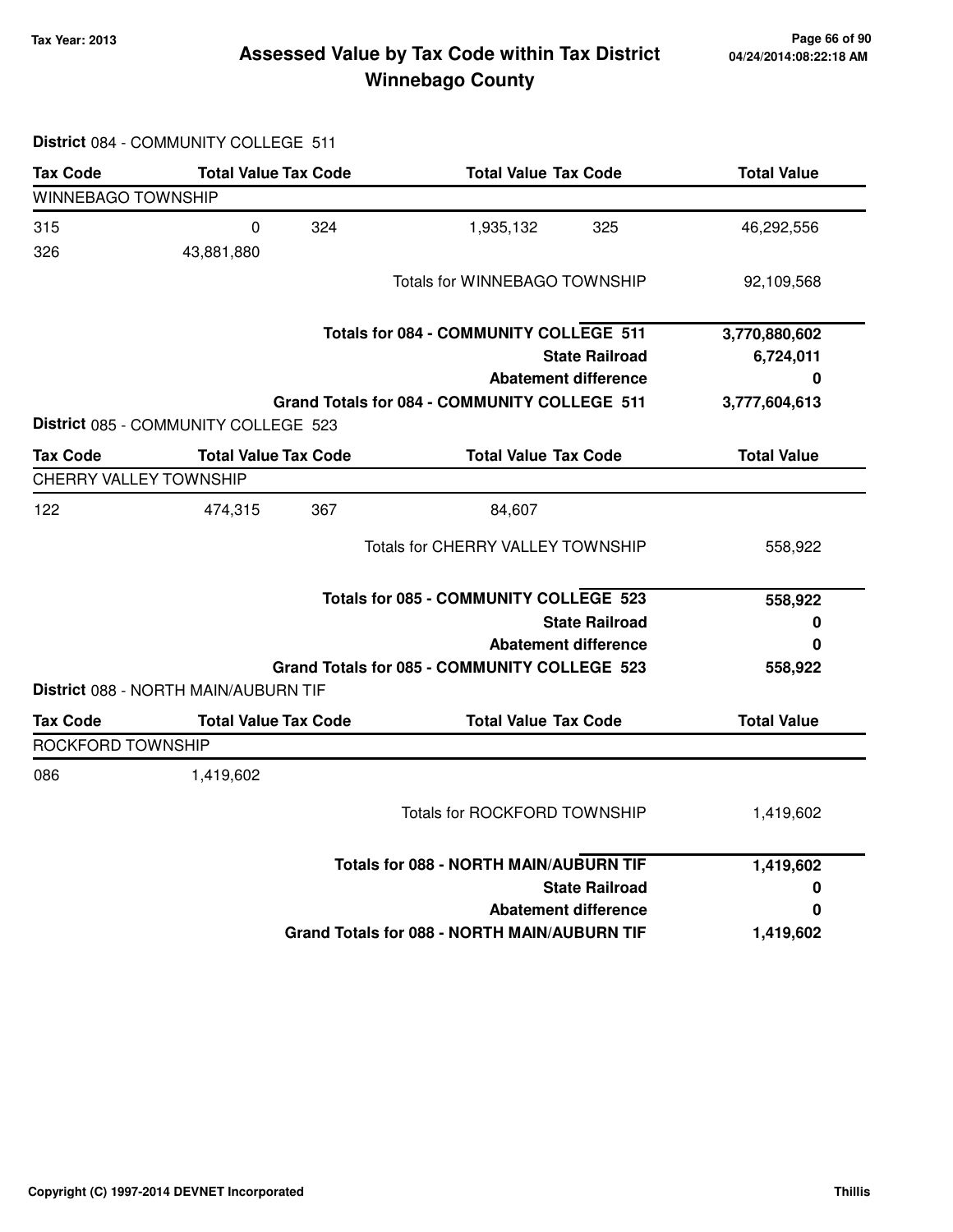### **Tax Year: 2013 Page 67 of 90 Assessed Value by Tax Code within Tax District Winnebago County**

**District** 089 - JACKSON SCHOOL TIF

| <b>Tax Code</b>             | <b>Total Value Tax Code</b> | <b>Total Value Tax Code</b>               | <b>Total Value</b> |  |
|-----------------------------|-----------------------------|-------------------------------------------|--------------------|--|
| ROCKFORD TOWNSHIP           |                             |                                           |                    |  |
| 223                         | 7,852,975                   |                                           |                    |  |
|                             |                             | <b>Totals for ROCKFORD TOWNSHIP</b>       | 7,852,975          |  |
|                             |                             | Totals for 089 - JACKSON SCHOOL TIF       | 7,852,975          |  |
|                             |                             | <b>State Railroad</b>                     | 0                  |  |
|                             |                             | <b>Abatement difference</b>               | 0                  |  |
|                             |                             | Grand Totals for 089 - JACKSON SCHOOL TIF | 7,852,975          |  |
| District 090 - EASTSIDE TIF |                             |                                           |                    |  |
| <b>Tax Code</b>             | <b>Total Value Tax Code</b> | <b>Total Value Tax Code</b>               | <b>Total Value</b> |  |
| ROCKFORD TOWNSHIP           |                             |                                           |                    |  |
| 027                         | 1,927,616                   |                                           |                    |  |
|                             |                             | <b>Totals for ROCKFORD TOWNSHIP</b>       | 1,927,616          |  |
|                             |                             | <b>Totals for 090 - EASTSIDE TIF</b>      | 1,927,616          |  |
|                             |                             | <b>State Railroad</b>                     | 0                  |  |
|                             |                             | <b>Abatement difference</b>               | 0                  |  |
|                             |                             | Grand Totals for 090 - EASTSIDE TIF       | 1,927,616          |  |
| District 091 - WESTSIDE TIF |                             |                                           |                    |  |
| <b>Tax Code</b>             | <b>Total Value Tax Code</b> | <b>Total Value Tax Code</b>               | <b>Total Value</b> |  |
| ROCKFORD TOWNSHIP           |                             |                                           |                    |  |
| 028                         | 2,294,566<br>033            | 542<br>038                                | 1,335,884          |  |
|                             |                             | <b>Totals for ROCKFORD TOWNSHIP</b>       | 3,630,992          |  |
|                             |                             | <b>Totals for 091 - WESTSIDE TIF</b>      | 3,630,992          |  |
|                             |                             | <b>State Railroad</b>                     | 0                  |  |
|                             |                             | <b>Abatement difference</b>               | 0                  |  |
|                             |                             | Grand Totals for 091 - WESTSIDE TIF       | 3,630,992          |  |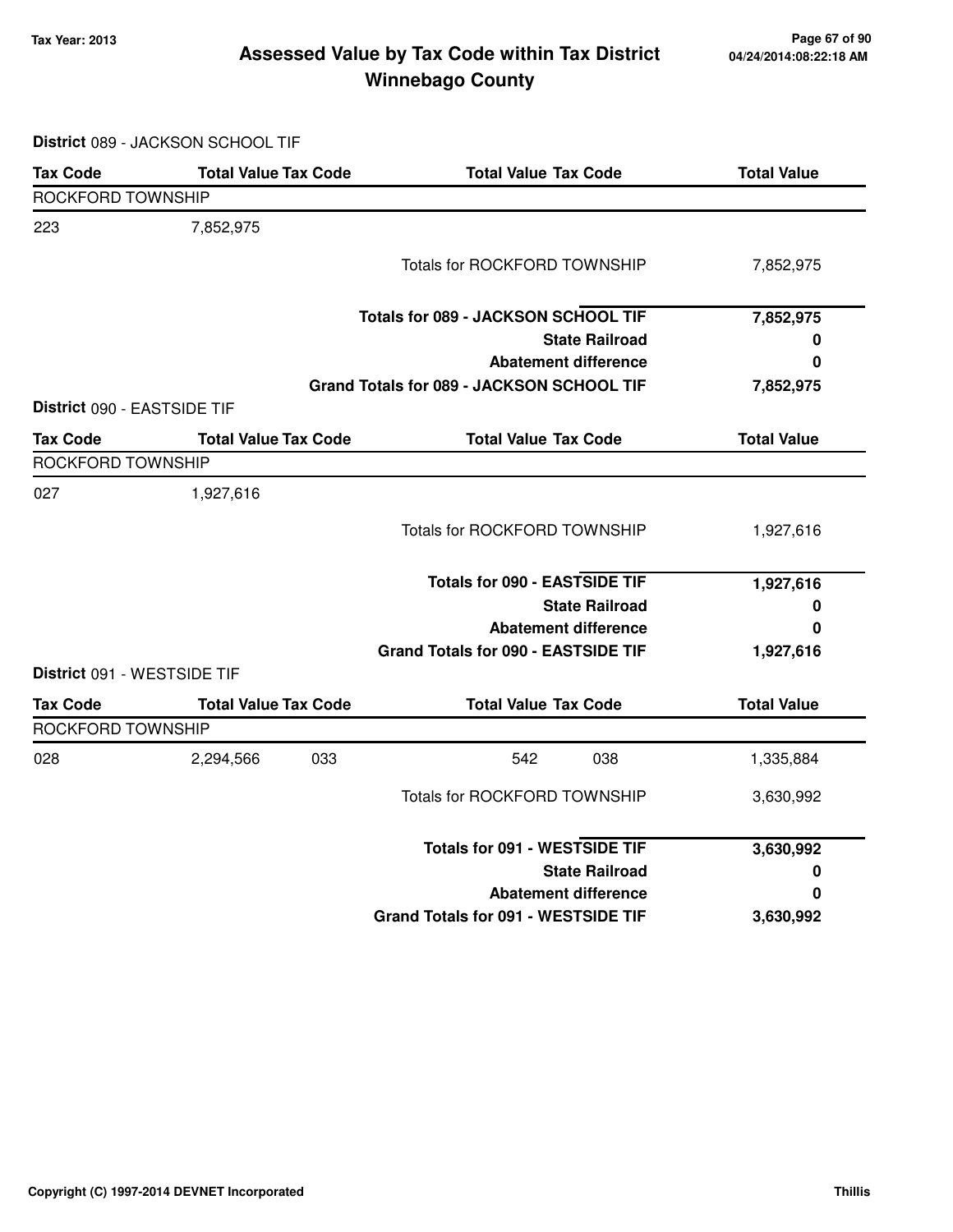### **Tax Year: 2013 Page 68 of 90 Assessed Value by Tax Code within Tax District Winnebago County**

**District** 092 - SEVENTH ST TIF

| <b>Tax Code</b>   | <b>Total Value Tax Code</b>        | <b>Total Value Tax Code</b>                  | <b>Total Value</b> |
|-------------------|------------------------------------|----------------------------------------------|--------------------|
| ROCKFORD TOWNSHIP |                                    |                                              |                    |
| 034               | 039<br>5,202,581                   | 311,724                                      |                    |
|                   |                                    | <b>Totals for ROCKFORD TOWNSHIP</b>          | 5,514,305          |
|                   |                                    | Totals for 092 - SEVENTH ST TIF              | 5,514,305          |
|                   |                                    | <b>State Railroad</b>                        | 0                  |
|                   |                                    | <b>Abatement difference</b>                  | 0                  |
|                   |                                    | Grand Totals for 092 - SEVENTH ST TIF        | 5,514,305          |
|                   | District 093 - NORTH MAIN TIF      |                                              |                    |
| <b>Tax Code</b>   | <b>Total Value Tax Code</b>        | <b>Total Value Tax Code</b>                  | <b>Total Value</b> |
| ROCKFORD TOWNSHIP |                                    |                                              |                    |
| 391               | 872,367                            |                                              |                    |
|                   |                                    | <b>Totals for ROCKFORD TOWNSHIP</b>          | 872,367            |
|                   |                                    | Totals for 093 - NORTH MAIN TIF              | 872,367            |
|                   |                                    | <b>State Railroad</b>                        | 0                  |
|                   |                                    | <b>Abatement difference</b>                  | 0                  |
|                   |                                    | <b>Grand Totals for 093 - NORTH MAIN TIF</b> | 872,367            |
|                   | District 094 - GLOBAL TRADE TIF #1 |                                              |                    |
| <b>Tax Code</b>   | <b>Total Value Tax Code</b>        | <b>Total Value Tax Code</b>                  | <b>Total Value</b> |
| ROCKFORD TOWNSHIP |                                    |                                              |                    |
| 392               | 22,450,220                         |                                              |                    |
|                   |                                    | <b>Totals for ROCKFORD TOWNSHIP</b>          | 22,450,220         |
|                   |                                    | Totals for 094 - GLOBAL TRADE TIF #1         | 22,450,220         |
|                   |                                    | <b>State Railroad</b>                        | 0                  |
|                   |                                    | <b>Abatement difference</b>                  | 0                  |
|                   |                                    | Grand Totals for 094 - GLOBAL TRADE TIF #1   | 22,450,220         |
|                   |                                    |                                              |                    |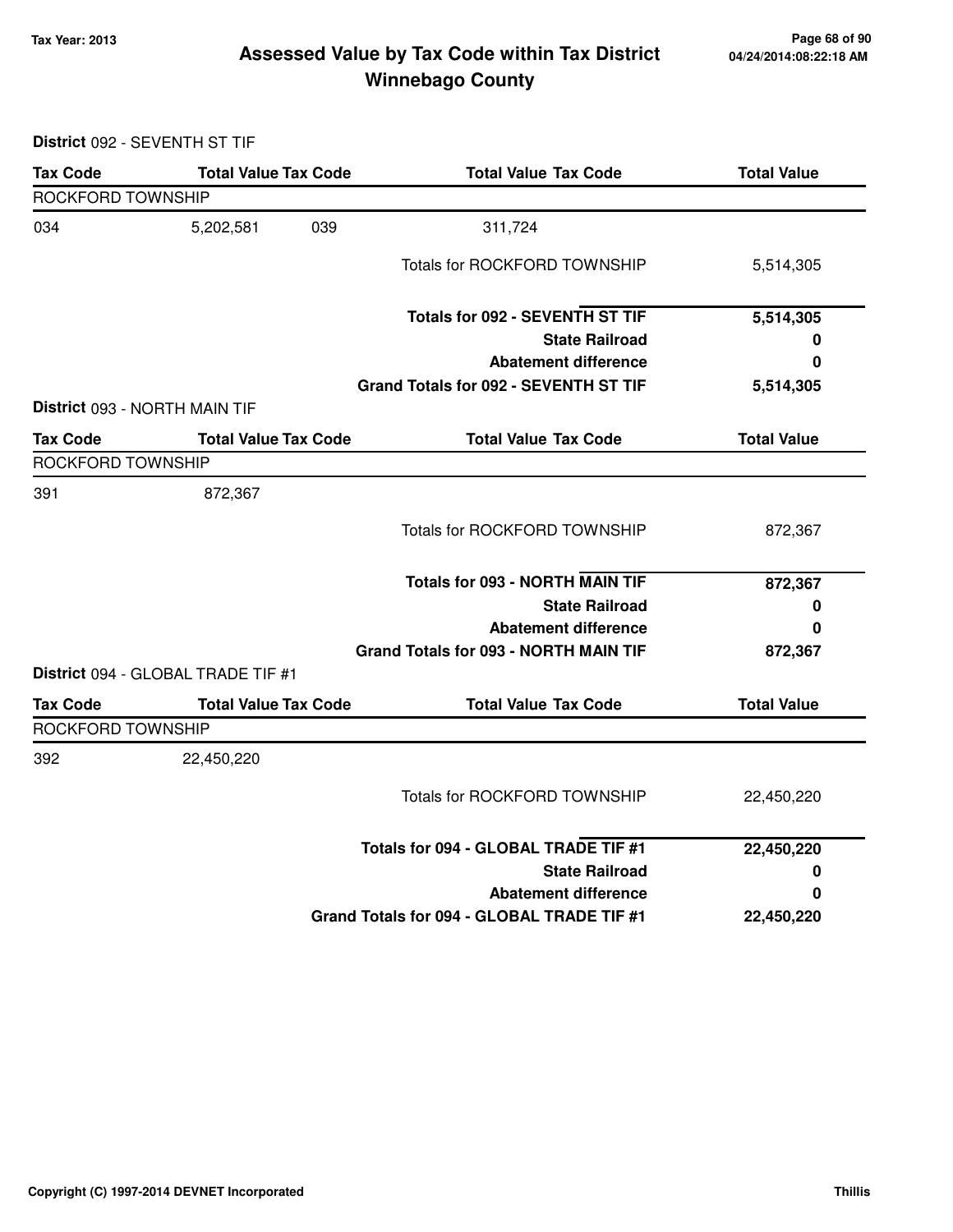### **Tax Year: 2013 Page 69 of 90 Assessed Value by Tax Code within Tax District Winnebago County**

**District** 098 - MACHESNEY PARK TIF

| <b>Tax Code</b>          | <b>Total Value Tax Code</b>         |     | <b>Total Value Tax Code</b>                      |                             | <b>Total Value</b> |  |
|--------------------------|-------------------------------------|-----|--------------------------------------------------|-----------------------------|--------------------|--|
| <b>HARLEM TOWNSHIP</b>   |                                     |     |                                                  |                             |                    |  |
| 118                      | 366,998                             | 141 | 215,227                                          |                             |                    |  |
|                          |                                     |     | <b>Totals for HARLEM TOWNSHIP</b>                |                             | 582,225            |  |
|                          |                                     |     | <b>Totals for 098 - MACHESNEY PARK TIF</b>       |                             | 582,225            |  |
|                          |                                     |     |                                                  | <b>State Railroad</b>       | O                  |  |
|                          |                                     |     |                                                  | <b>Abatement difference</b> | 0                  |  |
|                          | District 101 - BU/HA MULTI TOWNSHIP |     | <b>Grand Totals for 098 - MACHESNEY PARK TIF</b> |                             | 582,225            |  |
| <b>Tax Code</b>          | <b>Total Value Tax Code</b>         |     | <b>Total Value Tax Code</b>                      |                             | <b>Total Value</b> |  |
| <b>BURRITT TOWNSHIP</b>  |                                     |     |                                                  |                             |                    |  |
| 254                      | 172,613                             | 258 | $\boldsymbol{0}$                                 | 259                         | $\boldsymbol{0}$   |  |
| 260                      | 13,033,410                          | 261 | 0                                                | 262                         | 179,654            |  |
| 263                      | 174,570                             | 264 | 0                                                | 265                         | 762,339            |  |
| 266                      | 5,553,121                           | 267 | 1,134,419                                        | 268                         | 3,064,655          |  |
|                          |                                     |     | <b>Totals for BURRITT TOWNSHIP</b>               |                             | 24,074,781         |  |
| <b>HARRISON TOWNSHIP</b> |                                     |     |                                                  |                             |                    |  |
| 246                      | 7,405,578                           | 247 | 6,044,286                                        | 248                         | 34,803             |  |
|                          |                                     |     | Totals for HARRISON TOWNSHIP                     |                             | 13,484,667         |  |
|                          |                                     |     | Totals for 101 - BU/HA MULTI TOWNSHIP            |                             | 37,559,448         |  |
|                          |                                     |     |                                                  | <b>State Railroad</b>       | 0                  |  |
|                          |                                     |     |                                                  | <b>Abatement difference</b> | 0                  |  |
|                          | District 102 - DU/LA MULTI TOWNSHIP |     | Grand Totals for 101 - BU/HA MULTI TOWNSHIP      |                             | 37,559,448         |  |
| <b>Tax Code</b>          | <b>Total Value Tax Code</b>         |     | <b>Total Value Tax Code</b>                      |                             | <b>Total Value</b> |  |
| <b>DURAND TOWNSHIP</b>   |                                     |     |                                                  |                             |                    |  |
| 228                      | 1,344,432                           | 229 | 1,739,319                                        | 230                         | 19,385,911         |  |
| 231                      | 96,961                              | 232 | 853,641                                          | 233                         | 14,375,162         |  |
|                          |                                     |     |                                                  |                             |                    |  |
| 234                      | 338,791                             |     |                                                  |                             |                    |  |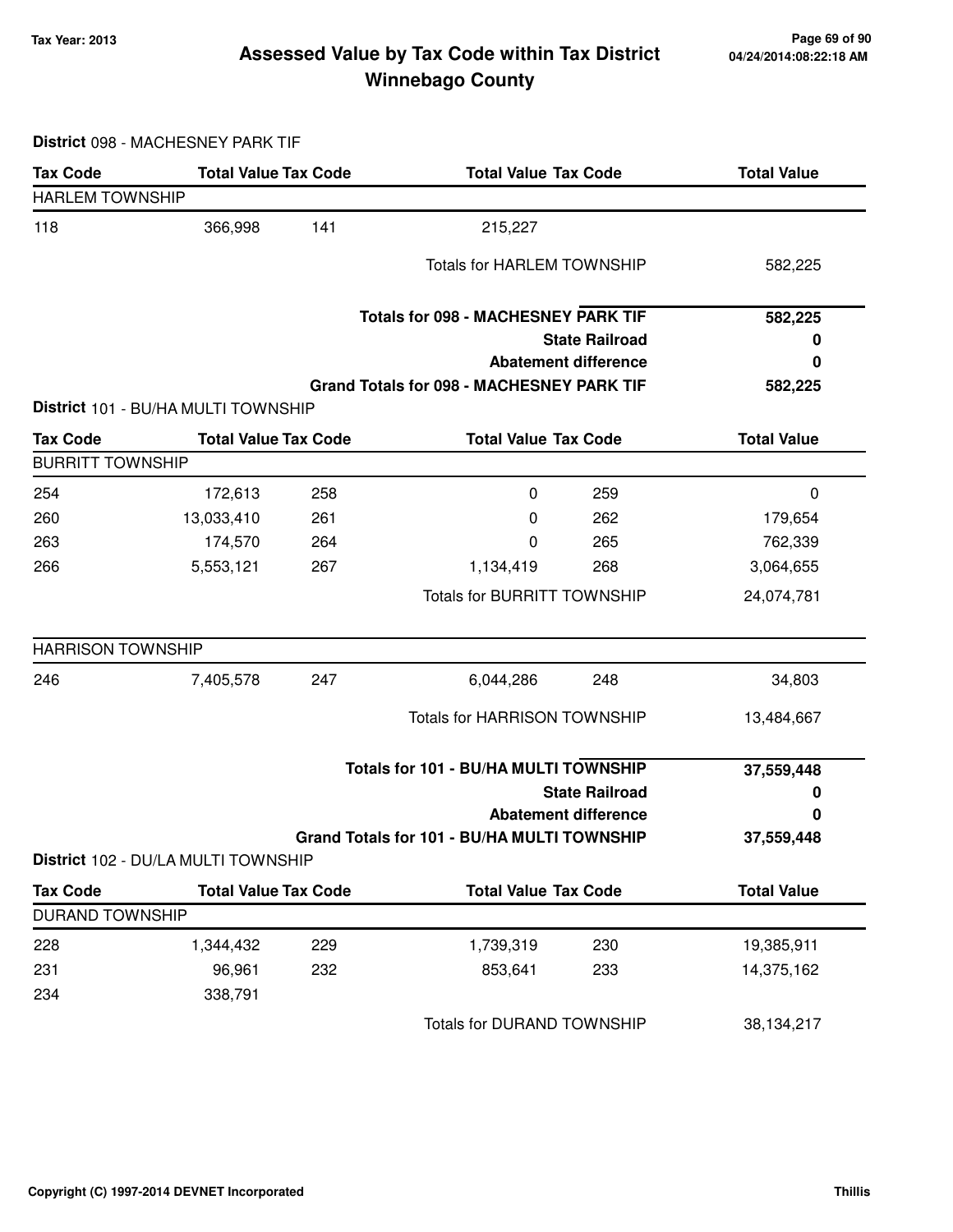### **Tax Year: 2013 Page 70 of 90 Assessed Value by Tax Code within Tax District Winnebago County**

**District** 102 - DU/LA MULTI TOWNSHIP

| <b>Tax Code</b>       | <b>Total Value Tax Code</b>       | <b>Total Value Tax Code</b>                 | <b>Total Value</b> |
|-----------------------|-----------------------------------|---------------------------------------------|--------------------|
| <b>LAONA TOWNSHIP</b> |                                   |                                             |                    |
| 220                   | 34,195,260                        |                                             |                    |
|                       |                                   | <b>Totals for LAONA TOWNSHIP</b>            | 34,195,260         |
|                       |                                   | Totals for 102 - DU/LA MULTI TOWNSHIP       | 72,329,477         |
|                       |                                   | <b>State Railroad</b>                       | 0                  |
|                       |                                   | <b>Abatement difference</b>                 | 0                  |
|                       |                                   | Grand Totals for 102 - DU/LA MULTI TOWNSHIP | 72,329,477         |
|                       | District 104 - SOUTH ROCKFORD TIF |                                             |                    |
| <b>Tax Code</b>       | <b>Total Value Tax Code</b>       | <b>Total Value Tax Code</b>                 | <b>Total Value</b> |
| ROCKFORD TOWNSHIP     |                                   |                                             |                    |
| 014                   | 1,779,388                         |                                             |                    |
|                       |                                   | <b>Totals for ROCKFORD TOWNSHIP</b>         | 1,779,388          |
|                       |                                   | <b>Totals for 104 - SOUTH ROCKFORD TIF</b>  | 1,779,388          |
|                       |                                   | <b>State Railroad</b>                       | 0                  |
|                       |                                   | <b>Abatement difference</b>                 | 0                  |
|                       |                                   | Grand Totals for 104 - SOUTH ROCKFORD TIF   | 1,779,388          |
|                       | District 105 - LINCOLNWOOD TIF    |                                             |                    |
| <b>Tax Code</b>       | <b>Total Value Tax Code</b>       | <b>Total Value Tax Code</b>                 | <b>Total Value</b> |
| ROCKFORD TOWNSHIP     |                                   |                                             |                    |
| 047                   | 3,861                             |                                             |                    |
|                       |                                   | <b>Totals for ROCKFORD TOWNSHIP</b>         | 3,861              |
|                       |                                   | <b>Totals for 105 - LINCOLNWOOD TIF</b>     | 3,861              |
|                       |                                   | <b>State Railroad</b>                       | 0                  |
|                       |                                   | <b>Abatement difference</b>                 | 0                  |
|                       |                                   | Grand Totals for 105 - LINCOLNWOOD TIF      | 3,861              |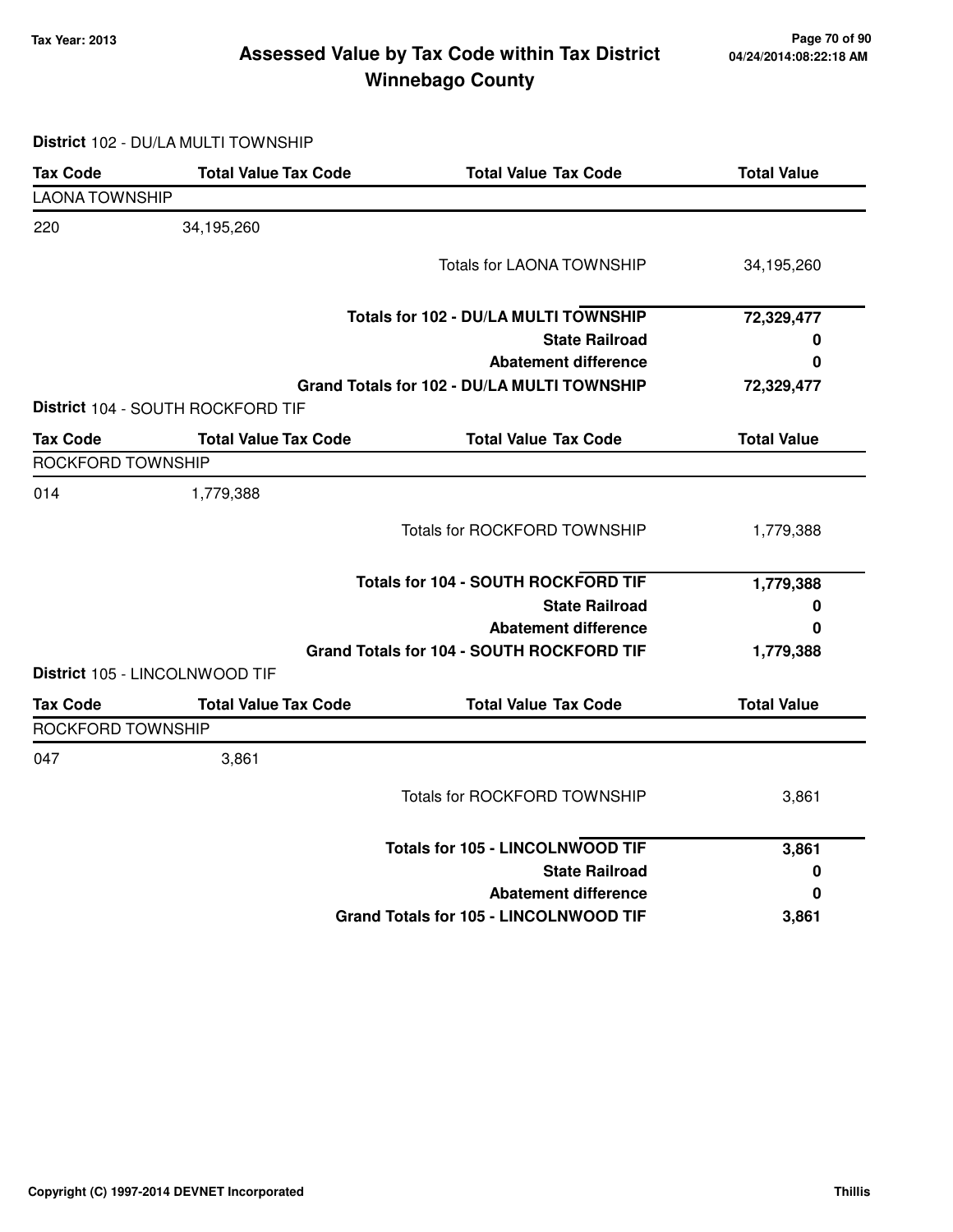### **Tax Year: 2013 Page 71 of 90 Assessed Value by Tax Code within Tax District Winnebago County**

**District** 106 - DURAND VILLAGE TIF

| <b>Tax Code</b>          | <b>Total Value Tax Code</b>            | <b>Total Value Tax Code</b>                      | <b>Total Value</b> |
|--------------------------|----------------------------------------|--------------------------------------------------|--------------------|
| <b>DURAND TOWNSHIP</b>   |                                        |                                                  |                    |
| 228                      | 1,344,432                              |                                                  |                    |
|                          |                                        | <b>Totals for DURAND TOWNSHIP</b>                | 1,344,432          |
|                          |                                        | <b>Totals for 106 - DURAND VILLAGE TIF</b>       | 1,344,432          |
|                          |                                        | <b>State Railroad</b>                            | 0                  |
|                          |                                        | <b>Abatement difference</b>                      | 0                  |
|                          | District 107 - SPRINGFIELD CORNERS TIF | <b>Grand Totals for 106 - DURAND VILLAGE TIF</b> | 1,344,432          |
| <b>Tax Code</b>          | <b>Total Value Tax Code</b>            | <b>Total Value Tax Code</b>                      | <b>Total Value</b> |
| <b>ROCKFORD TOWNSHIP</b> |                                        |                                                  |                    |
| 048                      | 186,636                                |                                                  |                    |
|                          |                                        | <b>Totals for ROCKFORD TOWNSHIP</b>              | 186,636            |
|                          |                                        | <b>Totals for 107 - SPRINGFIELD CORNERS TIF</b>  | 186,636            |
|                          |                                        | <b>State Railroad</b>                            | 0                  |
|                          |                                        | <b>Abatement difference</b>                      | 0                  |
|                          |                                        | Grand Totals for 107 - SPRINGFIELD CORNERS TIF   | 186,636            |
|                          | District 109 - COUNTRY OAKS SSA        |                                                  |                    |
| <b>Tax Code</b>          | <b>Total Value Tax Code</b>            | <b>Total Value Tax Code</b>                      | <b>Total Value</b> |
| ROCKFORD TOWNSHIP        |                                        |                                                  |                    |
| 056                      | 328,994                                |                                                  |                    |
|                          |                                        | <b>Totals for ROCKFORD TOWNSHIP</b>              | 328,994            |
|                          |                                        | <b>Totals for 109 - COUNTRY OAKS SSA</b>         | 328,994            |
|                          |                                        | <b>State Railroad</b>                            | 0                  |
|                          |                                        | <b>Abatement difference</b>                      | 0                  |
|                          |                                        | Grand Totals for 109 - COUNTRY OAKS SSA          | 328,994            |
|                          |                                        |                                                  |                    |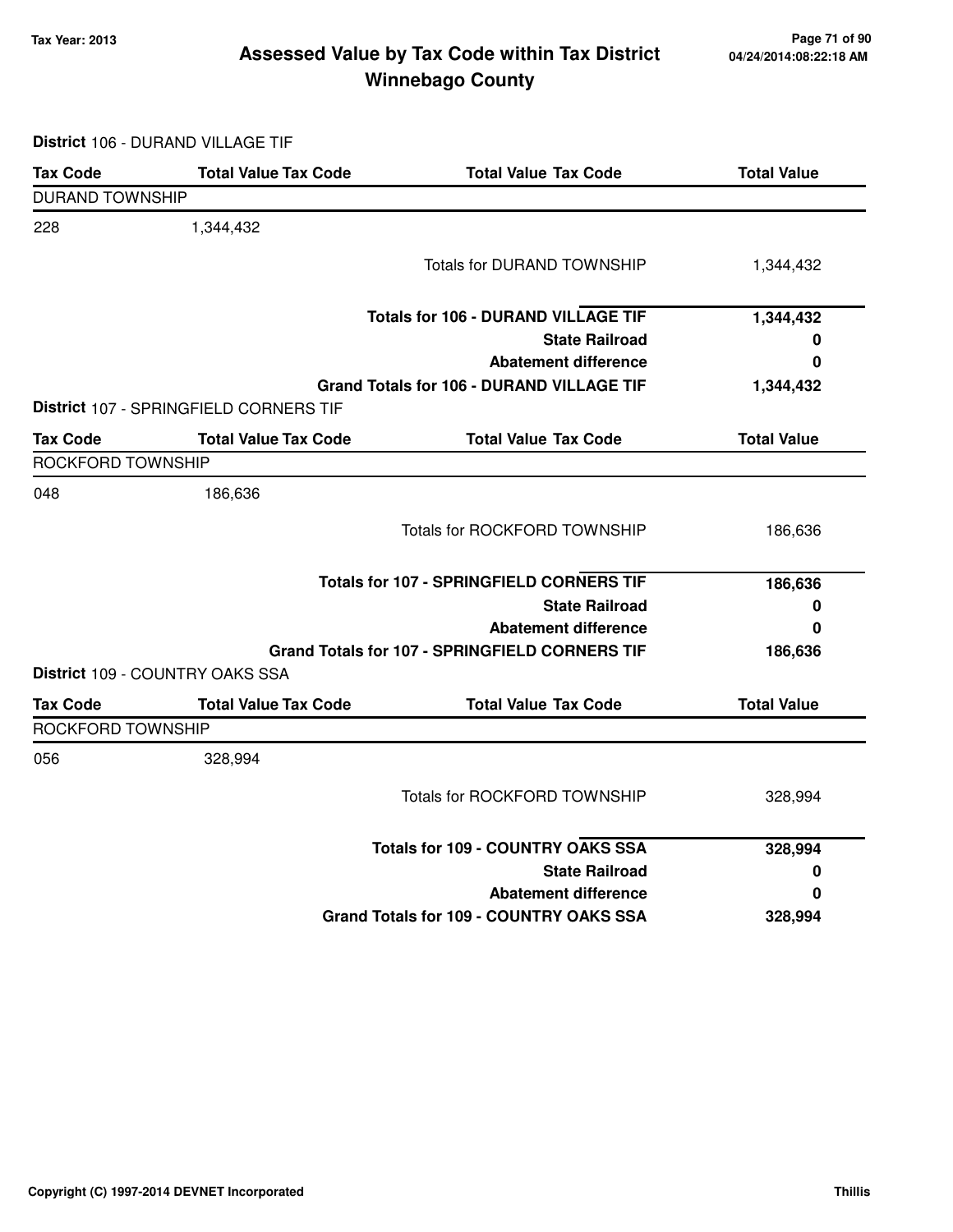### **04/24/2014:08:22:18 AM**

### **Tax Year: 2013 Page 72 of 90 Assessed Value by Tax Code within Tax District Winnebago County**

|                         | District 110 - BURRITT TWSP ROAD               |     |                                                      |                             |                    |
|-------------------------|------------------------------------------------|-----|------------------------------------------------------|-----------------------------|--------------------|
| <b>Tax Code</b>         | <b>Total Value Tax Code</b>                    |     | <b>Total Value Tax Code</b>                          |                             | <b>Total Value</b> |
| <b>BURRITT TOWNSHIP</b> |                                                |     |                                                      |                             |                    |
| 254                     | 172,613                                        | 258 | $\mathbf 0$                                          | 259                         | 0                  |
| 260                     | 13,033,410                                     | 261 | $\boldsymbol{0}$                                     | 262                         | 179,654            |
| 263                     | 174,570                                        | 264 | $\mathbf 0$                                          | 265                         | 762,339            |
| 266                     | 5,553,121                                      | 267 | 1,134,419                                            | 268                         | 3,064,655          |
|                         |                                                |     | <b>Totals for BURRITT TOWNSHIP</b>                   |                             | 24,074,781         |
|                         |                                                |     | <b>Totals for 110 - BURRITT TWSP ROAD</b>            |                             | 24,074,781         |
|                         |                                                |     | <b>State Railroad</b><br><b>Abatement difference</b> |                             | 0                  |
|                         |                                                |     |                                                      |                             | 0                  |
|                         |                                                |     | <b>Grand Totals for 110 - BURRITT TWSP ROAD</b>      |                             | 24,074,781         |
|                         | District 111 - CHERRY VALLEY TWSP ROAD         |     |                                                      |                             |                    |
| <b>Tax Code</b>         | <b>Total Value Tax Code</b>                    |     | <b>Total Value Tax Code</b>                          |                             | <b>Total Value</b> |
|                         | <b>CHERRY VALLEY TOWNSHIP</b>                  |     |                                                      |                             |                    |
| 110                     | 26,250,473                                     | 111 | 8,502,771                                            | 112                         | 2,025,285          |
| 113                     | 8,208,635                                      | 114 | 67,770,833                                           | 115                         | 5,808,766          |
| 116                     | 5,877                                          | 119 | 11,791,052                                           | 120                         | 3,271,004          |
| 122                     | 474,315                                        | 124 | 6,389,533                                            | 125                         | 107,075            |
| 127                     | 108,371,991                                    | 128 | 1,777,549                                            | 129                         | 12,524,080         |
| 343                     | 531,598                                        | 366 | 636,644                                              | 367                         | 84,607             |
| 383                     | 1,436,294                                      | 386 | 0                                                    | 396                         | 0                  |
| 440                     | 29,889                                         |     |                                                      |                             |                    |
|                         |                                                |     | Totals for CHERRY VALLEY TOWNSHIP                    |                             | 265,998,271        |
|                         |                                                |     | <b>Totals for 111 - CHERRY VALLEY TWSP ROAD</b>      |                             | 265,998,271        |
|                         |                                                |     |                                                      | <b>State Railroad</b>       | 1,101,657          |
|                         |                                                |     |                                                      | <b>Abatement difference</b> | 0                  |
|                         | Grand Totals for 111 - CHERRY VALLEY TWSP ROAD |     |                                                      |                             | 267,099,928        |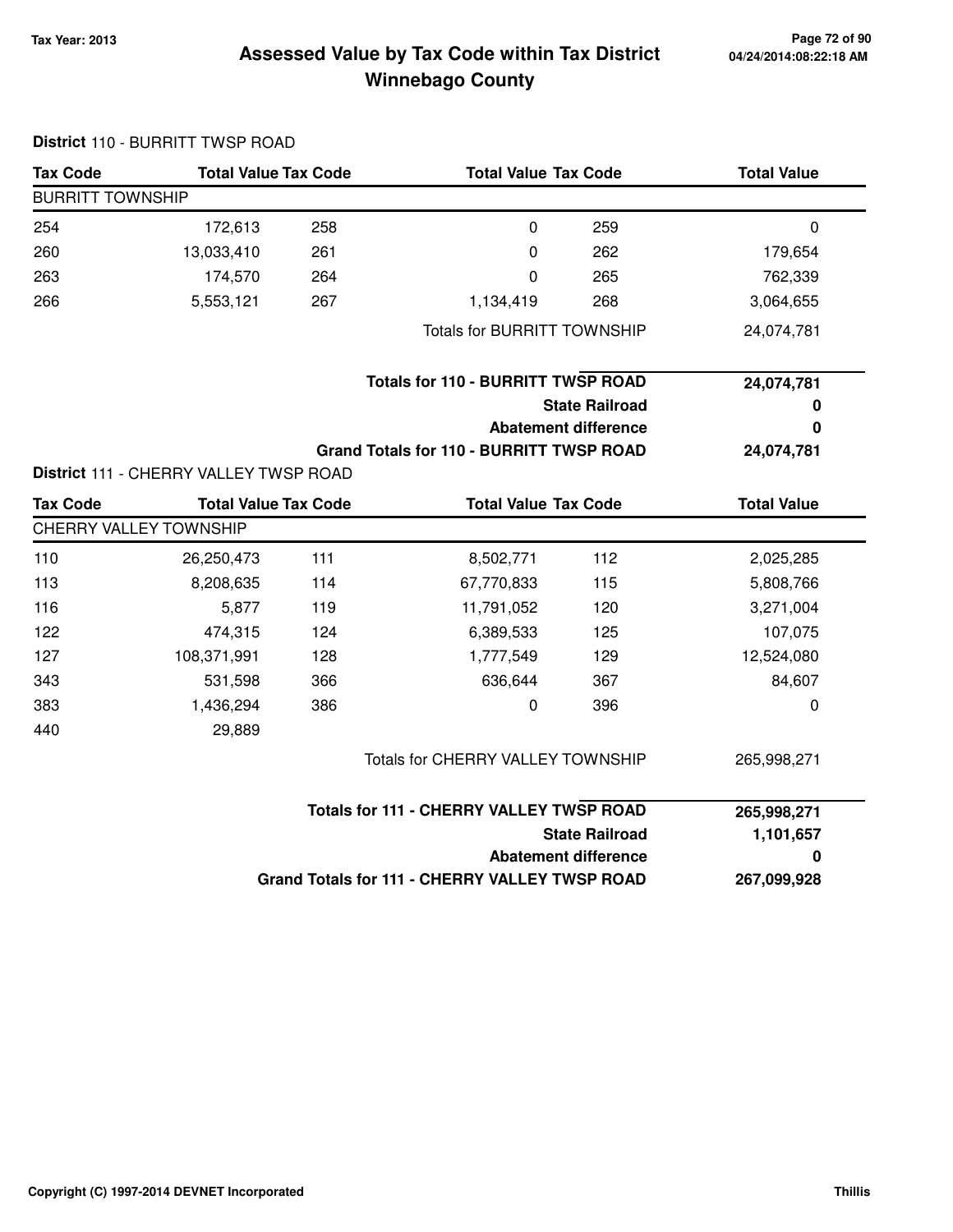# **Tax Year: 2013 Page 73 of 90 Assessed Value by Tax Code within Tax District Winnebago County**

#### **District** 112 - DURAND TWSP ROAD

| <b>Tax Code</b>        | <b>Total Value Tax Code</b> |     |                                                | <b>Total Value Tax Code</b> |            |
|------------------------|-----------------------------|-----|------------------------------------------------|-----------------------------|------------|
| <b>DURAND TOWNSHIP</b> |                             |     |                                                |                             |            |
| 228                    | 1,344,432                   | 229 | 1,739,319                                      | 230                         | 19,385,911 |
| 231                    | 96,961                      | 232 | 853,641                                        | 233                         | 14,375,162 |
| 234                    | 338,791                     |     |                                                |                             |            |
|                        |                             |     | <b>Totals for DURAND TOWNSHIP</b>              |                             | 38,134,217 |
|                        |                             |     | <b>Totals for 112 - DURAND TWSP ROAD</b>       |                             | 38,134,217 |
|                        |                             |     |                                                | <b>State Railroad</b>       | 0          |
|                        |                             |     |                                                | Abatement difference        | 0          |
|                        |                             |     | <b>Grand Totals for 112 - DURAND TWSP ROAD</b> |                             | 38,134,217 |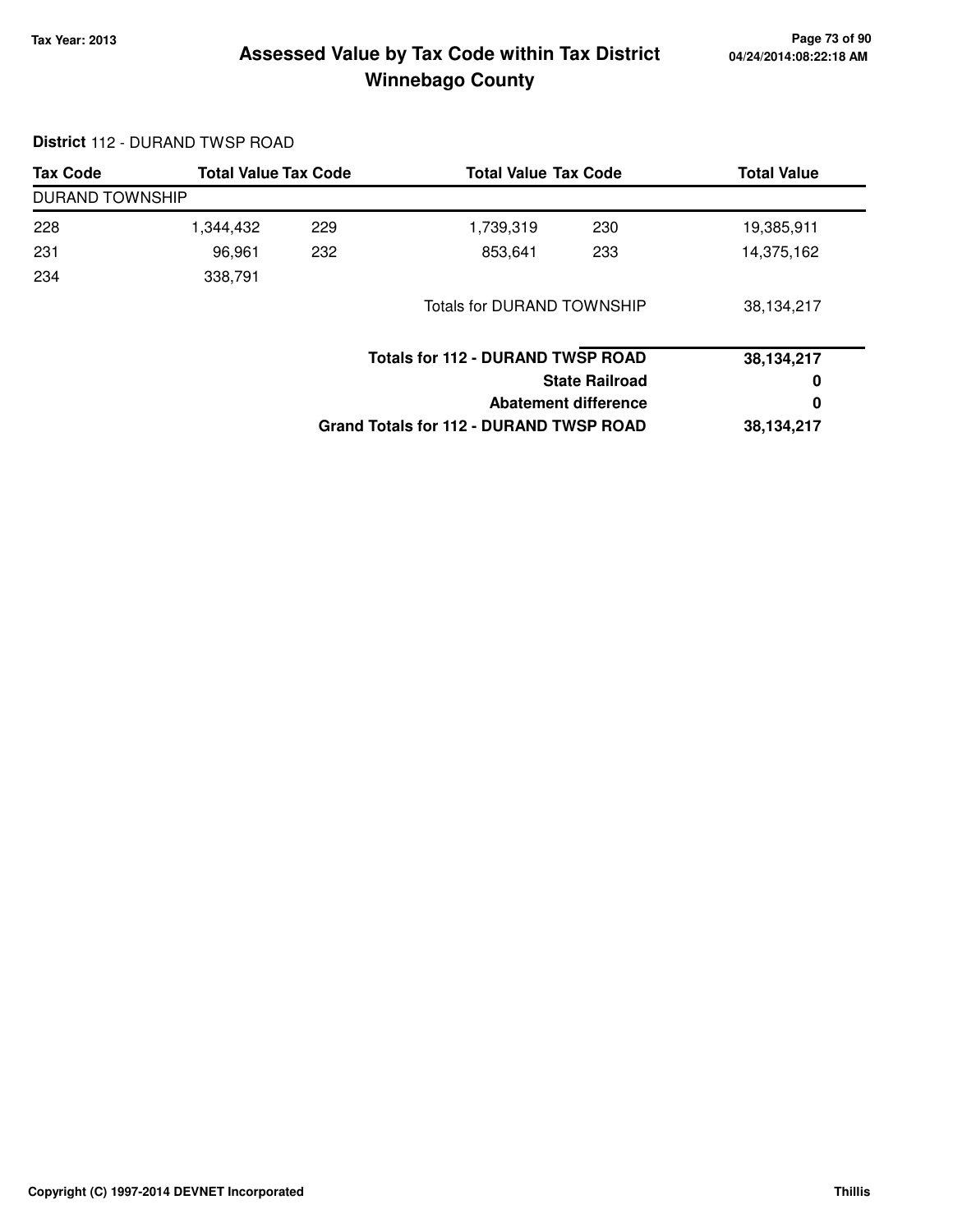# **Tax Year: 2013 Page 74 of 90 Assessed Value by Tax Code within Tax District Winnebago County**

#### **District** 113 - HARLEM TWSP ROAD

| <b>Tax Code</b>          | <b>Total Value Tax Code</b>       |     | <b>Total Value Tax Code</b>                      |                             | <b>Total Value</b> |
|--------------------------|-----------------------------------|-----|--------------------------------------------------|-----------------------------|--------------------|
| <b>HARLEM TOWNSHIP</b>   |                                   |     |                                                  |                             |                    |
| 006                      | 119,762,198                       | 007 | 6,729,268                                        | 012                         | 134,985            |
| 019                      | 0                                 | 020 | 14,287                                           | 026                         | 24,285,763         |
| 042                      | 3,421,265                         | 045 | 567,631                                          | 049                         | 16,427,311         |
| 074                      | 0                                 | 075 | 0                                                | 078                         | 267,081            |
| 100                      | 0                                 | 101 | 0                                                | 102                         | 0                  |
| 108                      | 10,356                            | 109 | 22,965,492                                       | 118                         | 366,998            |
| 130                      | 3,394,101                         | 133 | 92,400,334                                       | 134                         | 478,075            |
| 135                      | 6,299,872                         | 136 | 25,201,229                                       | 137                         | 47,918,111         |
| 139                      | 10,922,598                        | 140 | 56,028                                           | 141                         | 215,227            |
| 142                      | 175,009                           | 143 | 1,951,058                                        | 144                         | 101,241,820        |
| 145                      | 4,343,136                         | 147 | 68,136                                           | 149                         | 29,384,470         |
| 151                      | 765                               | 152 | 3,781,108                                        | 153                         | 1,818,868          |
| 158                      | 6,008,259                         | 159 | 221,077                                          | 160                         | 599,696            |
| 163                      | 1,701,206                         | 164 | 83,634                                           | 194                         | 2,776,531          |
| 208                      | 47,708                            | 215 | $\mathbf 0$                                      | 217                         | $\pmb{0}$          |
| 408                      | 0                                 | 413 | 479,066                                          | 414                         | 1,031,228          |
| 416                      | 6,443,715                         | 427 | 10,449                                           | 428                         | 1,745,756          |
| 429                      | 3,334                             | 430 | 92,785                                           | 431                         | 2,135              |
| 432                      | 1,279                             | 433 | 1,345,758                                        | 434                         | 195,169            |
| 435                      | 5,409,386                         | 442 | 879,598                                          | 443                         | 53,848             |
| 444                      | 13,646                            | 445 | 0                                                | 449                         | 0                  |
| 454                      | 30,306                            |     |                                                  |                             |                    |
|                          |                                   |     | Totals for HARLEM TOWNSHIP                       |                             | 553,778,149        |
|                          |                                   |     | <b>Totals for 113 - HARLEM TWSP ROAD</b>         |                             | 553,778,149        |
|                          |                                   |     |                                                  | <b>State Railroad</b>       | 0                  |
|                          |                                   |     |                                                  | <b>Abatement difference</b> | 0                  |
|                          |                                   |     | <b>Grand Totals for 113 - HARLEM TWSP ROAD</b>   |                             | 553,778,149        |
|                          | District 114 - HARRISON TWSP ROAD |     |                                                  |                             |                    |
| <b>Tax Code</b>          | <b>Total Value Tax Code</b>       |     | <b>Total Value Tax Code</b>                      |                             | <b>Total Value</b> |
| <b>HARRISON TOWNSHIP</b> |                                   |     |                                                  |                             |                    |
| 246                      | 7,405,578                         | 247 | 6,044,286                                        | 248                         | 34,803             |
|                          |                                   |     | <b>Totals for HARRISON TOWNSHIP</b>              |                             | 13,484,667         |
|                          |                                   |     | <b>Totals for 114 - HARRISON TWSP ROAD</b>       |                             | 13,484,667         |
|                          |                                   |     |                                                  | <b>State Railroad</b>       | 0                  |
|                          |                                   |     |                                                  | <b>Abatement difference</b> | 0                  |
|                          |                                   |     | <b>Grand Totals for 114 - HARRISON TWSP ROAD</b> |                             | 13,484,667         |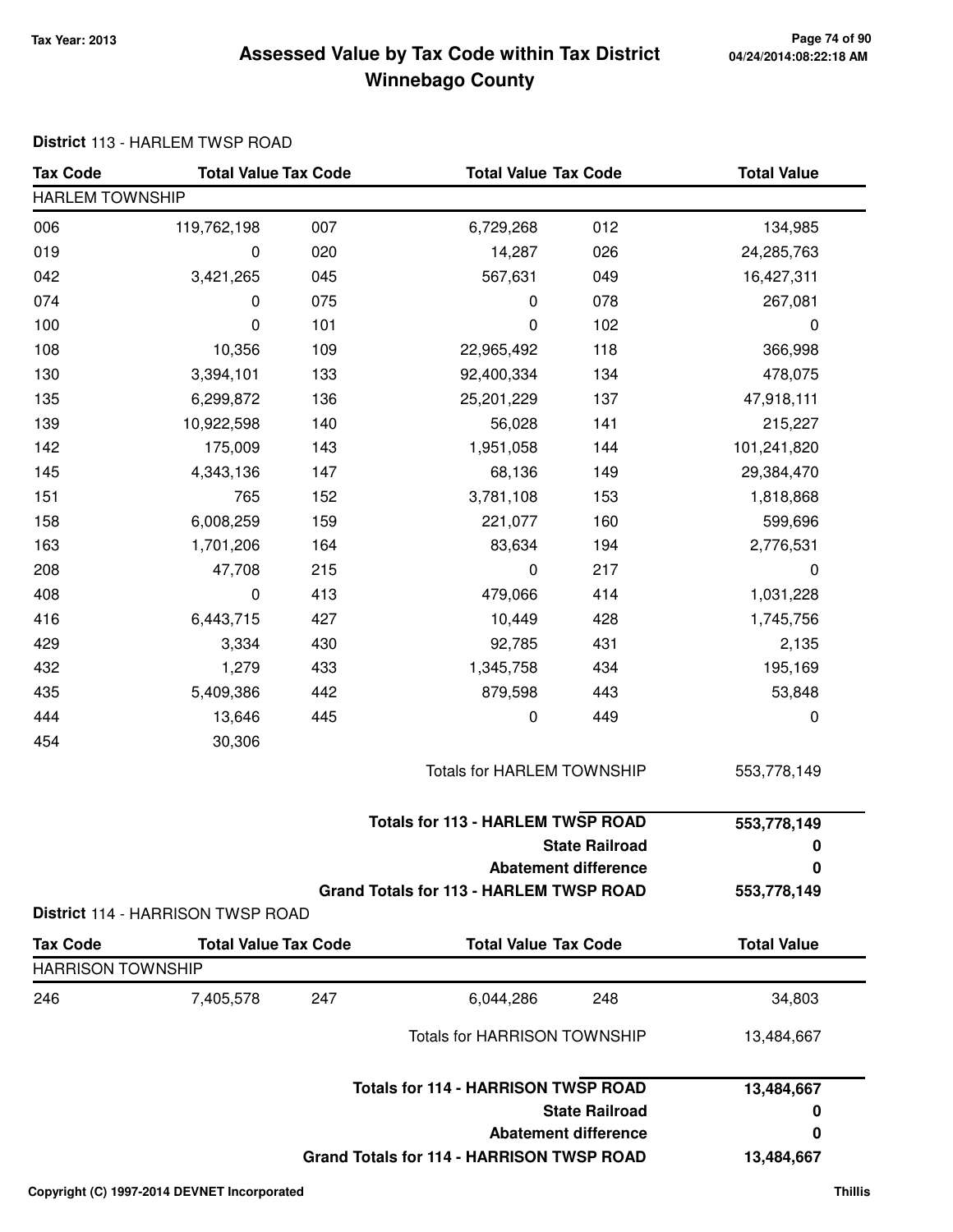# **Tax Year: 2013 Page 75 of 90 Assessed Value by Tax Code within Tax District Winnebago County**

**District** 115 - LAONA TWSP ROAD

| <b>Tax Code</b>       | <b>Total Value Tax Code</b>         |     | <b>Total Value Tax Code</b>                        |                             | <b>Total Value</b> |
|-----------------------|-------------------------------------|-----|----------------------------------------------------|-----------------------------|--------------------|
| <b>LAONA TOWNSHIP</b> |                                     |     |                                                    |                             |                    |
| 212                   | $\pmb{0}$                           | 220 | 34,195,260                                         |                             |                    |
|                       |                                     |     | <b>Totals for LAONA TOWNSHIP</b>                   |                             | 34,195,260         |
|                       |                                     |     | <b>Totals for 115 - LAONA TWSP ROAD</b>            |                             | 34,195,260         |
|                       |                                     |     |                                                    | <b>State Railroad</b>       | 0                  |
|                       |                                     |     |                                                    | <b>Abatement difference</b> | 0                  |
|                       | District 116 - OWEN TWSP ROAD       |     | Grand Totals for 115 - LAONA TWSP ROAD             |                             | 34,195,260         |
| <b>Tax Code</b>       | <b>Total Value Tax Code</b>         |     | <b>Total Value Tax Code</b>                        |                             | <b>Total Value</b> |
| <b>OWEN TOWNSHIP</b>  |                                     |     |                                                    |                             |                    |
| 046                   | 262,084                             | 146 | 17,329,904                                         | 150                         | 104,000            |
| 154                   | 96,676                              | 155 | 7,281,858                                          | 156                         | 15,980,531         |
| 157                   | 61,576                              | 161 | 87,213                                             | 162                         | 448,117            |
| 165                   | 12,359,579                          | 167 | 161,668                                            | 168                         | 0                  |
| 169                   | 6,887,547                           | 170 | 85,589                                             | 171                         | 117,001            |
| 195                   | 0                                   | 200 | 1,597,974                                          | 304                         | 0                  |
| 358                   | 4,417                               | 360 | 4,511,746                                          | 361                         | 2,566              |
| 362                   | 659,793                             | 363 | 35,531                                             | 364                         | 172,558            |
| 365                   | 8,618,204                           | 368 | 415,638                                            | 369                         | 142,805            |
|                       |                                     |     | Totals for OWEN TOWNSHIP                           |                             | 77,424,575         |
|                       |                                     |     | <b>Totals for 116 - OWEN TWSP ROAD</b>             |                             | 77,424,575         |
|                       |                                     |     |                                                    | <b>State Railroad</b>       | 313,494            |
|                       |                                     |     |                                                    | <b>Abatement difference</b> | $\bf{0}$           |
|                       |                                     |     | <b>Grand Totals for 116 - OWEN TWSP ROAD</b>       |                             | 77,738,069         |
|                       | District 117 - PECATONICA TWSP ROAD |     |                                                    |                             |                    |
| <b>Tax Code</b>       | <b>Total Value Tax Code</b>         |     | <b>Total Value Tax Code</b>                        |                             | <b>Total Value</b> |
| PECATONICA TOWNSHIP   |                                     |     |                                                    |                             |                    |
| 281                   | 39,194,933                          | 282 | 149,948                                            | 283                         | 123,900            |
| 284                   | 29,102                              | 286 | 27,211,702                                         | 425                         | 58,949             |
|                       |                                     |     | <b>Totals for PECATONICA TOWNSHIP</b>              |                             | 66,768,534         |
|                       |                                     |     | <b>Totals for 117 - PECATONICA TWSP ROAD</b>       |                             | 66,768,534         |
|                       |                                     |     |                                                    | <b>State Railroad</b>       | 0                  |
|                       |                                     |     |                                                    | <b>Abatement difference</b> | $\bf{0}$           |
|                       |                                     |     | <b>Grand Totals for 117 - PECATONICA TWSP ROAD</b> |                             | 66,768,534         |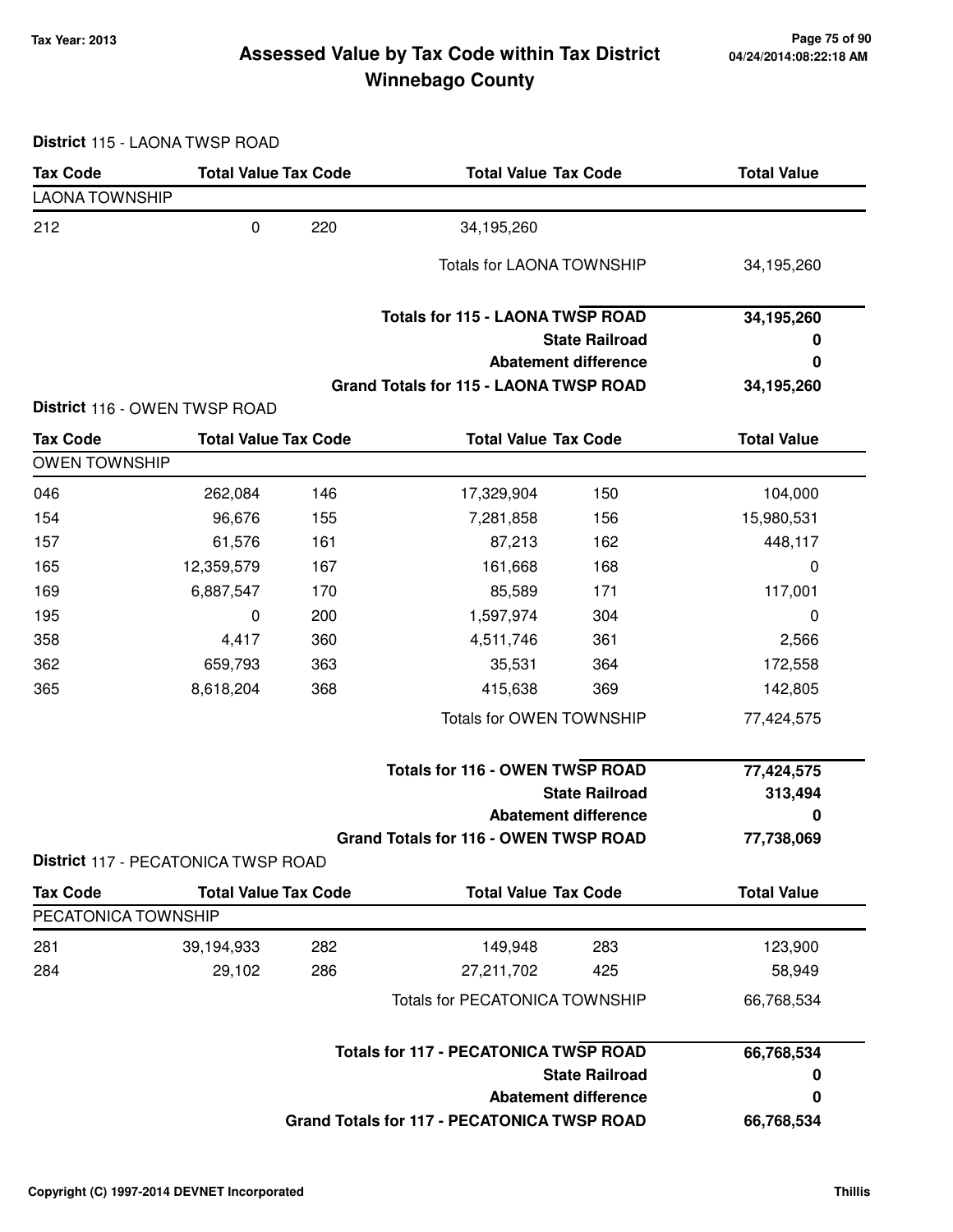# **Tax Year: 2013 Page 76 of 90 Assessed Value by Tax Code within Tax District Winnebago County**

#### **District** 118 - ROCKFORD TWSP ROAD

| <b>Tax Code</b>   | <b>Total Value Tax Code</b> |     | <b>Total Value Tax Code</b> |     | <b>Total Value</b> |
|-------------------|-----------------------------|-----|-----------------------------|-----|--------------------|
| ROCKFORD TOWNSHIP |                             |     |                             |     |                    |
| 001               | 1,211,673,638               | 002 | 106,316,661                 | 003 | 26,666,860         |
| 005               | 10,549,191                  | 008 | 45,424,158                  | 010 | 3,865,833          |
| 011               | 0                           | 013 | 22,016,379                  | 014 | 1,779,388          |
| 015               | 0                           | 016 | 5,541                       | 017 | 21,134,627         |
| 018               | 51,269,391                  | 021 | 15,150,750                  | 027 | 1,927,616          |
| 028               | 2,294,566                   | 029 | 0                           | 030 | 345,659            |
| 031               | 4,708,662                   | 033 | 542                         | 034 | 5,202,581          |
| 035               | 762,434                     | 036 | 11,959,107                  | 038 | 1,335,884          |
| 039               | 311,724                     | 040 | 74,910                      | 044 | 16,461             |
| 047               | 3,861                       | 048 | 186,636                     | 050 | 6,852,783          |
| 051               | 10,298,527                  | 052 | 444,434                     | 053 | 1,826,714          |
| 054               | 0                           | 055 | 0                           | 056 | 328,994            |
| 057               | 9,903,402                   | 058 | 1,703,311                   | 059 | 1,640,348          |
| 060               | 1,541,623                   | 061 | 2,770,399                   | 062 | 6,885,787          |
| 063               | 2,035,415                   | 064 | 13,772,460                  | 066 | 12,689,894         |
| 069               | 6,423,483                   | 070 | 1,801,313                   | 071 | 10,414,253         |
| 072               | 47,392                      | 073 | 5,326                       | 076 | 922,565            |
| 077               | 118,773                     | 082 | 425,804                     | 083 | 661,468            |
| 084               | 555,420                     | 085 | 11,334,950                  | 086 | 1,419,602          |
| 089               | 0                           | 090 | 2,266                       | 091 | 9,289,576          |
| 092               | 4,587,456                   | 093 | 1,328,896                   | 095 | 4,541,957          |
| 096               | 7,492,740                   | 099 | 6,221,465                   | 104 | 2,299,212          |
| 117               | 11,491,289                  | 123 | 633,752                     | 126 | 1,637,042          |
| 131               | 3,608                       | 223 | 7,852,975                   | 226 | 894,096            |
| 351               | 847,209                     | 370 | 0                           | 372 | 4,335,934          |
| 373               | 1,766,759                   | 374 | 1,078,877                   | 377 | 0                  |
| 378               | 46,479,601                  | 379 | 725,517                     | 380 | 1,010,395          |
| 381               | 4,621,688                   | 382 | 163,446                     | 385 | 595,278            |
| 391               | 872,367                     | 392 | 22,450,220                  | 393 | 210,723            |
| 394               | 0                           | 395 | 0                           | 397 | 0                  |
| 398               | 0                           | 400 | 43,031                      | 403 | 81,530             |
| 404               | 1,145,427                   | 405 | 1,489,196                   | 406 | 10,548             |
| 407               | 754,341                     | 409 | 10,453,549                  | 410 | 6,992,528          |
| 411               | 331                         | 412 | 70,541                      | 417 | 902,646            |
| 418               | 6,517,099                   | 419 | 409,064                     | 421 | 13,749,766         |
| 422               | 7,399,476                   | 423 | 13,443,163                  | 424 | 9,528,625          |
| 426               | 2,280,909                   | 436 | $\pmb{0}$                   | 437 | $\boldsymbol{0}$   |
| 438               | 916,525                     | 439 | 415,067                     | 441 | 75,503             |
| 446               | $\pmb{0}$                   | 448 | 9,744                       | 450 | 221,672            |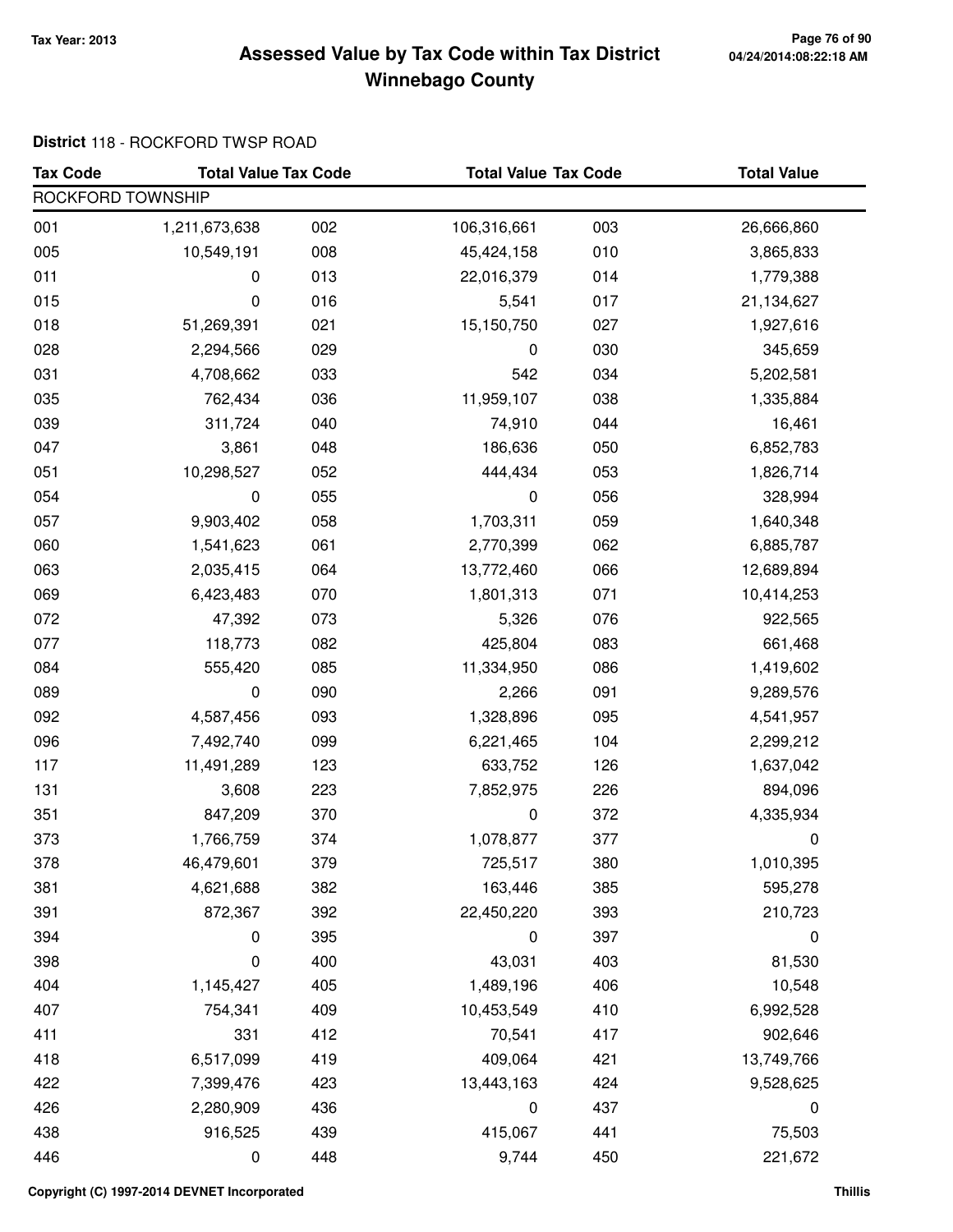#### **Tax Year: 2013 Page 77 of 90** Assessed Value by Tax Code within Tax District **printler and AM** 04/24/2014:08:22:18 AM **Winnebago County**

| 451                     | 40,743,087                              | 452 | 26,491                                                                                  | 453                                                  | 181,395                                          |
|-------------------------|-----------------------------------------|-----|-----------------------------------------------------------------------------------------|------------------------------------------------------|--------------------------------------------------|
|                         |                                         |     | <b>Totals for ROCKFORD TOWNSHIP</b>                                                     |                                                      | 1,913,103,098                                    |
|                         |                                         |     | <b>Totals for 118 - ROCKFORD TWSP ROAD</b><br>Grand Totals for 118 - ROCKFORD TWSP ROAD | <b>State Railroad</b><br><b>Abatement difference</b> | 1,913,103,098<br>3,126,351<br>0<br>1,916,229,449 |
|                         | <b>District 119 - ROCKTON TWSP ROAD</b> |     |                                                                                         |                                                      |                                                  |
| <b>Tax Code</b>         | <b>Total Value Tax Code</b>             |     | <b>Total Value Tax Code</b>                                                             |                                                      | <b>Total Value</b>                               |
| <b>ROCKTON TOWNSHIP</b> |                                         |     |                                                                                         |                                                      |                                                  |
| 190                     | 40,500,359                              | 191 | 11,053,475                                                                              | 193                                                  | 7,101,682                                        |
| 197                     | 96,026,992                              | 201 | 16,192,405                                                                              | 202                                                  | 40,273,522                                       |
| 203                     | 4,522,188                               | 205 | 122,228                                                                                 | 206                                                  | 18,327,819                                       |
| 290                     | 11,745                                  | 402 | 553,767                                                                                 | 420                                                  | 1,748,653                                        |
|                         |                                         |     | Totals for ROCKTON TOWNSHIP                                                             |                                                      | 236,434,835                                      |
|                         |                                         |     | <b>Totals for 119 - ROCKTON TWSP ROAD</b>                                               | <b>State Railroad</b><br><b>Abatement difference</b> | 236,434,835<br>743,835<br>0                      |
|                         | District 120 - ROSCOE TWSP ROAD         |     | <b>Grand Totals for 119 - ROCKTON TWSP ROAD</b>                                         |                                                      | 237,178,670                                      |
| <b>Tax Code</b>         | <b>Total Value Tax Code</b>             |     | <b>Total Value Tax Code</b>                                                             |                                                      | <b>Total Value</b>                               |
| ROSCOE TOWNSHIP         |                                         |     |                                                                                         |                                                      |                                                  |
| 068                     | 1,192,087                               | 175 | 36,020,301                                                                              | 176                                                  | 301,820                                          |
| 177                     | 11,993,305                              | 178 | 59,521                                                                                  | 179                                                  | 8,857,629                                        |
| 180                     | 61,739,402                              | 181 | 126,408,938                                                                             | 182                                                  | 514,519                                          |
| 183                     | 0                                       | 184 | 465,098                                                                                 | 185                                                  | 9,794,667                                        |
| 187                     | 2,925,993                               | 188 | 330,961                                                                                 | 189                                                  | 67,063,246                                       |
| 192                     | 12,081,466                              | 196 | 5,249                                                                                   | 198                                                  | 2,828,207                                        |
| 199                     | 35,688,726                              | 207 | 0                                                                                       | 209                                                  | 32,874,370                                       |
| 447                     | 390,181                                 |     |                                                                                         |                                                      |                                                  |
|                         |                                         |     | Totals for ROSCOE TOWNSHIP                                                              |                                                      | 411,535,686                                      |
|                         |                                         |     | <b>Totals for 120 - ROSCOE TWSP ROAD</b>                                                |                                                      | 411,535,686                                      |
|                         |                                         |     |                                                                                         | <b>State Railroad</b>                                | 505,730                                          |
|                         |                                         |     |                                                                                         | <b>Abatement difference</b>                          | 0                                                |
|                         |                                         |     | Grand Totals for 120 - ROSCOE TWSP ROAD                                                 |                                                      | 412,041,416                                      |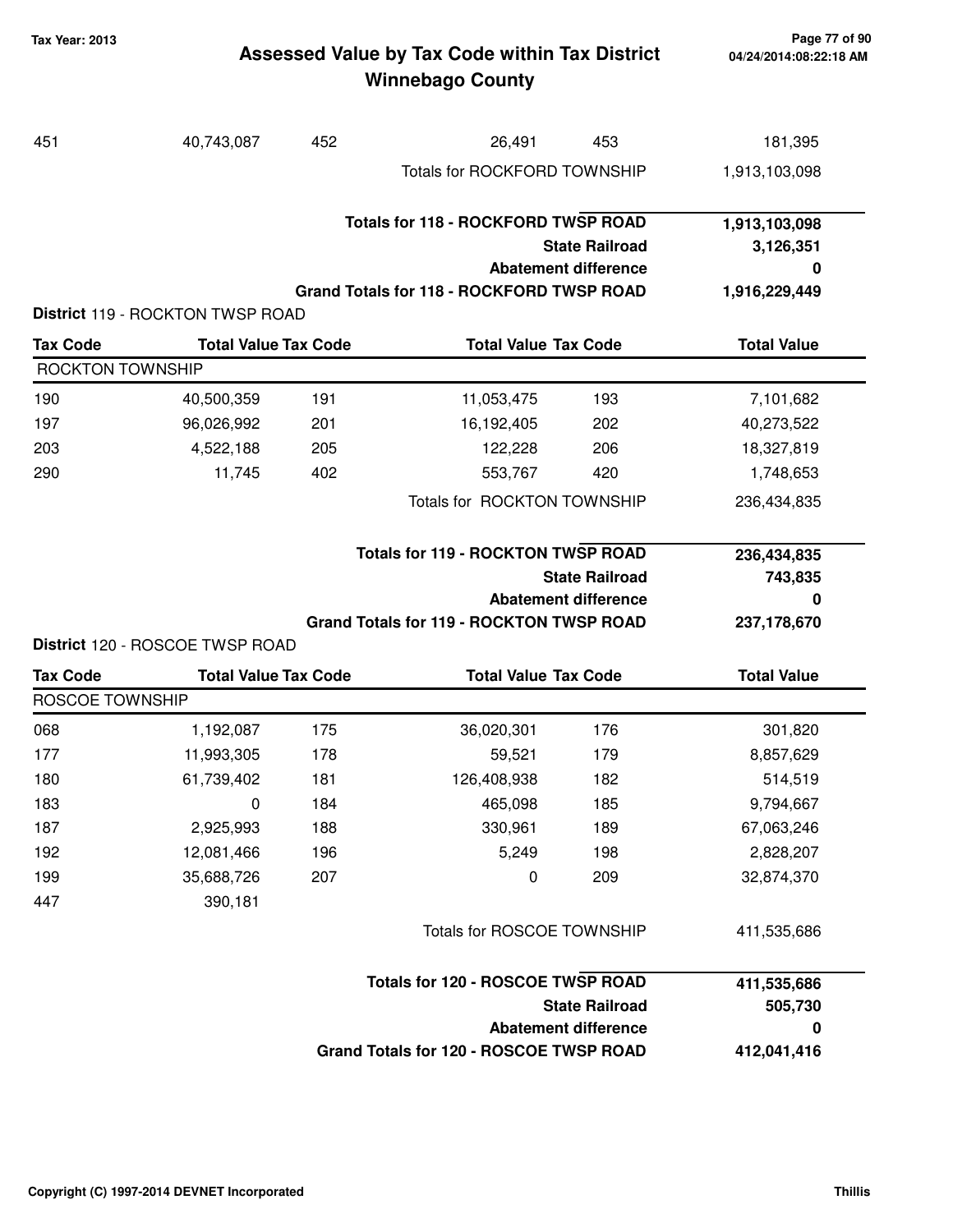**District** 121 - SEWARD TWSP ROAD

# **Tax Year: 2013 Page 78 of 90 Assessed Value by Tax Code within Tax District Winnebago County**

| <b>Tax Code</b>        | <b>Total Value Tax Code</b>        |     | <b>Total Value Tax Code</b>                      |                             | <b>Total Value</b> |
|------------------------|------------------------------------|-----|--------------------------------------------------|-----------------------------|--------------------|
| <b>SEWARD TOWNSHIP</b> |                                    |     |                                                  |                             |                    |
| 300                    | 0                                  | 301 | 0                                                | 302                         | 0                  |
| 303                    | 0                                  | 305 | 194,234                                          | 306                         | 312,676            |
| 307                    | 0                                  | 308 | 552,725                                          | 309                         | 4,801,624          |
| 310                    | 6,137,640                          | 311 | 3,260,728                                        | 312                         | 1,289,850          |
| 313                    | 1,277,680                          | 314 | 4,290,543                                        |                             |                    |
|                        |                                    |     | <b>Totals for SEWARD TOWNSHIP</b>                |                             | 22,117,700         |
|                        |                                    |     | <b>Totals for 121 - SEWARD TWSP ROAD</b>         |                             | 22,117,700         |
|                        |                                    |     |                                                  | <b>State Railroad</b>       | 502,013            |
|                        |                                    |     |                                                  | <b>Abatement difference</b> | 0                  |
|                        |                                    |     | Grand Totals for 121 - SEWARD TWSP ROAD          |                             | 22,619,713         |
|                        | District 122 - SHIRLAND TWSP ROAD  |     |                                                  |                             |                    |
| <b>Tax Code</b>        | <b>Total Value Tax Code</b>        |     | <b>Total Value Tax Code</b>                      |                             | <b>Total Value</b> |
| SHIRLAND TOWNSHIP      |                                    |     |                                                  |                             |                    |
| 210                    | 6,826,923                          | 211 | 15,453,260                                       |                             |                    |
|                        |                                    |     | <b>Totals for SHIRLAND TOWNSHIP</b>              |                             | 22,280,183         |
|                        |                                    |     | <b>Totals for 122 - SHIRLAND TWSP ROAD</b>       |                             | 22,280,183         |
|                        |                                    |     |                                                  | <b>State Railroad</b>       | 0                  |
|                        |                                    |     |                                                  | <b>Abatement difference</b> | 0                  |
|                        |                                    |     | <b>Grand Totals for 122 - SHIRLAND TWSP ROAD</b> |                             | 22,280,183         |
|                        | District 123 - WINNEBAGO TWSP ROAD |     |                                                  |                             |                    |
| <b>Tax Code</b>        | <b>Total Value Tax Code</b>        |     | <b>Total Value Tax Code</b>                      |                             | <b>Total Value</b> |
| WINNEBAGO TOWNSHIP     |                                    |     |                                                  |                             |                    |
| 315                    | $\pmb{0}$                          | 324 | 1,935,132                                        | 325                         | 46,292,556         |
| 326                    | 43,881,880                         |     |                                                  |                             |                    |
|                        |                                    |     | Totals for WINNEBAGO TOWNSHIP                    |                             | 92,109,568         |
|                        |                                    |     | <b>Totals for 123 - WINNEBAGO TWSP ROAD</b>      |                             | 92,109,568         |
|                        |                                    |     |                                                  | <b>State Railroad</b>       | 430,931            |
|                        |                                    |     |                                                  | <b>Abatement difference</b> | 0                  |
|                        |                                    |     | Grand Totals for 123 - WINNEBAGO TWSP ROAD       |                             | 92,540,499         |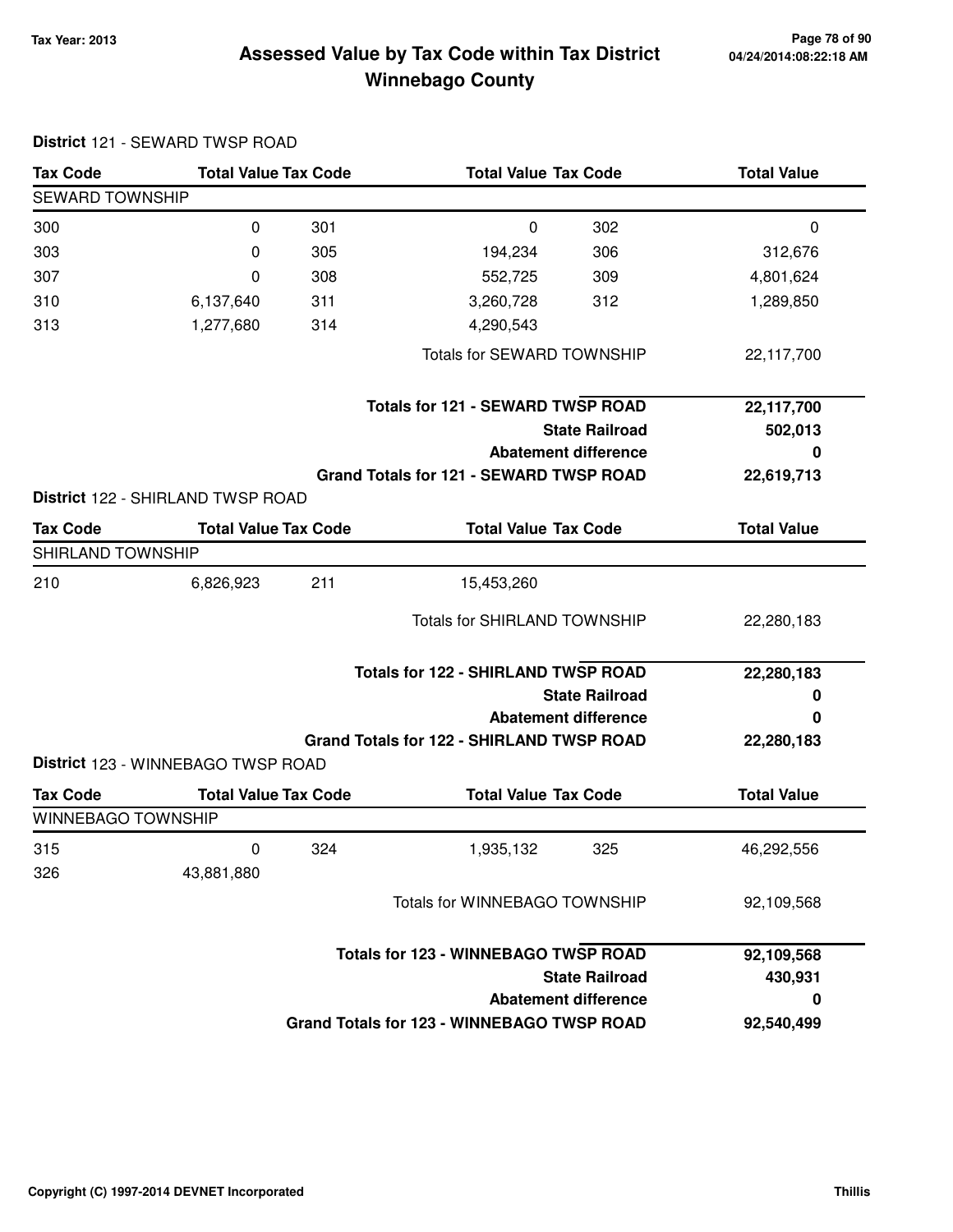# **Tax Year: 2013 Page 79 of 90 Assessed Value by Tax Code within Tax District Winnebago County**

| <b>Tax Code</b>         | <b>Total Value Tax Code</b>                                   |     | <b>Total Value Tax Code</b>                 |                             | <b>Total Value</b> |
|-------------------------|---------------------------------------------------------------|-----|---------------------------------------------|-----------------------------|--------------------|
| PECATONICA TOWNSHIP     |                                                               |     |                                             |                             |                    |
| 281                     | 39,194,933                                                    | 282 | 149,948                                     | 283                         | 123,900            |
| 284                     | 29,102                                                        | 286 | 27,211,702                                  | 425                         | 58,949             |
|                         |                                                               |     | <b>Totals for PECATONICA TOWNSHIP</b>       |                             | 66,768,534         |
| <b>SEWARD TOWNSHIP</b>  |                                                               |     |                                             |                             |                    |
| 300                     | 0                                                             | 301 | $\pmb{0}$                                   | 302                         | $\mathbf 0$        |
| 303                     | 0                                                             | 305 | 194,234                                     | 306                         | 312,676            |
| 307                     | 0                                                             | 308 | 552,725                                     | 309                         | 4,801,624          |
| 310                     | 6,137,640                                                     | 311 | 3,260,728                                   | 312                         | 1,289,850          |
| 313                     | 1,277,680                                                     | 314 | 4,290,543                                   |                             |                    |
|                         |                                                               |     | <b>Totals for SEWARD TOWNSHIP</b>           |                             | 22,117,700         |
|                         |                                                               |     | Totals for 124 - PE/SE MULTI TOWNSHIP       |                             | 88,886,234         |
|                         |                                                               |     |                                             | <b>State Railroad</b>       | 0                  |
|                         |                                                               |     |                                             | <b>Abatement difference</b> | 0                  |
|                         |                                                               |     | Grand Totals for 124 - PE/SE MULTI TOWNSHIP |                             | 88,886,234         |
| <b>Tax Code</b>         | District 125 - WAGON WHEEL TIF<br><b>Total Value Tax Code</b> |     | <b>Total Value Tax Code</b>                 |                             | <b>Total Value</b> |
| <b>ROCKTON TOWNSHIP</b> |                                                               |     |                                             |                             |                    |
| 402                     | 553,767                                                       |     |                                             |                             |                    |
|                         |                                                               |     | Totals for ROCKTON TOWNSHIP                 |                             | 553,767            |
|                         |                                                               |     | <b>Totals for 125 - WAGON WHEEL TIF</b>     |                             | 553,767            |
|                         |                                                               |     |                                             | <b>State Railroad</b>       | 0                  |
|                         |                                                               |     |                                             | <b>Abatement difference</b> | 0                  |
|                         | District 126 - RIVER OAKS TIF                                 |     | Grand Totals for 125 - WAGON WHEEL TIF      |                             | 553,767            |
| <b>Tax Code</b>         | <b>Total Value Tax Code</b>                                   |     | <b>Total Value Tax Code</b>                 |                             | <b>Total Value</b> |
| ROCKFORD TOWNSHIP       |                                                               |     |                                             |                             |                    |
| 403                     | 81,530                                                        |     |                                             |                             |                    |
|                         |                                                               |     | Totals for ROCKFORD TOWNSHIP                |                             | 81,530             |
|                         |                                                               |     | <b>Totals for 126 - RIVER OAKS TIF</b>      |                             | 81,530             |
|                         |                                                               |     |                                             | <b>State Railroad</b>       | 0                  |
|                         |                                                               |     |                                             | <b>Abatement difference</b> | 0                  |
|                         |                                                               |     | Grand Totals for 126 - RIVER OAKS TIF       |                             | 81,530             |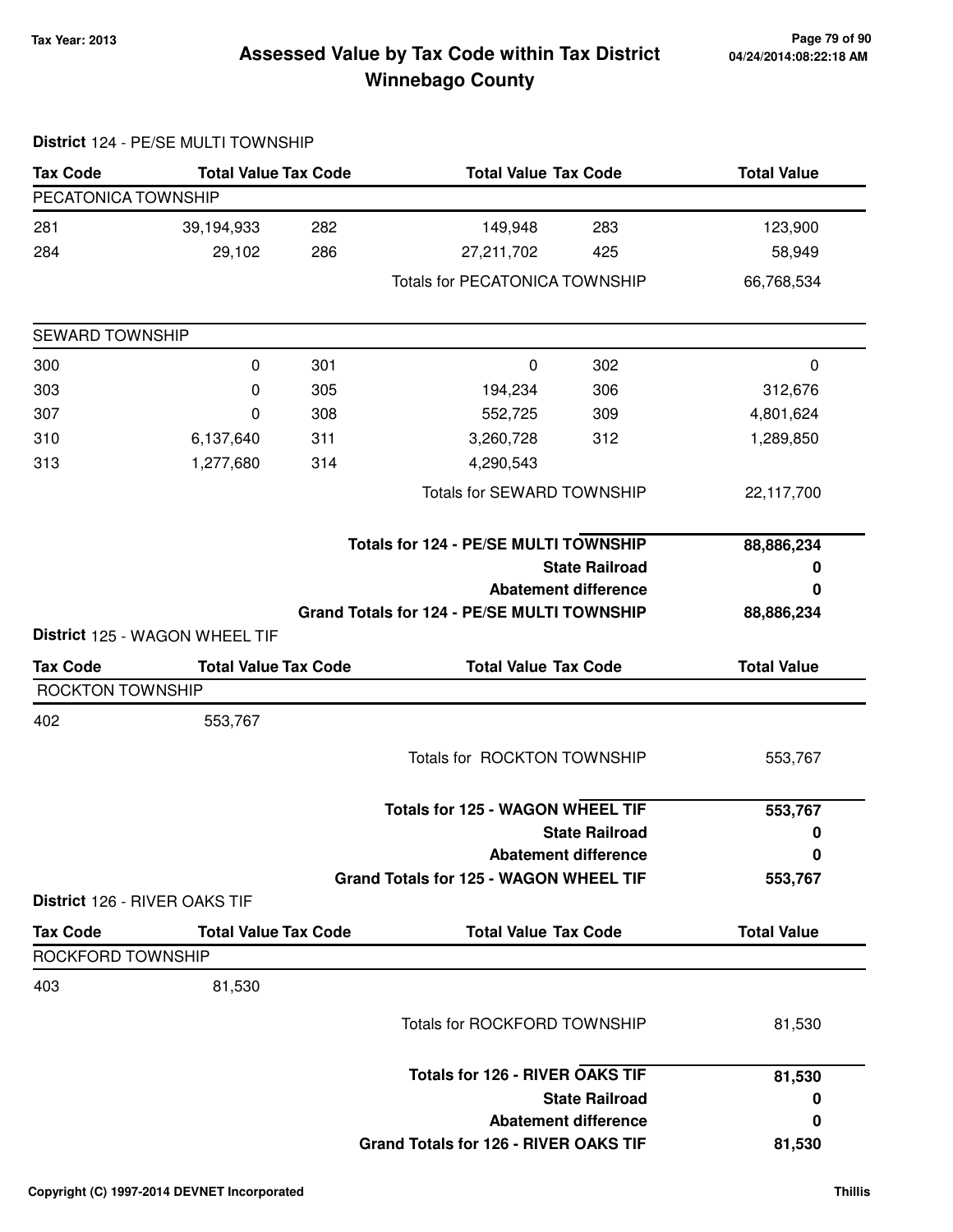# **Tax Year: 2013 Page 80 of 90 Assessed Value by Tax Code within Tax District Winnebago County**

**District** 127 - GARRISON SCHOOL TIF

| <b>Tax Code</b>   | <b>Total Value Tax Code</b>            | <b>Total Value Tax Code</b>                    | <b>Total Value</b> |
|-------------------|----------------------------------------|------------------------------------------------|--------------------|
| ROCKFORD TOWNSHIP |                                        |                                                |                    |
| 404               | 1,145,427                              |                                                |                    |
|                   |                                        | <b>Totals for ROCKFORD TOWNSHIP</b>            | 1,145,427          |
|                   |                                        | <b>Totals for 127 - GARRISON SCHOOL TIF</b>    | 1,145,427          |
|                   |                                        | <b>State Railroad</b>                          | 0                  |
|                   |                                        | <b>Abatement difference</b>                    | 0                  |
|                   | District 128 - KISHWAUKEE/HARRISON TIF | Grand Totals for 127 - GARRISON SCHOOL TIF     | 1,145,427          |
| <b>Tax Code</b>   | <b>Total Value Tax Code</b>            | <b>Total Value Tax Code</b>                    | <b>Total Value</b> |
| ROCKFORD TOWNSHIP |                                        |                                                |                    |
| 405               | 1,489,196                              |                                                |                    |
|                   |                                        | <b>Totals for ROCKFORD TOWNSHIP</b>            | 1,489,196          |
|                   |                                        | Totals for 128 - KISHWAUKEE/HARRISON TIF       | 1,489,196          |
|                   |                                        | <b>State Railroad</b>                          | 0                  |
|                   |                                        | <b>Abatement difference</b>                    | 0                  |
|                   |                                        | Grand Totals for 128 - KISHWAUKEE/HARRISON TIF | 1,489,196          |
|                   | District 129 - LINCOLNWOOD TIF #2      |                                                |                    |
| <b>Tax Code</b>   | <b>Total Value Tax Code</b>            | <b>Total Value Tax Code</b>                    | <b>Total Value</b> |
| ROCKFORD TOWNSHIP |                                        |                                                |                    |
| 406               | 10,548                                 |                                                |                    |
|                   |                                        | <b>Totals for ROCKFORD TOWNSHIP</b>            | 10,548             |
|                   |                                        | Totals for 129 - LINCOLNWOOD TIF #2            | 10,548             |
|                   |                                        | <b>State Railroad</b>                          | 0                  |
|                   |                                        | <b>Abatement difference</b>                    | 0                  |
|                   |                                        | Grand Totals for 129 - LINCOLNWOOD TIF #2      | 10,548             |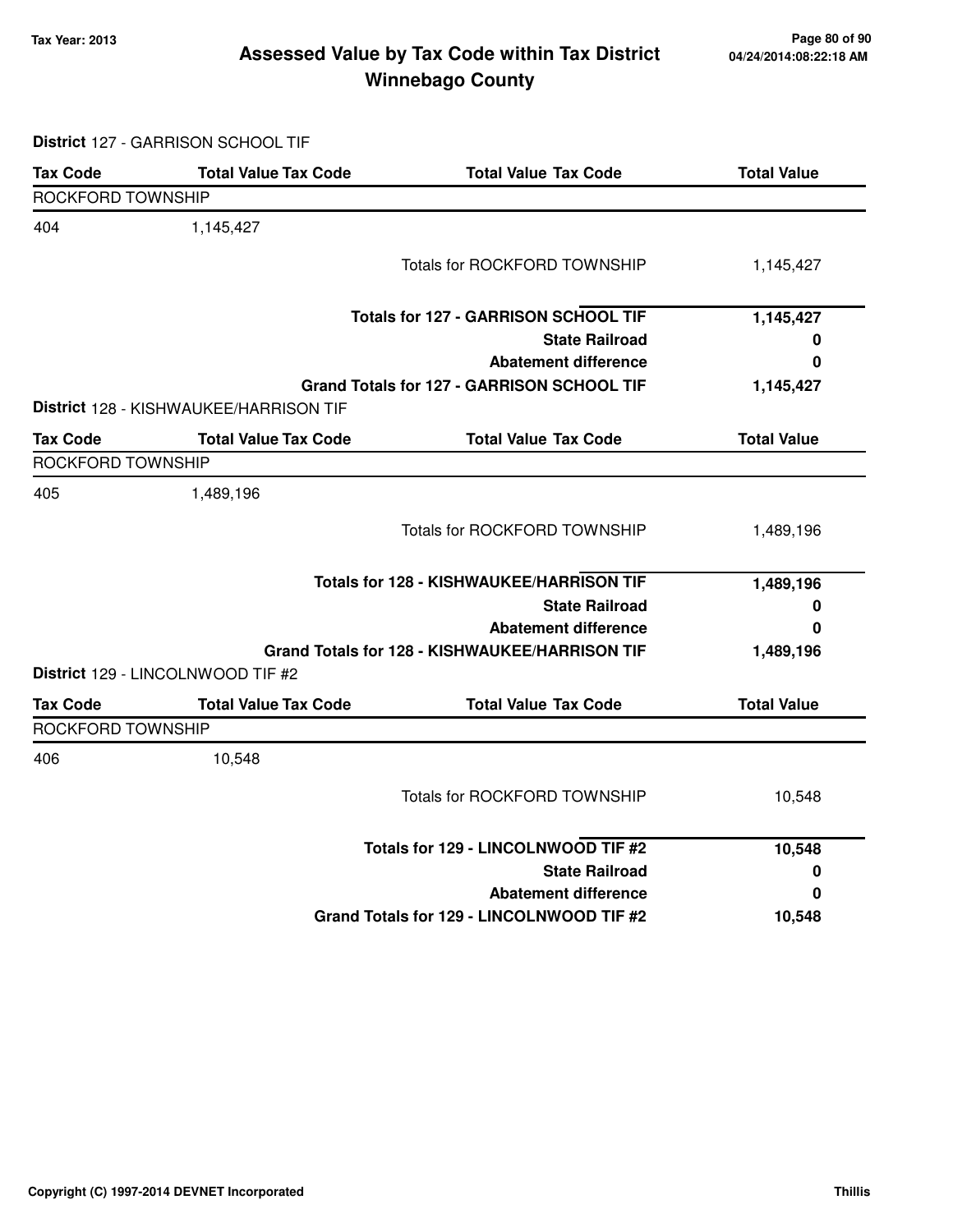# **Tax Year: 2013 Page 81 of 90 Assessed Value by Tax Code within Tax District Winnebago County**

**District** 130 - HOPE VI TIF

| <b>Tax Code</b>           | <b>Total Value Tax Code</b>             | <b>Total Value Tax Code</b>                     | <b>Total Value</b> |
|---------------------------|-----------------------------------------|-------------------------------------------------|--------------------|
| ROCKFORD TOWNSHIP         |                                         |                                                 |                    |
| 407                       | 754,341                                 |                                                 |                    |
|                           |                                         | <b>Totals for ROCKFORD TOWNSHIP</b>             | 754,341            |
|                           |                                         | Totals for 130 - HOPE VI TIF                    | 754,341            |
|                           |                                         | <b>State Railroad</b>                           | 0                  |
|                           |                                         | <b>Abatement difference</b>                     | 0                  |
|                           |                                         | Grand Totals for 130 - HOPE VI TIF              | 754,341            |
| District 131 - QUARRY TIF |                                         |                                                 |                    |
| <b>Tax Code</b>           | <b>Total Value Tax Code</b>             | <b>Total Value Tax Code</b>                     | <b>Total Value</b> |
| <b>HARLEM TOWNSHIP</b>    |                                         |                                                 |                    |
| 408                       | $\pmb{0}$                               |                                                 |                    |
|                           |                                         | <b>Totals for HARLEM TOWNSHIP</b>               | 0                  |
|                           |                                         | <b>Totals for 131 - QUARRY TIF</b>              | $\pmb{0}$          |
|                           |                                         | <b>State Railroad</b>                           | 0                  |
|                           |                                         | <b>Abatement difference</b>                     | 0                  |
|                           |                                         | <b>Grand Totals for 131 - QUARRY TIF</b>        | 0                  |
|                           | District 132 - NORTH 2ND TIF LOVES PARK |                                                 |                    |
| <b>Tax Code</b>           | <b>Total Value Tax Code</b>             | <b>Total Value Tax Code</b>                     | <b>Total Value</b> |
| ROCKFORD TOWNSHIP         |                                         |                                                 |                    |
| 409                       | 10,453,549                              |                                                 |                    |
|                           |                                         | <b>Totals for ROCKFORD TOWNSHIP</b>             | 10,453,549         |
|                           |                                         | Totals for 132 - NORTH 2ND TIF LOVES PARK       | 10,453,549         |
|                           |                                         | <b>State Railroad</b>                           | 0                  |
|                           |                                         | <b>Abatement difference</b>                     | 0                  |
|                           |                                         | Grand Totals for 132 - NORTH 2ND TIF LOVES PARK | 10,453,549         |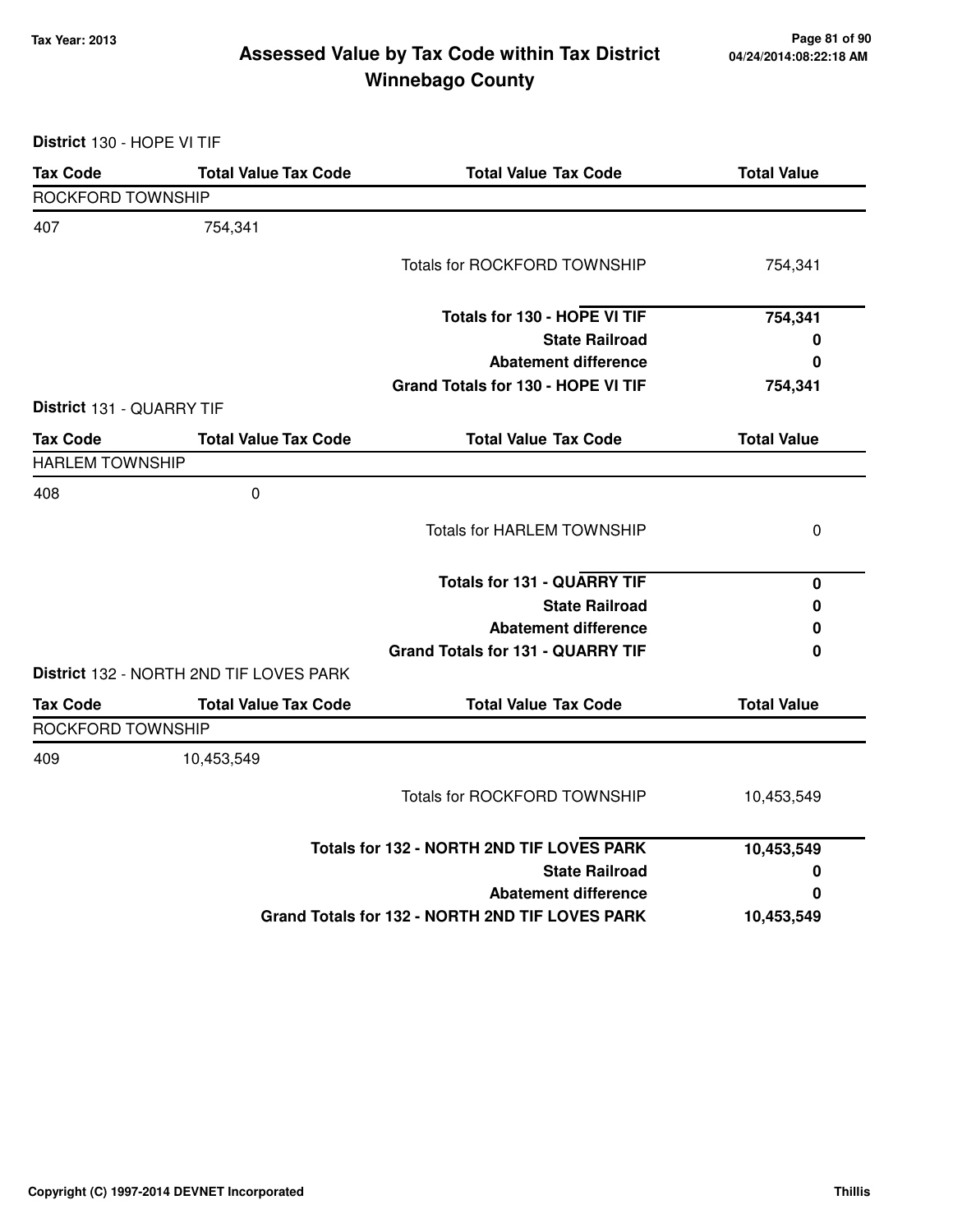# **Tax Year: 2013 Page 82 of 90 Assessed Value by Tax Code within Tax District Winnebago County**

**District** 133 - GLOBAL TRADE TIF #2

| <b>Tax Code</b>        | <b>Total Value Tax Code</b>                       |     | <b>Total Value Tax Code</b>                               |                       | <b>Total Value</b> |
|------------------------|---------------------------------------------------|-----|-----------------------------------------------------------|-----------------------|--------------------|
| ROCKFORD TOWNSHIP      |                                                   |     |                                                           |                       |                    |
| 410                    | 6,992,528                                         | 411 | 331                                                       |                       |                    |
|                        |                                                   |     | <b>Totals for ROCKFORD TOWNSHIP</b>                       |                       | 6,992,859          |
|                        |                                                   |     | Totals for 133 - GLOBAL TRADE TIF #2                      |                       | 6,992,859          |
|                        |                                                   |     |                                                           | <b>State Railroad</b> | 0                  |
|                        |                                                   |     | <b>Abatement difference</b>                               |                       | 0                  |
|                        |                                                   |     | Grand Totals for 133 - GLOBAL TRADE TIF #2                |                       | 6,992,859          |
|                        | District 134 - ASSISTED LIVING/ RIVER HOUSING TIF |     |                                                           |                       |                    |
| <b>Tax Code</b>        | <b>Total Value Tax Code</b>                       |     | <b>Total Value Tax Code</b>                               |                       | <b>Total Value</b> |
| ROCKFORD TOWNSHIP      |                                                   |     |                                                           |                       |                    |
| 412                    | 70,541                                            |     |                                                           |                       |                    |
|                        |                                                   |     | Totals for ROCKFORD TOWNSHIP                              |                       | 70,541             |
|                        |                                                   |     | Totals for 134 - ASSISTED LIVING/ RIVER HOUSING TIF       |                       | 70,541             |
|                        |                                                   |     |                                                           | <b>State Railroad</b> | 0                  |
|                        |                                                   |     | <b>Abatement difference</b>                               |                       | 0                  |
|                        |                                                   |     | Grand Totals for 134 - ASSISTED LIVING/ RIVER HOUSING TIF |                       | 70,541             |
|                        | District 135 - NORTH 2ND TIF MACHESNEY PARK       |     |                                                           |                       |                    |
| <b>Tax Code</b>        | <b>Total Value Tax Code</b>                       |     | <b>Total Value Tax Code</b>                               |                       | <b>Total Value</b> |
| <b>HARLEM TOWNSHIP</b> |                                                   |     |                                                           |                       |                    |
| 413                    | 479,066                                           | 414 | 1,031,228                                                 | 416                   | 6,443,715          |
|                        |                                                   |     | <b>Totals for HARLEM TOWNSHIP</b>                         |                       | 7,954,009          |
|                        |                                                   |     |                                                           |                       |                    |
|                        |                                                   |     | Totals for 135 - NORTH 2ND TIF MACHESNEY PARK             |                       | 7,954,009          |
|                        |                                                   |     |                                                           | <b>State Railroad</b> | 0                  |
|                        |                                                   |     | <b>Abatement difference</b>                               |                       | 0                  |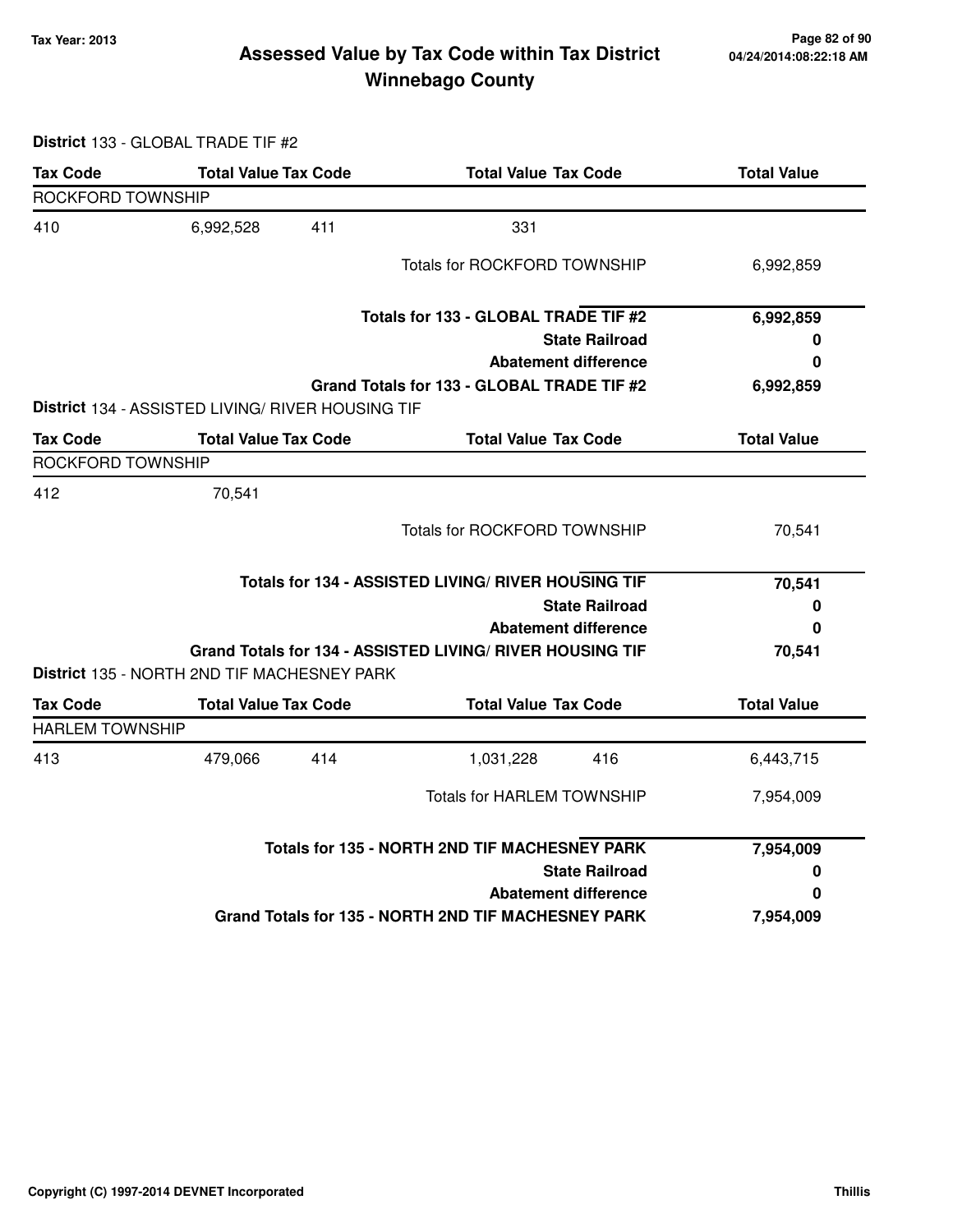# **Tax Year: 2013 Page 83 of 90 Assessed Value by Tax Code within Tax District Winnebago County**

**District** 136 - HARVEST HILLS SSA

| <b>Tax Code</b>            | <b>Total Value Tax Code</b>     | <b>Total Value Tax Code</b>                    | <b>Total Value</b> |
|----------------------------|---------------------------------|------------------------------------------------|--------------------|
| ROCKFORD TOWNSHIP          |                                 |                                                |                    |
| 070                        | 1,801,313<br>076                | 077<br>922,565                                 | 118,773            |
|                            |                                 | <b>Totals for ROCKFORD TOWNSHIP</b>            | 2,842,651          |
|                            |                                 | Totals for 136 - HARVEST HILLS SSA             | 2,842,651          |
|                            |                                 | <b>State Railroad</b>                          | 0                  |
|                            |                                 | <b>Abatement difference</b>                    | 0                  |
|                            |                                 | Grand Totals for 136 - HARVEST HILLS SSA       | 2,842,651          |
|                            | District 137 - MAIN/WHITMAN TIF |                                                |                    |
| <b>Tax Code</b>            | <b>Total Value Tax Code</b>     | <b>Total Value Tax Code</b>                    | <b>Total Value</b> |
| ROCKFORD TOWNSHIP          |                                 |                                                |                    |
| 417                        | 902,646                         |                                                |                    |
|                            |                                 | <b>Totals for ROCKFORD TOWNSHIP</b>            | 902,646            |
|                            |                                 | <b>Totals for 137 - MAIN/WHITMAN TIF</b>       | 902,646            |
|                            |                                 | <b>State Railroad</b>                          | 0                  |
|                            |                                 | <b>Abatement difference</b>                    | 0                  |
|                            |                                 | <b>Grand Totals for 137 - MAIN/WHITMAN TIF</b> | 902,646            |
| District 138 - MIDTOWN TIF |                                 |                                                |                    |
| <b>Tax Code</b>            | <b>Total Value Tax Code</b>     | <b>Total Value Tax Code</b>                    | <b>Total Value</b> |
| ROCKFORD TOWNSHIP          |                                 |                                                |                    |
| 418                        | 6,517,099                       |                                                |                    |
|                            |                                 | <b>Totals for ROCKFORD TOWNSHIP</b>            | 6,517,099          |
|                            |                                 | <b>Totals for 138 - MIDTOWN TIF</b>            | 6,517,099          |
|                            |                                 | <b>State Railroad</b>                          | 0                  |
|                            |                                 | <b>Abatement difference</b>                    | 0                  |
|                            |                                 | <b>Grand Totals for 138 - MIDTOWN TIF</b>      | 6,517,099          |
|                            |                                 |                                                |                    |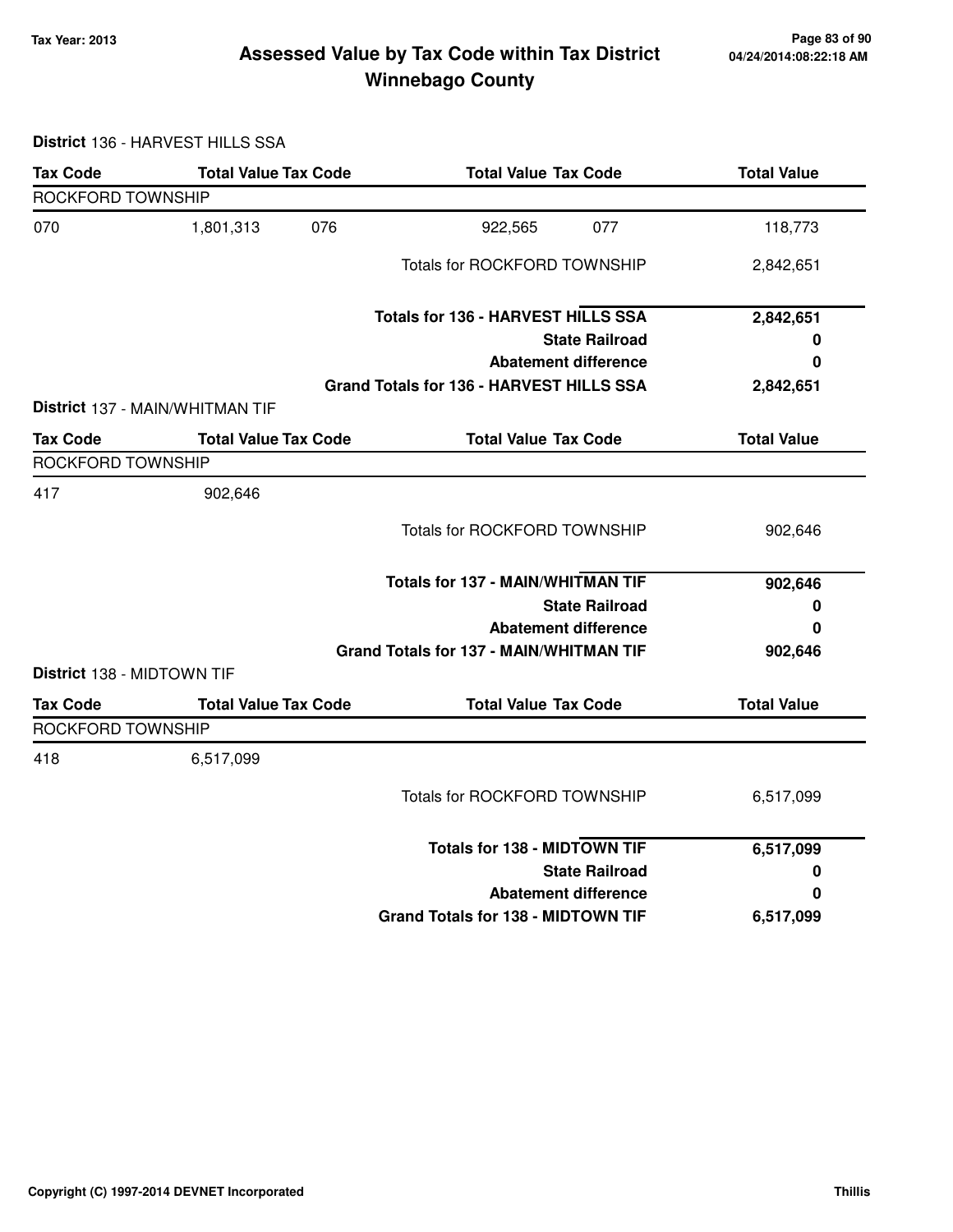# **Tax Year: 2013 Page 84 of 90 Assessed Value by Tax Code within Tax District Winnebago County**

**District** 139 - KISH/HAR TIF #2

| <b>Tax Code</b>         | <b>Total Value Tax Code</b>           | <b>Total Value Tax Code</b>                          | <b>Total Value</b> |
|-------------------------|---------------------------------------|------------------------------------------------------|--------------------|
| ROCKFORD TOWNSHIP       |                                       |                                                      |                    |
| 419                     | 409,064                               |                                                      |                    |
|                         |                                       | <b>Totals for ROCKFORD TOWNSHIP</b>                  | 409,064            |
|                         |                                       | Totals for 139 - KISH/HAR TIF #2                     | 409,064            |
|                         |                                       | <b>State Railroad</b>                                | 0                  |
|                         |                                       | <b>Abatement difference</b>                          | 0                  |
|                         |                                       | Grand Totals for 139 - KISH/HAR TIF #2               | 409,064            |
|                         | District 140 - FORMER BELOIT CORP TIF |                                                      |                    |
| <b>Tax Code</b>         | <b>Total Value Tax Code</b>           | <b>Total Value Tax Code</b>                          | <b>Total Value</b> |
| <b>ROCKTON TOWNSHIP</b> |                                       |                                                      |                    |
| 420                     | 1,748,653                             |                                                      |                    |
|                         |                                       | Totals for ROCKTON TOWNSHIP                          | 1,748,653          |
|                         |                                       | <b>Totals for 140 - FORMER BELOIT CORP TIF</b>       | 1,748,653          |
|                         |                                       | <b>State Railroad</b>                                | 0                  |
|                         |                                       | <b>Abatement difference</b>                          | 0                  |
|                         |                                       | <b>Grand Totals for 140 - FORMER BELOIT CORP TIF</b> | 1,748,653          |
|                         | District 141 - GLOBAL TRADE TIF #3    |                                                      |                    |
| <b>Tax Code</b>         | <b>Total Value Tax Code</b>           | <b>Total Value Tax Code</b>                          | <b>Total Value</b> |
| ROCKFORD TOWNSHIP       |                                       |                                                      |                    |
| 421                     | 13,749,766                            |                                                      |                    |
|                         |                                       | <b>Totals for ROCKFORD TOWNSHIP</b>                  | 13,749,766         |
|                         |                                       | Totals for 141 - GLOBAL TRADE TIF #3                 | 13,749,766         |
|                         |                                       | <b>State Railroad</b>                                | 0                  |
|                         |                                       | <b>Abatement difference</b>                          | 0                  |
|                         |                                       | Grand Totals for 141 - GLOBAL TRADE TIF #3           | 13,749,766         |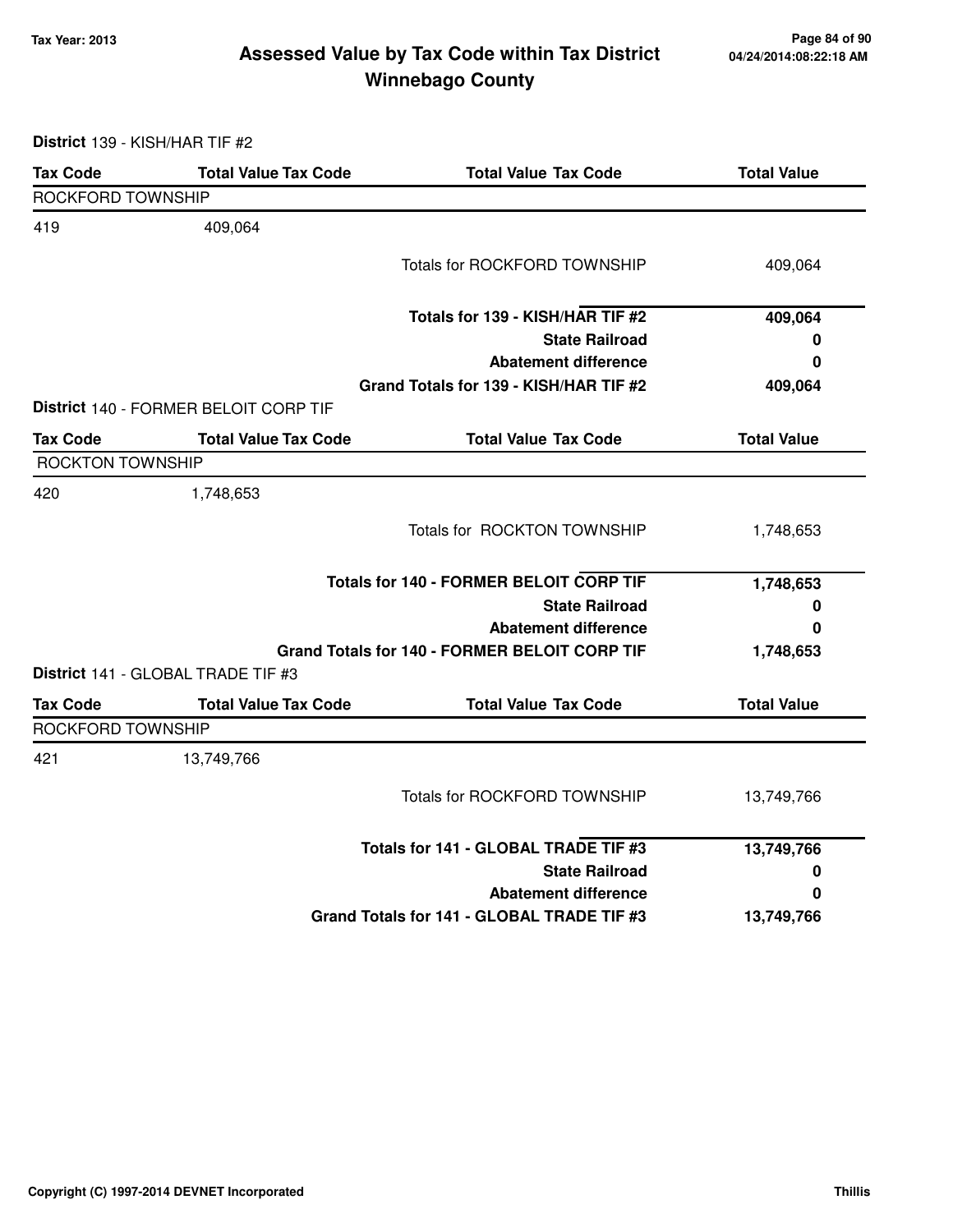# **Tax Year: 2013 Page 85 of 90 Assessed Value by Tax Code within Tax District Winnebago County**

#### **District** 142 - RIVER DISTRICT NORTH TIF

| <b>Tax Code</b>               | <b>Total Value Tax Code</b> | <b>Total Value Tax Code</b>                      | <b>Total Value</b> |
|-------------------------------|-----------------------------|--------------------------------------------------|--------------------|
| ROCKFORD TOWNSHIP             |                             |                                                  |                    |
| 422                           | 7,399,476                   |                                                  |                    |
|                               |                             | <b>Totals for ROCKFORD TOWNSHIP</b>              | 7,399,476          |
|                               |                             | <b>Totals for 142 - RIVER DISTRICT NORTH TIF</b> | 7,399,476          |
|                               |                             | <b>State Railroad</b>                            | 0                  |
|                               |                             | <b>Abatement difference</b>                      | $\bf{0}$           |
|                               |                             | Grand Totals for 142 - RIVER DISTRICT NORTH TIF  | 7,399,476          |
| District 143 - BROADWAY TIF   |                             |                                                  |                    |
| <b>Tax Code</b>               | <b>Total Value Tax Code</b> | <b>Total Value Tax Code</b>                      | <b>Total Value</b> |
| ROCKFORD TOWNSHIP             |                             |                                                  |                    |
| 423                           | 13,443,163                  |                                                  |                    |
|                               |                             | <b>Totals for ROCKFORD TOWNSHIP</b>              | 13,443,163         |
|                               |                             | <b>Totals for 143 - BROADWAY TIF</b>             | 13,443,163         |
|                               |                             | <b>State Railroad</b>                            | 0                  |
|                               |                             | <b>Abatement difference</b>                      | 0                  |
|                               |                             | <b>Grand Totals for 143 - BROADWAY TIF</b>       | 13,443,163         |
| District 144 - EAST RIVER TIF |                             |                                                  |                    |
| <b>Tax Code</b>               | <b>Total Value Tax Code</b> | <b>Total Value Tax Code</b>                      | <b>Total Value</b> |
| <b>ROCKFORD TOWNSHIP</b>      |                             |                                                  |                    |
| 424                           | 9,528,625                   |                                                  |                    |
|                               |                             | <b>Totals for ROCKFORD TOWNSHIP</b>              | 9,528,625          |
|                               |                             | <b>Totals for 144 - EAST RIVER TIF</b>           | 9,528,625          |
|                               |                             | <b>State Railroad</b>                            | 0                  |
|                               |                             | <b>Abatement difference</b>                      | 0                  |
|                               |                             | <b>Grand Totals for 144 - EAST RIVER TIF</b>     | 9,528,625          |
|                               |                             |                                                  |                    |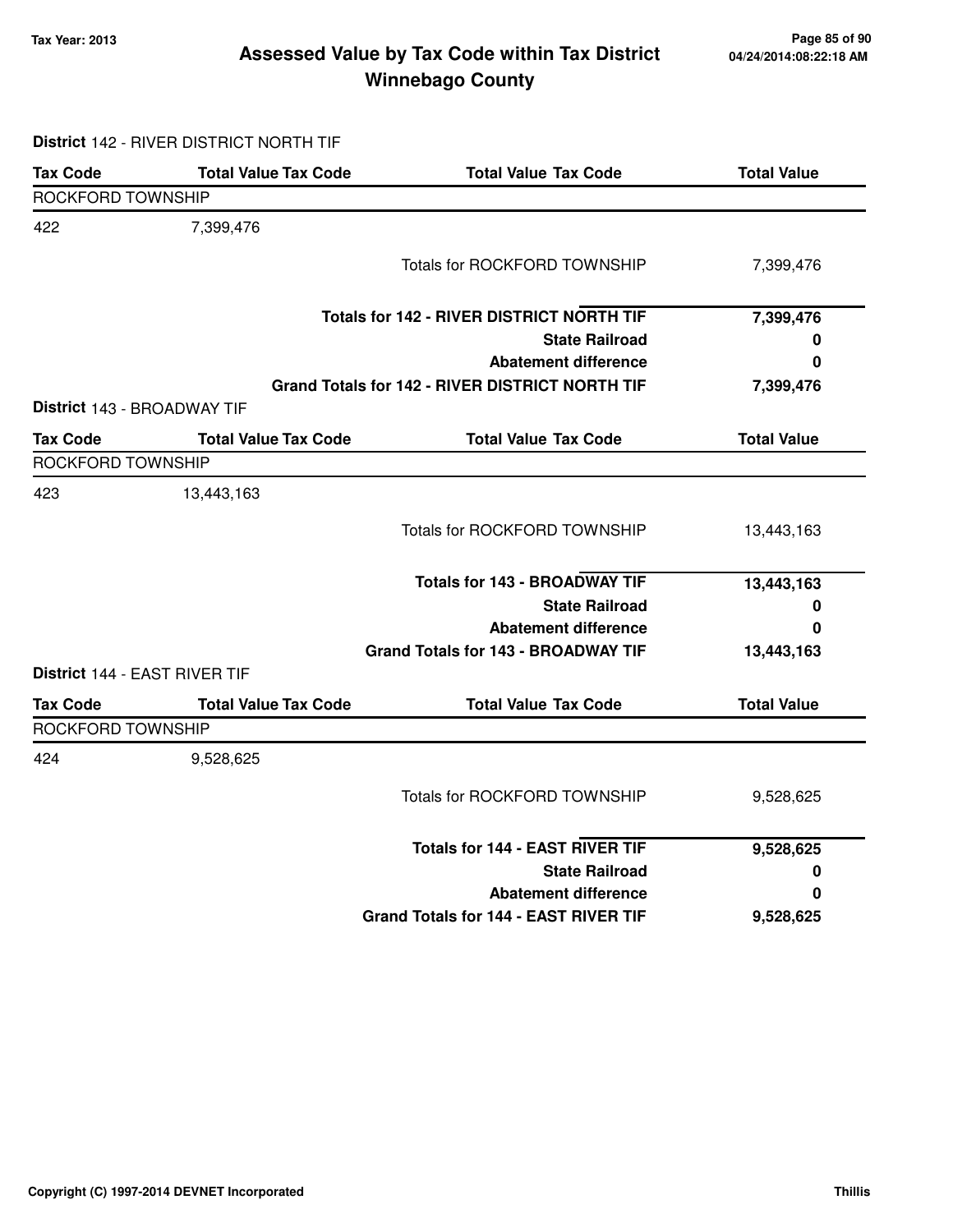**District** 145 - SUMNER ROAD/GROVE STREET TIF

# **Tax Year: 2013 Page 86 of 90 Assessed Value by Tax Code within Tax District Winnebago County**

| <b>Tax Code</b>              | <b>Total Value Tax Code</b>               | <b>Total Value Tax Code</b>                         | <b>Total Value</b> |
|------------------------------|-------------------------------------------|-----------------------------------------------------|--------------------|
| PECATONICA TOWNSHIP          |                                           |                                                     |                    |
| 425                          | 58,949                                    |                                                     |                    |
|                              |                                           | <b>Totals for PECATONICA TOWNSHIP</b>               | 58,949             |
|                              |                                           |                                                     |                    |
|                              |                                           | Totals for 145 - SUMNER ROAD/GROVE STREET TIF       | 58,949             |
|                              |                                           | <b>State Railroad</b>                               | 0                  |
|                              |                                           | <b>Abatement difference</b>                         | $\bf{0}$           |
|                              |                                           | Grand Totals for 145 - SUMNER ROAD/GROVE STREET TIF | 58,949             |
|                              | District 146 - LOVES PARK CORP CENTER TIF |                                                     |                    |
| Tax Code                     | <b>Total Value Tax Code</b>               | <b>Total Value Tax Code</b>                         | <b>Total Value</b> |
| <b>HARLEM TOWNSHIP</b>       |                                           |                                                     |                    |
| 427                          | 10,449<br>428                             | 1,745,756                                           |                    |
|                              |                                           | Totals for HARLEM TOWNSHIP                          | 1,756,205          |
|                              |                                           |                                                     |                    |
| ROCKFORD TOWNSHIP            |                                           |                                                     |                    |
| 426                          | 2,280,909                                 |                                                     |                    |
|                              |                                           | <b>Totals for ROCKFORD TOWNSHIP</b>                 | 2,280,909          |
|                              |                                           |                                                     |                    |
|                              |                                           | Totals for 146 - LOVES PARK CORP CENTER TIF         | 4,037,114          |
|                              |                                           | <b>State Railroad</b>                               | 0                  |
|                              |                                           | <b>Abatement difference</b>                         | 0                  |
|                              |                                           | Grand Totals for 146 - LOVES PARK CORP CENTER TIF   | 4,037,114          |
| District 147 - WESTSTONE TIF |                                           |                                                     |                    |
| Tax Code                     | <b>Total Value Tax Code</b>               | <b>Total Value Tax Code</b>                         | <b>Total Value</b> |
| HARLEM TOWNSHIP              |                                           |                                                     |                    |
| 429                          | 3,334<br>430                              | 92,785<br>431                                       | 2,135              |
| 432                          | 1,279                                     |                                                     |                    |
|                              |                                           | <b>Totals for HARLEM TOWNSHIP</b>                   | 99,533             |
|                              |                                           |                                                     |                    |
|                              |                                           | <b>Totals for 147 - WESTSTONE TIF</b>               | 99,533             |
|                              |                                           | <b>State Railroad</b>                               | 0                  |
|                              |                                           | <b>Abatement difference</b>                         | 0                  |
|                              |                                           | <b>Grand Totals for 147 - WESTSTONE TIF</b>         | 99,533             |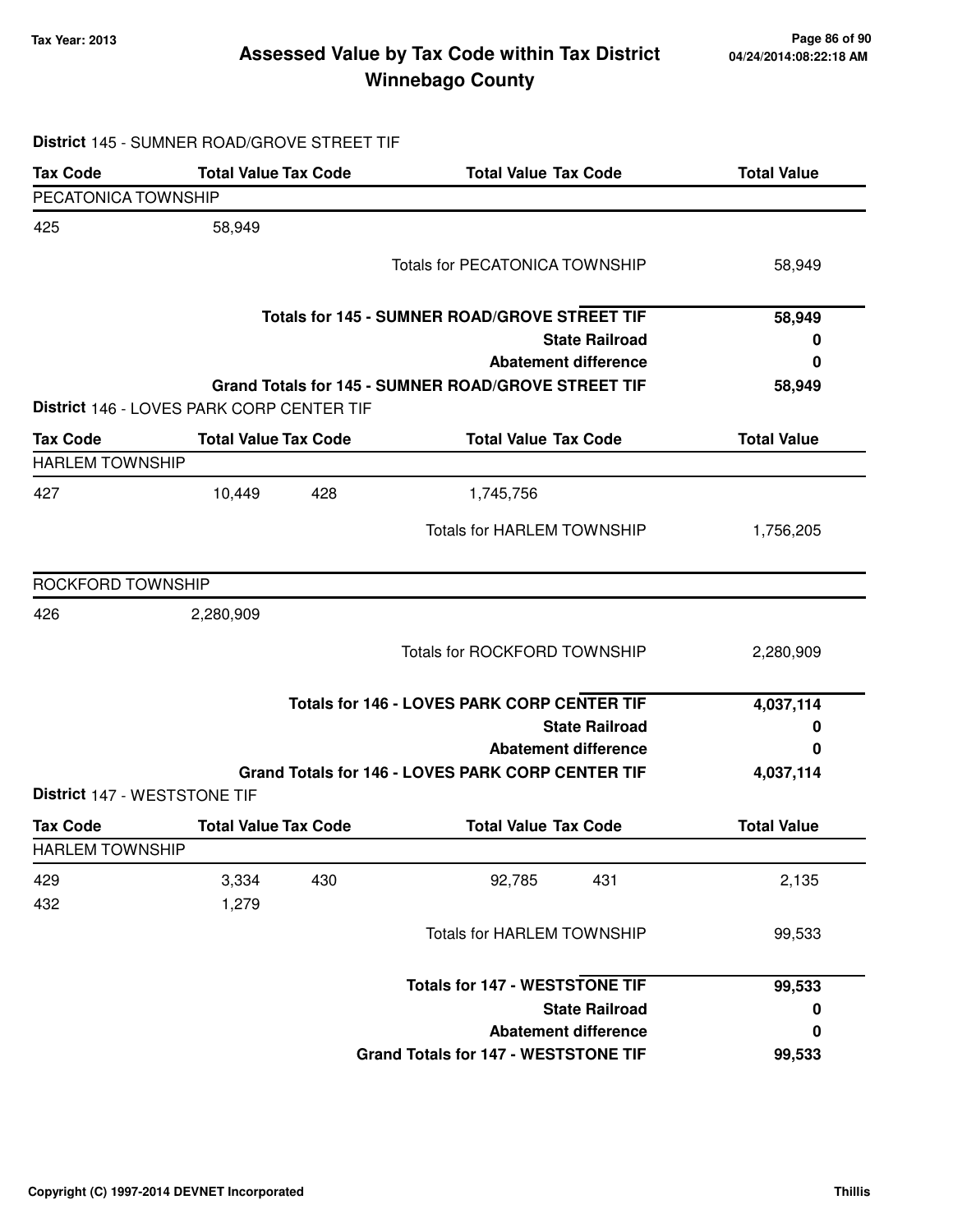# **Tax Year: 2013 Page 87 of 90 Assessed Value by Tax Code within Tax District Winnebago County**

#### **District** 148 - NORTH WILLOW CREEK TIF

| <b>Tax Code</b>               | <b>Total Value Tax Code</b>                    | <b>Total Value Tax Code</b>                          | <b>Total Value</b> |
|-------------------------------|------------------------------------------------|------------------------------------------------------|--------------------|
| <b>HARLEM TOWNSHIP</b>        |                                                |                                                      |                    |
| 433                           | 1,345,758                                      |                                                      |                    |
|                               |                                                | <b>Totals for HARLEM TOWNSHIP</b>                    | 1,345,758          |
|                               |                                                | <b>Totals for 148 - NORTH WILLOW CREEK TIF</b>       | 1,345,758          |
|                               |                                                | <b>State Railroad</b>                                | 0                  |
|                               |                                                | <b>Abatement difference</b>                          | 0                  |
|                               |                                                | <b>Grand Totals for 148 - NORTH WILLOW CREEK TIF</b> | 1,345,758          |
|                               | District 149 - SOUTH WILLOW CREEK TIF          |                                                      |                    |
| <b>Tax Code</b>               | <b>Total Value Tax Code</b>                    | <b>Total Value Tax Code</b>                          | <b>Total Value</b> |
| <b>HARLEM TOWNSHIP</b>        |                                                |                                                      |                    |
| 434                           | 195,169<br>435                                 | 5,409,386                                            |                    |
|                               |                                                | <b>Totals for HARLEM TOWNSHIP</b>                    | 5,604,555          |
|                               | <b>Totals for 149 - SOUTH WILLOW CREEK TIF</b> |                                                      | 5,604,555          |
|                               |                                                | <b>State Railroad</b>                                | 0                  |
|                               |                                                | <b>Abatement difference</b>                          | 0                  |
|                               |                                                | Grand Totals for 149 - SOUTH WILLOW CREEK TIF        | 5,604,555          |
|                               | District 150 - GLOBAL TRADEPARK SOUTH TIF      |                                                      |                    |
| <b>Tax Code</b>               | <b>Total Value Tax Code</b>                    | <b>Total Value Tax Code</b>                          | <b>Total Value</b> |
| ROCKFORD TOWNSHIP             |                                                |                                                      |                    |
| 398                           | 0<br>436                                       | 0<br>437                                             | 0                  |
| 453                           | 181,395                                        |                                                      |                    |
|                               |                                                | <b>Totals for ROCKFORD TOWNSHIP</b>                  | 181,395            |
|                               |                                                | Totals for 150 - GLOBAL TRADEPARK SOUTH TIF          | 181,395            |
|                               |                                                | <b>State Railroad</b>                                | 0                  |
|                               |                                                | <b>Abatement difference</b>                          | 0                  |
|                               |                                                | Grand Totals for 150 - GLOBAL TRADEPARK SOUTH TIF    | 181,395            |
|                               | District 151 - I-39 / BAXTER ROAD TIF          |                                                      |                    |
| <b>Tax Code</b>               | <b>Total Value Tax Code</b>                    | <b>Total Value Tax Code</b>                          | <b>Total Value</b> |
| <b>CHERRY VALLEY TOWNSHIP</b> |                                                |                                                      |                    |
| 440                           | 29,889                                         |                                                      |                    |
|                               |                                                | Totals for CHERRY VALLEY TOWNSHIP                    | 29,889             |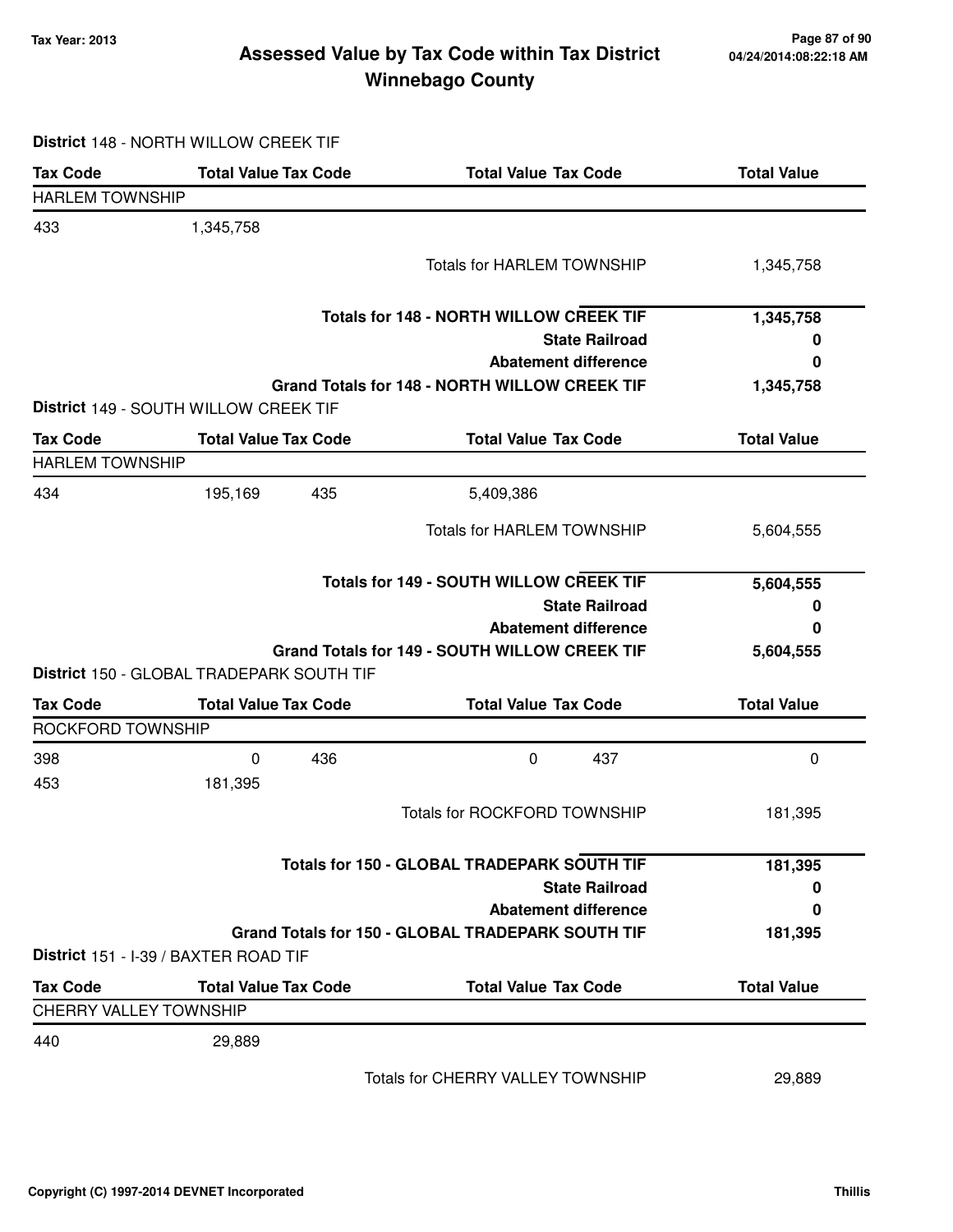**District** 151 - I-39 / BAXTER ROAD TIF

# **Tax Year: 2013 Page 88 of 90 Assessed Value by Tax Code within Tax District Winnebago County**

#### **Tax Code Total Value Tax Code Total Value Tax Code Total Value** ROCKFORD TOWNSHIP 438 916,525 415,067 439 441 75,503 452 26,491 Totals for ROCKFORD TOWNSHIP 1,433,586 **State Railroad Totals for 151 - I-39 / BAXTER ROAD TIF Abatement difference Grand Totals for 151 - I-39 / BAXTER ROAD TIF 1,463,475 0 0 1,463,475 District** 152 - ZENITH CUTTER TIF **Tax Code Total Value Tax Code Total Value Tax Code Total Value** HARLEM TOWNSHIP 442 879,598 Totals for HARLEM TOWNSHIP 879,598 **State Railroad Totals for 152 - ZENITH CUTTER TIF Abatement difference Grand Totals for 152 - ZENITH CUTTER TIF 879,598 0 0 879,598 District** 153 - SPRING CREEK LAKES TIF **Tax Code Total Value Tax Code Total Value Tax Code Total Value** HARLEM TOWNSHIP 443 53,848 13,646 444 445 0 449 0 30,306 454 Totals for HARLEM TOWNSHIP 97,800 ROCKFORD TOWNSHIP 446 0 9,744 448 Totals for ROCKFORD TOWNSHIP 9,744 **State Railroad Totals for 153 - SPRING CREEK LAKES TIF Abatement difference Grand Totals for 153 - SPRING CREEK LAKES TIF 107,544 0 0 107,544**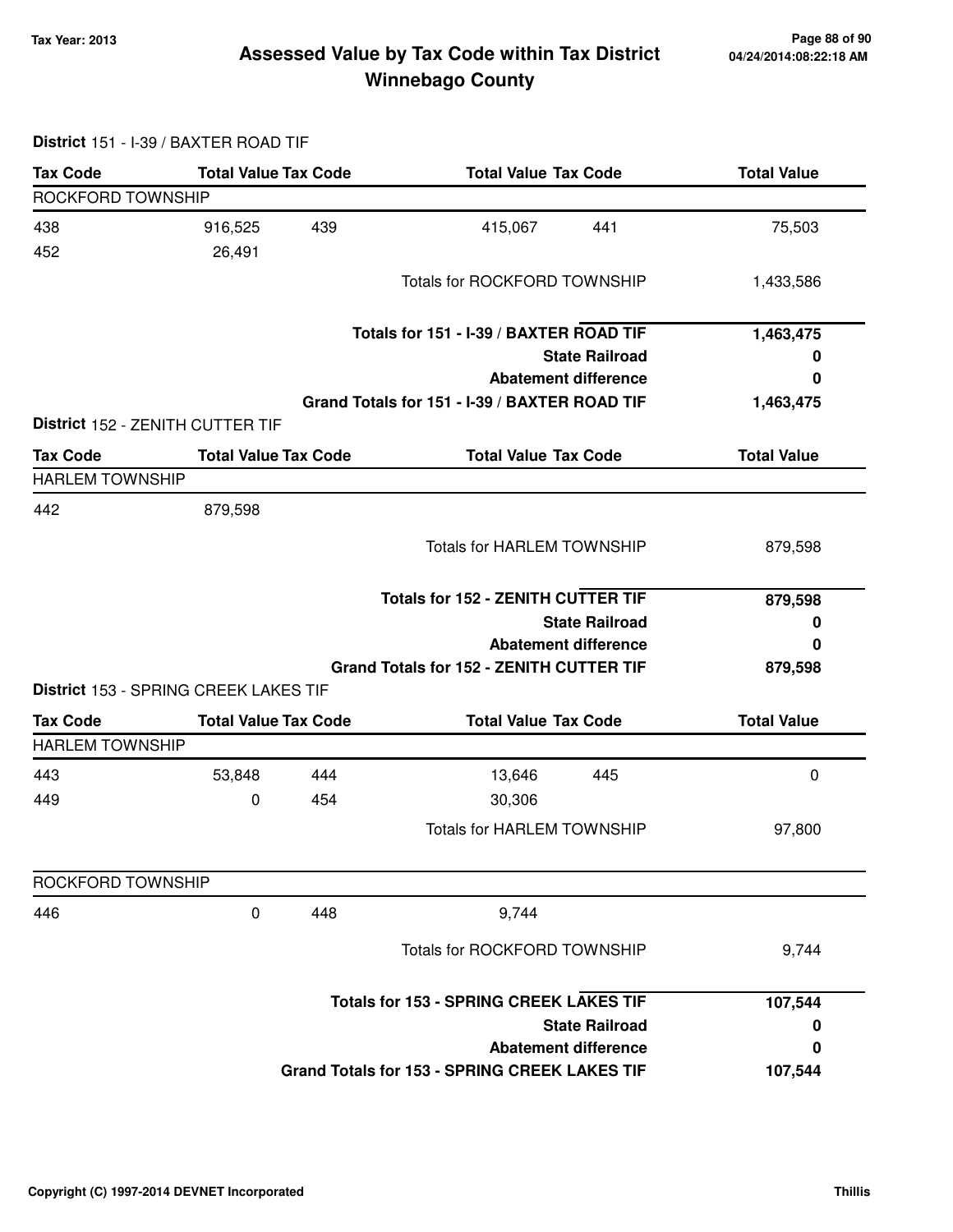# **Tax Year: 2013 Page 89 of 90 Assessed Value by Tax Code within Tax District Winnebago County**

|                        | District 154 - FORMER WARNER ELECTRIC TIF   |                                                          |                    |
|------------------------|---------------------------------------------|----------------------------------------------------------|--------------------|
| <b>Tax Code</b>        | <b>Total Value Tax Code</b>                 | <b>Total Value Tax Code</b>                              | <b>Total Value</b> |
| <b>ROSCOE TOWNSHIP</b> |                                             |                                                          |                    |
| 447                    | 390,181                                     |                                                          |                    |
|                        |                                             | Totals for ROSCOE TOWNSHIP                               | 390,181            |
|                        |                                             | <b>Totals for 154 - FORMER WARNER ELECTRIC TIF</b>       | 390,181            |
|                        |                                             | <b>State Railroad</b>                                    | 0                  |
|                        |                                             | <b>Abatement difference</b>                              | 0                  |
|                        | District 156 - OLDE RIVER RIDGE PLAT 6 SSA  | <b>Grand Totals for 154 - FORMER WARNER ELECTRIC TIF</b> | 390,181            |
| <b>Tax Code</b>        | <b>Total Value Tax Code</b>                 | <b>Total Value Tax Code</b>                              | <b>Total Value</b> |
| <b>OWEN TOWNSHIP</b>   |                                             |                                                          |                    |
| 358                    | 4,417                                       |                                                          |                    |
|                        |                                             | <b>Totals for OWEN TOWNSHIP</b>                          | 4,417              |
|                        |                                             | Totals for 156 - OLDE RIVER RIDGE PLAT 6 SSA             | 4,417              |
|                        |                                             | <b>State Railroad</b>                                    | 0                  |
|                        |                                             | <b>Abatement difference</b>                              | 0                  |
|                        | District 157 - JEFFERSON / NORTH 3RD ST TIF | Grand Totals for 156 - OLDE RIVER RIDGE PLAT 6 SSA       | 4,417              |
| <b>Tax Code</b>        | <b>Total Value Tax Code</b>                 | <b>Total Value Tax Code</b>                              | <b>Total Value</b> |
| ROCKFORD TOWNSHIP      |                                             |                                                          |                    |
| 450                    | 221,672                                     |                                                          |                    |
|                        |                                             | <b>Totals for ROCKFORD TOWNSHIP</b>                      | 221,672            |
|                        |                                             | Totals for 157 - JEFFERSON / NORTH 3RD ST TIF            | 221,672            |
|                        |                                             | <b>State Railroad</b>                                    | 0                  |
|                        |                                             | <b>Abatement difference</b>                              | 0                  |
|                        |                                             | Grand Totals for 157 - JEFFERSON / NORTH 3RD ST TIF      | 221,672            |